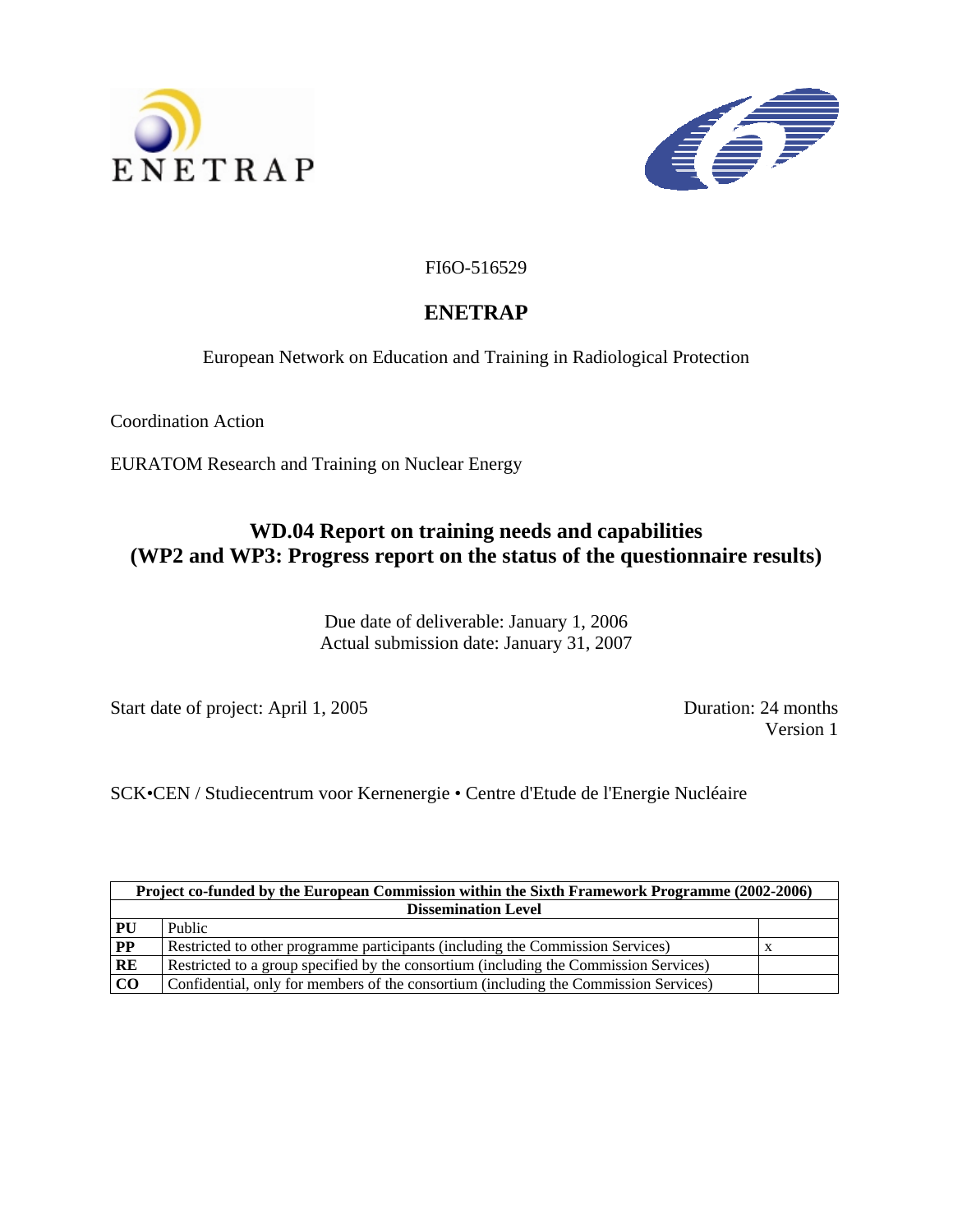# **1. INTRODUCTION**

Article 38.3 of the Euratom Treaty requires each Member State to recognise the capacity of the "Qualified Expert" and to ensure that arrangements for the training of such specialists are put in place. The overall aim of the work undertaken via work packages 2 and 3 of the ENETRAP project was to try and build a robust picture of the existing "qualification pathways" for the Qualified Expert in Member States, to look for areas of commonality and to consider the issue of mutual recognition.

As part of the study, the opportunity was also taken to consider education and training with respect to the RPO and to radiation workers.

The work was broken down as follows:

# WP2: Assessment of training needs and capabilities

The specific objectives of this work package were:

- To obtain quantitative figures of RPEs working in each EU member, accessing and candidate state
- To examine the actual capabilities concerning the Education and Training in RP and the fields covered and
- To define more precisely the context of the needs and the capacities concerning RP training in the future.

•

# WP3: Recognition of Competencies and Diplomas

Specific objectives of this work package were:

- To analyse the various levels and varieties of expert qualifications as published in the national legislation of various countries
- To compare the conditions for recognition of the RPEs in each country
- To compare the complementary conditions dealing with the recognition of the training provided by countries other than the one where the demand for agreement is introduced
- To recommend a possible common basis for criteria for the mutual recognition of competencies and diplomas

# 2. **METHODOLOGY**

A questionnaire was prepared, structured around the specific objectives outlined in section 1 and distributed to identified contacts in some 31 countries. The full list of countries, along with a copy of the questionnaire is given appendix 1.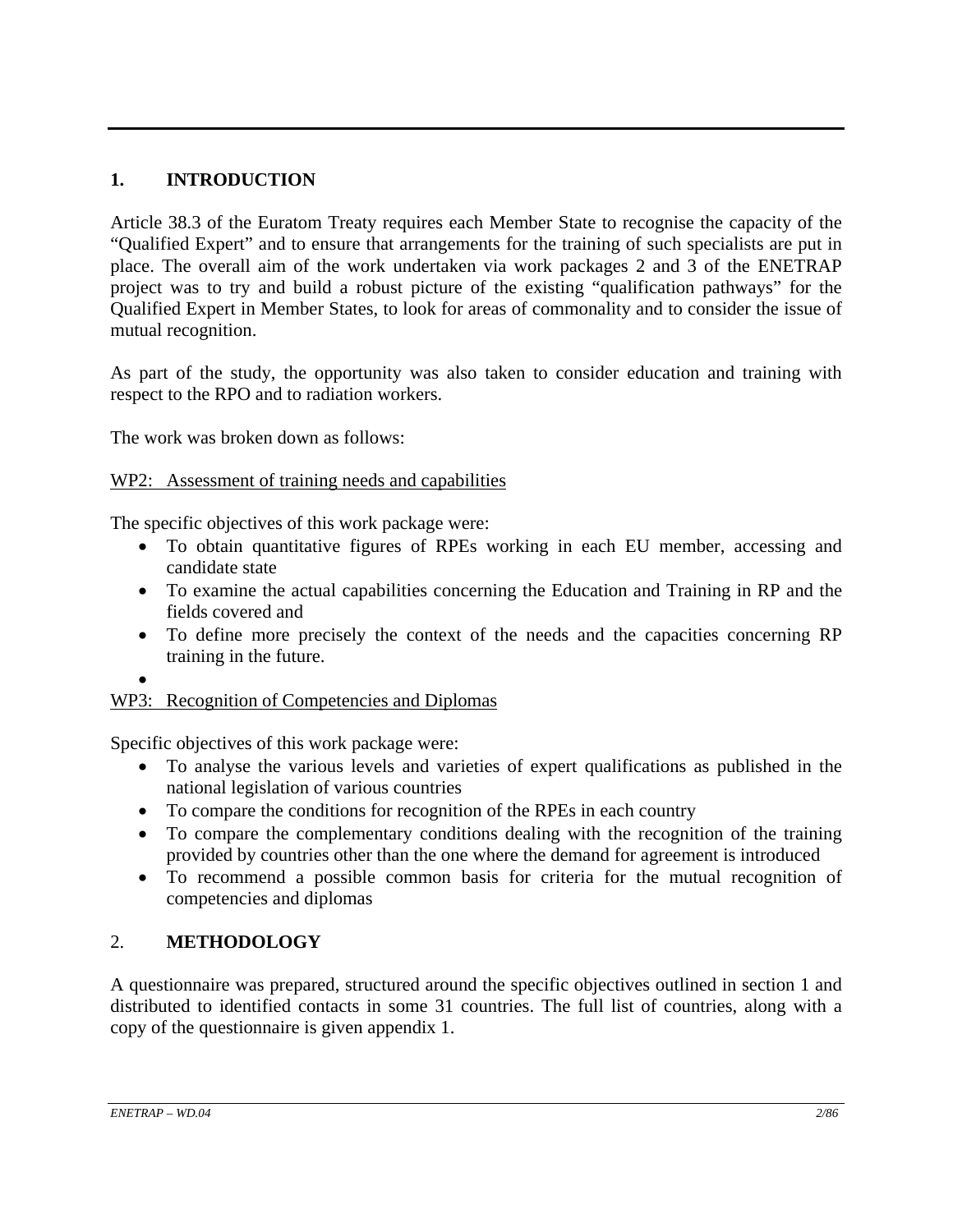Constructive responses were obtained from 28 of the 31 countries originally contacted; in itself this level of response points to the high level of interest in the ENETRAP project. Only two countries failed to respond (Romania and Slovakia); limited information was provided by Turkey. A significant amount of data and information was provided. A preliminary rationalisation of the initial returns indicated a need for a degree of follow-up either for the purposes of clarification of the detail provided, or to elicit some further or supplementary information.

A detailed breakdown of the final quantitative analysis of the returned questionnaires is presented in appendices II and III along with specific conclusions on each aspect examined. An executive summary of this analysis along with broader conclusions is presented in the following sections.

# **3. TRAINING NEEDS & CAPABILITIES**

# **3.1 Definitions**

For the purposes of the study it was important that there was a common understanding of the key terms used. The following definitions were applied:

**"Radiation Protection Expert" (RPE)" -** The term Qualified Expert (QE) refers explicitly to the definition given in the  $BSS<sup>1,2</sup>$ . It was considered more appropriate for the purposes of this study to uses the alternative term "Radiation Protection Expert (RPE)" to refer to the specific definition used in a country's national legislation, although it was recognised that this may be more or less equal to the definition of the QE.

**"Radiation Protection Officer (RPO)" -** Considered to be an individual appointed by the Registrant/Licensee/Employer to supervise or oversee the execution of the work (practices). Equivalent role as that defined in the IAEA International Basic Safety Standards<sup>3</sup>, ie

"An individual technically competent in radiation protection matters relevant for a given type of practice who is designated by the registrant or licensee to oversee the application of the requirements of the standards".

**"Workers" -** Throughout, the term "worker" (or radiation worker) reflected the definition of the "exposed" worker in Council Directive 96/29/Euratom<sup>1</sup>:

"Persons either self-employed or working for an employer subject to exposures incurred at work … and liable to result in doses exceeding one or other of the dose levels equal to the dose limits for members of the public".

In addition to the above, definitions for terms associated with the education and training process were also provided :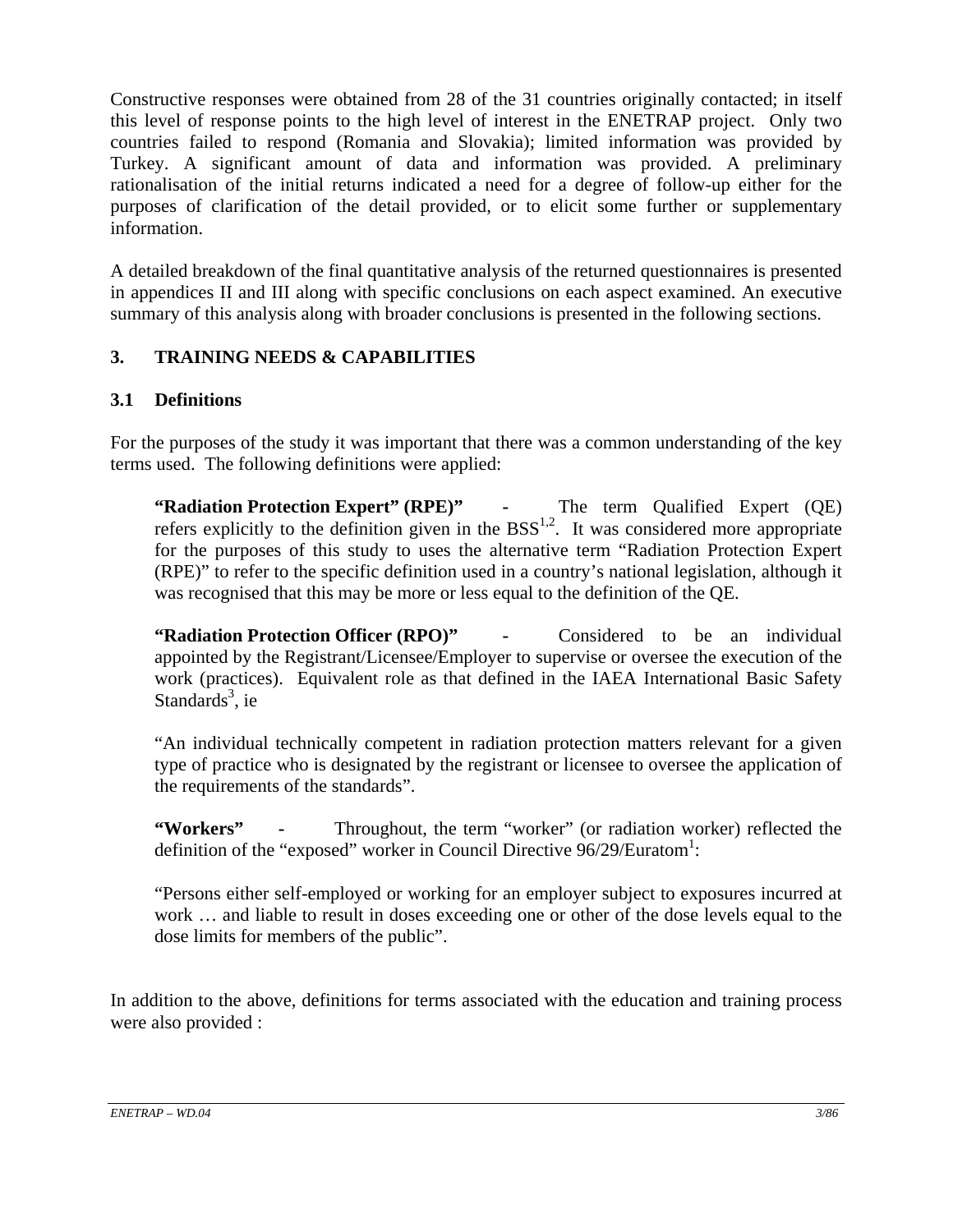**"Education"** - Within the context of this study, "education" was defined as the *provision of the initial knowledge base*, for example as might be obtained from a degree or diploma course, post-graduate study etc.

**"Training" -** Considered to be *the provision of specific expertise and competencies relevant to radiation protection*; often complimentary to, or further to, education.

**"Training Schemes" -** A series of linked training (or education + training) events.

**"On-the-job-training"** - A form of structured training where the trainee gains expertise and/or competence by working in an environment with the appropriate facilities or infrastructure, generally under the supervision of an experienced supervisor/expert.

**"Work experience"** - Time spent working within a specific practice gaining in-depth knowledge of that practice and experience in relevant radiation protection issues.

**"E-Learning" -** The use of electronic technology to support, enhance or deliver learning. E-learning can take a number of forms; CD-ROM, over the internet, intranet/extranet, audio and or videotape, interactive TV etc .

**"Open and distance Learning"** - For the purposes of the study this was taken to mean learning opportunities characterised by the separation of teacher and student in time and/or place. It is recognised that open learning can make use of a variety of media to facilitate the interaction between students and teachers.

# **3.2 Adequacy of RPEs**

In the first two sections of the questionnaire (sections A and B) a series of questions were asked aimed at obtaining quantitative information on the numbers of RPEs, radiation workers and registrants/licensees along with the extent to which specific practices are undertaken in Member States.

# **3.2.1 Information relating to Practices.**

Clearly, in order to arrive at any conclusion regarding "needs and capabilities" it was important to try and build up a picture of the degree of application of the various applications within Member and Candidate States. For this reason, respondents were asked to indicate (from a "pick" list) those practices/applications undertaken within their countries and to provide approximate numbers of RPEs, licensees and workers associated with these practices. It was felt that such information would facilitate the assessment of adequacy of numbers of RPEs, and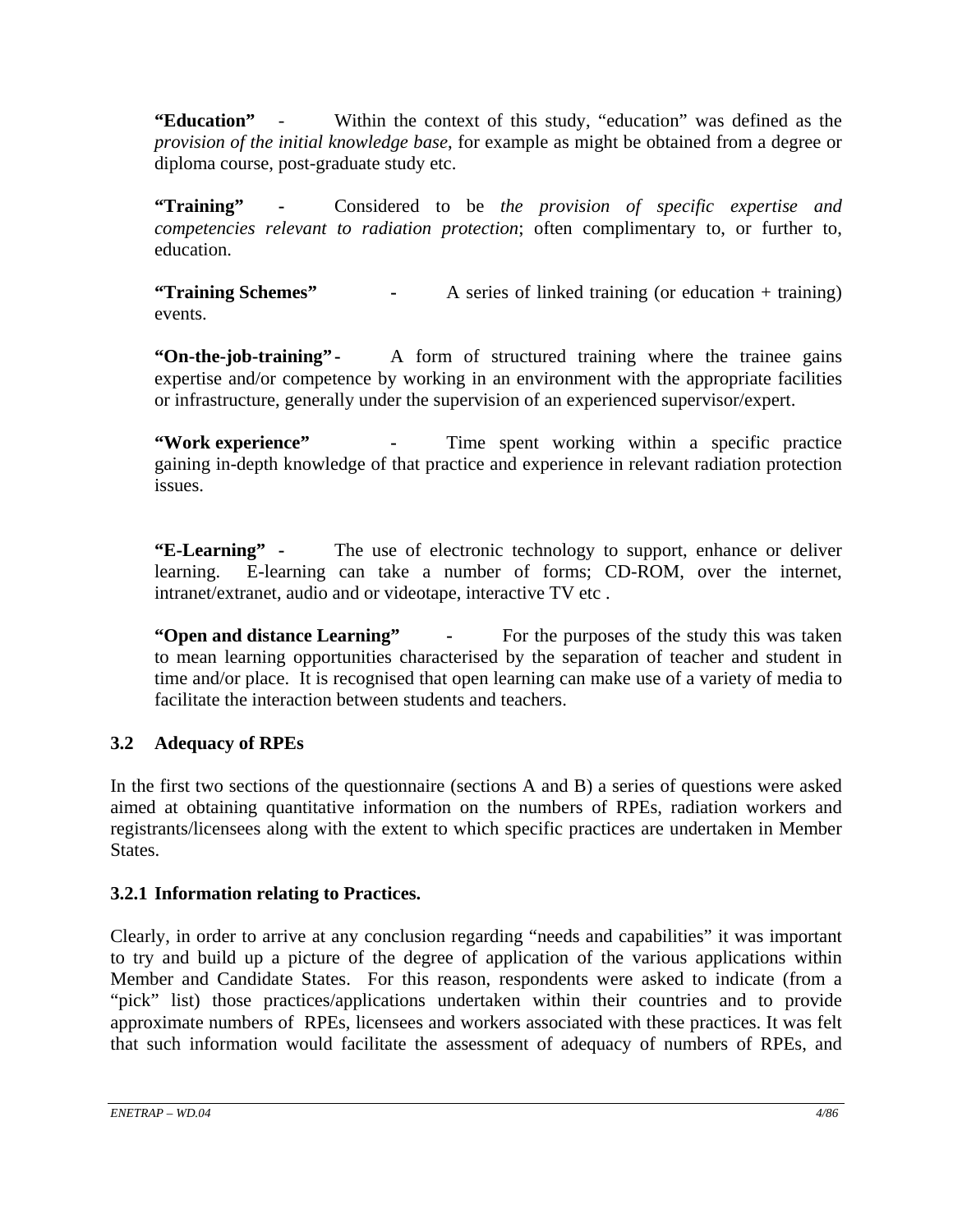radiation support in general and help to identify where there might be a shortfall for the support of practices within a country.

Unfortunately, only 9 of the respondents were able to provide a distribution of values across all the indicated practices or fields of application and 6 were unable to provide any sort of breakdown at all (although 4 of these did provide an approximate total number). This apparent lack of information regarding the "distribution" of not only responsibility (licensee/employers) and workforce but also sources of expert advice is worthy of note and certainly relevant to any comment on needs and capabilities.

There could be a number of reasons for the apparent vagueness with respect to the distribution of RPEs. For example:

- A country may operate a system, such as in the UK, where RPEs are not strictly practice-specific. In effect, there are general RPEs capable of advising in a number of sectors.
- It does appear to be the case in many countries that structured controls only apply in one or two well-established sectors, such as the medical sector. Information is just not readily available with respect to less well controlled sectors.
- In some Member States, eg Croatia, there appears to have been retrospective fitting of existing suitably qualified personnel to the definition of the QE in the BSS, thus establishing a pool of expertise, rather than embarking on a process of educating and training "new" professionals.

As a consequence, given the unknowns with respect to this issue, the analysis of the data provided has been restricted to analysis of the total number of RPEs, workers and licensees in each country.

# **3.2.2 Statistical Analysis**

 From the analysis of the 28 countries, 11 countries judged the number of RPEs adequate for their national needs at the present time, although two of these countries foresee possible future shortage of RPEs. With regard to the latter, in one case the reason cited was further developments in the characterisation of NORM in industries and in the other, the national requirements for recognition of RPEs had been observed to be a deterrent in the medical sector (where other career paths are available).

Two countries (Czech Republic and France) didn't express any opinion on the matter. The remaining 15 countries (2 candidate states, 12 established states, 1 non-EU) consider their present number of RPEs to be inadequate. Of these 15, 9 specifically cited the medical sector as an area where it is felt that a shortfall exists. An observation of note is that a figure of at least 90 RPEs appears to represent the lower bound of adequacy in terms of total numbers of RPEs at the present time.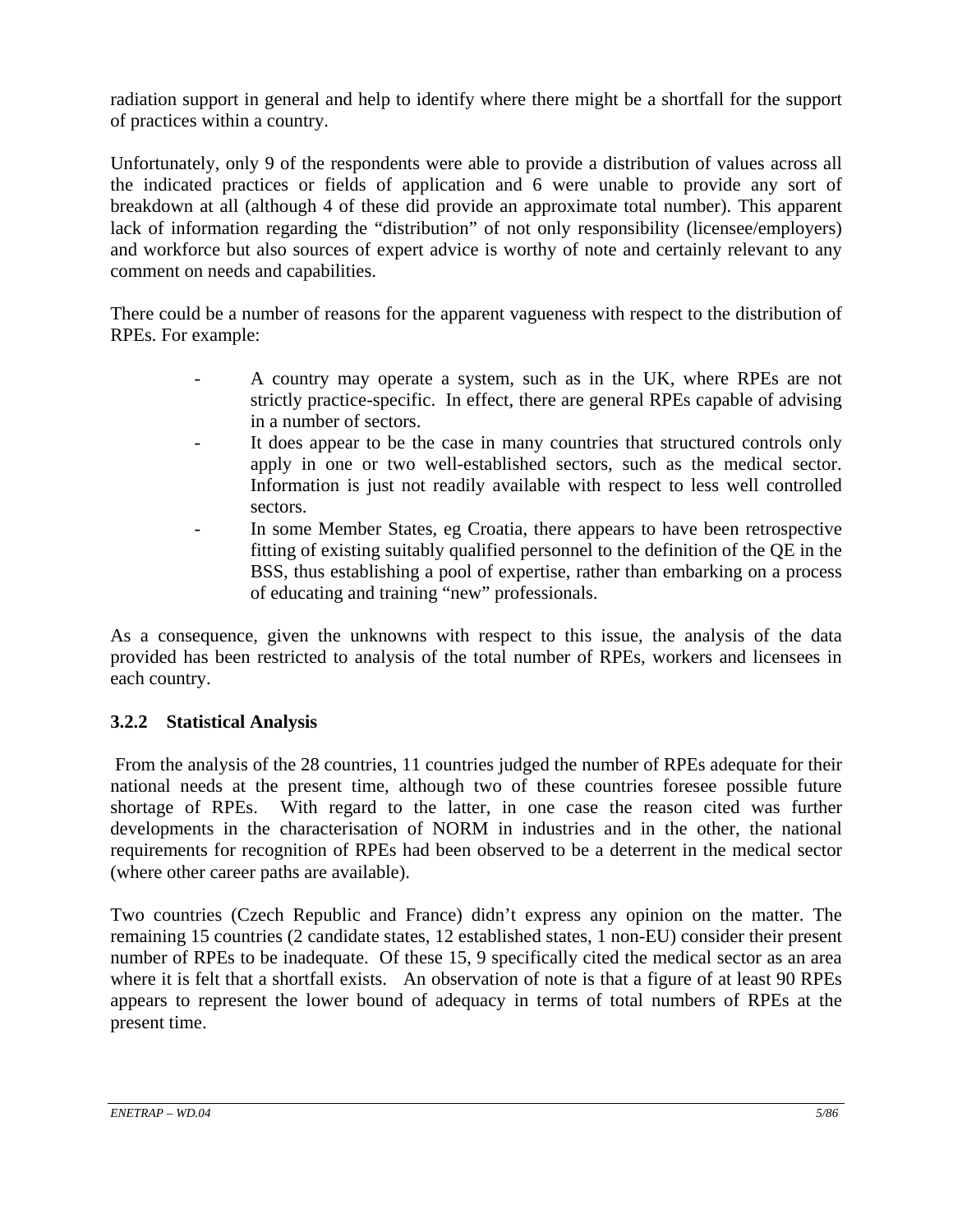The perceived adequacy of a country's number of RPEs would be expected to depend on the extension and complexity of the national radiation protection issues (roughly quantified by the number of radiation workers and licensees). For this reason the ratio of the number of RPEs by either the number of workers or the number of licensees is examined. The preliminary analysis is perhaps surprising as some countries that consider the number of the RPEs inadequate (e.g. Malta, Latvia, Ireland), have a ratio of RPEs/Workers higher than other countries that claim an adequate number of RPEs (e.g. The Netherlands and UK). The analysis of the ratio of RPEs/Licensees seems to be even more random.

In a third approach, the number of RPEs is normalized to the mean number of workers for each licensee, i.e. number of workers divided by the number of licensees. This variable is successively named RWL. The underlying idea is that for each licensee a RPE should be generally appointed, and that, for each licensee, the higher the number of workers, the higher the probability of the presence of complex infrastructures, maybe with several sources of ionizing radiations. This variable RWL seems to be strictly correlated to the statement given by each country about the adequateness of the number of RPEs: all the countries with the highest values of this variable are systematically those ones considering adequate the number of RPEs.

The analysis carried out seems to point out an inner and surprising coherence between the simple qualitative judgement regarding adequacy of RPEs and the country's radiation protection issues (quantified by the number of radiation workers and licensees). The RWL could perhaps be used to support assessment of the adequacy of numbers of RPEs or to roughly estimate the future need of RPEs in the same country for which the numbers of workers and licensees are foreseen to change.

# **3.2.2 Overview**

On the basis of the information provided there would appear to be somewhere in the region of 110k RPEs currently working across the EU. This figure should, however, be looked at in context as it is strongly influenced by variations in national definitions of RPEs. For example, of the 34.5k RPEs claimed by Spain, over 90% of these are working in the area of medical physics (and perhaps are medical physicists, rather than RPEs as defined above); in Germany the submitted value of 60k relates to numbers of RPO.

The blurring of the margins between RPO and RPE is of some note and it is a factor that has a strong influence on the management of radiation protection expertise within a country and on the consequent approach to education and training In practice there appears to be a sliding scale in approach to the RPO role. At one end of the scale (eg Ireland, the UK,) the role is restricted in effect to local supervision of working practices, requiring only a fairly basic understanding of radiation protection issues. In other countries (eg Germany, Finland, Croatia) the role is more substantial, requiring a more in-depth level of knowledge and ability in order to take a lead on radiation issues on behalf of the employer, which might include provision of training to the workforce, dose analsyis, complex measurements etc. In these situations, the RPO is often formally approved by the relevant Regulatory Body. At the top end of the scale (eg France, Czech Republic), the role of the RPO is the primary radiation protection position with the input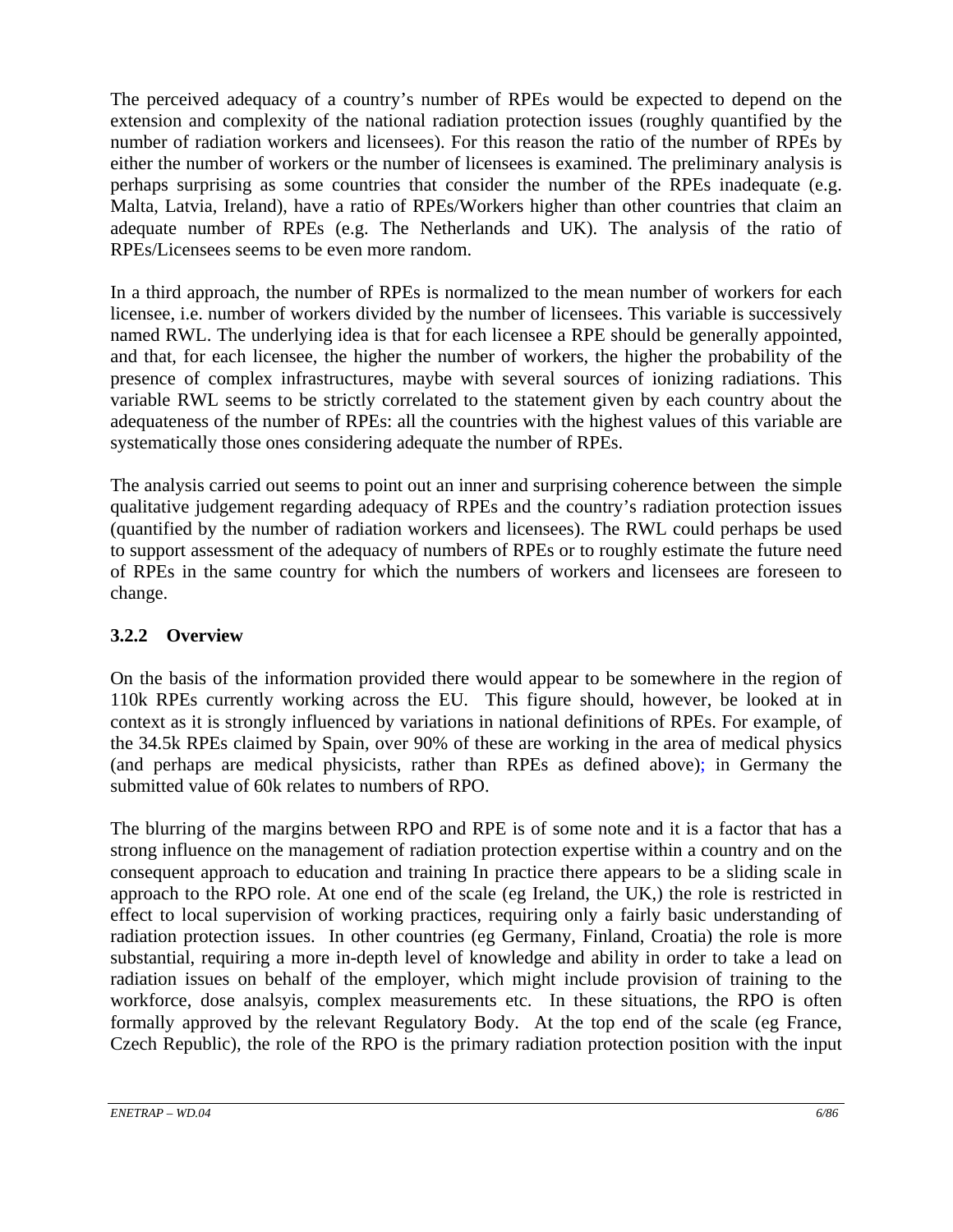expected, and the degree of education and training required, being dependant on the complexity of the application.

The responses with regard to adequacy of RPEs are interesting. Of the 50% of the respondents who considered that current numbers are inadequate, the inadequacy in the majority of cases is felt to be in the predominant radiation sector in that country (generally medical or nuclear) and generally due to the introduction of new technologies or work programmes. In very few cases was an inadequacy expressed with respect to general industrial or miscellaneous applications (eg aircrew, radon, veterinary work etc) or research and teaching. Clearly this situation reflects specific national needs and priorities, but perhaps it should also be viewed with respect to the apparent lack of certainty with regard to the actual distribution of RPEs across the various applications.

# **3. 3 National capabilities for E&T**

The specific objectives in the line of questioning pursued in sections C, D and E of the questionnaire are twofold. Firstly, to make an assessment of whether or not national capabilities for E&T in radiation protection fully support the national radiation protection needs (at both the RPE and RPO level) and, secondly, to consider whether or not the identified E&T resources could be of benefit in the support of radiation protection needs and requirements in other countries.

# **3.3.1 National E & T infrastructures**

The analysis points to fairly robust national education and training infrastructures. The majority of Member States consider that the have either fully (68%) or partially (14%) self-sustainable programmes to support national needs with respect to RPEs, RPOs and workers.

The detail with respect to those (4) countries considering their infrastructure to be only partly self-sustainable is interesting. For 2 of these – Latvia and Malta – the deficiencies appear to lie primarily in the medical sector where there are a relatively small number of personnel employed. In these cases required specialist training (often abroad) is supported by the IAEA. Malta also does not consider that it can fully support E&T requirements with respect to NDT, this also being supported by the IAEA. In Slovenia the issue with regard to partial self-sustainability is rather different reflecting the "level" of required E&T rather than the application to which it relates; training for RPO and workers is fully supported within the country but specialist training at the RPE level is often sourced from IAEA. Similarly, in Switzerland the E&T capabilities are sound at the RPO and worker levels but there is a perceived lack of expertise to fully support E&T at the RPE level.

# **3.3.2 Availability of resources**

In order to pursue the second objective it was necessary to try and make a quantitative assessment of the availability of both relevant academic educational courses and other relevant training events.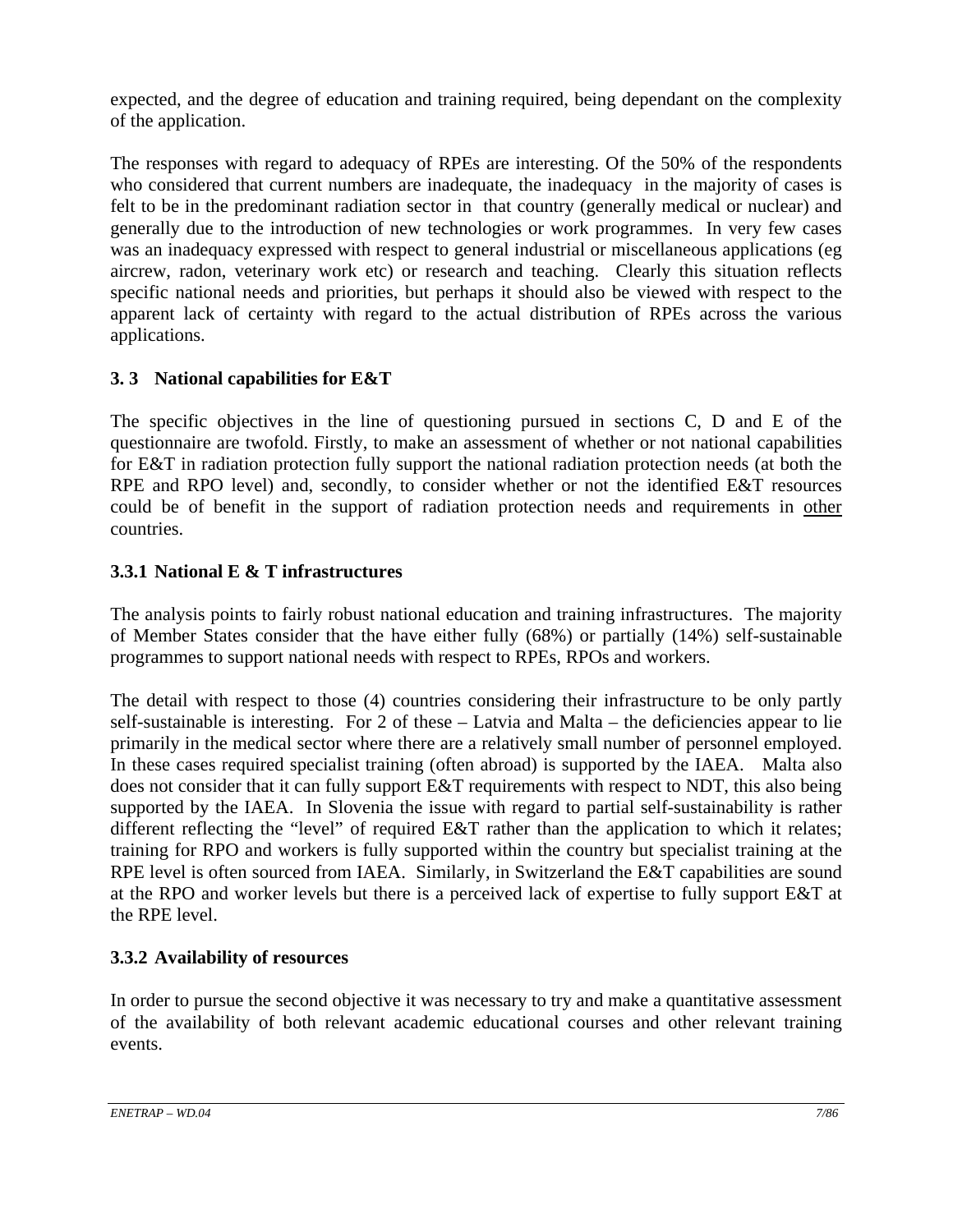The situation is, as expected, variable. No academic level radiation protection courses are available in the new EU Member States Cyprus, Estonia, Hungary and Malta or in the Associated States Norway and Switzerland. General radiation protection courses on an academic level are provided in 16/28 responding countries with specialised courses (pre-requisites for other professions) also provided in 16/28 countries. Such specialized courses are mainly targeted at those intending to work in the medical sector but occasionally for other specialisms such as nuclear safety.

In a number of countries (Finland, Hungary, Latvia, Malta, Norway and Switzerland) academic level events do not appear to be available for any aspect of radiation protection. Nonetheless these countries consider themselves to have mainly self-sustainable infrastructures; it must be concluded that in these countries the training is managed by more vocational, rather than University, institutes.

Countries were asked to compare national training schemes with the EC basic syllabus for the RPE and/or the Post Graduate Education Course<sup> $4$ </sup> (PGEC) of the IAEA. Only 10/28 countries claim that the schemes reflect the EC syllabus exactly with a further 13 claiming that the scheme reflects the syllabus in part, although in the majority of cases it is argued that this is a "good match" with the differences reflecting customisation to address national needs. Only 3 countries consider that training schemes reflect exactly the PGEC syllabus with the remainder indicating a range of variances or, in at least one case, not considering the comparison valid. A much more detailed analysis of the response to this line of questioning is given in section 1:4 of appendix III

A list of institutes providing RP training (including OJT) is provided in annex 1 of appendix III..

# **3.3.3 Overview**

Overall, therefore the situation with regard to self-sustainability appears to be reasonably good with only a few countries (in general, the newer member states) relying on any significant level of external support. What is clear, is that in most countries, an academic level of basic education is a pre-requisite for progression to RPE, although not necessarily in a radiation protection discipline, this being particularly true for the medical and nuclear sectors. In some countries there is perhaps greater flexibility with respect to foundation education with a lesser educational level being satisfactory; however, this is generally dependant on the sector and perceived complexity. In these cases, additional requirements such as a prescribed level of experience and/or acknowledged competence are generally specified. In many countries, a prescribed educational level (in some cases to degree level) along with a demonstration of competence is also required for the RPO.

Some 80% of the countries have specified training schemes for the professional development of the RPE. While a great deal of information was referenced in support of this line of questioning it has been not been practicable to elicit detailed information about the contents of training course for different sectors of work and for expected levels of expertise. However, the tendency is for national training schemes to only partly reflect the EU basic syllabus; generally the range of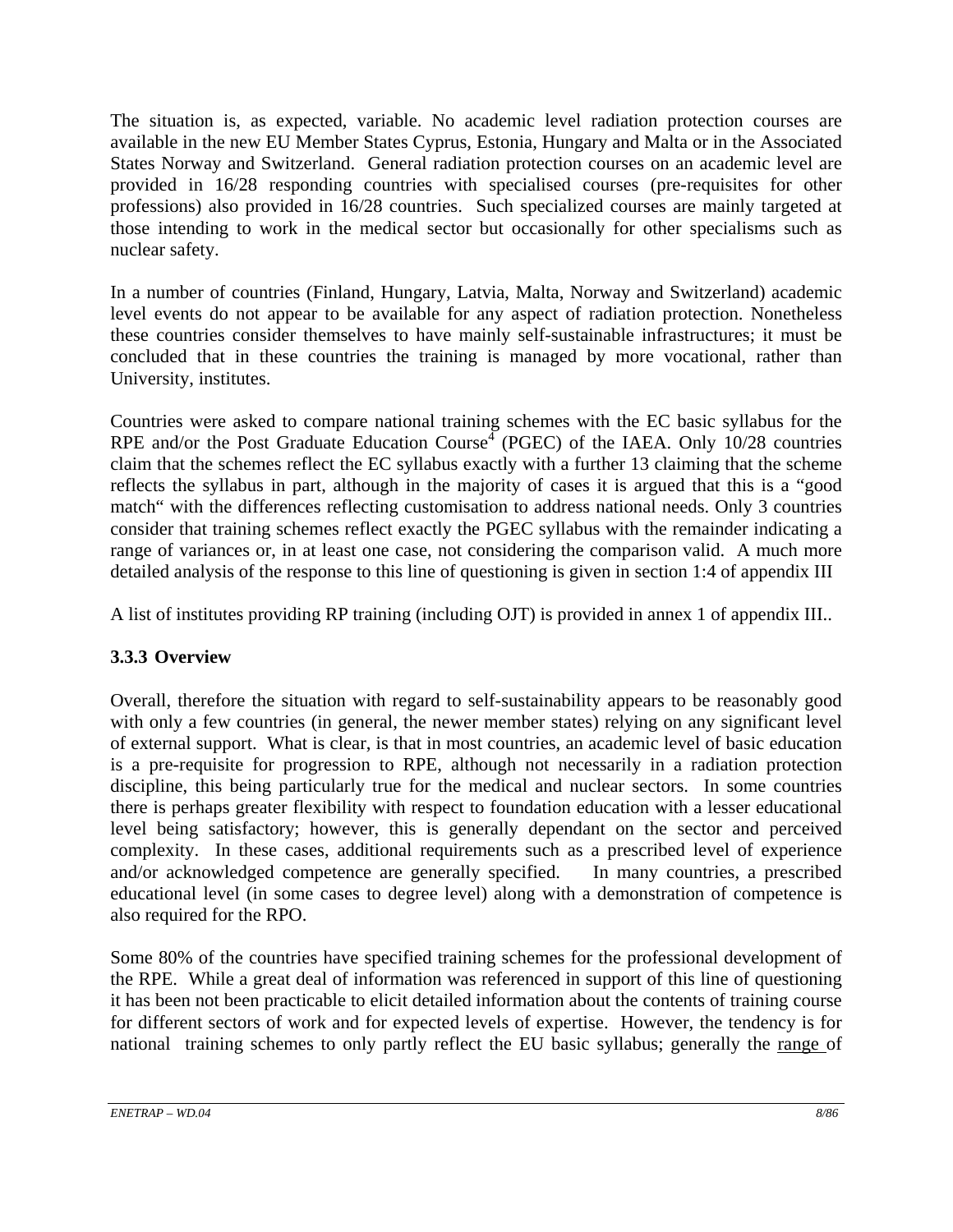topics in the syllabus is addressed, but the treatment of the content, for example the depth to which it is covered is tailored to address national needs.

Where there are secure established  $E \& T$  infrastructures, these have been developed to address national needs and are fit for purpose on a national basis. The degree to which these infrastructures, or components of them, could support the needs of other Member States is perhaps limited at this stage.

# **4. REGULATORY REQUIREMENTS & RECOGNITION**

Establishment of a clear picture of the regulatory requirements for the training and qualification of RPEs, RPOs and workers across the EU is the essential first step in addressing the issue of mutual recognition. Such a picture should facilitate the identification of regulatory differences of significance.

# **4.1 Legal Requirements**

Of the 28 countries that responded, just over half claim that the definition of the RPE in national legislation exactly reflects that of the QE as defined in Council Directive 96/29/Euratom. Seven countries are operating on a definition that reflects the Directive in part with the remaining 6 countries not reflecting the Directive at all (however, it should be noted that for 1 of these 6 the situation is under review and for the other the RPE is not defined).

 That said, with the exception of only 3, all countries have legislation requiring that RPEs are suitably trained and qualified; there is, however, a considerable range in what constitutes "suitably trained and qualified". Comparing national legislative requirements in this area with the provisions for education, training and recognition specified in Communication 98/C 133/03 from the Commission indicates that only 9 countries claim an exact match with 13 countries considering that their national arrangements reflect Communication 98/c/ 133/03 in part. Within the context of the ENETRAP project the differences are pertinent, however, the lack of detailed information makes the qualifications of various persons difficult to compare. The remaining 6 countries have no formal provisions, as yet, for education, training or recognition of the QE (even though 4 of these do a have a legislative requirement for the RPE to suitably trained and qualified).

# **4.2 National Recognition**

With few exceptions there is generally a requirement for the RPE to be formally recognised and in almost all cases such recognition is mandatory. It is clear that there is a wide range in approaches in the mechanism for recognition but to date a constructive comparison to identify similarities and differences has not been possible. However, as with the general approach to education and training the mechanisms in place have evolved to fit national needs. In most countries recognition is time limited and a demonstration of some form of continuous professional development (CPD) is required in order to maintain RPE status although, again what constitutes the required CPD varies across Member States. The most common period of validity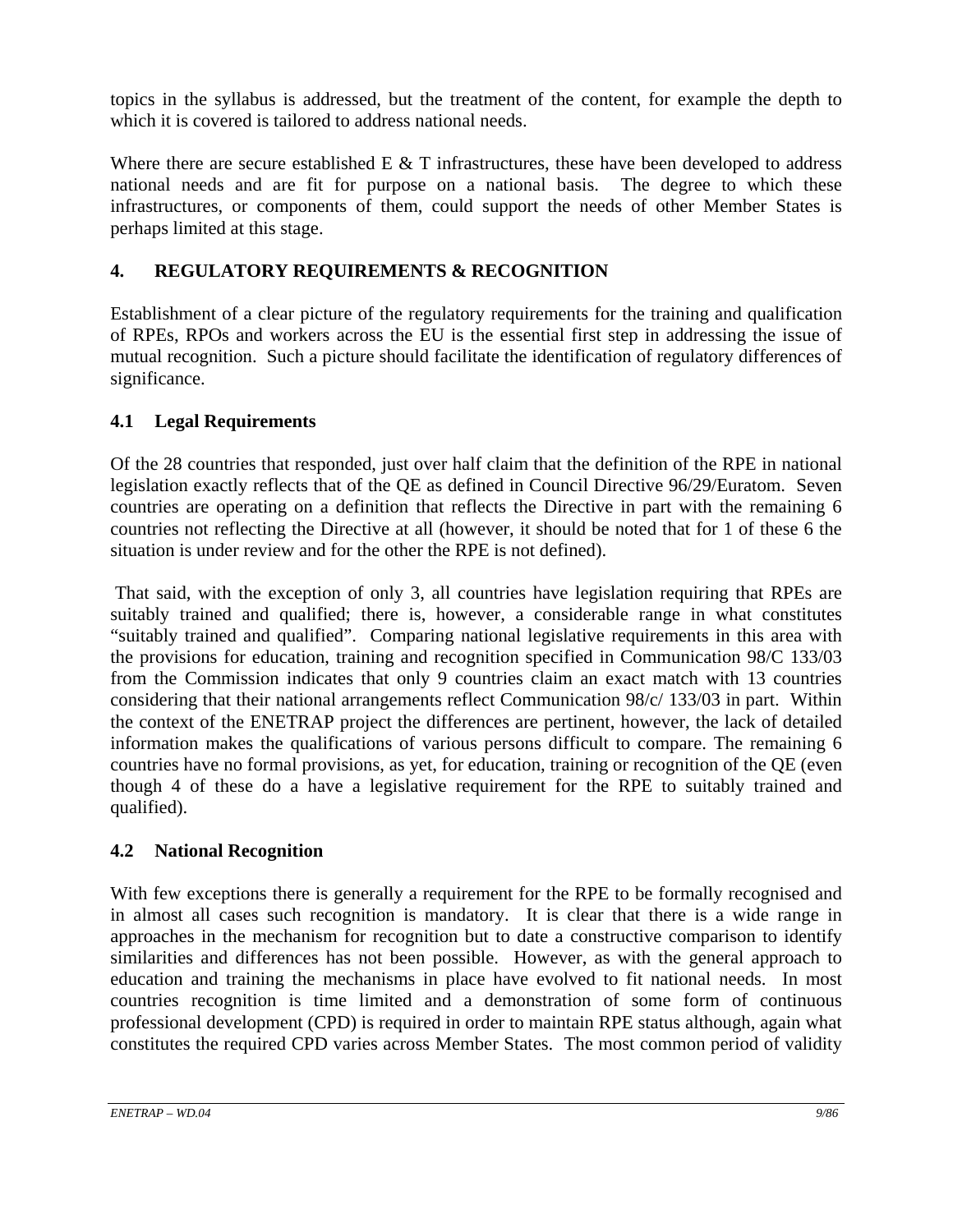is 5 years, but it ranges from 3 to 10 years.

# **4.3 Mutual Recognition**

At the present time only a minority of countries have a formal system for mutual recognition of RPEs (RPOs and workers) from abroad; 9/28 for RPE, 7/28 for RPO and 5/28 for workers. However, little evidence has been submitted as to how these systems work in practice or any detail on the success (or otherwise) of the schemes. Following the initial analysis of the data a follow-up question was asked as to why these countries felt it necessary to put such a system in is there perhaps a perceived shortage of expertise either at the present time or foreseen? is there already a culture of workforce exchange ? etc. However, little was gained from this exercise and further investigation is needed.

# **4.4 Overview**

The questionnaire concluded by canvassing opinion regarding the responder's view as to what could constitute minimal requirements for mutual recognition of RPEs, RPOs and workers (taking into account national recognition policies).

The majority of respondents (over 80%) took the opportunity to express views on this matter but, as might be expected, a consensus view did not materialise. For a significant number the deminimus criteria would be compliance with national regulations which on the surface does not offer much scope for latitude. It is felt that further investigation is required to see whether or not establishing minimal requirements, acceptable for all countries is feasible. It is, however, recognised that such requirements should take into account the sector of work, complexity of practice along with specific national requirements.

# **5 SUMMARY CONCLUSIONS**

- i) Of the 28 countries that responded to the ENETRAP questionnaire more than half indicated that they felt that the number of RPEs is currently inadequate and does not satisfy national needs.
- ii) Very few countries (<10) are able to provide any sort of detailed information, or comment on, the distribution of RPEs, licensee/employers or workforce across listed practices. This makes it difficult, at the present time, to comment in detail on "needs and capabilities".
- iii) Despite the lack of detailed information referenced in (ii) above, statistical analysis undertaken on the data provided points to a general coherence between the simple qualitative judgement about the adequateness of the number of RPEs and a given country's radiation protection issues (as quantified by the number of radiation workers and licensees; RWL)
- iv) There are significant differences in interpretation of the roles of the RPE and the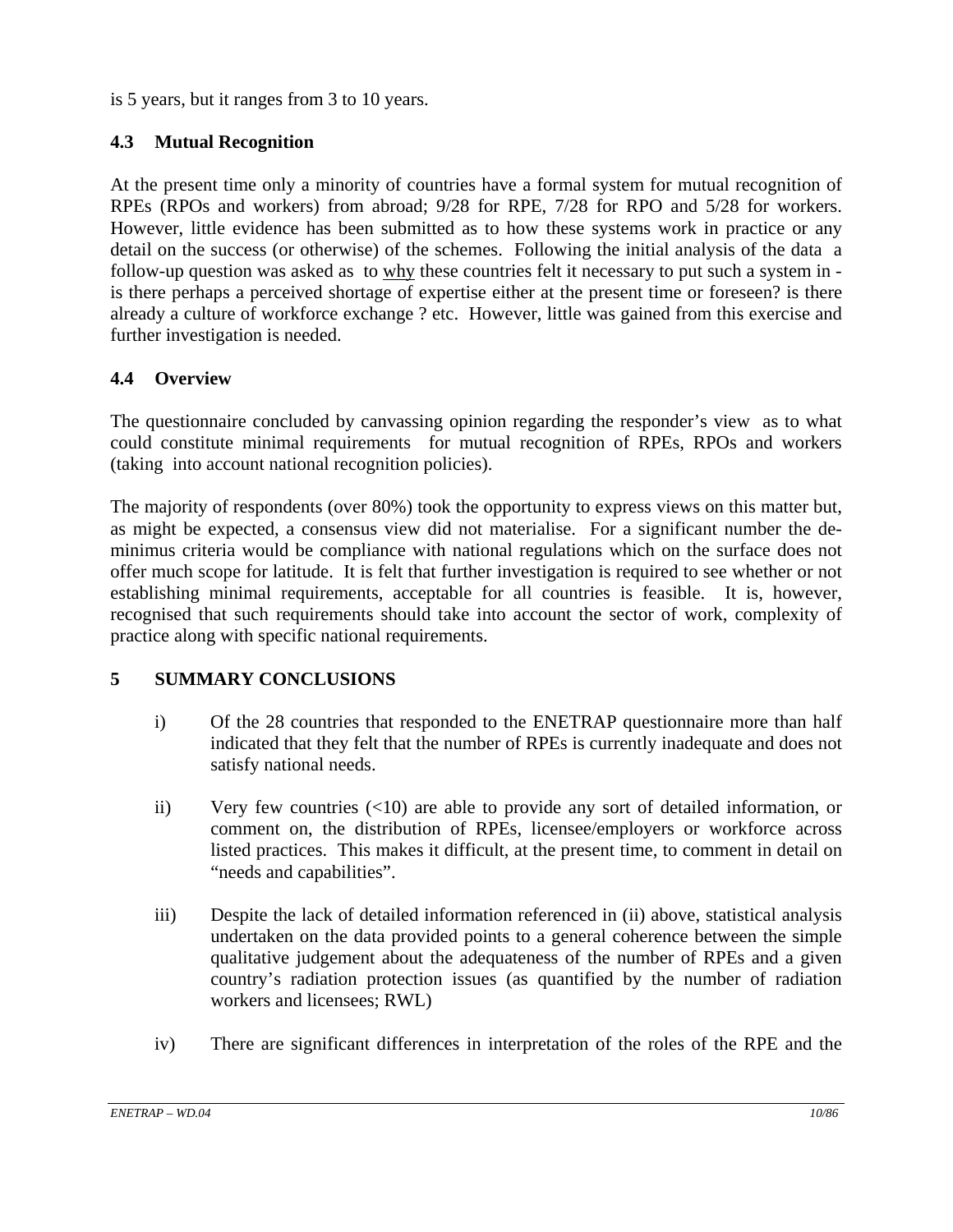RPO across Member States. These differences have a strong influence on specified legislative requirements with respect to RPE and RPO as well as on the approaches taken with respect to Education and Training. There are wide ranging approaches to the latter.

- v) On the basis of the information provided via the ENETRAP questionnaire and given the significant issues with the interpretation of key roles, it is difficult to conclude a workable "de-minimus" level of training for the RPE (or RPO). Further investigation of this issue is required.
- vi) The majority of Member States have mechanisms in place for the recognition (and re-recognition) of the Radiation Protection Expert. However, the approaches taken vary significantly and are difficult to compare.
- vii) Only a minority of countries have a formal system for mutual recognition or RPEs (RPOs and workers) and the study did not elicit a consensus view as to what could constitute minimal requirements for mutual recognition.

Issues v), vi) and vii) above all warrant investigation beyond the scope of the current ENETRAP project. It is suggested that the appropriate mechanism for pursuing these issues is via the EUTERP<sup>5</sup> Platform; the matters raised warrant discussion and opinion from the relevant Member States.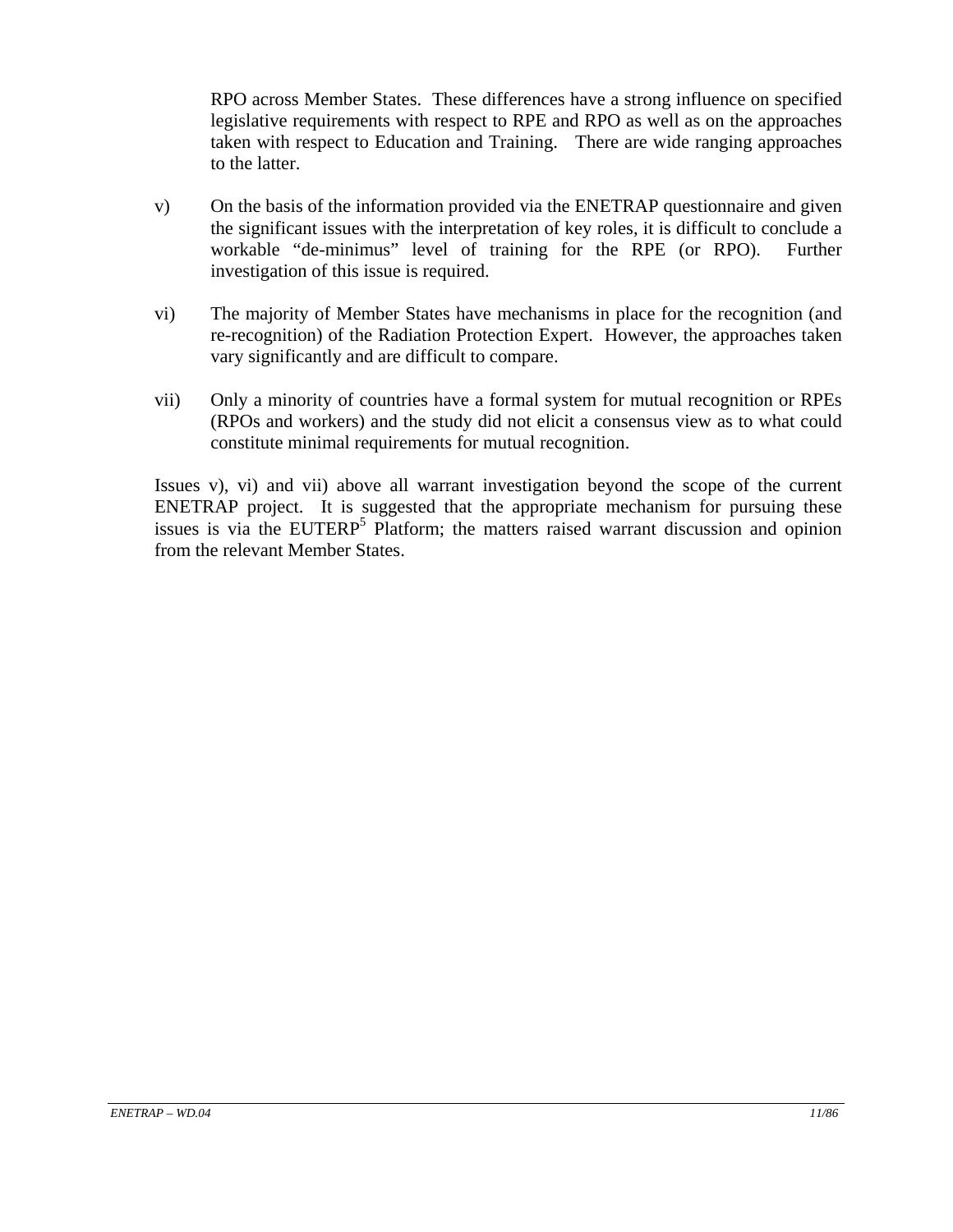### **References**

- 1. Council Directive 96/29/Euratom of 13 May 1996, laying down basic safety standards for the protection of the health of workers and the general public against the dangers arising from ionizing radiation. Council of the European Union.
- 2. Communication 98/C 133/3 from the Commission concerning the implementation of Council Directive 96/29 Euratom laying down basic safety standards for the protection of the health of workers and the general public against the dangers arising from ionizing radiation. Official Journal of the European Commission, 30 April 1998.
- 3. International Basic Safety Standards for Protection against Ionizing Radiation and for the Safety of Radiation Sources. Safety Series No 115, International Atomic Energy Agency, Vienna 1996.
- 4. Postgraduate Educational Course in Radiation Protection and the Safety of Radiation Sources, Standard Syllabus. Training Course Series 18, International Atomic Energy Agency, Vienna 2002
- 5. European Training and Education in Radiation Protection Platform. (www.euterp.eu)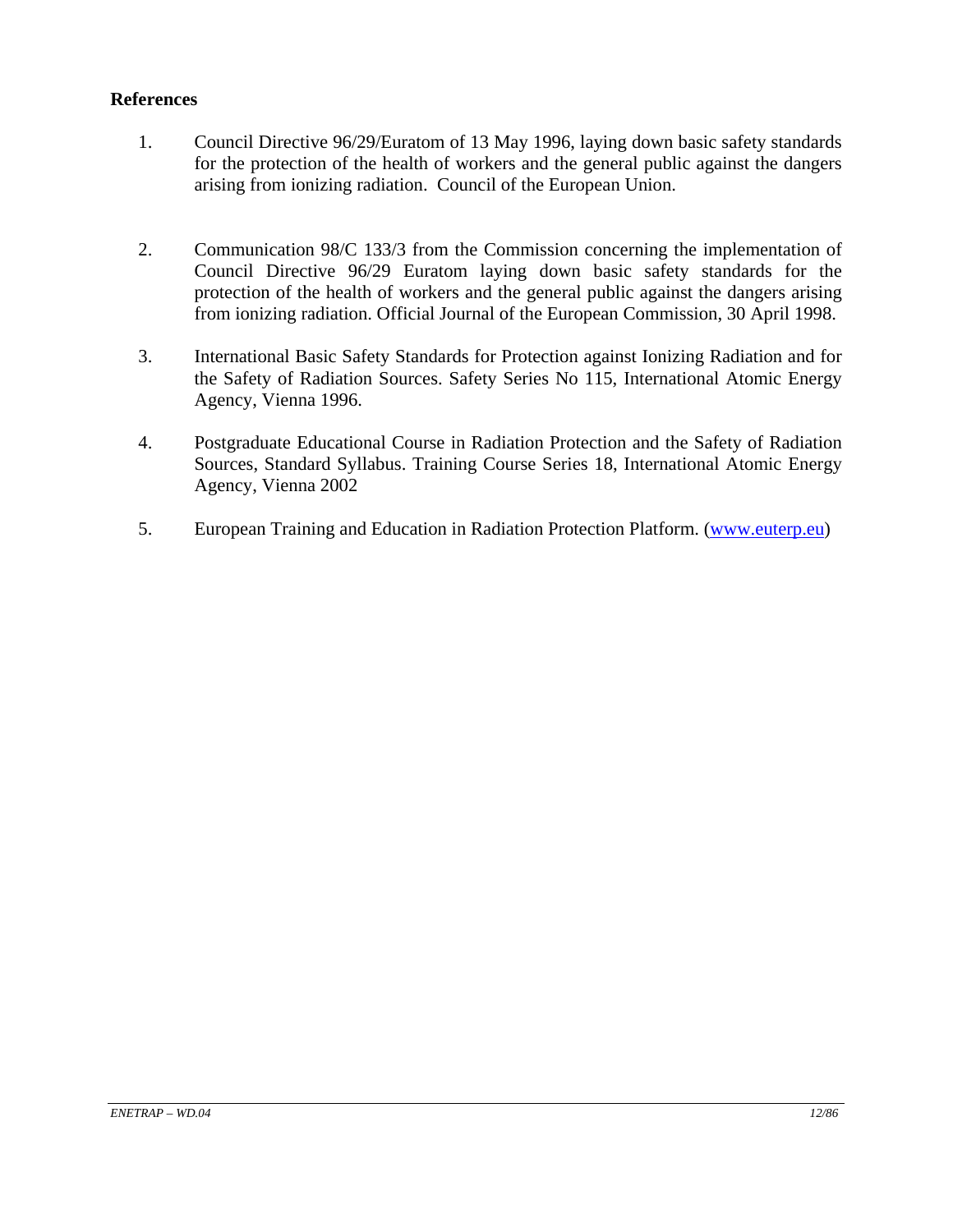

# **European Network on Education and Training in Radiological Protection**

# **Project Questionnaire**

### **Synopsis and Objectives**

The European Commission is promoting better integration of education and training into occupational radiation protection infrastructures in the Member and Candidate States of the European Union. In addition to consolidating national radiation protection frameworks, it is hoped that such integration will also facilitate transnational access to vocational education and training infrastructures, promote harmonisation of the criteria and qualifications for and mutual recognition of Radiation Protection Experts, and remove obstacles for the mobility of these experts within the European Union.

### **BACKGROUND**

In 2002, a survey was carried out on the situation of radiation protection experts (RPEs) in the Member and Candidate States of the European Union<sup>1</sup>. The survey covered all qualification aspects of RPEs, including:

- current definitions and other regulatory provisions and requirements;
- legal status;
- pre-educational requirements;
- duration of the education and training programme.

The results of the survey revealed significant differences in the legislative approach to the issue of Radiation Protection Experts within the European Union along with a wide variety of systems for the underpinning education and training. However, the survey also highlighted considerable interest among Member States for better harmonisation of education and training requirements in the different areas of radiation protection.

In a feasibility study<sup>2</sup>, a number of recommendations were made during a workshop that was attended by most of the Member and Candidate States of the European Union. The feasibility study was intended to explore the possibilities of establishing a European Platform on Training and Education in Radiation

 $\overline{\phantom{a}}$ <sup>1</sup> European Commission. The Status of the Radiation Protection Expert in the EU Member States and Applicant Countries: Study on *Education and Training in Radiation Protection. Radiation Protection, Issue N<sup>o</sup> 133, 2003 (RP133).* 

*<sup>2</sup> Initiation of the European Platform on Training and Education in Radiation Protection (EUTERP Platform); Final report, including the Proceedings of the workshop, 20-21 May 2004, CIEMAT, Madrid, NRG Report 21421/04.60160/P, October 2004, downloadable from www.nrg-nl.com.*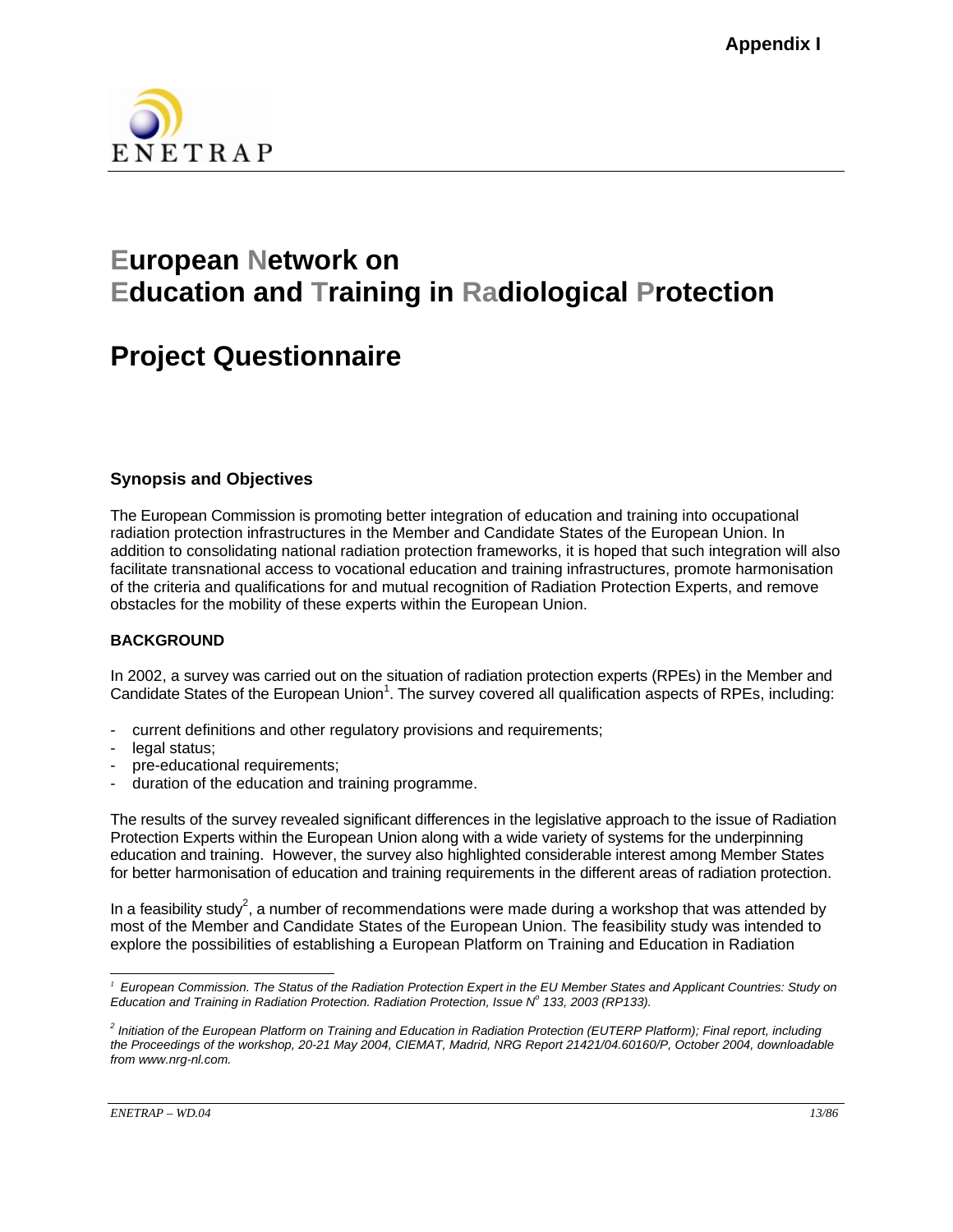Protection (EUTERP Platform), which could pre-eminently play a role in reaching consensus about an internationally agreed system of recognition of radiation protection experts. It was also recognised that all countries have developed their own education system over a long period of time and it would be impossible to strive to uniformity in the educational approach. Instead of that, and despite the diversity of education and training systems, harmonisation should be reached by evolution of internationally agreed common minimum criteria for the qualifications of the radiation protection expert. Recognition should not only be based on the initial education and training, but also on competence. The feasibility study showed, again, a wide interest in the EU Member and Candidate States to participate in such a Platform. It is expected that this Platform will be established later this year.

#### **CURRENT PROJECT**

More detailed information on several of the issues identified in the feasibility study is required if the EUTERP Platform is to have a sound basis. Therefore, the ENETRAP project (European Network on Education and Training in Radiological Protection) has recently been launched in the  $6<sup>th</sup>$  Framework Programme of the European Commission, specifically to address these issues.

The enclosed questionnaire represents the first phase of the ENETRAP project, the objective of this questionnaire being to elicit detailed information which will enable us to:

- 1. assess the actual training needs in the EU Member States and Candidate States;
- 2. understand the various regulatory aspects and consequently propose minimum requirements for mutual recognition of RPEs and RPOs;
- 3. collate details of the various training and education activities available in the EU Member and Candidate States, and
- 4. review the content, structure and methods of these training and education activities.

We recognise that the questionnaire is comprehensive and will require some time to complete. Nevertheless, we are sure that you acknowledge the importance of the subject and we are aware of your interest in these matters, since you might have been involved in one of the previous studies. Your opinion and comment is valued.

Ideally we would prefer one formal response from your country representing a collation of the data and information from all relevant sources. Of course you are free to circulate the questionnaire to colleagues, national bodies etc as you think necessary but please only return one completed questionnaire. If you think that you are not the most appropriate contact for us to correspond with on this matter please contact me (details below) so that we may establish an alternative contact.

Please send the completed questionnaire back to me by e-mail by October 31 at the latest. If you need more information about the questions or wish to discuss the issues in more detail, please do not hesitate to contact me. For more information on the ENETRAP project, please also visit http://www.sckcen.be/enetrap.

The ENETRAP consortium thanks you very much for your collaboration.

Yours sincerely,

Michèle Coeck Co-ordinator ENETRAP

SCK•CEN Boeretang 200 B-2400 Mol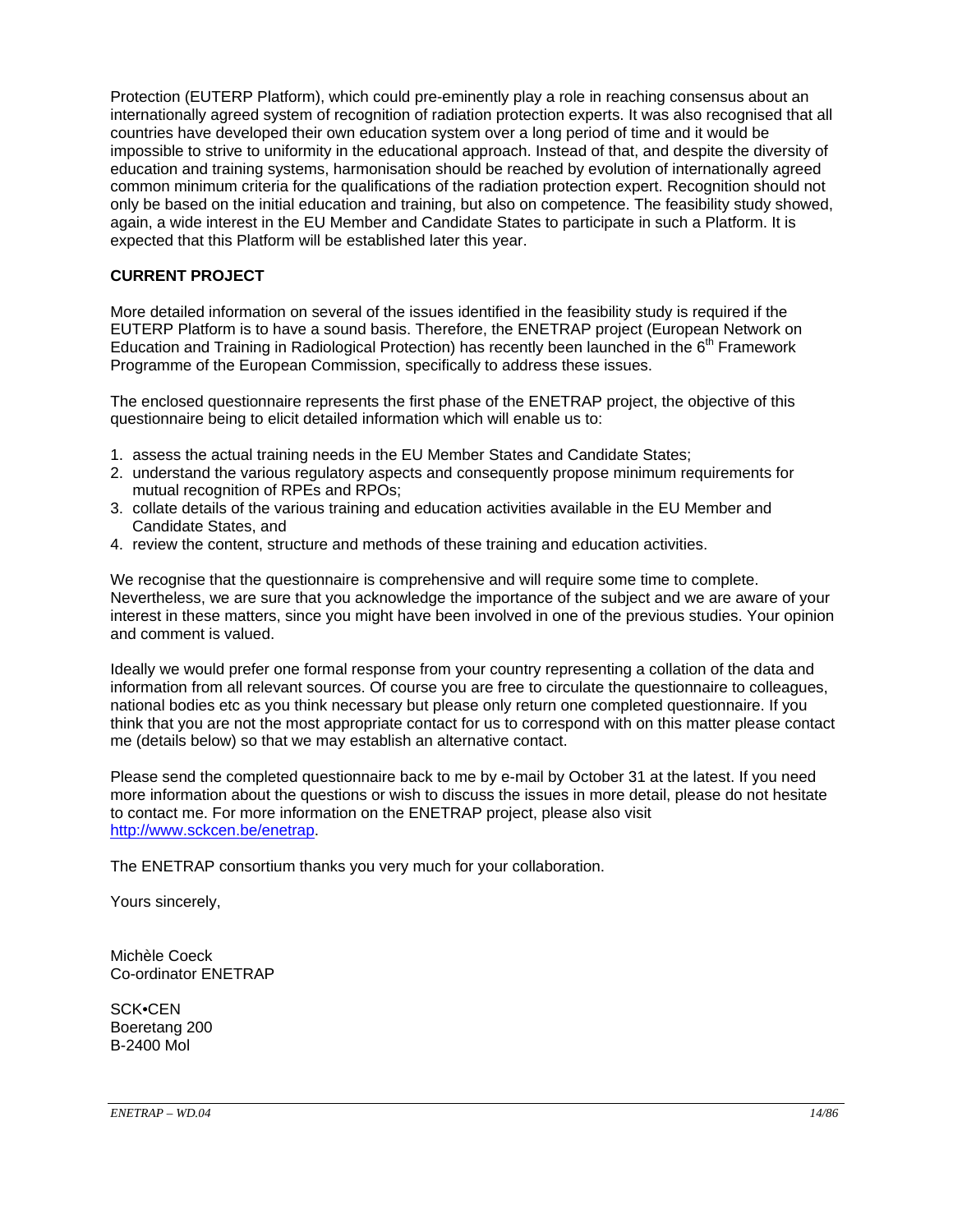Belgium T + 32 14 33 28 89 F + 32 14 32 10 49 mcoeck@sckcen.be www.sckcen.be/enetrap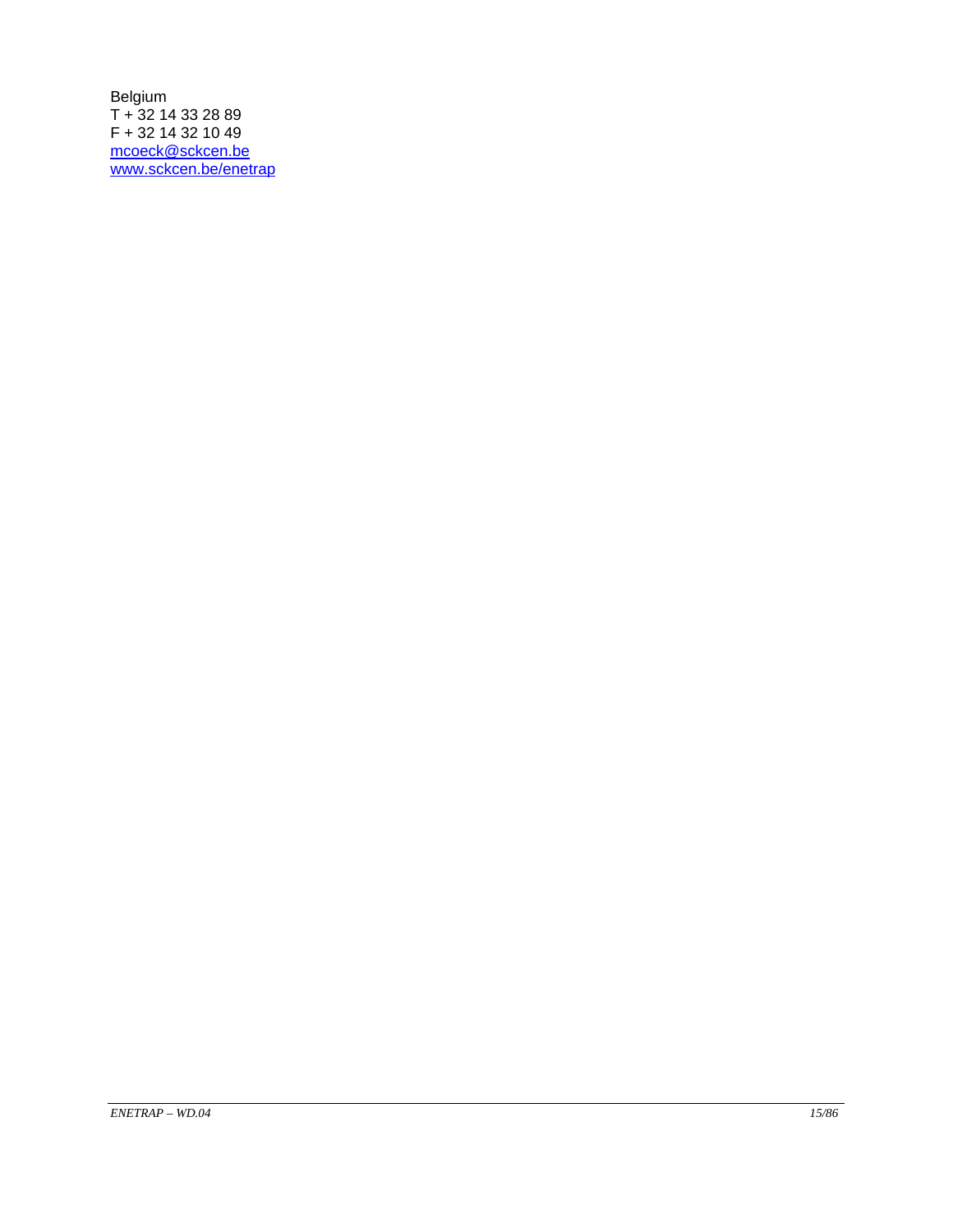### **Glossary of Terms**

#### **"Radiation Protection Expert (RPE)"**

The term Radiation Protection Expert (RPE) refers to the specific definition used in a country's law and may be more or less equal to the definition of the "Qualified Expert" in Council Directive 96/29/Euratom, or in the International Basic Safety Standards (Safety Series No. 115, IAEA, Vienna, 1996). That is: "*An individual who, by virtue of certification by appropriate boards or societies, professional licenses or academic qualifications and experience, is duly recognized as having expertise in a relevant field of specialization, e.g. medical physics, radiation protection, occupational health, fire safety, quality assurance or any relevant engineering or safety speciality".* 

#### **"Radiation Protection Officer (RPO)"**

An individual appointed by the registrant/licensee/employer to supervise or oversee the execution of practices. Defined in the IAEA international Basic Safety Standards as:

"*An individual technically competent in radiation protection matters relevant for a given type of practice*  who is designated by the registrant or licensee to oversee the application of the requirements of the *standards*".

#### **"Workers"**

The term worker (or radiation worker) reflects the definition of "exposed" worker in Council Directive 96/29/Euratom:

*"Persons either self-employed or working for an employer subject to exposures incurred at work… and liable to result in doses exceeding one or other of the dose levels equal to the dose limits for members of the public".* 

#### **"Education"**

Within the context of this project, "education" is defined as provision of the initial knowledge base, for example, as might be obtained from a degree or diploma course, post-graduate study etc.

#### **"Training"**

Within the context of this project, "training" is considered to be the provision of specific expertise and competencies relevant to radiation protection. Often complimentary and/or further to education.

#### **"Training Schemes"**

A series of linked training (or education + training) events.

#### **"On-the-Job Training (OJT)"**

On-the-Job Training (OJT) is a form of training in which the trainee works at a suitable environment where the facility or the infrastructure needed for the OJT is available, under the supervision of an experienced supervisor/expert (hands-on experience).

#### **"Work Experience"**

Time spent actively working within a specific practice gaining in-depth knowledge of the practice and experience in relevant radiation protection issues.

#### **"E-Learning"**

As defined by the Welsh Assembly Government as "*the use of electronic technology to support, enhance or deliver learning*". It can be presented on CD-ROM, over the Internet, intranet/extranet (LAN/WAN), audio and videotape, satellite broadcast, interactive TV, etc., or can be combined with traditional classroom instruction in a blended learning environment.

#### **"Open and distance learning"**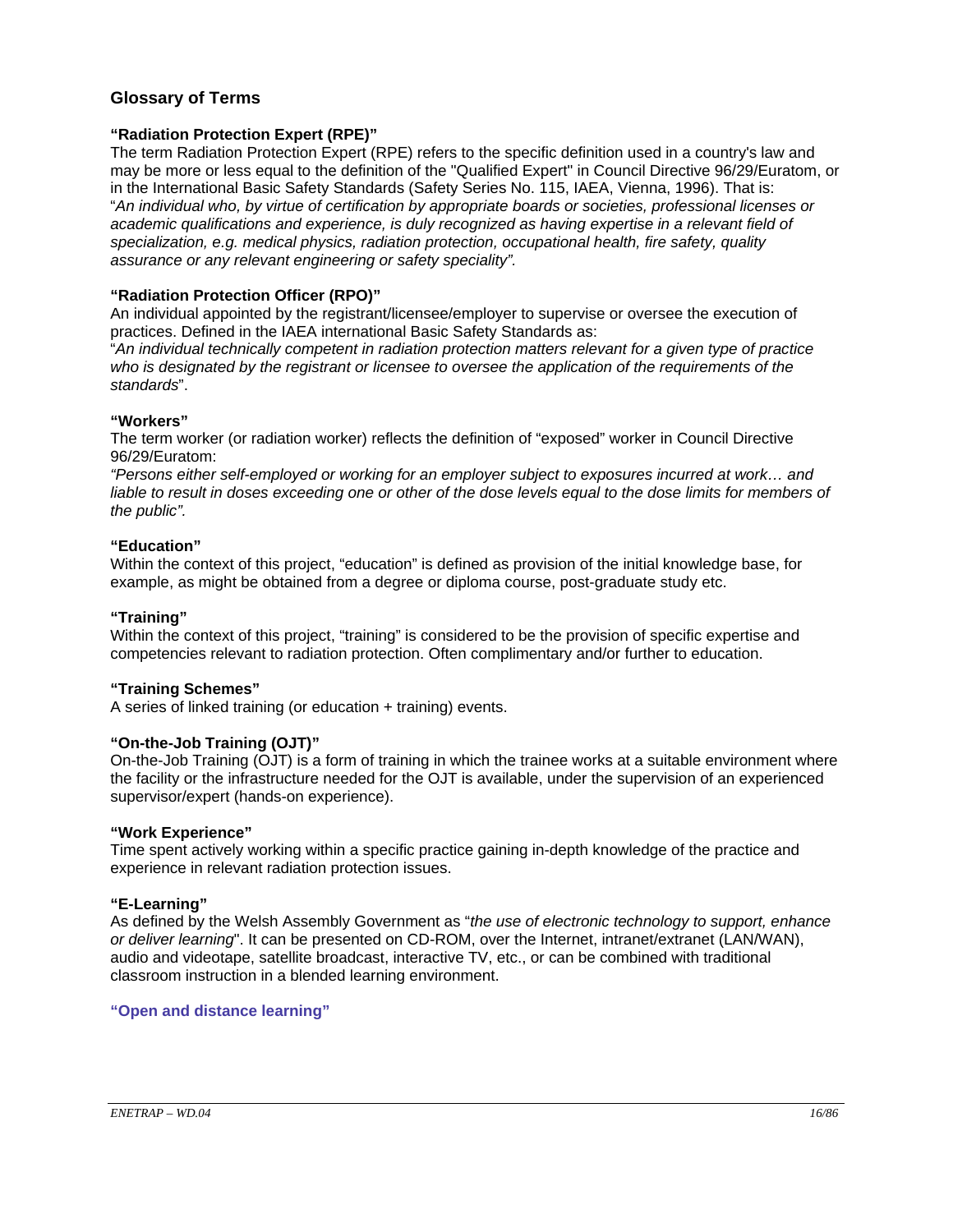A means of providing learning opportunities that is characterised by the separation of teacher and learner in time and/or place. Open learning makes use of a variety of media (including printed and electronic material) to facilitate the interaction between learners and tutors.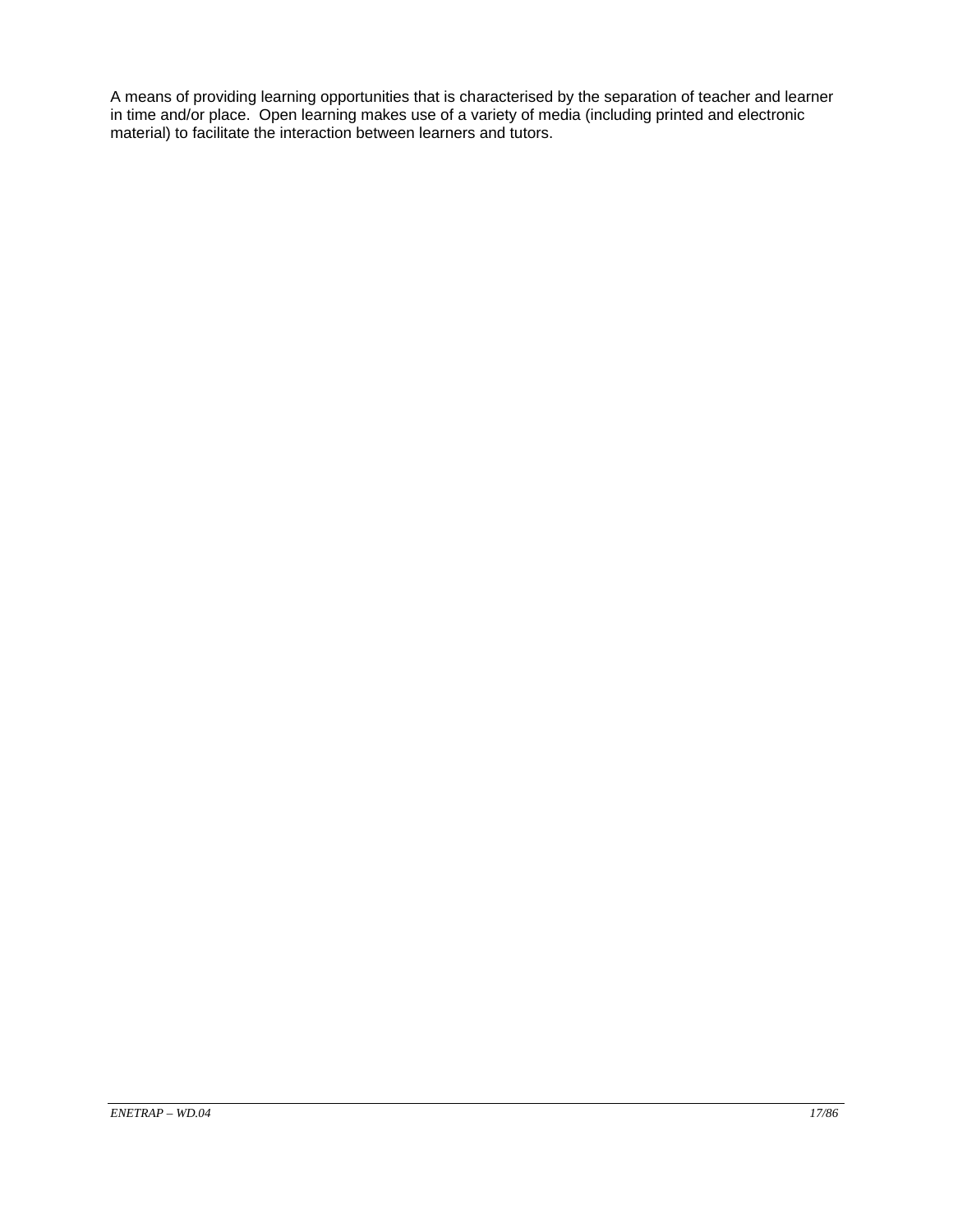### **Respondent details**

Name: Affiliation: Address: Country: E-mail: Telephone: Fax:

### **Completion of the questionnaire:**

By yourself?

Yes\*

 $\Box$  Partly\* (please specify below who else contributed an for which section A, B, C, D, E)

No\*

\* Please tick appropriate box

 $\Box$  By other persons (please specify who and for which sections)

 $\Box$  We may wish to follow up on specific issues. It would be helpful if you could identify any additional contacts that you feel are relevant.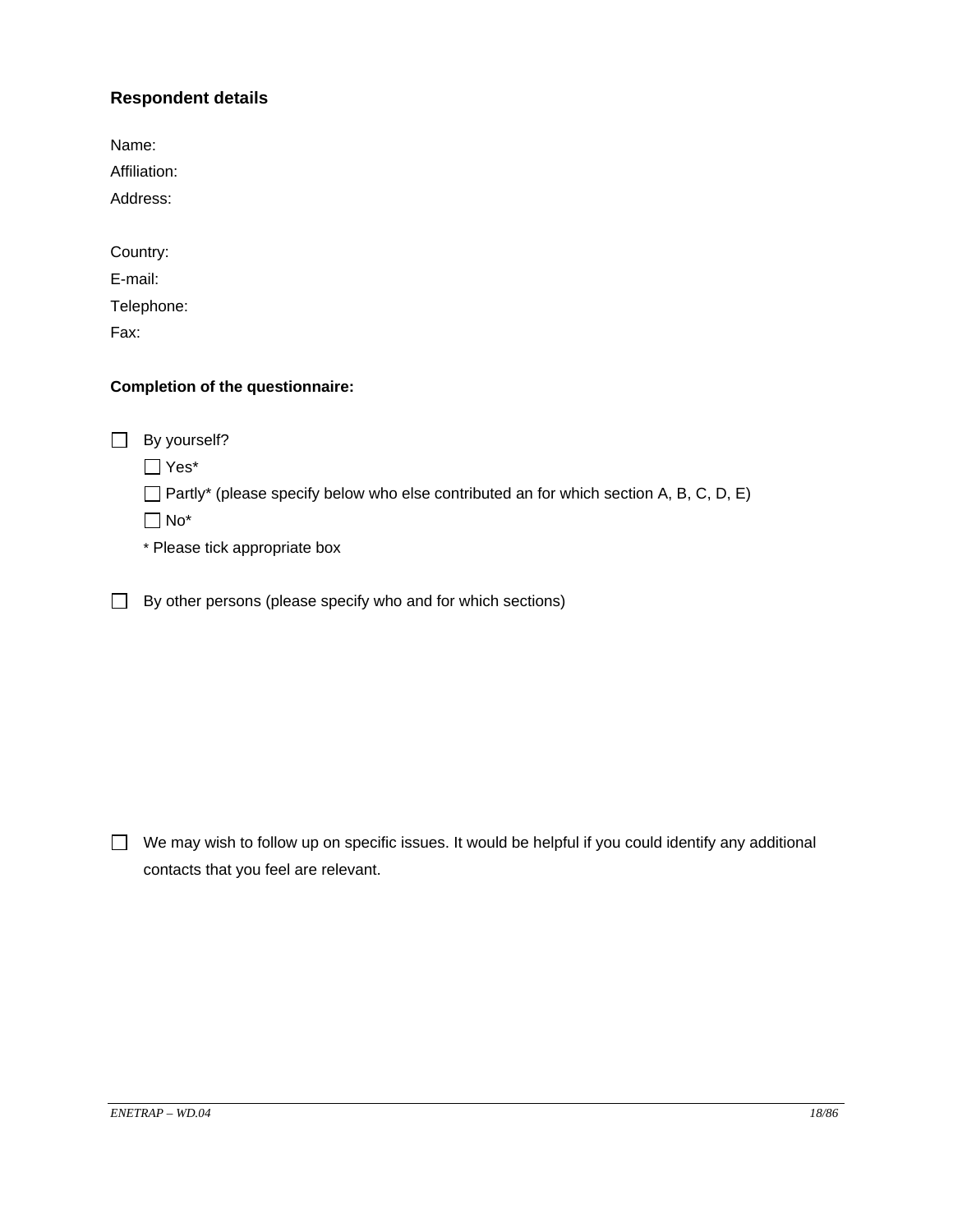# **A. Numbers of Radiation Protection Experts (RPEs)**

### *Objective:*

*To obtain quantitative numbers of RPEs currently working in each EU Member and Candidate State.* 

### *Questions:*

A1. Please provide an indication of the number of RPEs currently working in your country. If you are unable to break the information down in to sectors of work, please just provide a "total" figure.

| Sector of Work      |                                | Approximate Number of RPEs |
|---------------------|--------------------------------|----------------------------|
| 1. Total Nuclear    |                                | 1. Total:                  |
| a) Power production |                                | a)                         |
|                     | b) Reprocessing                | b)                         |
|                     |                                |                            |
|                     | 2. Total Medical               | 2. Total:                  |
|                     | a) Diagnostic radiography      | a)                         |
| b)                  | Radiotherapy                   | b)                         |
| C)                  | <b>Nuclear Medicine</b>        | $\mathbf{c}$               |
|                     |                                |                            |
|                     | 3. Total Industry              | 3. Total:                  |
|                     | a) Industrial process gauges   | a)                         |
| b)                  | Nuclear density gauges         | b)                         |
| c)                  | Industrial irradiators         | $\mathbf{C}$               |
| d)                  | Industrial radiography         | d)                         |
| e)                  | Recycling and scrap metal      | e)                         |
| f)                  | Radioactive tracers            | f)                         |
| g)                  | NORM/TENORM                    | $\perp$ g)                 |
|                     |                                |                            |
|                     | 4. Research/Teaching           | 4. Total:                  |
|                     | a) Sealed sources              | a)                         |
| b)                  | Unsealed radioactive materials | b)                         |
| c)                  | Radiation generators           | $\mathbf{C}$               |
|                     |                                |                            |
| 5. Other            |                                | 5. Total:                  |
|                     |                                |                            |
|                     |                                |                            |
|                     | <b>Total</b>                   |                            |

### A2. The answer to A1 is (please tick appropriate box)

Based on documented evidence. *Please indicate the source:*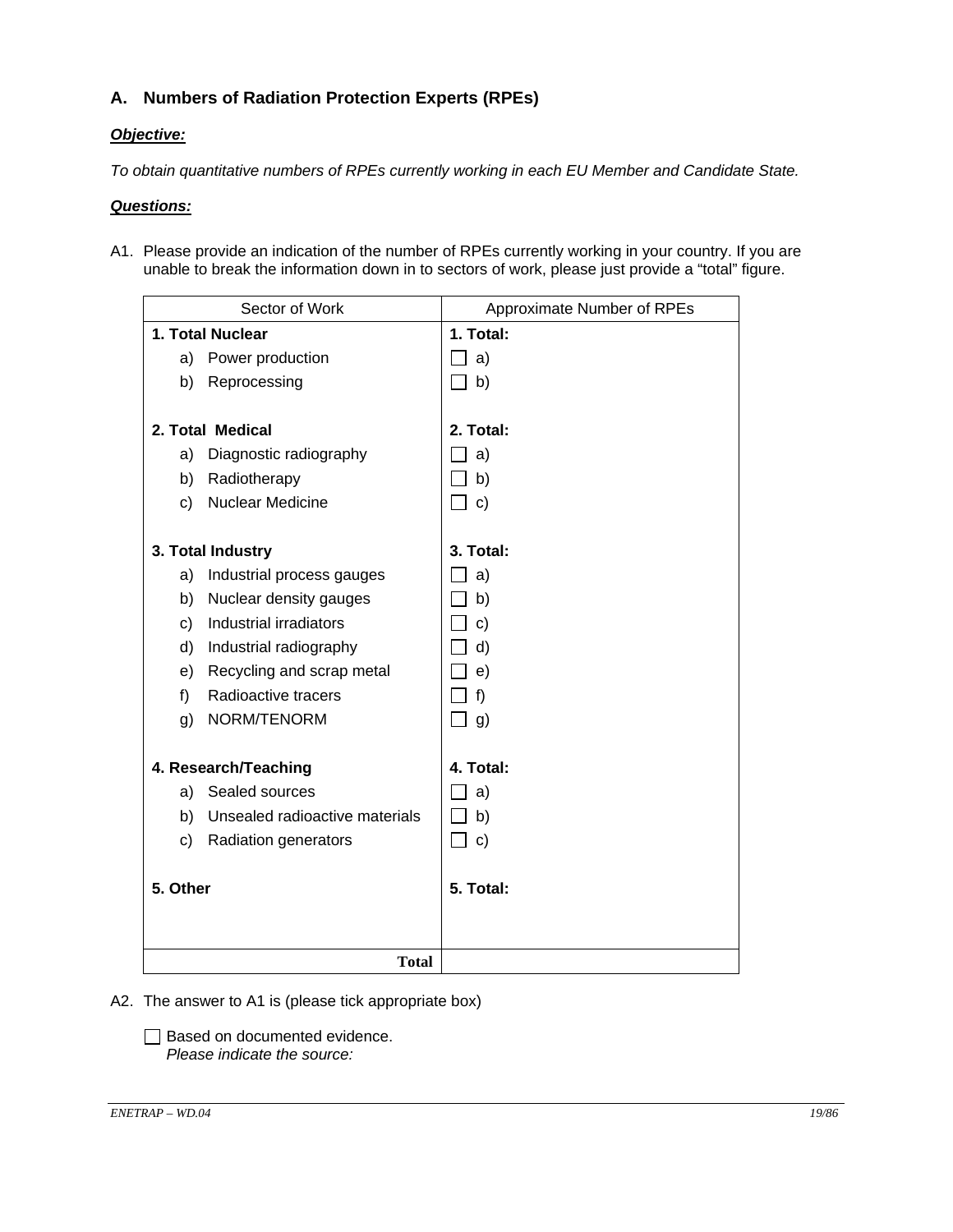$\Box$  Based on an estimated value.

A3. Is the total number of RPEs considered to be adequate at the present time?

| γ,<br>es |
|----------|
| N٥       |

Please comment on your response:

A4. Have all RPEs currently working within your country been trained and qualified within your country?

| Yes            |
|----------------|
| l INo          |
| l I Don't know |

Please comment on your response:

### **B. Identification of practices**

#### *Objective:*

*To build up a picture of the degree of application of the various practices within EU Member and Candidate States. Such data should facilitate an assessment of "adequacy" of numbers of RPEs and radiation protection support in general, and identify where there may be a shortfall to support the practices within the country.* 

#### *Questions:*

B1. Please indicate which of the following practice/applications are undertaken within your country:

| <b>Nuclear</b>                | <b>Medical</b>                 |
|-------------------------------|--------------------------------|
| Power production              | Diagnostic radiography         |
| $\Box$ Fuel reprocessing      | Radiotherapy                   |
|                               | Nuclear Medicine               |
|                               |                                |
| <b>Industry</b>               | Research/Teaching              |
| Industrial process gauges     | Sealed sources                 |
| $\Box$ Nuclear density gauges | Unsealed radioactive materials |
| <b>Irradiators</b>            | Radiation generators           |
| Radiography                   |                                |
| Recycling and scrap metal     |                                |
| Radioactive tracers           |                                |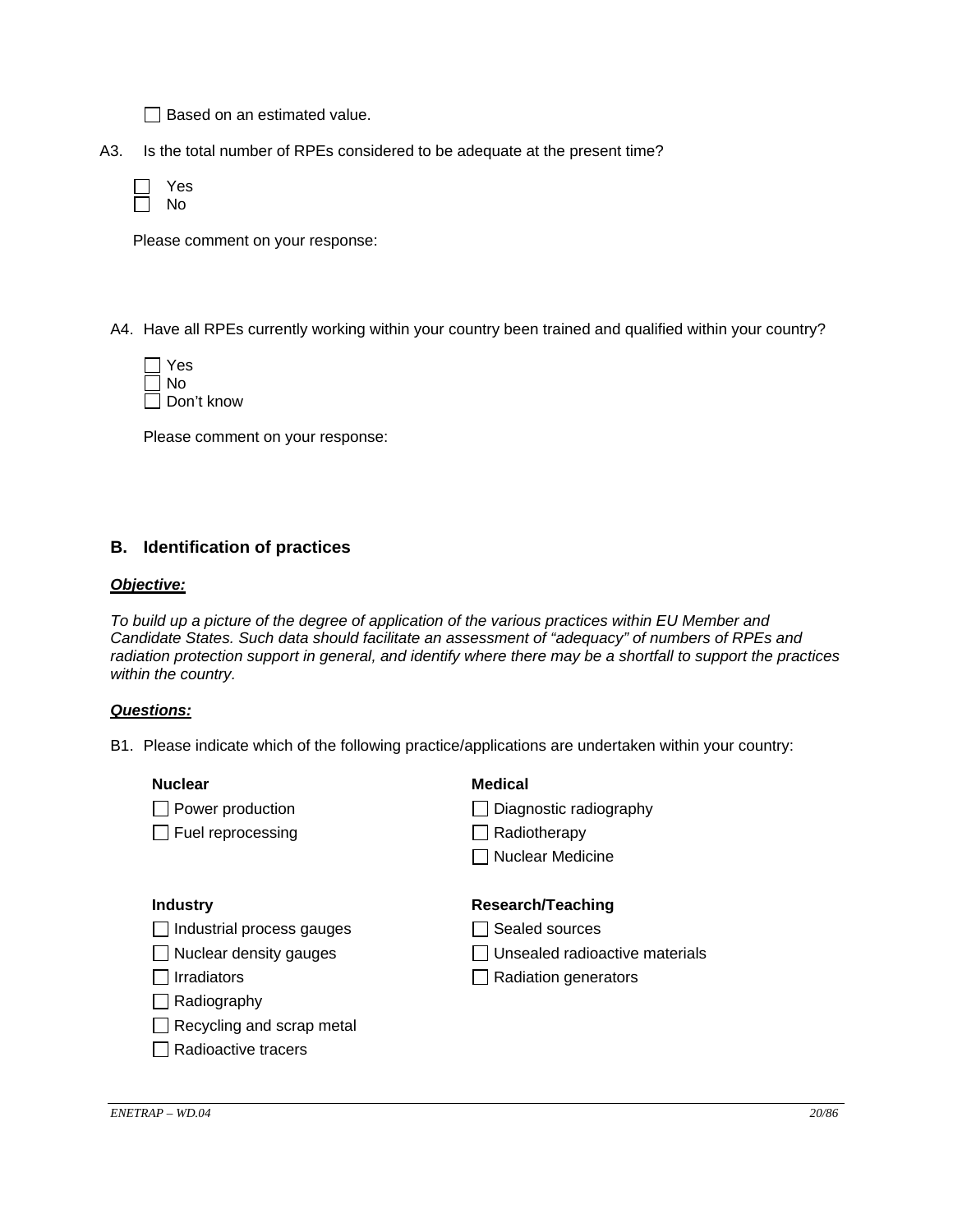### NORM/TENORM

- B2. Please identify anything you consider of relevance that is not in the above list.
- B3. Are any changes/developments foreseen that could impact on radiation protection requirements? (e.g. impending change in legislation, introduction of new practices…)
- B4. In the table below, please provide an indication of the total number of workers. If you are unable to break the data down into sectors of work, please provide an estimated total.

| Sector of Work                       | Approximate Number of Radiation<br>Workers |  |
|--------------------------------------|--------------------------------------------|--|
| 1. Total Nuclear                     | 1. Total:                                  |  |
| Power production<br>a)               | a)                                         |  |
| b)<br>Reprocessing                   | b)                                         |  |
| 2. Total Medical                     | 2. Total:                                  |  |
| a)<br>Diagnostic radiography         | a)                                         |  |
| b)<br>Radiotherapy                   | b)                                         |  |
| <b>Nuclear Medicine</b><br>c)        | $\mathbf{c}$                               |  |
|                                      |                                            |  |
| 3. Total Industry                    | 3. Total:                                  |  |
| Industrial process gauges<br>a)      | a)                                         |  |
| Nuclear density gauges<br>b)         | b)                                         |  |
| Industrial irradiators<br>c)         | $\mathbf{C}$                               |  |
| Industrial radiography<br>d)         | d)                                         |  |
| Recycling and scrap metal<br>e)      | e)                                         |  |
| Radioactive tracers<br>f)            | f)                                         |  |
| NORM/TENORM<br>g)                    | g)                                         |  |
|                                      | 4. Total:                                  |  |
| 4. Research/Teaching                 |                                            |  |
| a) Sealed sources                    | a)                                         |  |
| b)<br>Unsealed radioactive materials | b)                                         |  |
| c)<br><b>Radiation generators</b>    | $\mathbf{c}$                               |  |
| 5. Other                             | 5. Total:                                  |  |
|                                      |                                            |  |
|                                      |                                            |  |
| <b>Total</b>                         |                                            |  |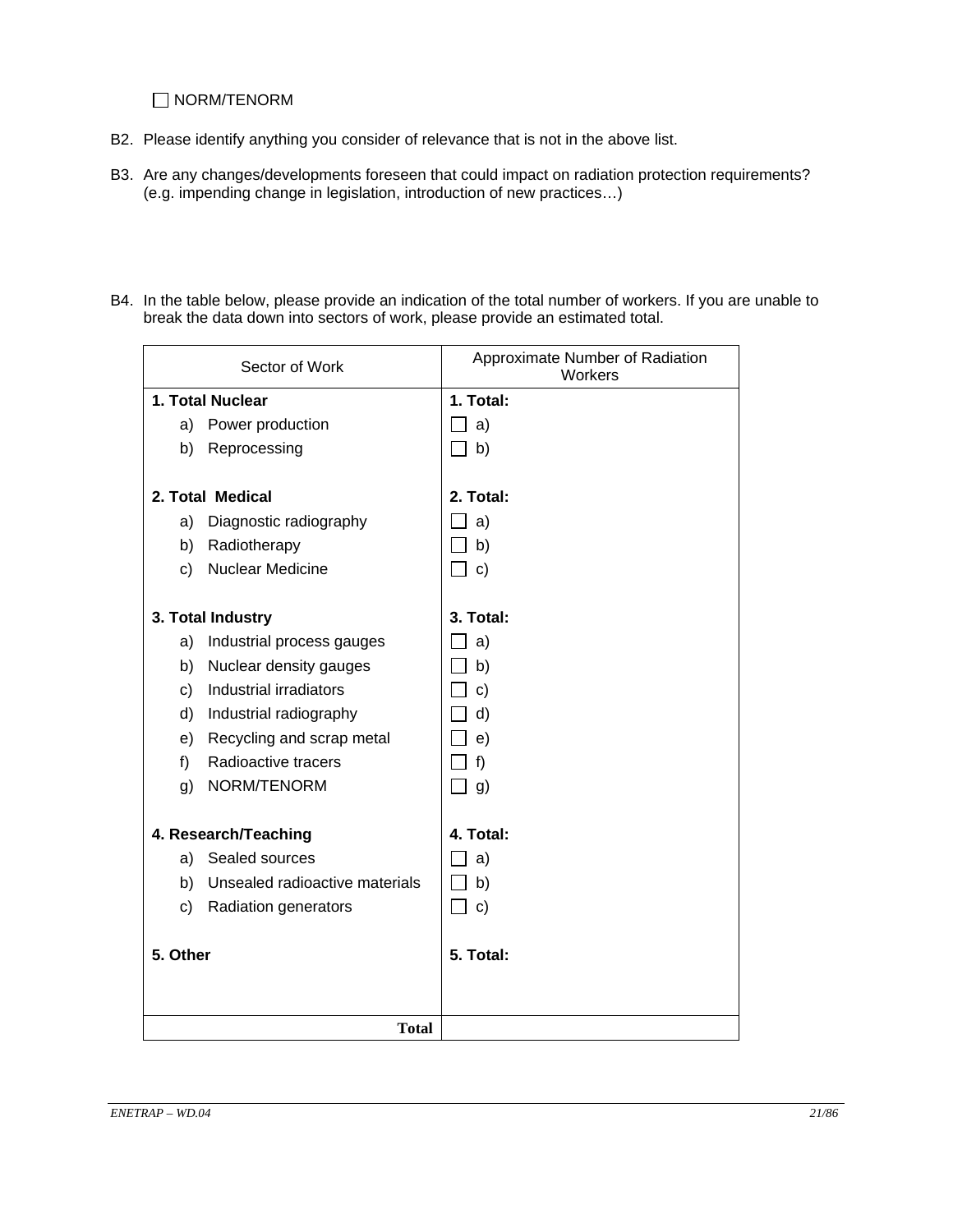|              | Sector of Work<br>Number of Registrants/Licensees |           |  |
|--------------|---------------------------------------------------|-----------|--|
|              | 1. Total Nuclear                                  | 1. Total: |  |
|              | a) Power production                               | a)        |  |
|              | b) Reprocessing                                   | $\Box$ b) |  |
|              | 2. Total Medical                                  | 2. Total: |  |
| a)           | Diagnostic radiography                            | a)        |  |
|              | b) Radiotherapy                                   | b)        |  |
| c)           | <b>Nuclear Medicine</b>                           | $\Box$ c) |  |
|              | 3. Total Industry                                 | 3. Total: |  |
| a)           | Industrial process gauges                         | 」a)       |  |
|              | b) Nuclear density gauges                         | b)        |  |
| c)           | Industrial irradiators                            | $\Box$ c) |  |
|              | d) Industrial radiography                         | $\Box$ d) |  |
|              | e) Recycling and scrap metal                      | _l e)     |  |
| f)           | Radioactive tracers                               | f)        |  |
| g)           | NORM/TENORM                                       | $\Box$ g) |  |
|              | 4. Research/Teaching                              | 4. Total: |  |
|              | a) Sealed sources                                 | a)        |  |
| b)           | Unsealed radioactive materials                    | b)        |  |
|              | c) Radiation generators                           | $\Box$ c) |  |
| 5. Other     |                                                   | 5. Total: |  |
| <b>Total</b> |                                                   |           |  |

B5. In the table below, please provide an indication of the number of registrants/licensees (employers) in your country.

# **C. National Capabilities for Education and Training in Radiation Protection**

# *Objective:*

*To make an assessment of whether or not the national capabilities for E&T in radiation protection a) fully support the national radiation protection requirements (at the RPE and RPO level ) and b) are of any benefit in the support of radiation protection requirements in other countries.* 

# *Questions:*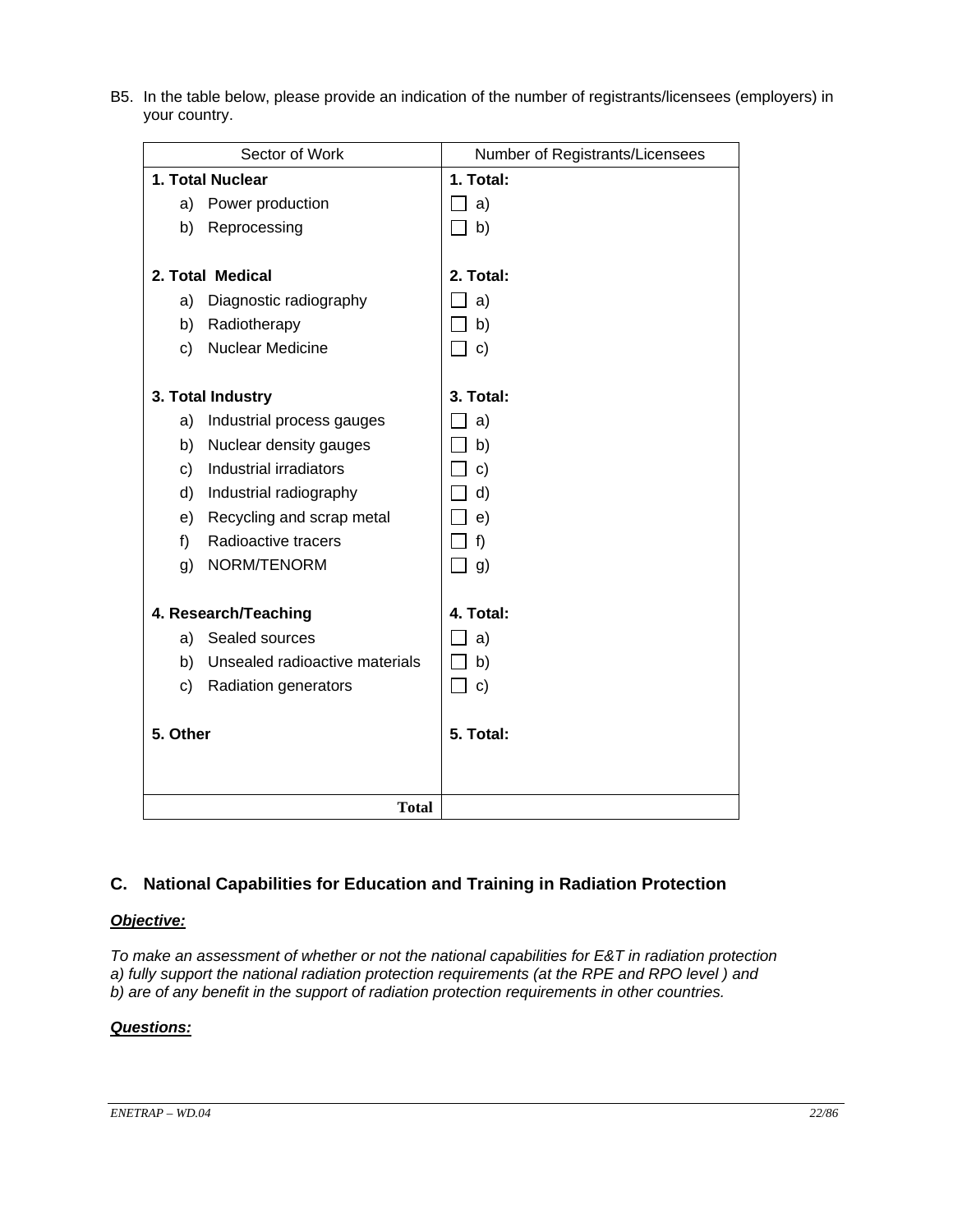- C1. Is the radiation protection education and training infrastructure in your country self-sustainable, or is it supported by other bodies (such as the IAEA) or other countries?
- C2. Within your country are there any academic courses, i.e. degree, diplomas etc available where the focus of the qualification is "radiation protection" in general terms rather than in a supporting science? (For example, in the UK the University of Surrey offers an MSc in "Radiation and Environmental Protection ")

```
\Box Yes
```
*Please provide details on the course:* 

| × |
|---|
|---|

- C3. Is successful completion of any of the academic courses identified in C2 a pre-requisite for the recognition of RPE?
	- Yes *Please provide details:*

 $\Box$  No

C4. Within your country are there any academic courses in radiation protection which are required basic education for certain professions (For example, for Medical Physicists, for Regulators...)?

 $\Box$  Yes *Please provide details:* 

 $\Box$  No

C5. Is successful completion of any of the courses identified in C2 sufficient for recognition as RPE or RPO?

 $\Box$  Yes *Please comment:* 

 $\Box$  No

C6. In general terms, is there a minimum level of basic education required for recognition of the RPE?

 $\Box$  Yes *Please provide details:* 

 $\Box$  No

C7. Please identify any training schemes specifically aimed at contributing to the initial professional development of the RPE. Include any detail that you think would be helpful.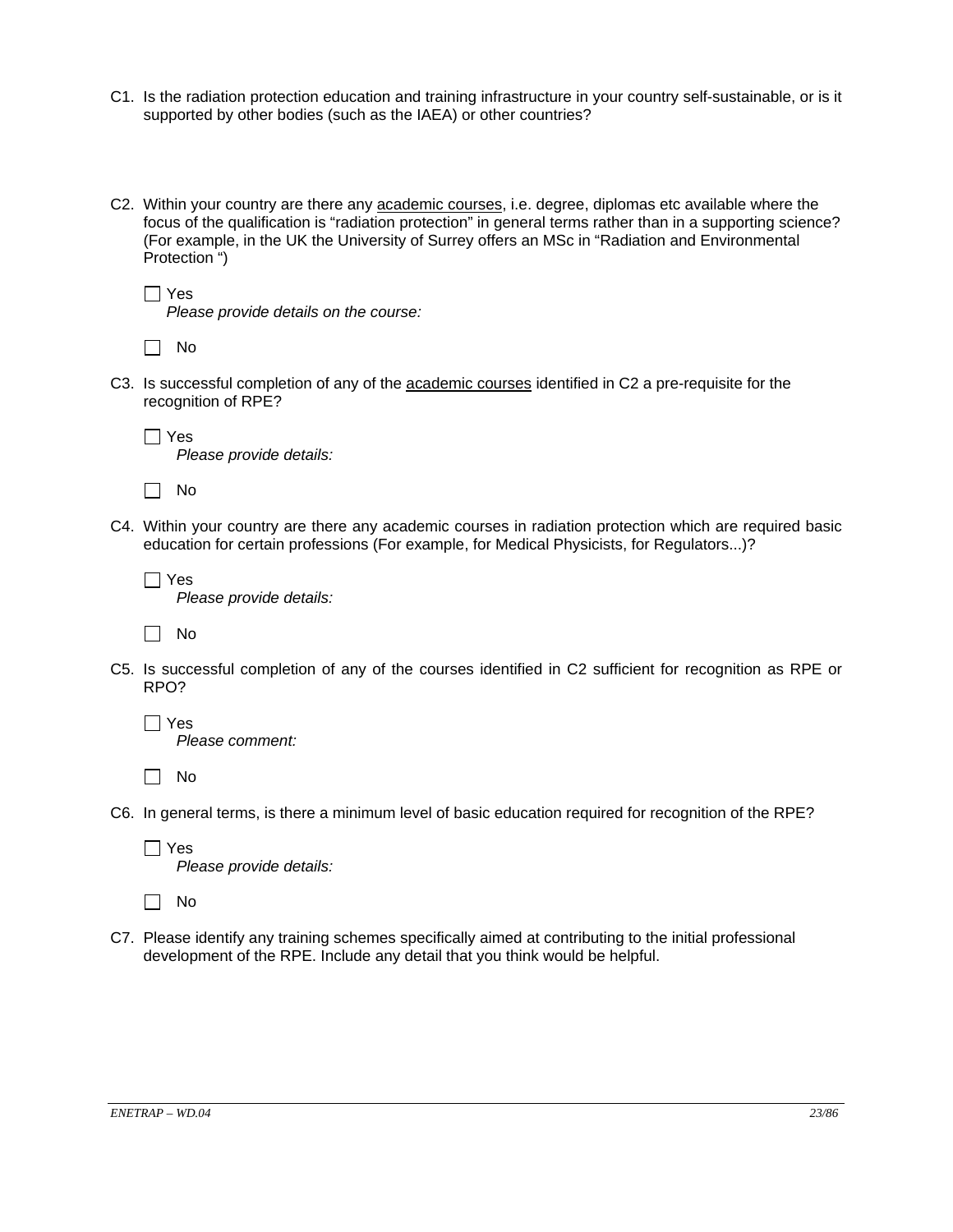C8. Do the schemes identified in C7 reflect the basic syllabus for Qualified Experts as specified in Communication 98/C 133/03 from the Commission, concerning the implementation of Council Directive 96/29/Euratom? Please tick the appropriate box.

|           | $\Box$ Yes, exactly |
|-----------|---------------------|
|           | $\Box$ Yes, in part |
| $\Box$ No |                     |

*Please comment on your response:*

C9. Do the schemes identified in C7 reflect the Standard Syllabus of the Postgraduate Educational Course from the IAEA (IAEA Training Course Series No 18)? Please tick appropriate box.

Yes, exactly

 $\Box$  Yes, in part

 $\Box$  No

*Please comment on your response:*

C10. Are there any training events that make use (either entirely or in part) of distant learning or e-learning tools?

Yes

*Please provide summary details; it would be helpful if you could identify contact persons for further discussions:*

 $\Box$  No

 $\Box$  Not sure

C11. Are there any training events that make use (either entirely or in part) of On the Job Training (OJT)?

 $\Box$  Yes

*Please provide summary details:*

 $\Box$  No

Not sure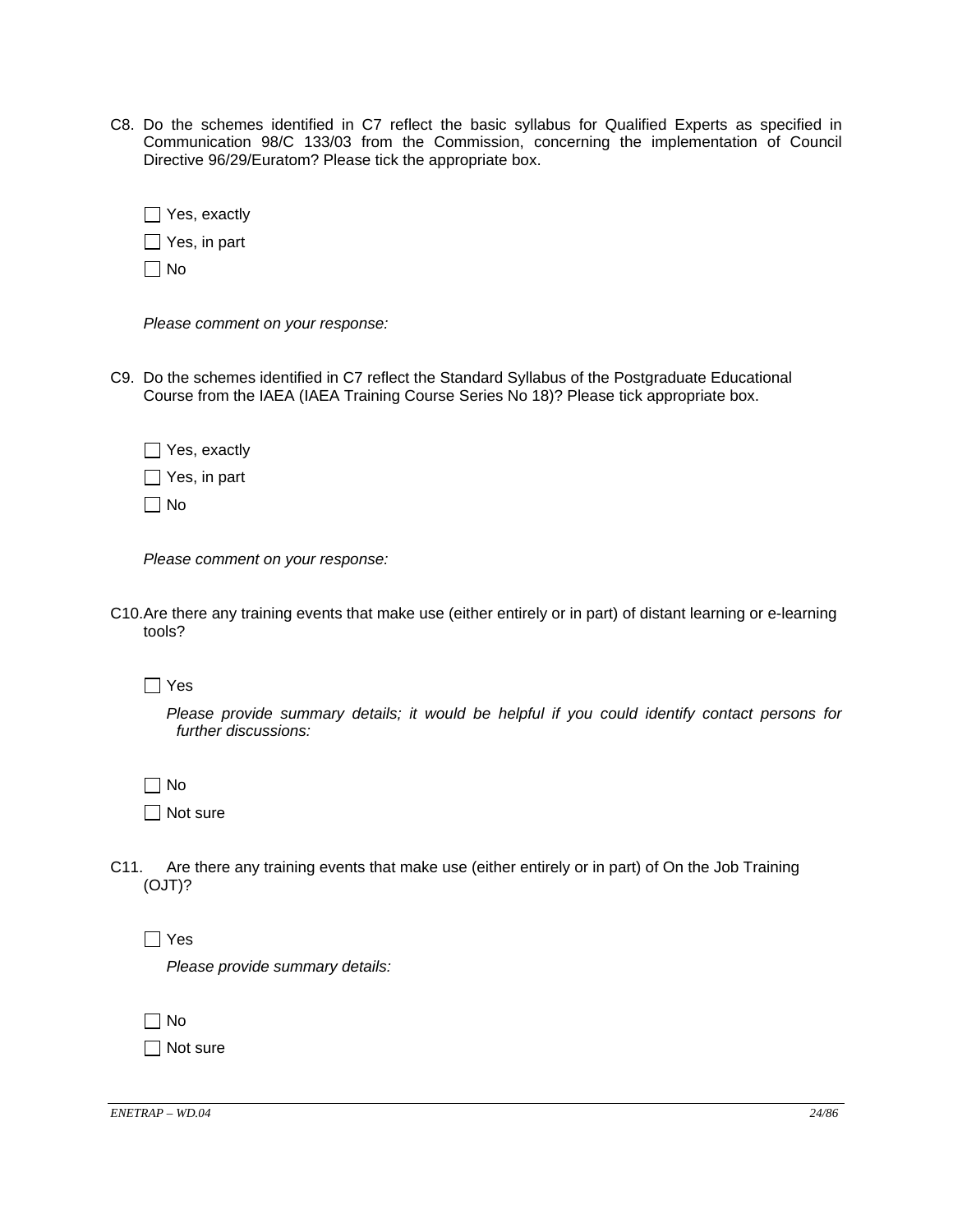- C12. Specify which piece(s) of legislation provide the current legal basis for On the Job Training (OJT) and/or work experience. *Please provide a copy of the relevant text, preferably in English if available.*
- C13. If the wording of the terms "on the job training" and "work experience" in the glossary does not reflect fully the definition in your national regulation, please comment.
- C14. Are there different levels or classifications for OJT and/or work experience of radiation protection experts and/or RPO recognised in your country with regard to the complexity of the radiation applications in different areas, such as medicine, industry, research, nuclear fuel cycle etc?

| s |
|---|
|   |

- C15. If the answer to C14 is "Yes", please specify these different levels in terms of prior education, duration and content of the OJT and/or work experience, etc…. How is completion verified?
- C16. Is there an assessment of the competency acquired during the OJT? Please tick the appropriate box.

 $\Box$  Yes – all cases:

 $\Box$  Yes – some cases:

 $\Box$  No

 If "Yes" please comment on the assessment method(s). Is the objective of the assessment to test the knowledge or the job competency or to confirm if learning objectives have been achieved?

C17. Regarding OJT, do you have specific training providers such as research centres, power plants, hospitals, big industrial companies, and what are the capacities in terms of numbers of trainees and the possibility of providing OJT to trainees from other countries?

### **D. Regulatory Requirements**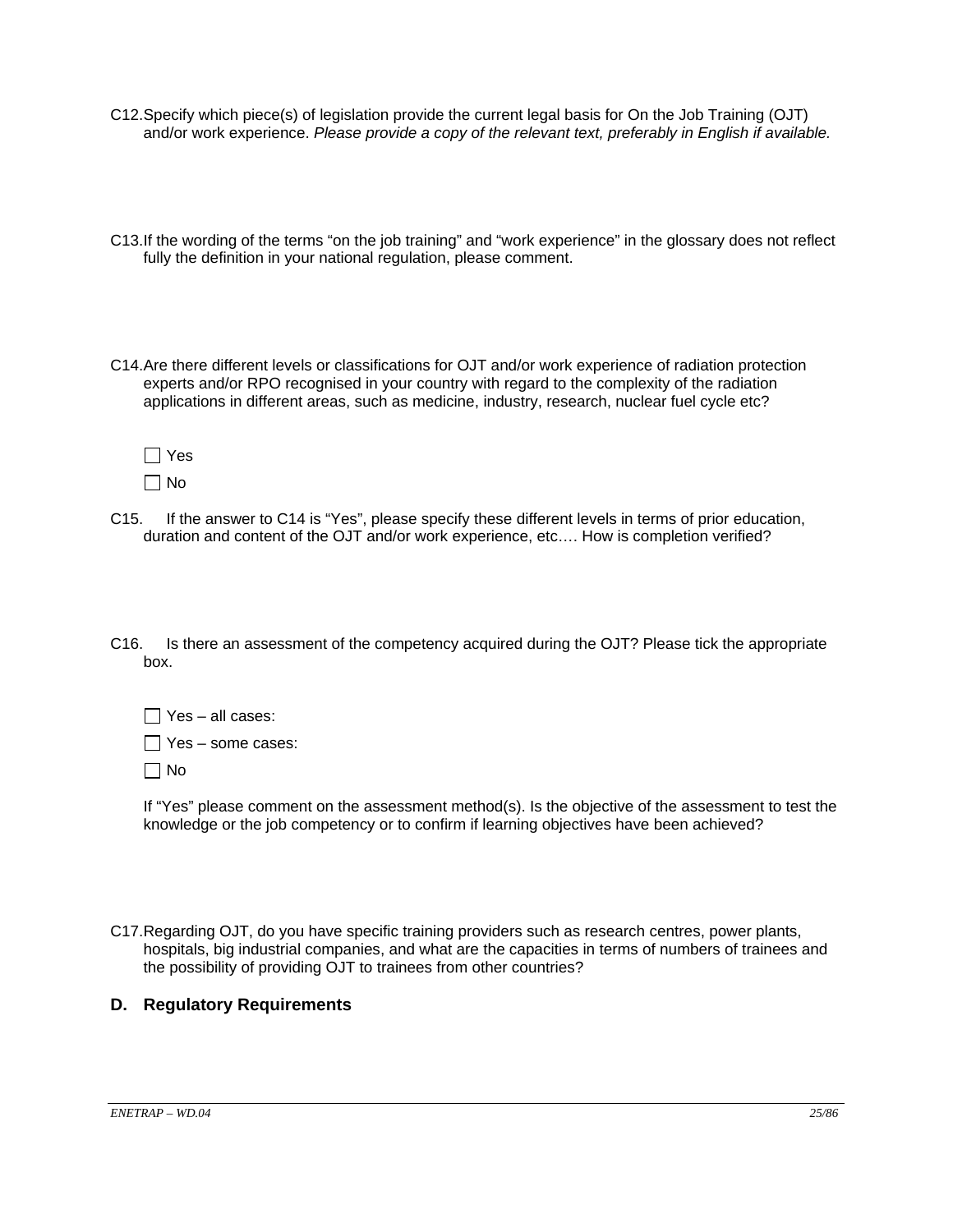#### *Objectives:*

*To build up a picture of the regulatory requirements for the training and qualification of RPEs, RPOs and exposed workers within the EU Member and Candidate States. Such a picture should facilitate the identification of any regulatory differences in the qualifications of such persons within the EU Member States and Candidate States.*

#### *Questions:*

D1. Within your country is there legislation in place that requires certain persons to be suitably trained and qualified? If the answer to any of the specifications (RPE, RPO, Workers) is "Yes", please provide brief details, specifying any differences in requirements/qualifications (also per sector when appropriate). It would be helpful if you could provide the relevant regulatory text (English translation).

RPEs

Yes:

 $\Box$  No

RPOs

 $\Box$  Yes:

 $\Box$  No

Radiation Workers

Yes:

 $\Box$  No

D2. Does the definition of the Radiation Protection Expert in national legislation reflect the definition of the Qualified Expert, as defined in Council Directive 96/29/Euratom? Please tick appropriate box.

Yes, exactly

 $\Box$  Yes, in part

 $\Box$  No

*Please comment on your response:*

D3. Do the provisions in the legislation relating to the RPE in your country reflect the provisions for education, training and recognition of the Qualified Expert, as specified in Communication 98/C 133/03 from the Commission, concerning the implementation of Council Directive 96/29/Euratom? Please tick appropriate box.

Yes, exactly  $\Box$  Yes, in part

 $\Box$  No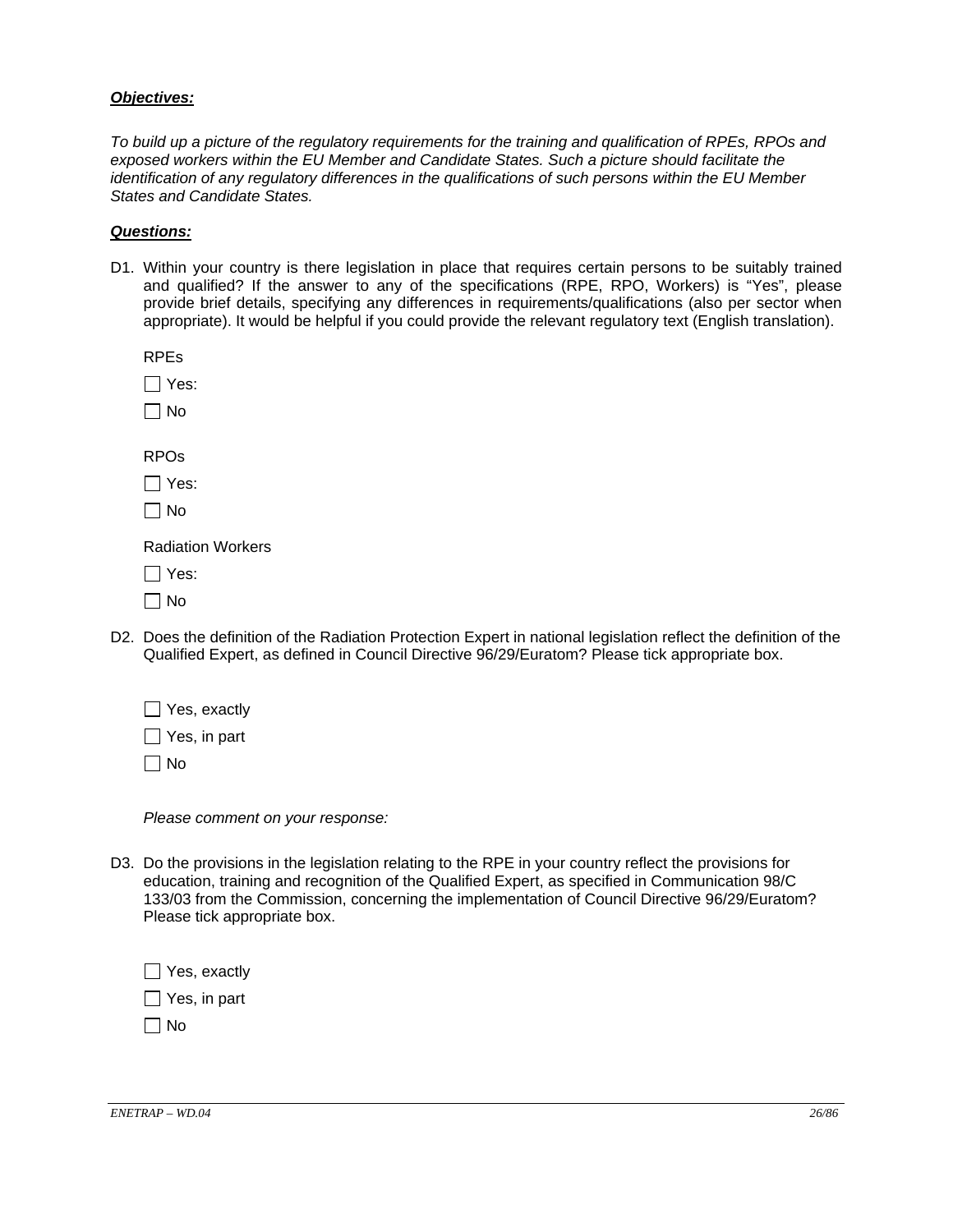*Please comment on your response; in particular specify conformities and differences:* 

- D4. Is regulatory guidance available that specifies the minimum educational level, training (for example, syllabus, the duration and level of training, assessment of trainees), work experience and/or On-the-Job-Training (OJT) and personal attributes that should be demonstrated for the different categories as specified in question D1 and/or for the different sectors of work as specified in question B1?
	- $\Box$  Yes *Please provide information on this guidance (in English):*

 $\Box$  No

- D5. If the recognition of RPE or RPO status is time limited in your country, is there legislation in place that specifies the duration and content of the education, training or OJT-activities necessary for keeping the recognition?
	- $\Box$  Yes *Please provide details:*   $\Box$  No
- D6. Is there a system(s) in place for the accreditation of a) training providers? b) training schemes?

Yes

 $\Box$  No

If "Yes", are records maintained of such accreditation by the regulatory body?



Please describe the system for both a) and b)

a)

b)

### **E. Recognition**

#### *Objective:*

*To build up a picture of the criteria for recognition of RPEs, RPOs and other workers, with the objective of finding a common denominator for mutual recognition of these persons.* 

#### *Questions:*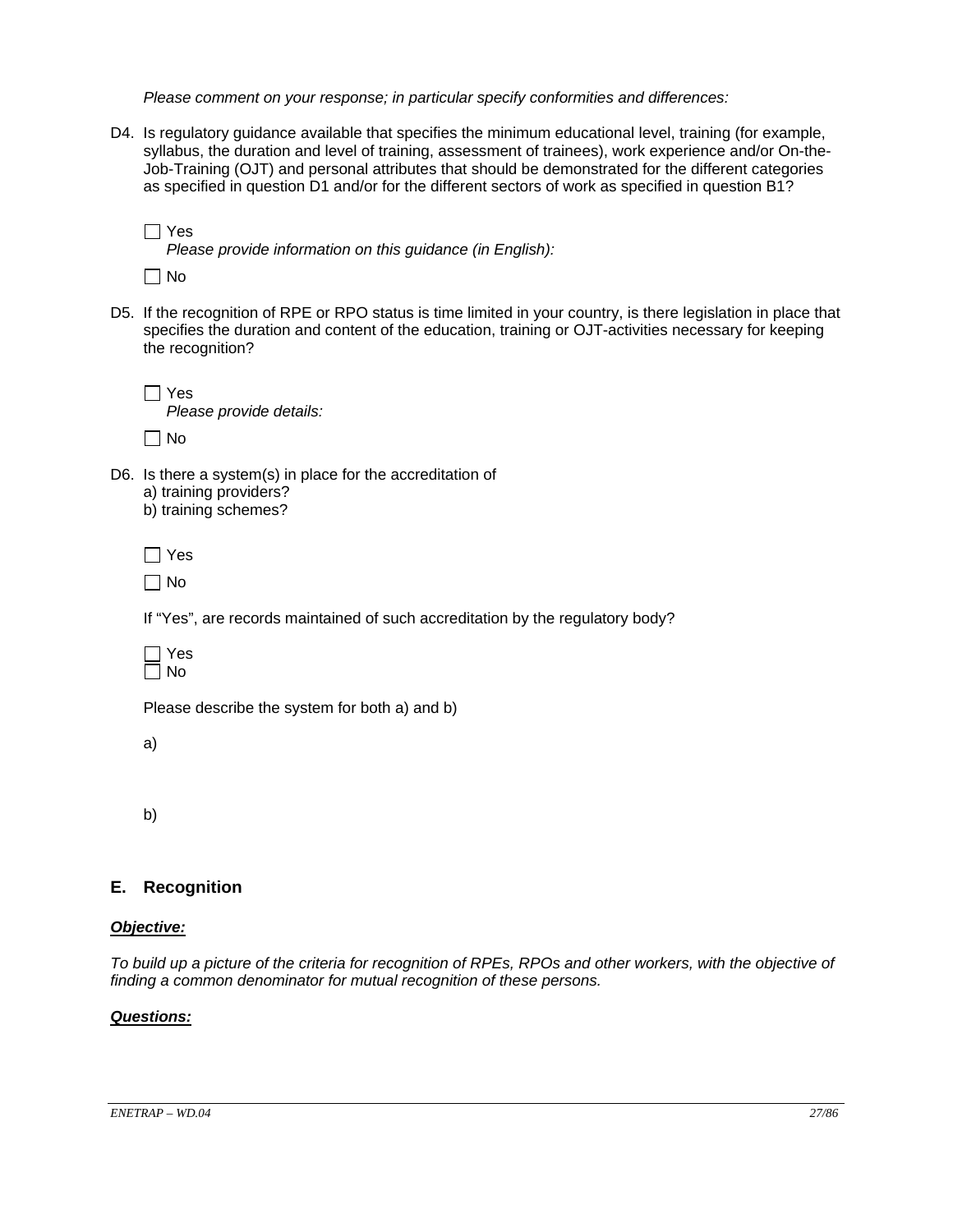*E1. Are there formal systems in place for the recognition of RPEs, RPOs or other workers in your country by national authorities or professional bodies?* 

| <b>RPE</b>  |
|-------------|
| $\Box$ Yes: |
| $\Box$ No   |
|             |
| <b>RPO</b>  |
| $\Box$ Yes: |
| $\Box$ No   |
| Workers     |
| $\Box$ Yes: |
|             |
| $\Box$ No   |
|             |

If "Yes" to any of the above please provide details.

E2. Is participation in the scheme(s) mandatory or voluntary?

□ Mandatory

□ Voluntary

- E3. Please provide a brief description of the method of operation of the scheme(s) (include reference to any web-site, publications etc.).
- E4. Is there a formal system in place for the recognition of RPEs, RPOs or other workers who are qualified (and are recognised) in other countries?

| RPE<br>$\Box$ Yes:<br>$\Box$ No |
|---------------------------------|
| RPO<br>$\Box$ Yes:<br>$\Box$ No |
| Workers<br>$\Box$ Yes:          |

No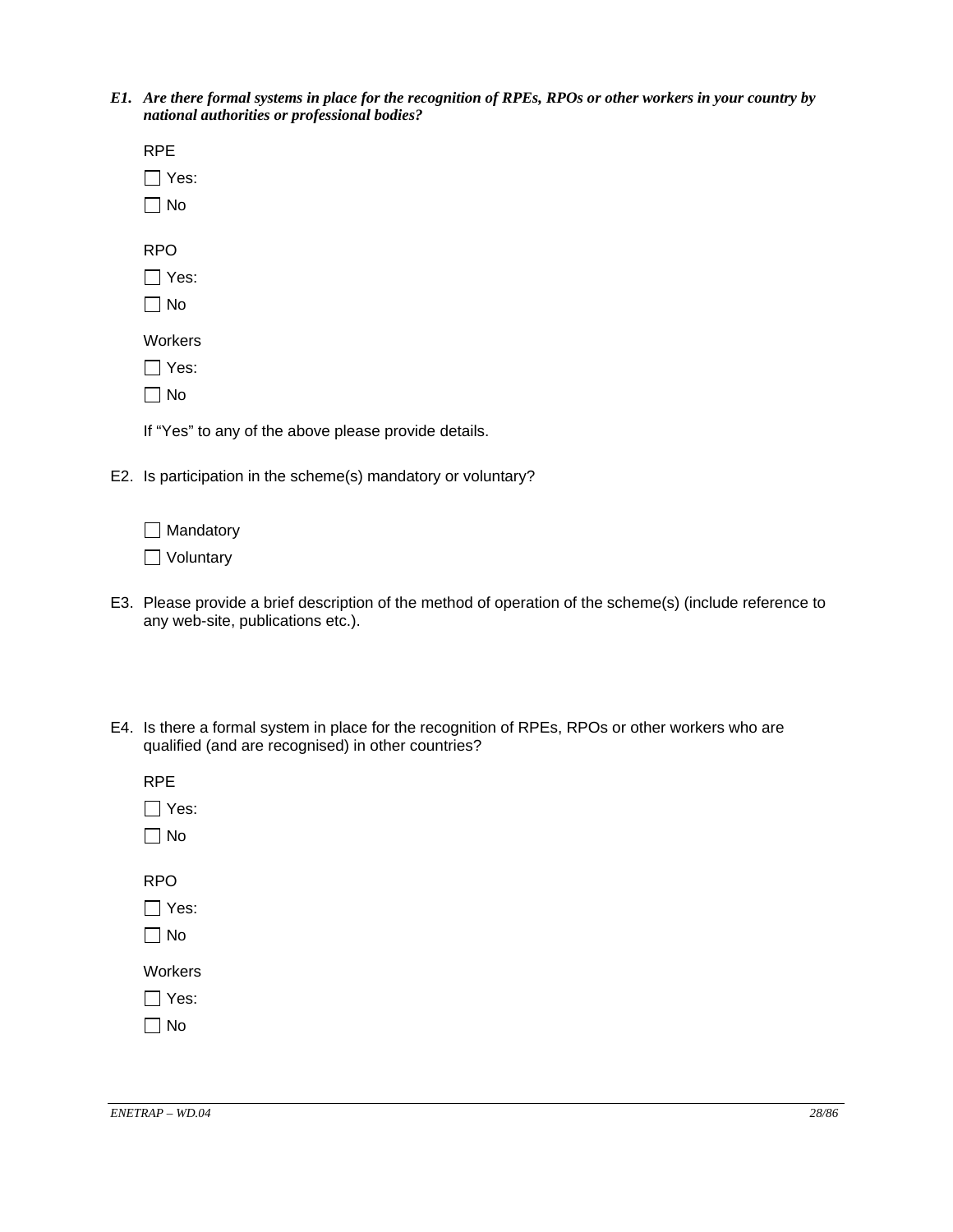If you have indicated "Yes" to any of the above, please specify the system(s) and the requirements for recognition in your country. Are there any additional assessments necessary (knowledge of national regulations, fluency in the national language, etc.)?

E5. Is the recognition of the RPE status in your country time limited?

 $\Box$  Yes (if Yes, go to E6)  $\Box$  No (if no, go to E14)

E6. What is the period of validity of RPE recognition?

E7. Briefly outline the mechanism for re-recognition.

- E8. With respect to E7 it would be helpful if you could answer the following specific questions:
	- 1. Is the RPE required to seek re-recognition under the original scheme?

| عیب<br>v |
|----------|
|          |

- $\Box$  No
- 2. Is evidence of practical experience required?
	- Yes
	- $\Box$  No
- 3. Is evidence of practical experience on its own sufficient?

 $\Box$  No 4. Is evidence of further and/or refresher or update training required?

| Yes |  |
|-----|--|
| No  |  |

- 5. Is evidence on OJT required?
	- Yes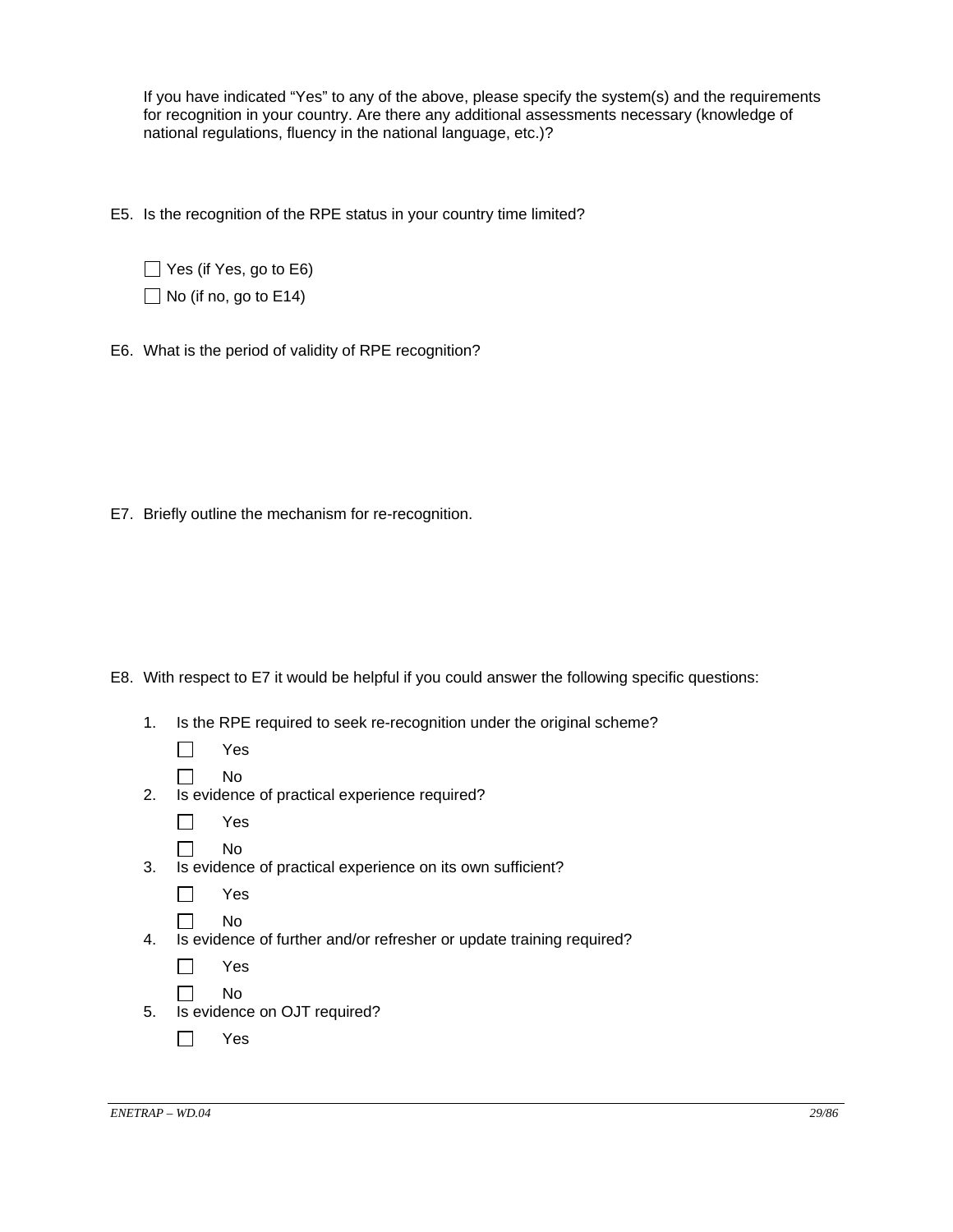$\Box$  No

6. Is evidence of training on its own sufficient?

- $\Box$  No
- 7. Are there any differences in the mechanism for re-recognition between the sectors of work?
	- Yes
	- $\Box$  No

E9. Is the RPE required to take any action in order to maintain RPE status?

| $\Box$ Yes<br>Please provide details: |
|---------------------------------------|
|                                       |

- $\Box$  No
- E10. If the answer to Question E9 is "No", or when ad-hoc decisions are taken, please specify the requirements that should be fulfilled for such persons to be recognised in your country.
- E11. Taking into account your national policy on recognition of RPEs, RPOs and workers, what would be in your view the minimal requirements for mutual recognition of such persons within the European Union?

The ENETRAP consortium sincerely thanks you for all your interest and time to answer this questionnaire!

Michèle Coeck (SCK•CEN, Belgium) Cecile Etard (INSTN-CEA, France) Andrea Luciani (ENEA, Italy) Marisa Marco (CIEMAT, Spain) Siegurd Möbius (FTU-FZK, Germany) Annemarie Schmitt-Hannig (BfS, Germany) Joanne Stewart (HPA-RPD, UK) Jan van der Steen (NRG, The Netherlands)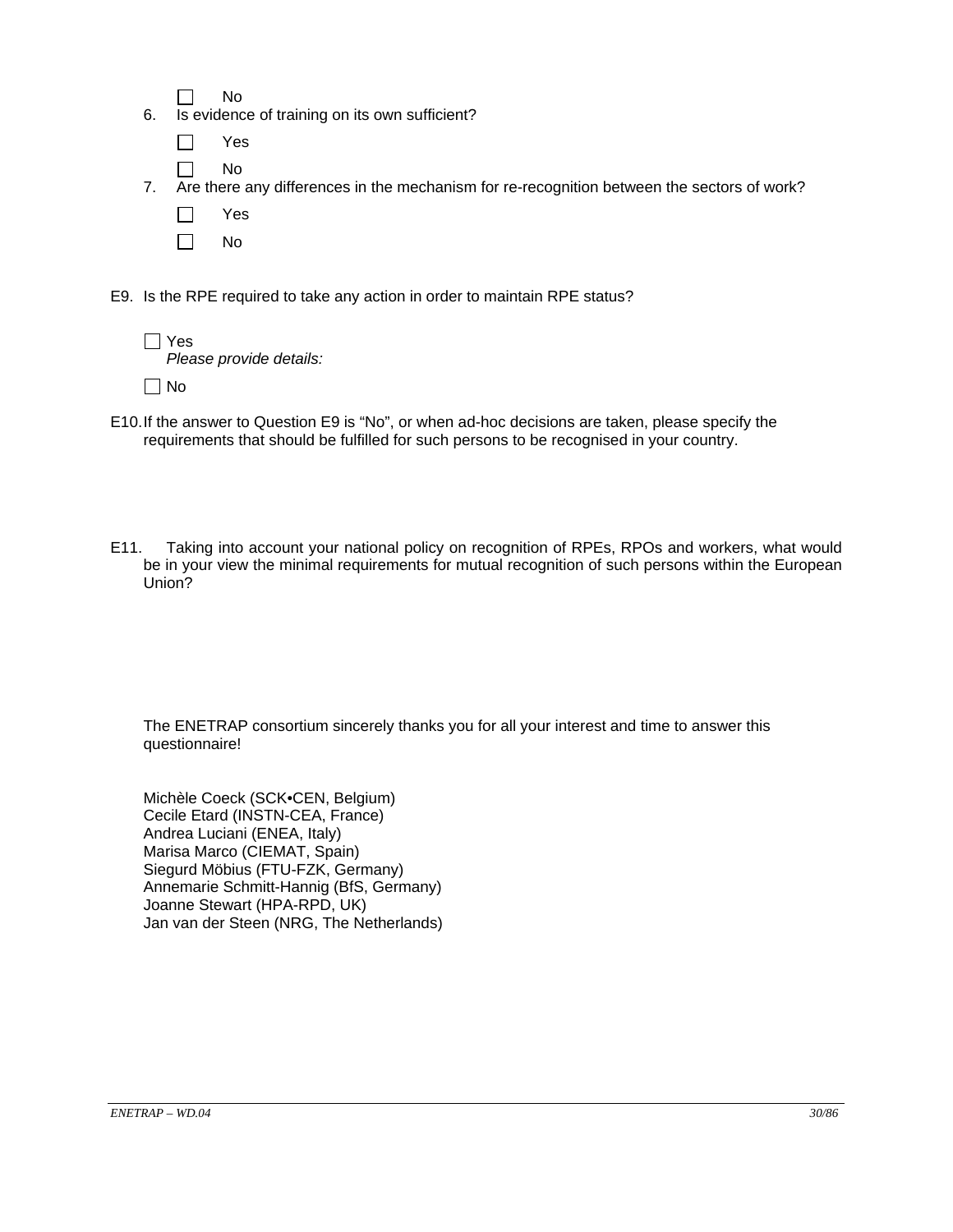# **Analysis of and conclusions drawn from the results of the questionnaire parts A and B**

This analysis is based on the responses of 28 countries. In the parts 1 and 2 the responses to the Part A and B of the questionnaire are presented and discussed. In part 3 a general analysis of the quantitative data provided in the previous parts is attempted.

# **1 Part A: Number of Radiation Protection Experts (RPEs)**

# **1.1 Number of RPEs currently working in a country (question A1)**

26 countries provided the total number of RPEs or the number of RPEs working in each single sector from which the total number can be estimated (for the latter case the cells in the last column of Table 1 are red and have a total number of RPEs calculated as the sum of the number for each sector of work) . For few countries the figures refer to RPOs (Germany) or some similar professional profiles defined in the national legislation. 2 countries provided information only for a specific field of work (Finland: non-nuclear sector; Switzerland: nuclear sector). 2 countries didn't provide any figure (Croatia and France).

About 20% of the countries (5/26) have more than 1000 RPEs and slightly more than 20 % (6/26) has a number of RPEs between 100 and 1000. Half of the countries, (13/26), have a number of RPEs between 10 and 100. Only 2 countries (Estonia and Malta) have 10 or less than 10 RPEs.

The information about the distribution of the number of the RPEs vs. each sector of work is less complete. Several countries were not able to provide figures for all the proposed sectors.

For 19 countries (Austria, Belgium, Bulgaria, Cyprus, Denmark, Estonia, Hungary, Ireland, Italy, Latvia, Lithuania, Luxembourg, Netherlands, Norway, Poland, Slovenia, Spain, Sweden, United Kingdom) detailed information about the number of RPEs for each sector of work is given and, therefore, an analysis of the distribution is possible. Within this sub-group, for about 60% of the countries (11/19) the percentage of RPEs working in the medical sector is greater than 50%. For about 80% of the countries (15/19) the percentage of RPEs working in the nuclear sector is smaller than 10%: among these countries, nuclear applications are not undertaken within 8 countries (Croatia, Cyprus, Denmark, Estonia, Ireland, Luxembourg, Norway and Poland); in 2 other countries nuclear power plants have been stopped (Italy) or are intended as nuclear applications research reactors or waste facilities. For about 80% of the countries (15/19) the percentage of RPEs working in the industry sector is smaller than 30%.

Table 1 gives an overview of the responses on question A1.

# **Conclusion**

The number of RPEs working in the European countries is generally of the order of hundreds or thousands. The distribution of the RPEs for specific sectors work points out the medical sector is the area were the greatest number of RPEs are engaged, even for those countries where significant nuclear applications (e.g. nuclear power production) are undertaken. The industry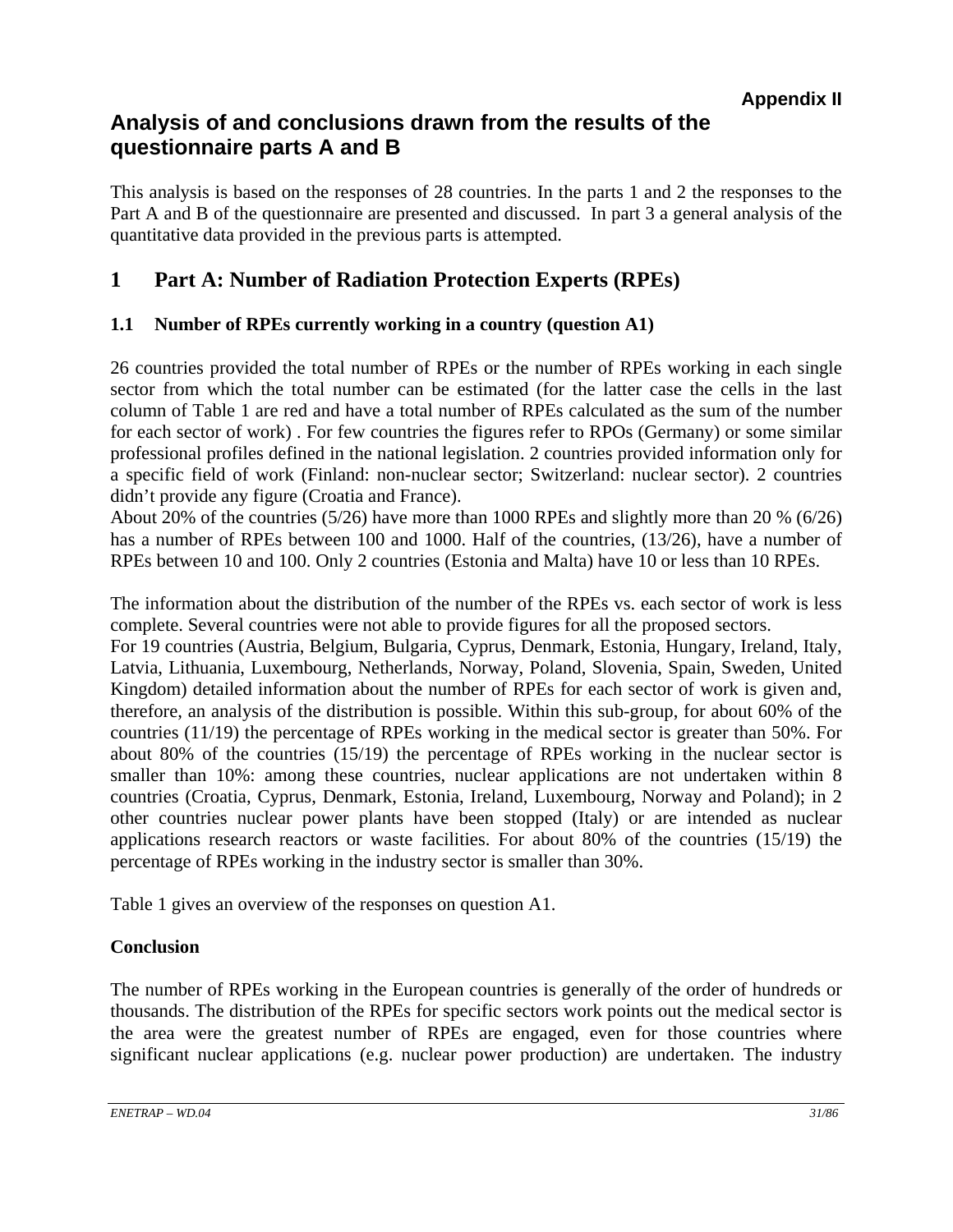sector is the second sector where a significant number of RPEs is engaged.

| Table 1: Countries' responses on question $A13$ |  |  |  |  |  |
|-------------------------------------------------|--|--|--|--|--|
|-------------------------------------------------|--|--|--|--|--|

|                       | A1<br><b>Approximate number of RPEs</b>         |                                 |                                  |                                    |                  |                                   |  |  |  |  |  |
|-----------------------|-------------------------------------------------|---------------------------------|----------------------------------|------------------------------------|------------------|-----------------------------------|--|--|--|--|--|
| Country               | $\overline{\mathbf{N}}$ uclear<br><b>Sector</b> | <b>Medical</b><br><b>Sector</b> | <b>Industry</b><br><b>Sector</b> | Reas. &<br>Teach.<br><b>Sector</b> | Other<br>sectors | <b>Total</b>                      |  |  |  |  |  |
| Austria               | 10                                              | 200                             | 10                               | 20                                 |                  | 250                               |  |  |  |  |  |
| Belgium               | $\overline{Q}$                                  | 8                               | 10                               | $\overline{5}$                     | 53               | 90                                |  |  |  |  |  |
| Bulgaria              | 20                                              | 30                              |                                  |                                    |                  | 50                                |  |  |  |  |  |
| Croatia               |                                                 |                                 |                                  |                                    |                  |                                   |  |  |  |  |  |
| Cyprus                | $\theta$                                        | 24                              | 1                                | $\overline{4}$                     | $\mathbf{0}$     | 29                                |  |  |  |  |  |
| Czech Republic        |                                                 |                                 |                                  |                                    |                  | 5500                              |  |  |  |  |  |
| Denmark               | $\theta$                                        | 69                              | 27                               | 362                                | 9                | 467                               |  |  |  |  |  |
| Estonia               | $\overline{0}$                                  | $\overline{0}$                  | $\overline{2}$                   | $\Omega$                           | $\overline{0}$   | $\overline{2}$                    |  |  |  |  |  |
| Finland               |                                                 | 45                              | $\theta$                         | $\overline{0}$                     | $\overline{0}$   | Only non-nuclear field            |  |  |  |  |  |
| France                |                                                 |                                 |                                  |                                    |                  |                                   |  |  |  |  |  |
| Germany               |                                                 |                                 |                                  |                                    |                  | 60000 (RPO)                       |  |  |  |  |  |
| Greece                |                                                 | 434                             |                                  |                                    |                  | 434                               |  |  |  |  |  |
| Hungary               | N/A                                             | 32                              | 12                               | 12                                 |                  | 56                                |  |  |  |  |  |
| Ireland               | N/A                                             | 25                              | <10                              | 18                                 | $\overline{2}$   | $<$ 55                            |  |  |  |  |  |
| Italy                 | 30                                              | 800                             | 400                              | 200                                | 20               | 1450                              |  |  |  |  |  |
| Latvia                | 8                                               | $\overline{4}$                  | $\overline{2}$                   |                                    | 1                | 15                                |  |  |  |  |  |
| Lithuania             | $\overline{2}$                                  | 10                              | 8                                |                                    |                  | 20                                |  |  |  |  |  |
| Luxembourg            | $\overline{0}$                                  | 23                              | $\overline{0}$                   | $\overline{0}$                     | $\overline{3}$   | 26                                |  |  |  |  |  |
| Malta                 | $\theta$                                        |                                 |                                  |                                    |                  | 10                                |  |  |  |  |  |
| Netherlands           | $\overline{4}$                                  | 160                             | 67                               | 20                                 |                  | 251                               |  |  |  |  |  |
| Norway                |                                                 | 25                              |                                  | $\overline{5}$                     | 10               | 41                                |  |  |  |  |  |
| Poland                | $\overline{0}$                                  | 5250                            | 1000                             | 150                                | 600              | 7000                              |  |  |  |  |  |
| Portugal              |                                                 |                                 |                                  |                                    |                  | 30                                |  |  |  |  |  |
| Slovenia              | $\overline{4}$                                  | 8                               | 12                               | $\mathfrak{S}$                     | 5                | 15 (a RPE for more<br>facilities) |  |  |  |  |  |
| Spain                 | 20                                              |                                 | 34660 (32100 diagn. radiography) |                                    |                  | 34680                             |  |  |  |  |  |
| Sweden                | $\overline{12}$                                 | 160                             | 9                                | 20                                 |                  | 201                               |  |  |  |  |  |
| Switzerland           | 20                                              |                                 |                                  |                                    |                  | Only nuclear field                |  |  |  |  |  |
| <b>United Kingdom</b> | 75                                              | 137                             | 160                              | 70                                 |                  | 500                               |  |  |  |  |  |

# **1.2 Sources of information about RPEs, adequateness of their number and country of training/qualification (questions from A2 to A4)**

31% of the countries (8/26) that replied to question A2 derived the number of RPEs and their distribution over the sector of work from documented evidence, while the majority (14/26. i.e. 54%) provided only estimated values. 4 countries derived the information about the RPEs from both documented evidence and estimation: in most of the cases the former one for the total number of RPEs, the latter one for the distribution though each sector of work

<sup>&</sup>lt;sup>3</sup> Green means a positive answer on the question; colourless means a negative answer; red means no information.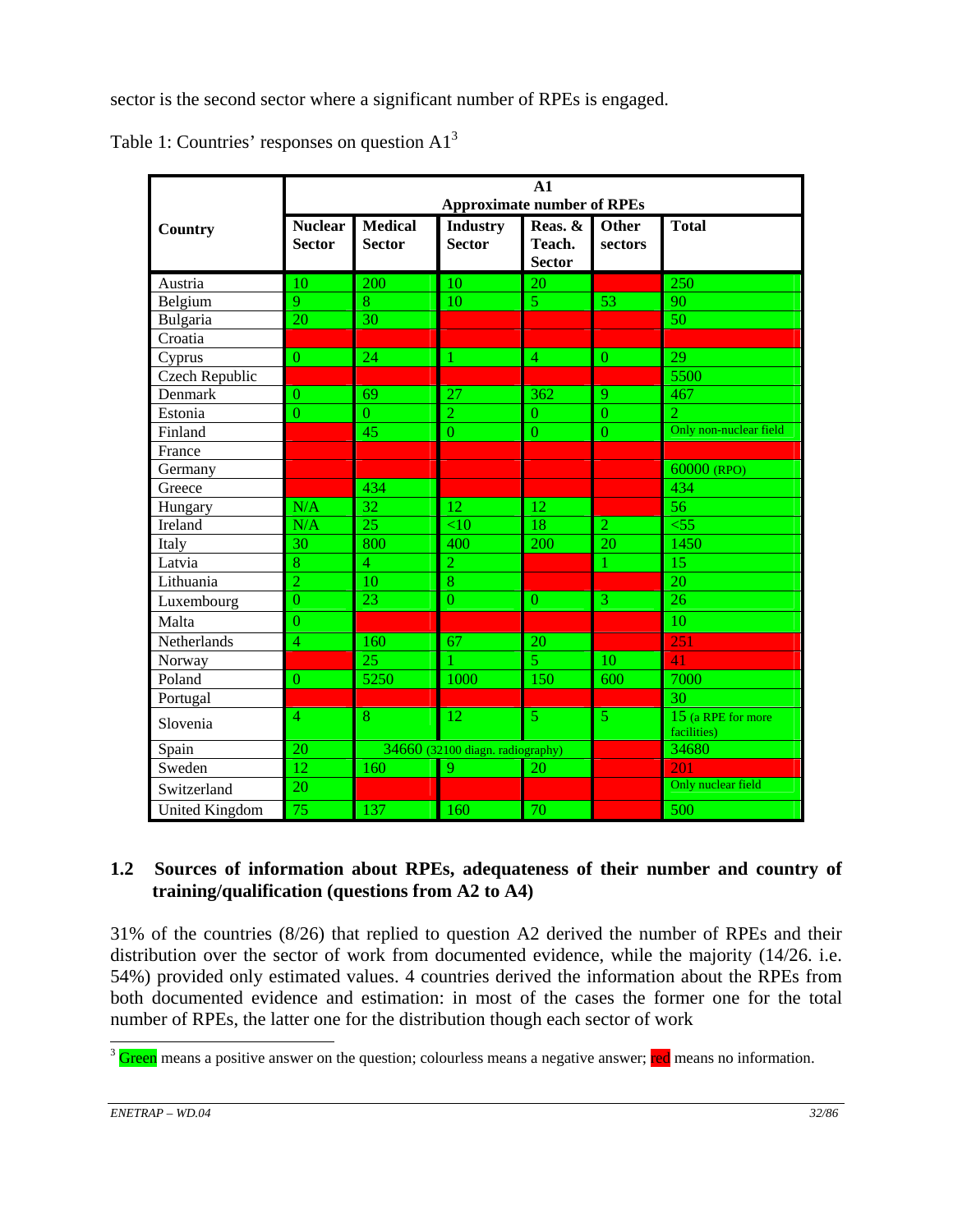More than half of the countries (15/26) claims the number of RPEs is not adequate at the present time (question A3). Among them, for 9 countries the medical sector is the main area where the inadequateness of the number of RPEs is more evident. Estonia attributed the lack of RPEs to the fact that this professional figure was only recently introduced into the national legislation. 3 didn't specify a particular reason for the lack of RPEs.

Among the countries that consider adequate the number of RPEs (11/26), two countries foresee possible future shortages, in the medical fields following the introduction of the formal recognition of RPEs (United Kingdom) or in practices with NORM (Italy).

In relation to question A4, in 17 countries (62%) RPEs qualified and trained within the country. For 2 countries (Latvia, Slovenia) the basic education is provided within the country and the specific training abroad. For Switzerland, that replied only for nuclear sector, the training courses are not available within the country and they are taken abroad (e.g. in Germany and UK). For Greece medical physicist training and qualification is carried out within the country, while a small number of RPEs are trained abroad. For Cyprus, even if the trainings are taken abroad, some training possibilities are available within the country as well.

Table 2 gives an overview of the responses on questions A2, A3 and A4.

# **Conclusion**

More than half of the countries that responded to question A2 consider the number of RPEs available in the country as inadequate to the national needs. Among them, the shortage of RPEs seems to be less evident in the countries of the EU-15 (5 countries: Austria, Denmark, Greece, Ireland and Portugal) than in the other (10 countries: Bulgaria, Cyprus, Croatia, Estonia, Hungary, Latvia, Lithuania, Malta, Norway and Slovenia). For all these countries, the need is basically in the medical field.

The qualification and training of the RPEs is often carried out within the country. In few countries (3 countries: Greece, Latvia and Slovenia) education of RPEs is carried out within the country, while the training faciltites and courses are available abroad. For the nuclear sector this is valid also for Switzerland.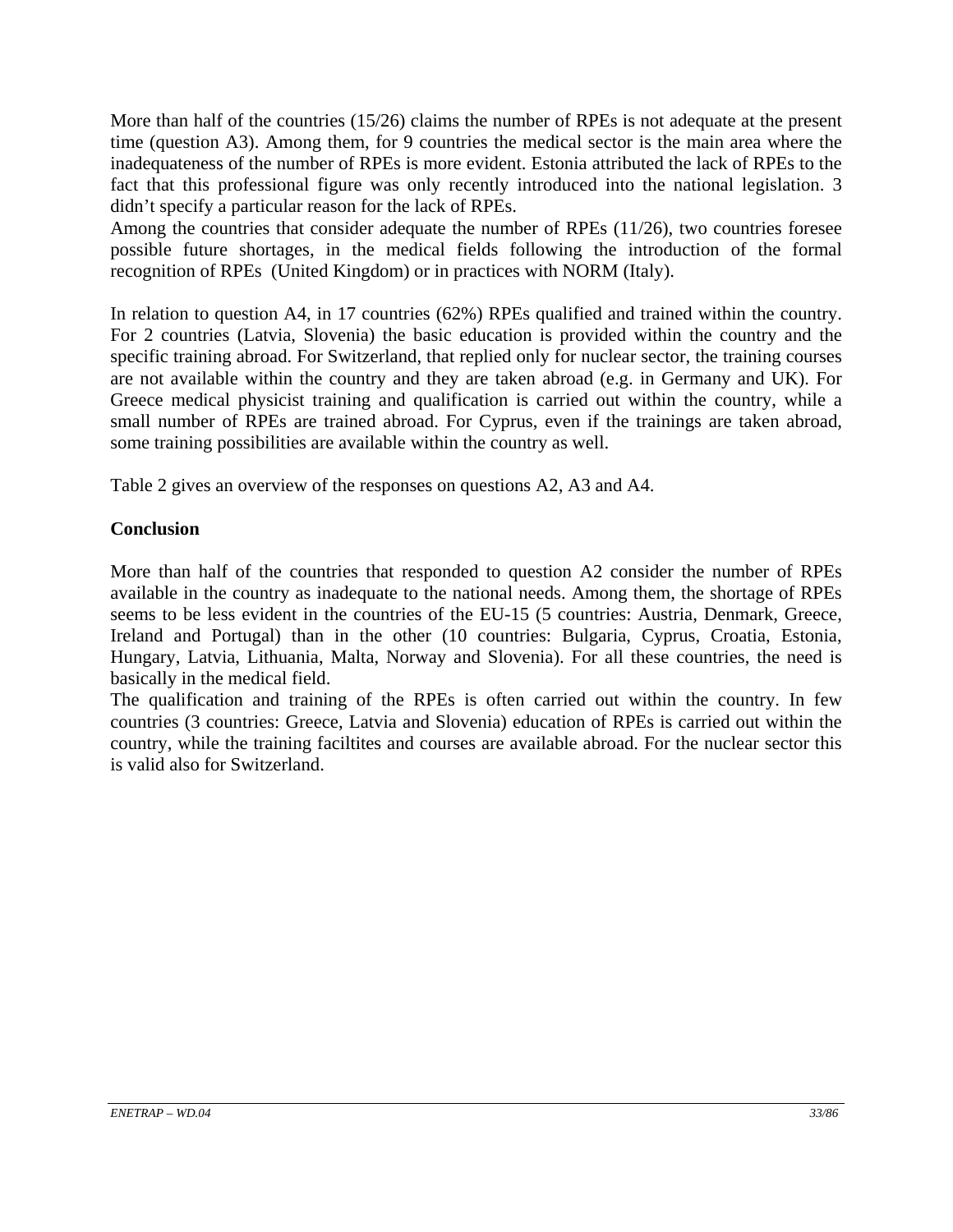|                |                   | A <sub>2</sub>                   | A <sub>3</sub>                                       | A <sub>4</sub>                         |  |  |
|----------------|-------------------|----------------------------------|------------------------------------------------------|----------------------------------------|--|--|
| <b>Country</b> |                   | <b>Basis for Numbers of RPEs</b> | <b>Adequateness of the</b>                           | <b>Qualification and</b>               |  |  |
|                | <b>Documented</b> | <b>Estimated</b>                 | Number of RPEs at the<br>present time                | training of RPEs<br>within the country |  |  |
|                | evidence          | value                            |                                                      |                                        |  |  |
| Austria        |                   |                                  | Needs in the medical field                           |                                        |  |  |
| Belgium        |                   |                                  |                                                      |                                        |  |  |
| Bulgaria       |                   |                                  | Needs in the medical field                           |                                        |  |  |
| Croatia        |                   |                                  | Needs in industry, resear.                           |                                        |  |  |
| Cyprus         |                   |                                  | Needs in private sector                              | In Cyprus as well                      |  |  |
| Czech          |                   |                                  |                                                      |                                        |  |  |
| Republic       |                   |                                  |                                                      |                                        |  |  |
| Denmark        |                   |                                  | Needs in the medical field                           |                                        |  |  |
| Estonia        |                   |                                  | RPE recently introduced                              |                                        |  |  |
| Finland        |                   |                                  |                                                      |                                        |  |  |
| France         |                   |                                  |                                                      |                                        |  |  |
| Germany        |                   |                                  |                                                      |                                        |  |  |
| Greece         |                   |                                  | Needs in the medical field                           | Med Phys in GR,<br>RPEs abroad         |  |  |
| Hungary        |                   |                                  |                                                      |                                        |  |  |
| Ireland        | Medical and       | Industr. sector                  | Needs in new Radioth.                                |                                        |  |  |
|                | Veter. sector     |                                  | Facilities                                           |                                        |  |  |
| Italy          | Total n° RPEs     | Sector Distrib.                  | <b>Future needs with NORM</b>                        |                                        |  |  |
| Latvia         |                   |                                  | Needs in the medical field                           | Educat. in LV,<br>training abroad      |  |  |
| Lithuania      |                   |                                  | Needs in the medical field                           |                                        |  |  |
| Luxembourg     |                   |                                  |                                                      |                                        |  |  |
| Malta          |                   |                                  |                                                      |                                        |  |  |
| Netherlands    |                   |                                  |                                                      |                                        |  |  |
| Norway         |                   |                                  | Needs in Diagnostic<br>Radiog. and Nucl. Med.        |                                        |  |  |
| Poland         |                   |                                  |                                                      |                                        |  |  |
| Portugal       |                   |                                  |                                                      |                                        |  |  |
| Slovenia       |                   |                                  | Needs in the medical field                           |                                        |  |  |
|                |                   |                                  |                                                      | Educat. in SL,<br>training abroad      |  |  |
| Spain          |                   |                                  |                                                      |                                        |  |  |
| Sweden         |                   |                                  |                                                      |                                        |  |  |
| Switzerland    |                   |                                  |                                                      | E&T courses<br>abroad                  |  |  |
| United         | Total n° RPEs     | Sector Distrib.                  | Formal recognition has                               |                                        |  |  |
| Kingdom        |                   |                                  | reduced n° of RPE -<br>Future needs medical<br>field |                                        |  |  |

Table 2: Countries' responses on questions A2, A3 and A4.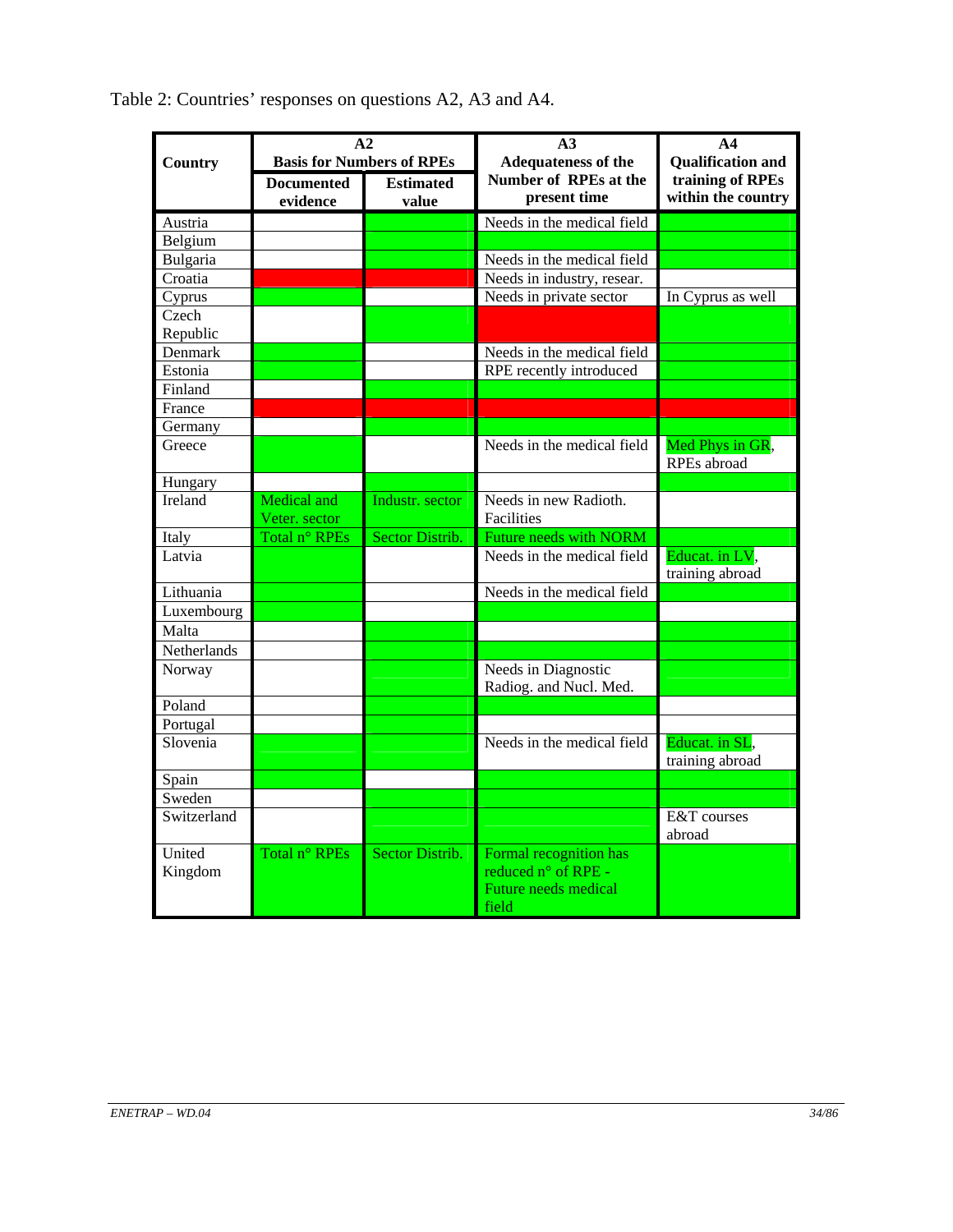# **2 Part B: Identification of practices**

# **2.1 Practices and applications with ionizing radiations (questions B1 to B3)**

Question B1 was only partially responded by Switzerland, which provided information only about the nuclear sector. For the other countries (27), all the considered applications in the Medical and Research & Teaching sectors are undertaken, with the only exception of Cyprus and Estonia, where applications based on the use of radiation generators are not present.

50% of the countries (14/28) have applications concerning nuclear power and for about 20% (5/28) fuel reprocessing applications are present as well.

All the countries, that provided information about the Industrial sector (27), have applications using industrial processor gauges and radiography. Among the other industrial applications, nuclear density gauges are not present in 2 countries, irradiators in 6 countries, recycling and scrap metals in 4 countries, radioactive tracers in 8 countries and NORM/TENORM in 10 countries.

Other sectors of concern (question B2) are waste management (5 countries), veterinary practice (5 countries), decommissioning and dismantling research and nuclear power reactors (3 countries), transport, security screening devices, offshore logging companies, production of radiopharmaceuticals, exposure to radon, Regulatory bodies (police, inspectors, customs) and Services (Post), research rectors, accelerators, hot cells for fuel research (1 country for each field).

57% of the countries (16/28) foresee changes and developments that could impact on the radiation protection requirements (question B3). For Poland the nuclear power programme would be a reason.

Table 3 gives an overview of the responses on questions B1, B2 and B3.

# **Conclusion**

Medical and Research & Teaching are the sectors of concern for all the countries. Applications in the Industrial sector are also largely undertaken within the countries, particularly industrial processor gauges and radiography. Therefore, they seem to be the sectors where any action concerning radiation protection issues would be of general interest.

The Nuclear sector is less significant concerning the number of countries (50%) with nuclear power applications or even less with fuel reprocessing activities. Other applications always concerning the nuclear sector such as the decommissioning/dismantling, the waste management and transport were identified as further applications undertaken in the countries.

The majority of the countries foresee changes that would impact in the radiation protection requirements. In most of the cases they foresee impending changes in the legislation or the probable introduction of new practices such as decommissioning/dismantling programmes or the enhancement of the medical applications.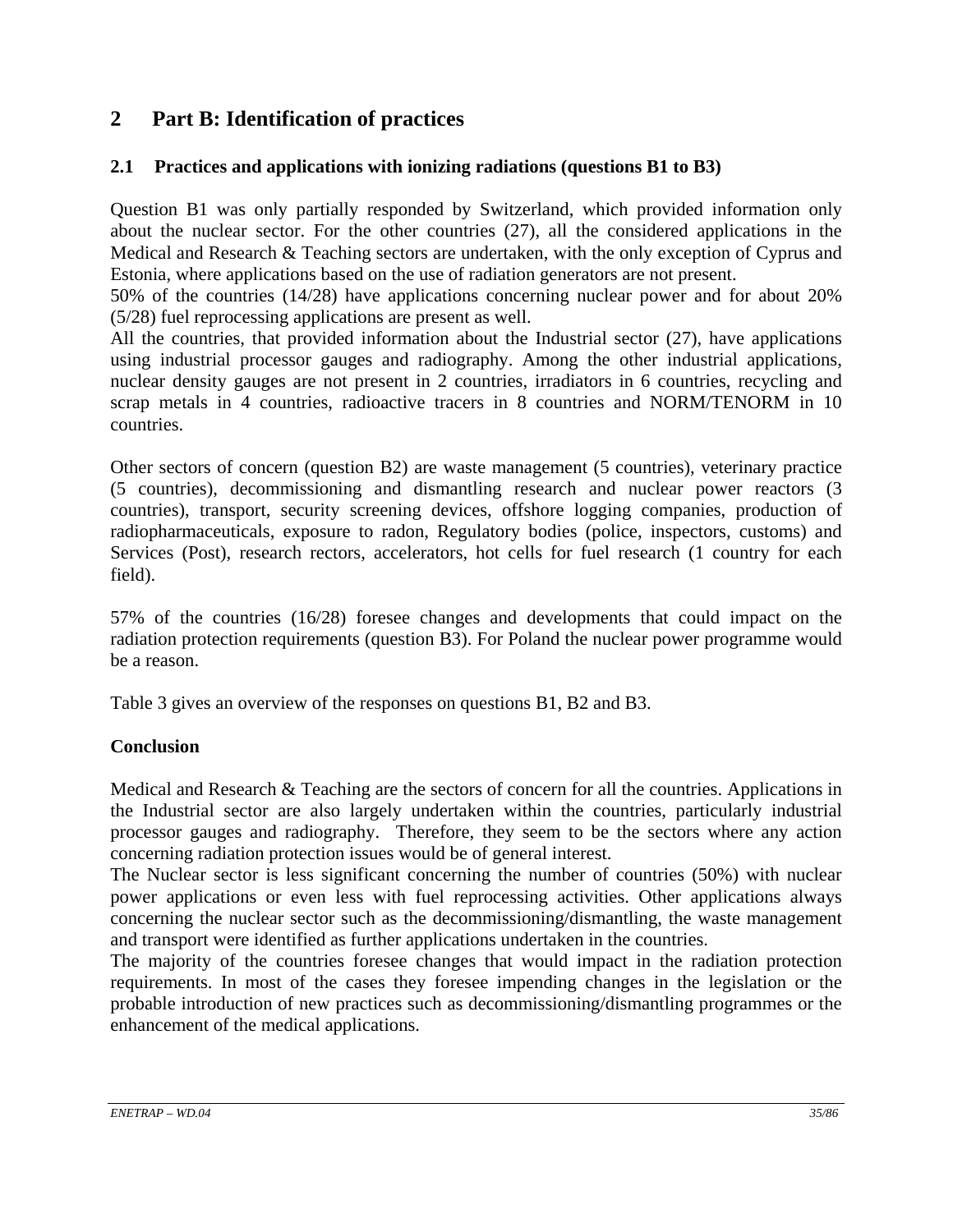|                                |                        |                   |                        | B1<br><b>Applications</b>       |                  |                             |                           |             |             |                           |                     |             |                                    |                                |                      |                                                                 |                                                                             |
|--------------------------------|------------------------|-------------------|------------------------|---------------------------------|------------------|-----------------------------|---------------------------|-------------|-------------|---------------------------|---------------------|-------------|------------------------------------|--------------------------------|----------------------|-----------------------------------------------------------------|-----------------------------------------------------------------------------|
| Country                        | Nucl.<br><b>Sector</b> |                   |                        | <b>Medical</b><br><b>Sector</b> |                  |                             | Industry<br><b>Sector</b> |             |             |                           |                     |             | Reas. &<br>Teach.<br><b>Sector</b> |                                |                      |                                                                 |                                                                             |
|                                | Power production       | Fuel reprocessing | Diagnostic radiography | Radiotherapy                    | Nuclear medicine | Industrial processor gauges | Nuclear density gauges    | Irradiators | Radiography | Recycling and scrap metal | Radioactive tracers | NORM/TENORM | Sealed sources                     | Unsealed radioactive materials | Radiation generators | Other sectors of relevance pointed<br>out by the country?<br>B2 | Foreseen changes in radiation<br>protection requirements?<br>B <sub>3</sub> |
| Austria                        |                        |                   |                        |                                 |                  |                             |                           |             |             |                           |                     |             |                                    |                                |                      | RR,<br><b>NWf</b>                                               |                                                                             |
| Belgium                        |                        |                   |                        |                                 |                  |                             |                           |             |             |                           |                     |             |                                    |                                |                      | NWm,<br>Tr.                                                     |                                                                             |
| Bulgaria                       |                        |                   |                        |                                 |                  |                             |                           |             |             |                           |                     |             |                                    |                                |                      |                                                                 |                                                                             |
| Croatia                        |                        |                   |                        |                                 |                  |                             |                           |             |             |                           |                     |             |                                    |                                |                      |                                                                 |                                                                             |
| Cyprus                         |                        |                   |                        |                                 |                  |                             |                           |             |             |                           |                     |             |                                    |                                |                      |                                                                 |                                                                             |
| $\overline{\text{Czech}}$ Rep. |                        |                   |                        |                                 |                  |                             |                           |             |             |                           |                     |             |                                    |                                |                      |                                                                 |                                                                             |
| Denmark                        |                        |                   |                        |                                 |                  |                             |                           |             |             |                           |                     |             |                                    |                                |                      | D, OW                                                           |                                                                             |
| Estonia                        |                        |                   |                        |                                 |                  |                             |                           |             |             |                           |                     |             |                                    |                                |                      |                                                                 |                                                                             |
| Finland                        |                        |                   |                        |                                 |                  |                             |                           |             |             |                           |                     |             |                                    |                                |                      |                                                                 |                                                                             |
| France                         |                        |                   |                        |                                 |                  |                             |                           |             |             |                           |                     |             |                                    |                                |                      |                                                                 |                                                                             |
| Germany<br>Greece              |                        |                   |                        |                                 |                  |                             |                           |             |             |                           |                     |             |                                    |                                |                      |                                                                 |                                                                             |
| Hungary                        |                        |                   |                        |                                 |                  |                             |                           |             |             |                           |                     |             |                                    |                                |                      |                                                                 |                                                                             |
| Ireland                        |                        |                   |                        |                                 |                  |                             |                           |             |             |                           |                     |             |                                    |                                |                      | $\mathbf V$                                                     |                                                                             |
| Italy                          |                        |                   |                        |                                 |                  |                             |                           |             |             |                           |                     |             |                                    |                                |                      | D                                                               |                                                                             |
| Latvia                         |                        |                   |                        |                                 |                  |                             |                           |             |             |                           |                     |             |                                    |                                |                      | D                                                               |                                                                             |
| Lithuania                      |                        |                   |                        |                                 |                  |                             |                           |             |             |                           |                     |             |                                    |                                |                      | sd                                                              |                                                                             |
| Luxembourg                     |                        |                   |                        |                                 |                  |                             |                           |             |             |                           |                     |             |                                    |                                |                      |                                                                 |                                                                             |
| Malta                          |                        |                   |                        |                                 |                  |                             |                           |             |             |                           |                     |             |                                    |                                |                      | <b>SSD</b>                                                      |                                                                             |
| Netherlands                    |                        |                   |                        |                                 |                  |                             |                           |             |             |                           |                     |             |                                    |                                |                      | V, PR                                                           |                                                                             |
| Norway                         |                        |                   |                        |                                 |                  |                             |                           |             |             |                           |                     |             |                                    |                                |                      | RR<br>OS.                                                       |                                                                             |
| Poland                         |                        |                   |                        |                                 |                  |                             |                           |             |             |                           |                     |             |                                    |                                |                      | V, OW                                                           |                                                                             |
| Portugal                       |                        |                   |                        |                                 |                  |                             |                           |             |             |                           |                     |             |                                    |                                |                      |                                                                 |                                                                             |
| Slovenia                       |                        |                   |                        |                                 |                  |                             |                           |             |             |                           |                     |             |                                    |                                |                      | sd                                                              |                                                                             |
| Spain                          |                        |                   |                        |                                 |                  |                             |                           |             |             |                           |                     |             |                                    |                                |                      |                                                                 |                                                                             |

Table 3: Countries' responses on questions from B1 to B3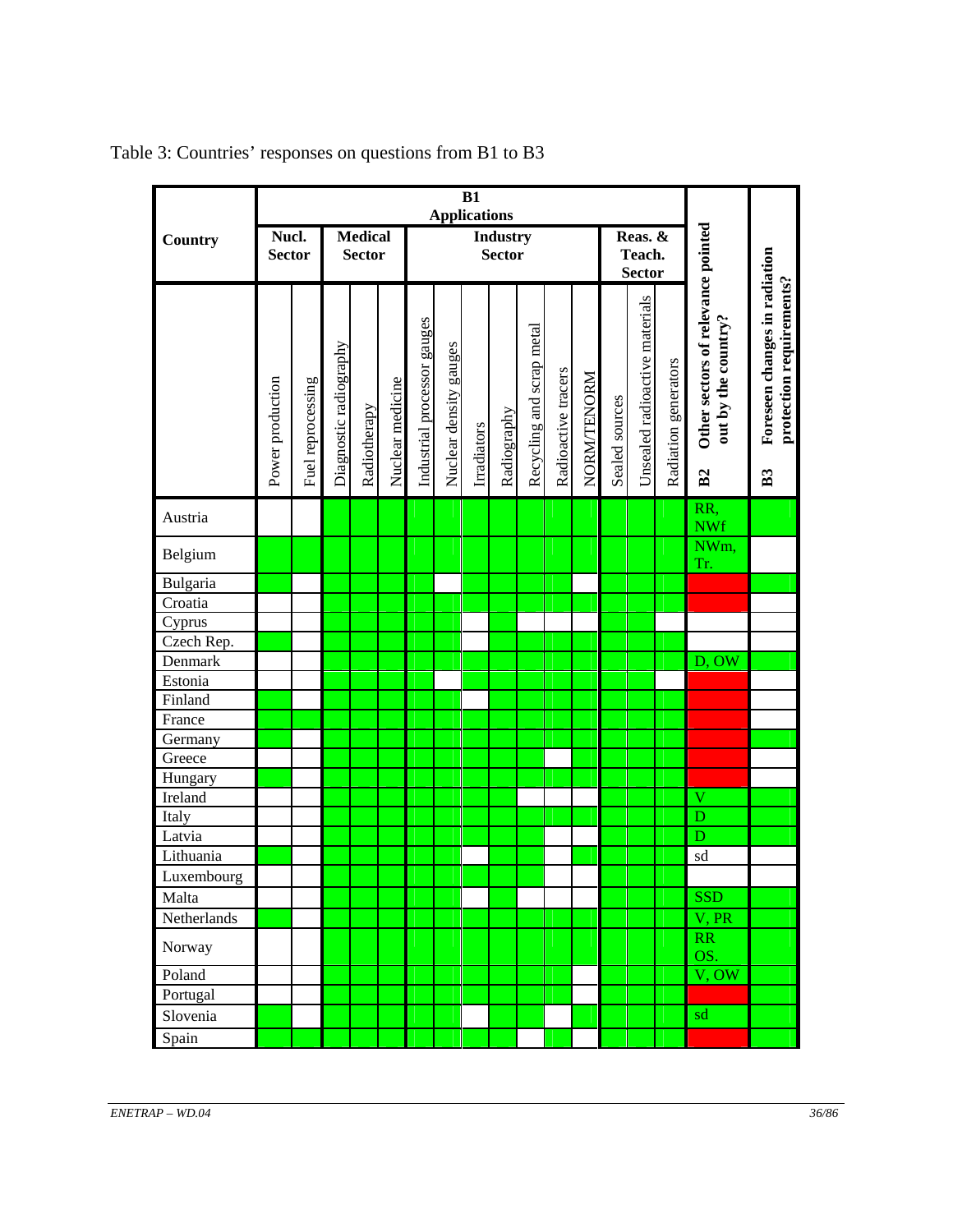

*Legend: A: accelerators; D: decommissioning or dismantling actions; NWf and NWm: nuclear waste facilities and management; OS: offshore companies; OW: other waste processing, disposal or management; PR: production of radiopharmaceuticals; RR: research reactors; sd: see details; SSD: security screening devices; V: veterinary practices.* 

# **2.2 Number of radiation workers and registrants/licensees (questions B4 and B5)**

The total number of radiation workers is available for 27 of the 28 countries that replied to the questionnaire. Few countries didn't provide the total number, therefore it was estimated by summing up the values given for each single sector (the relative cells in the last column but one of Table 4 are red). The number of radiation workers varies from few hundreds till more than 300,000. 3 countries have less than 1,000 radiation workers; 10 between 1,000 and 10,000 and 11 between 10,000 and 100,000. 4 countries have more than 100,000 radiation workers (France, Germany, Italy and United Kingdom).

 The distribution of the radiation workers is peaked at high values in the Medical sector: in this sector only 15% of the countries (4/27) have less than 1,000 workers, while for 52% (14/27) and 26% (7/27) of the countries the workers are in the range 1,000 – 10,000 and 10,000 – 100,000, respectively. 2 countries (France and Germany) have more than 100,000 workers in the Medical sector. For the other main sectors (Nuclear, Industry, Research & Teaching) the distribution of the radiation workers is peaked at middle or low values. For each of these sectors, the percentage of countries with less than 1,000 radiation workers is more than 50% while the percentage of countries with more than 100,000 ranges from 0% to 15%.

The information about the number of registrants is less accurate. Also in this case, when the total number of registrants was not provided, it was estimated by summing up the values given for each single sector (the relative cells in the last column of Table 4 are red). Excluding Switzerland (information only about nuclear sector), the total number of registrants is equal or less than 1,000 for 33% of the countries  $(9/27)$ , in the range  $1,000 - 10,000$  for about the half of the countries (48%, i.e. 13/27) and more than 10,000 for 19% of the countries (5/27). The distribution of the number of registrants in each sector is generally peaked to generally low values, particularly for non-medical sectors: the percentage of countries with less than 1,000 registrants varies from more than 50% for the Medical sector, up to the 80% or more for the other sectors (Nuclear, Industry, Research & Teaching).

Table 4 gives an overview of the responses on questions B4 and B5.

#### . **Conclusion**

The total number of radiation workers and registrants is generally high in the largest countries, as expected.

The analysis of the distribution of the radiation workers points out that the Medical sector is the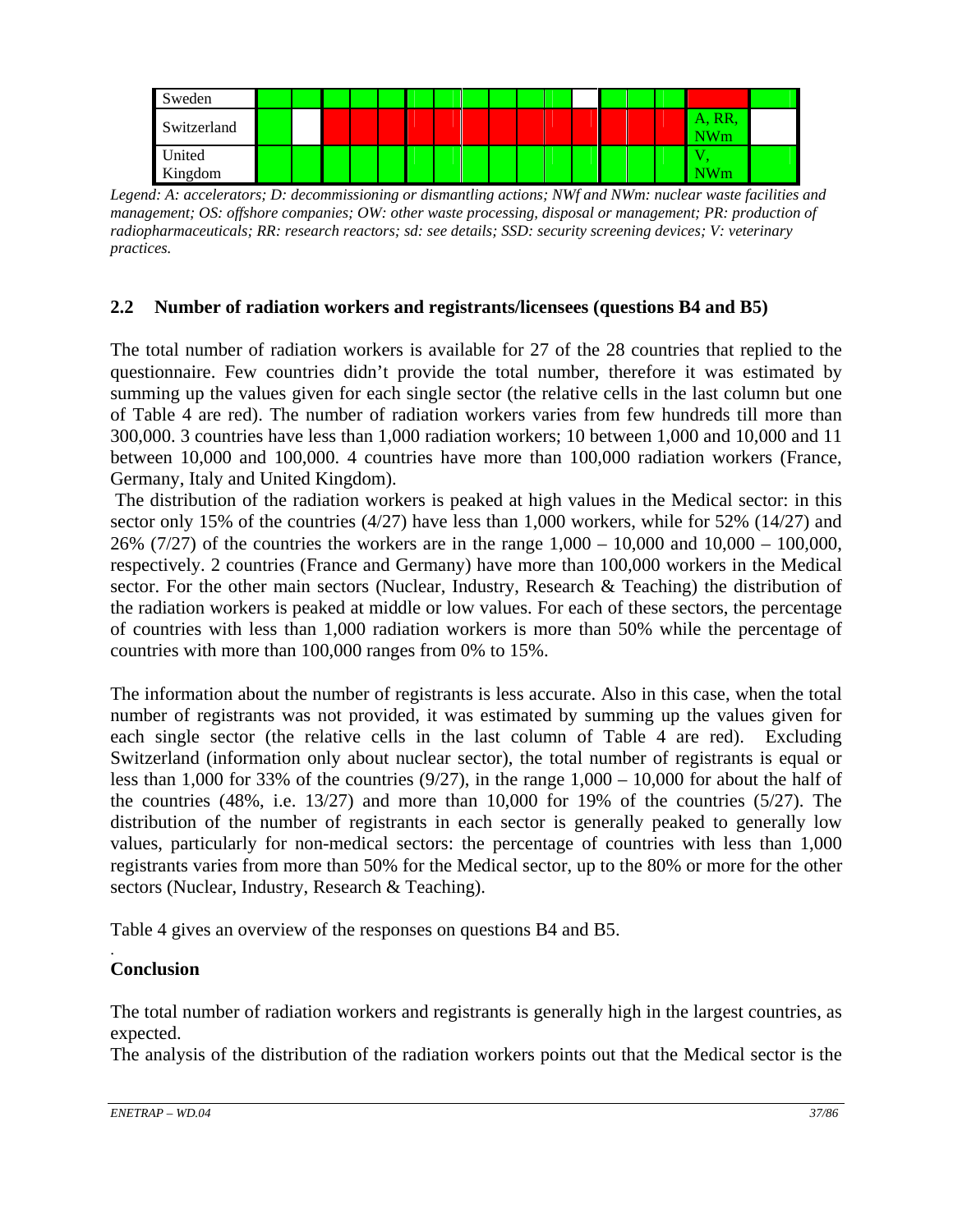area were the greatest part of the workers are employed for most of the countries. The Medical sector is also the most significant for the number of the registrants.

|                    | B4 and B5<br><b>Sector of work</b> |                                |                                 |                             |                          |                                  |                          |                                    |                          |                       |                   |                       |
|--------------------|------------------------------------|--------------------------------|---------------------------------|-----------------------------|--------------------------|----------------------------------|--------------------------|------------------------------------|--------------------------|-----------------------|-------------------|-----------------------|
|                    | <b>Nuclear</b><br><b>Sector</b>    |                                | <b>Medical</b><br><b>Sector</b> |                             |                          | <b>Industry</b><br><b>Sector</b> |                          | Reas. &<br>Teach.<br><b>Sector</b> |                          | Other<br>sectors      | <b>Total</b>      |                       |
| Country            | Radiation workers                  | Registrants/Licensees          | Radiation workers               | Registrants/Licensees       | Radiation workers        | Registrants/Licensees            | Radiation workers        | Registrants/Licensees              | Radiation workers        | Registrants/Licensees | Radiation workers | Registrants/Licensees |
| Austria            | 100                                | 5 <sup>1</sup>                 | 25000                           | 1000                        | 3000                     | 100                              | 1500                     | 10                                 | 300                      |                       | ~10000            | ~1000                 |
| Belgium            | 5000                               | 4003                           | 25000                           | 3200                        | 1000                     | 200                              | 1000                     | 23                                 | 5000                     | $\overline{2}$        | 37000             | 7428                  |
| Bulgaria           | 2000                               | $\mathbf{1}$                   | 5500<br>4150                    | 735<br>367                  | 1500<br>640              | 125<br>104                       | 550<br>200               | 39<br>13                           | 250                      | 246                   | 9800<br>4990      | 1146<br>484           |
| Croatia            | $\overline{0}$                     | $\overline{0}$                 | 420                             | 169                         | 72                       | 15                               | 10                       | $\overline{6}$                     |                          |                       | 502               | 190                   |
| Cyprus             | 3083                               | $\overline{4}$                 | 12501                           | 4488                        | 706                      | 400                              | 1393                     | (in Ind.                           | 1374                     | 822                   | 19663             | 5714                  |
| Czech Rep.         |                                    |                                | 7715                            | 489                         | 1039                     | 568                              |                          | Sector)                            |                          | 336                   | 12312             | 1861                  |
| Denmark            | $\mathbf{0}$<br>$\overline{0}$     | $\mathbf{0}$<br>$\overline{0}$ | 615                             | 330                         | 109                      | 35                               | 2183                     | 468<br>$\overline{7}$              | 1375<br>79               | 19                    | 810               | 391                   |
| Estonia            | 3000                               | $\overline{2}$                 | 6000                            | 555                         | 1000                     | 1077                             | 1000                     | (in Ind.                           |                          | 470                   | 11000             | 2100                  |
| Finland            |                                    |                                |                                 |                             |                          |                                  |                          | Sector)                            |                          |                       |                   |                       |
| France             | 64400<br>15600                     | 59<br>200                      | 103985<br>240000                | 50494<br>20000              | 36800<br>34000           | 1463<br>3200                     | 14000<br>24000           | 1198<br>1000                       | 36130                    | 3248<br>2200          | 255315<br>313600  | 56462<br>26600        |
| Germany            |                                    |                                | 7902                            | 1324                        | 307                      | 244                              | 247                      | 205                                | 1060                     |                       | 9516              | 1873                  |
| Greece             | 4574                               | $\mathbf{1}$                   | 9948                            | 4048                        | 1428                     | 624                              | 370                      |                                    | 19                       | 497                   | 16339             | 5170                  |
| Hungary<br>Ireland | <b>NA</b>                          | <b>NA</b>                      | 4295                            | 136                         | 1204                     | 294                              | 746                      | 19                                 | 1755                     | 1041                  | 8000              | 1510                  |
| Italy              |                                    | $\overline{4}$                 | 100000                          | 5700                        |                          |                                  |                          |                                    |                          |                       | 130000            | 7800                  |
| Latvia             |                                    |                                | 1576                            | 587                         | 66                       | 25                               | 87                       | 12                                 | 298                      | 116                   | 2027              | 740                   |
| Lithuania          | 4392                               | $\mathbf{1}$                   | 2543                            | 792                         | 106                      | 74                               | 79                       | 20                                 | 180                      | 189                   | 7300              | 1076                  |
| Luxembourg         | $\overline{0}$                     | $\mathbf{0}$                   | 1262                            | 82                          | 20                       | 52                               | 16                       | 13                                 | 373                      |                       | 1657              | 147                   |
| Malta              | $\Omega$                           | $\overline{0}$                 | 265                             | 31                          | 11                       | $\tau$                           | 5                        | $\overline{4}$                     | 154                      | $\overline{9}$        | 425               | 148                   |
| Netherlands        | 2048                               | $\overline{5}$                 | 20800                           | 6650                        | 3557                     | 1320                             | 2108                     | 65                                 | 16198                    | 1100                  | 44711             | 9040                  |
| Norway             |                                    |                                | 4650                            | 25                          | 580<br>(PL)              | 115<br>(PL)                      | 650                      | 20                                 | 400                      | 11                    | 6280              | 181                   |
| Poland             | $\mathbf{0}$                       | $\mathbf{0}$                   | 28000                           | 240<br>(PI.)                | 3500                     | 915                              | 2500                     | 545                                | 6000                     | 1660                  | 40000             | 3360                  |
| Portugal           |                                    |                                | 9182                            | 1951                        | 1283                     | 378                              | 596                      | 117                                | 43                       |                       | 11102             | 2395                  |
| Slovenia           | 815                                | 1                              | 2315                            | 161                         | 513                      | 80                               | 250                      | 34                                 | 889                      | 393                   | 4782              | 669                   |
| Spain              | 297                                | $\overline{9}$                 | 86102                           | 24409                       | (incl.<br>Med<br>Sector) | 172                              | (incl.<br>Med<br>Sector) | 170                                | (incl.<br>Med<br>Sector) |                       | 86399             | 24760                 |
| Sweden             | 3600                               | $\overline{4}$                 | 3000                            | 100                         | 16110                    | 812                              | 2600                     | 68                                 |                          | 10250                 | 19200             | 11234                 |
| Switzerland        | 4300                               | $\overline{8}$                 |                                 |                             |                          |                                  |                          |                                    |                          |                       |                   |                       |
|                    |                                    | 46 (NS)                        |                                 | 1443                        |                          | $\operatorname{\sf sd}$          | ~10000                   | 100                                |                          | sd                    |                   | 25000                 |
| United<br>Kingdom  | 33693                              | sd                             | 72500                           | $(H) +$<br>9000<br>$(D)$ sd | 10000                    |                                  |                          | (UNI)<br>sd                        | 120000                   |                       | 246000            |                       |

*Legend: D: dental practices; H: hospitals; NA: not applicable; NS: nuclear sites; sd: see details; PI: partial information; U: unknown; UNI: universities*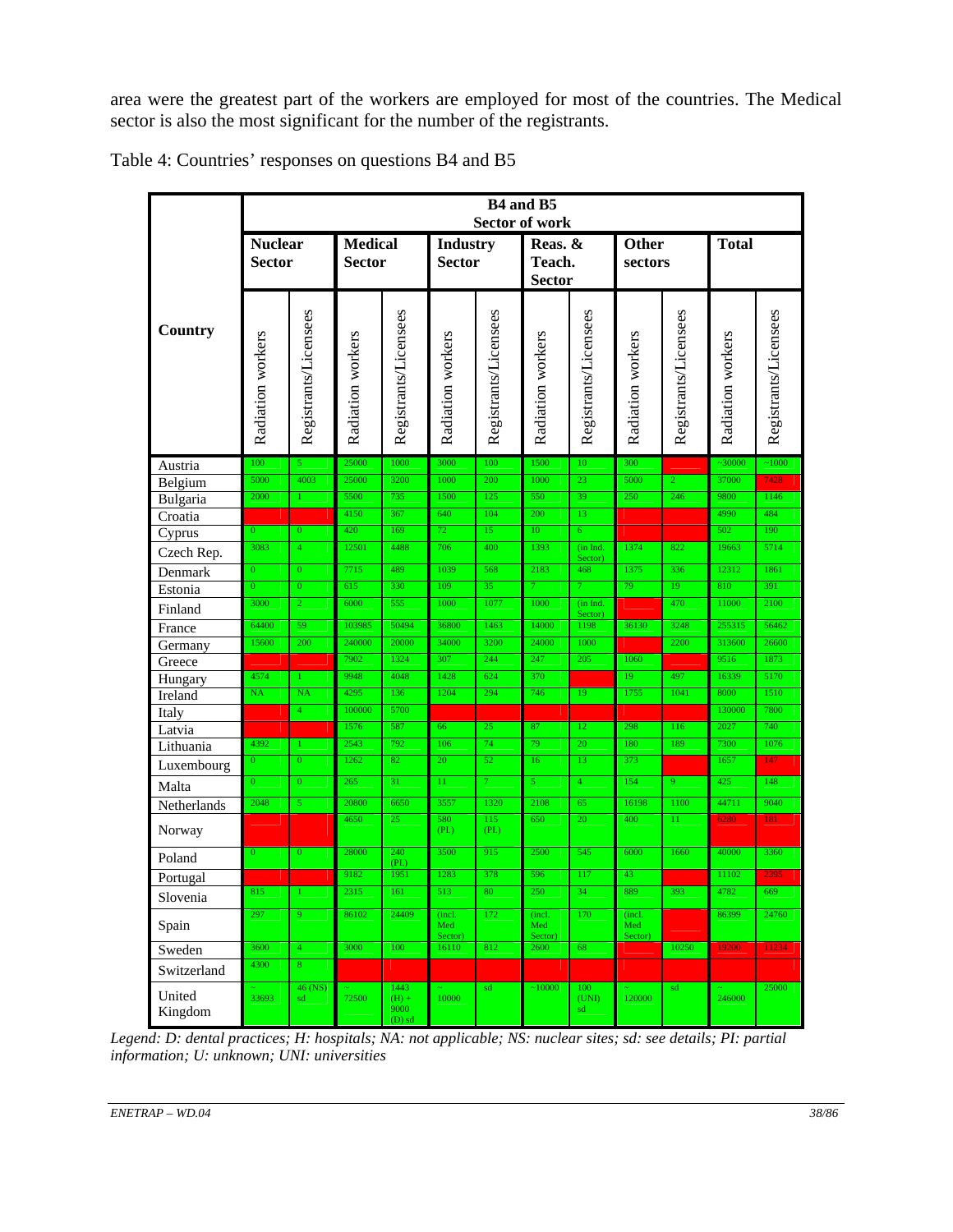# **3 Part A and B: Analysis of the adequateness of the number of RPEs vs. the number radiation workers and registrants**

In the parts A and B of the questionnaire the total number of RPEs, radiation workers and registrants/licensees (questions A1 – Total, B4 – Total and B5 - Total, respectively) were provided by each country. A general judgement about the adequateness of the number of RPEs for the national needs was also asked in question A3.

It is worth trying to correlate the judgement about the adequateness of the number of the RPEs to the country's needs estimated on the base of the importance of the radiation protection issues, as quantified by the number of the radiation workers and the registrants.

In section 1 it was pointed out that, among 26 countries that have replied to question A3, 11 countries judged the number of RPEs adequate for their national needs at the present state. Among them, two countries foresee possible future shortage of RPEs (Italy and United Kingdom). Some countries didn't explicitly mention whether the number of RPEs is adequate or didn't provide at all any figure for the RPEs (Croatia, Czech Republic and France).

In Figure 1 the total number of RPEs, radiation workers and licensees are plotted for each country. If the number of RPEs is judged not adequate by a country a dashed fine border line is used. A dashed thick border line is used for countries that consider their number of RPEs adequate for the present but foresee a possible future shortage (Italy and United Kingodom). No border line is used for those countries that didn't explicitly mentioned whether the number of RPEs is adequate or didn't provide at all any figure for the RPEs (Croatia, Czech Republic and France). Switzerland provided information only for the nuclear sector. Finland provided information for all the sectors, except for nuclear one. The latter two countries are plotted with striped areas in the figures.

A very quick look at Figure 1 points out that, with the obvious exception of the Czech Republic, Croatia and France, the countries with the highest number of RPEs (greater than 90) are those that generally consider this number adequate too, at least for the present situation (9 countries: Belgium, Finland referring only to non-nuclear sector, Germany, Italy, Poland, Spain, Sweden, The Netherlands, United Kingdom*; note: almost all EU-15 countries*). Exceptions are Austria, Denmark, Greece (250, 467 and 434 RPEs, respectively, are not considered adequate for the national needs), Switzerland, only for nuclear sector, and Luxembourg and (20 and 26 RPEs, respectively, are considered an adequate number). All the other countries consider the number of RPEs inadequate (11 countries: Bulgaria, Cyprus, Estonia, Hungary, Ireland, Latvia, Lithuania, Malta, Norway, Portugal, Slovenia).

However, beyond this simple coherency in the judge about the adequateness of the number of RPEs (the higher the number, the more adequate), a quantitative correlation of this judge to the number of exposed workers and the number of licensees present was attempted. In fact, the judge of adequateness of the country's number of RPEs is expected to depend on the extension and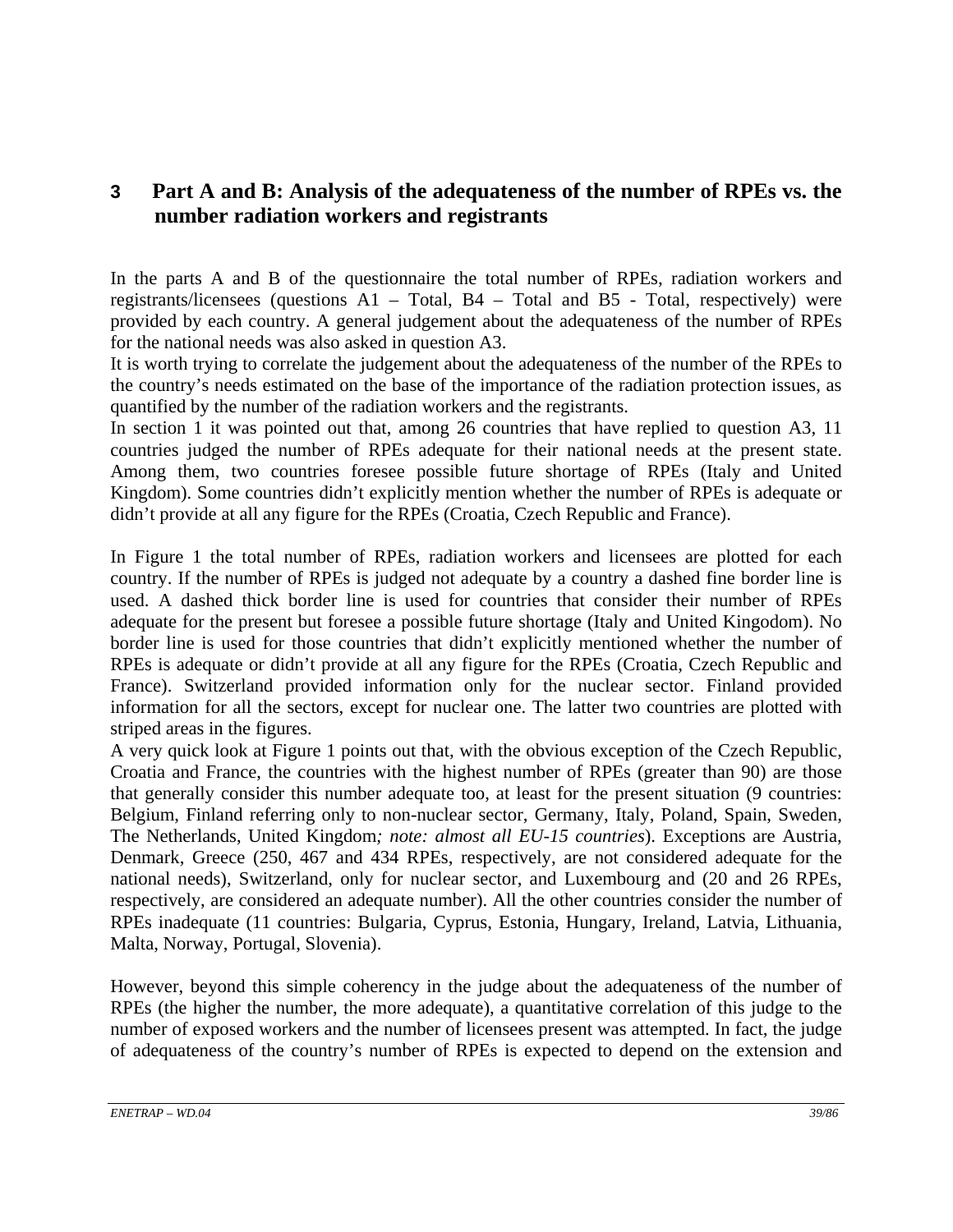complexity of the national radiation protection issues (roughly quantified by the number of radiation workers and licensees). For this reason the ratio of the number of RPEs by either the number of workers or the number of licensees is plotted in Figure 2. This preliminary analysis results to be only partially useful as several countries, which consider the number of the RPEs inadequate (e.g. Cyprus, Greece, Denmark, Malta, etc.), have a ratio of RPEs/Workers higher than other countries that have an adequate number of RPEs (e.g. Luxembourg, Italy, Sweden, The Netherlands, UK, etc.). The analysis of the ratio of RPEs/Licensees seems to be even less predictive. Tables 5 and 6 can immediately show this situation: here the ratios are given in descending order and, if they were significantly descriptive, the whole group of the countries should be clearly segmented in two groups (adequate and inadequate number of RPEs).

The previous conclusions can be more quantitatively drawn using a simple non-parametric statistic test (Mann-Whitney U test). Excluding the countries with an incomplete information (5 countries), the two groups of countries that judge adequate (9 countries) or inadequate (14 countries) the number of RPEs have not significantly different values of the ratios RPEs/Workers or RPEs/Licensees (two-tailed test at 5% of level).

The last attempt of defining a general descriptive variable about the adequateness of the number of RPEs taking into account the real and legal dimension of the problem (number of radiation workers and licensees) is presented in Fig. 3 and Table 7. The number of RPEs is now normalized to the mean number of workers for each licensee, i.e. number of workers divided by the number of licensees. This variable is named RWL. The underlying idea is that for each licensee a RPE should be generally appointed, and that, for each licensee, the higher the number of worker, the higher the probability of the need of a RPE.

This variable RWL seems to be fairly correlated to the judge given by each country about the adequateness of the number of RPEs: all the countries with the highest values of this variable are systematically those ones considering adequate the number of RPEs. The only main exceptions are Greece, Denmark, Hungary and Luxembourg. A clear statement can not be made for countries such as Czech Republic, Croatia and France, that didn't clearly state the adequateness of the RPEs, and/or didn't provide the number of licensees and/or the number of RPEs and, therefore, the variable RWL can not be calculated. Finland and Switzerland provided information only for the non-nuclear and nuclear sectors, respectively (therefore, the RWL values should be more coherently compared with the RWL values for the analogous sectors in the other countries). Table 7 now shows clearly the significance of the variable RWL: beyond the above mentioned exceptions, the countries are well spitted in two groups with a splitting value of RWL of about 10 – 20 RPEs/(Workers/Licensees).

The previous conclusion is more quantitatively drawn using the Mann-Whitney U test. The two groups of countries that judge adequate or inadequate the number of RPEs have now "very" significantly different values of the RWL variable (two-tailed test at 1% of level).

# **Conclusion**

The analysis carried out seems to point out an inner and surprising coherence among the simple qualitative judgement about the adequateness of RPEs' number and the country's radiation protection issues (quantified by the number of radiation workers and licensees).

The RWL should be used to support the country's judgement about the adequateness of RPEs'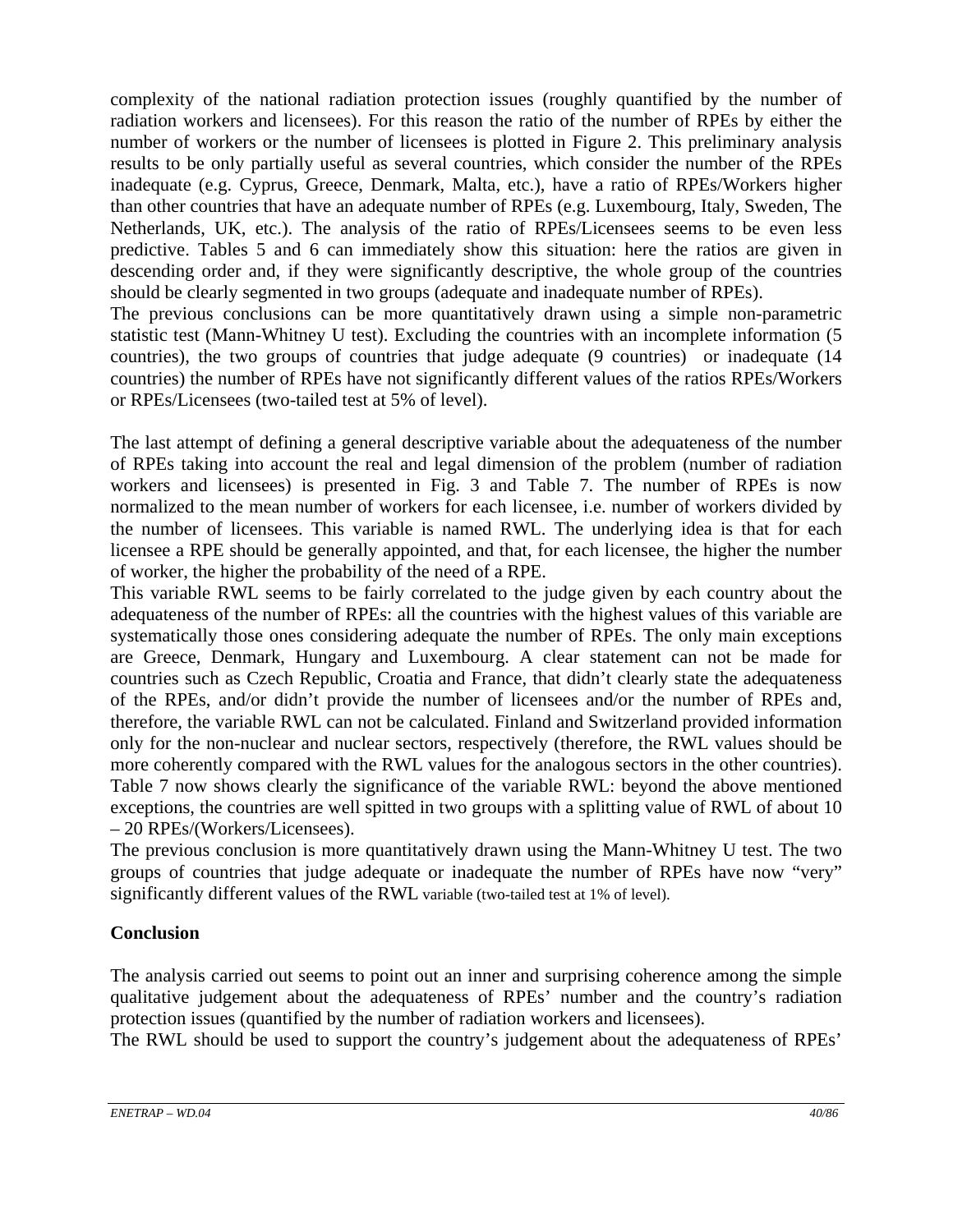number or, in prospective way, to roughly estimate the future need of RPEs in the same country for which the numbers of workers and licensees are foreseen to change. Other application of RWL (e.g. to other countries for which the numbers of workers and licensees are available but no judgement is available about the adequanteness of the RPEs' number) should be carefully considered.



**Fig. 1.** Number of RPEs, workers and licensees, as provided by each single country. Dashed fine border: the number of RPEs is not adequate. Dashed thick border: the number of RPEs will be not adequate in prospective. No border line: didn't make any statement about adequateness of the number of RPEs or didn't provide any number. Striped area: partial information (non-nuclear or nuclear field).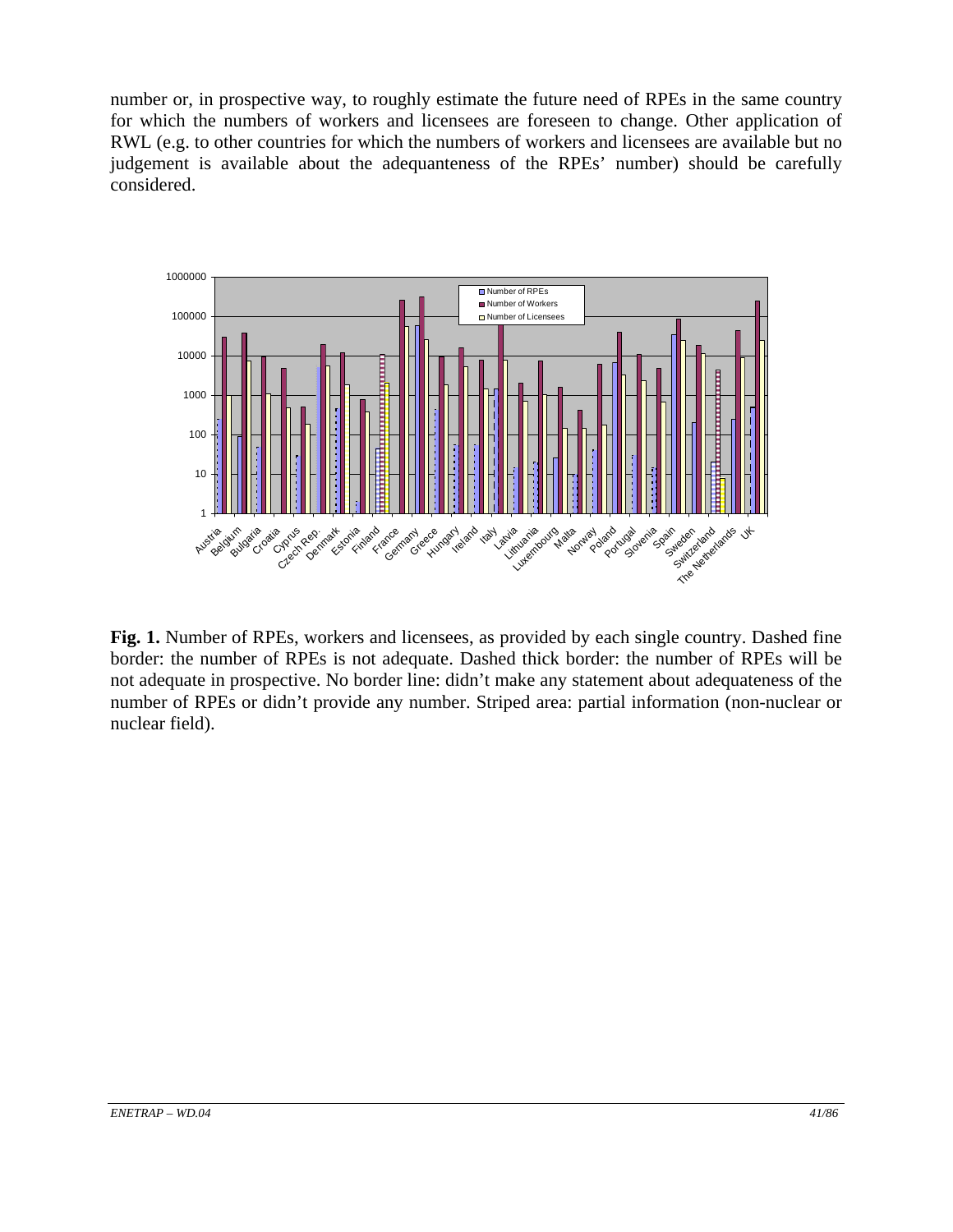

**Fig. 2.** Ratio of the number of RPEs by the number of workers and the number of licensees, as provided by each single country. Dashed fine border: the number of RPEs is not adequate. Dashed thick border: the number of RPEs will be not adequate in. No border line: didn't make any statement about adequateness of the number of RPEs. Striped area: partial information (non-nuclear or nuclear field).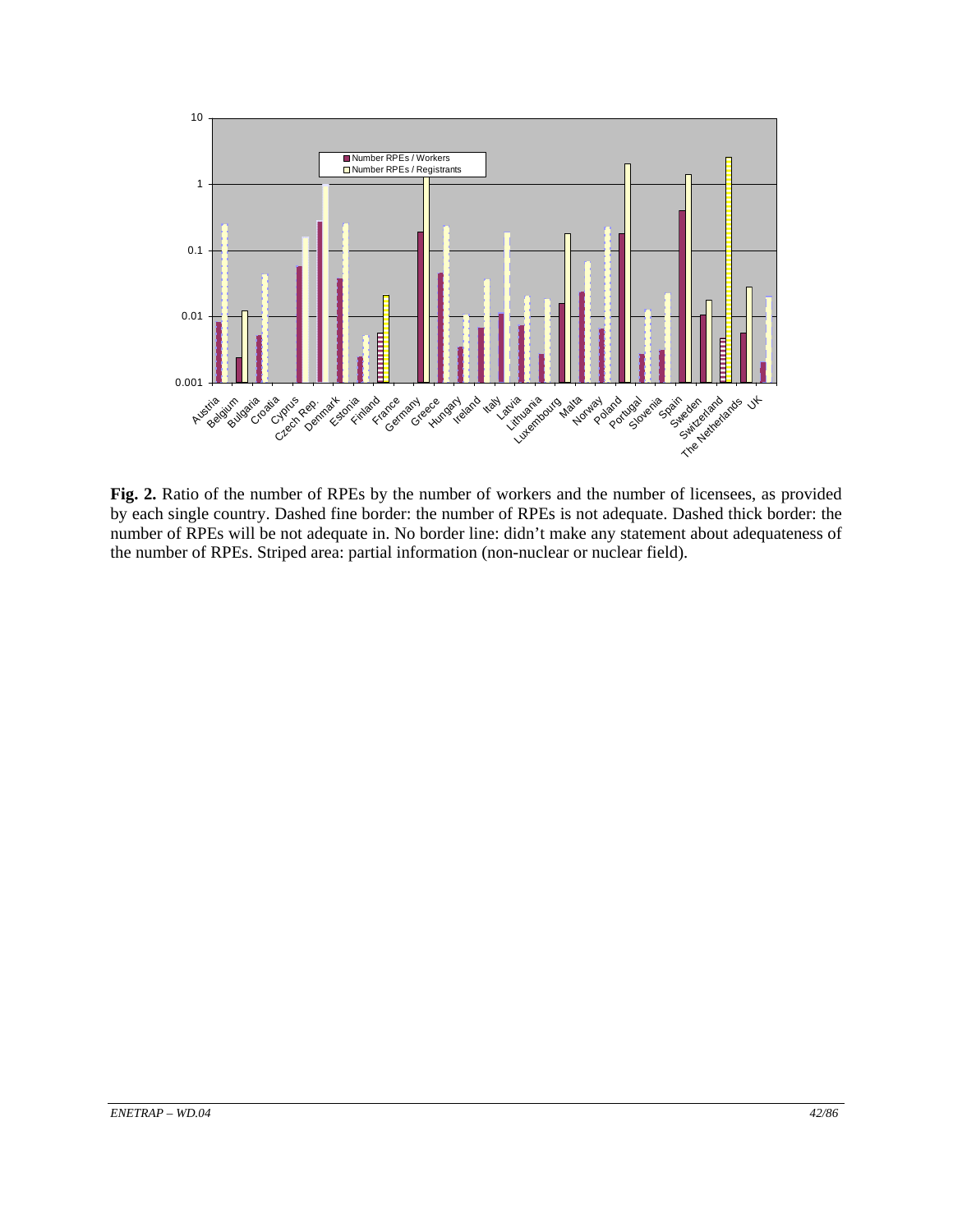

**Fig. 3.** Ratio of the number of RPEs by the mean number of workers per each licensee, as provided by each single country. Dashed fine border: the number of RPEs is not adequate. Dashed thick border: the number of RPEs will be not adequate in prospective. No border line: didn't make any statement about adequateness of the number of RPEs. Striped area: partial information (non-nuclear or nuclear field).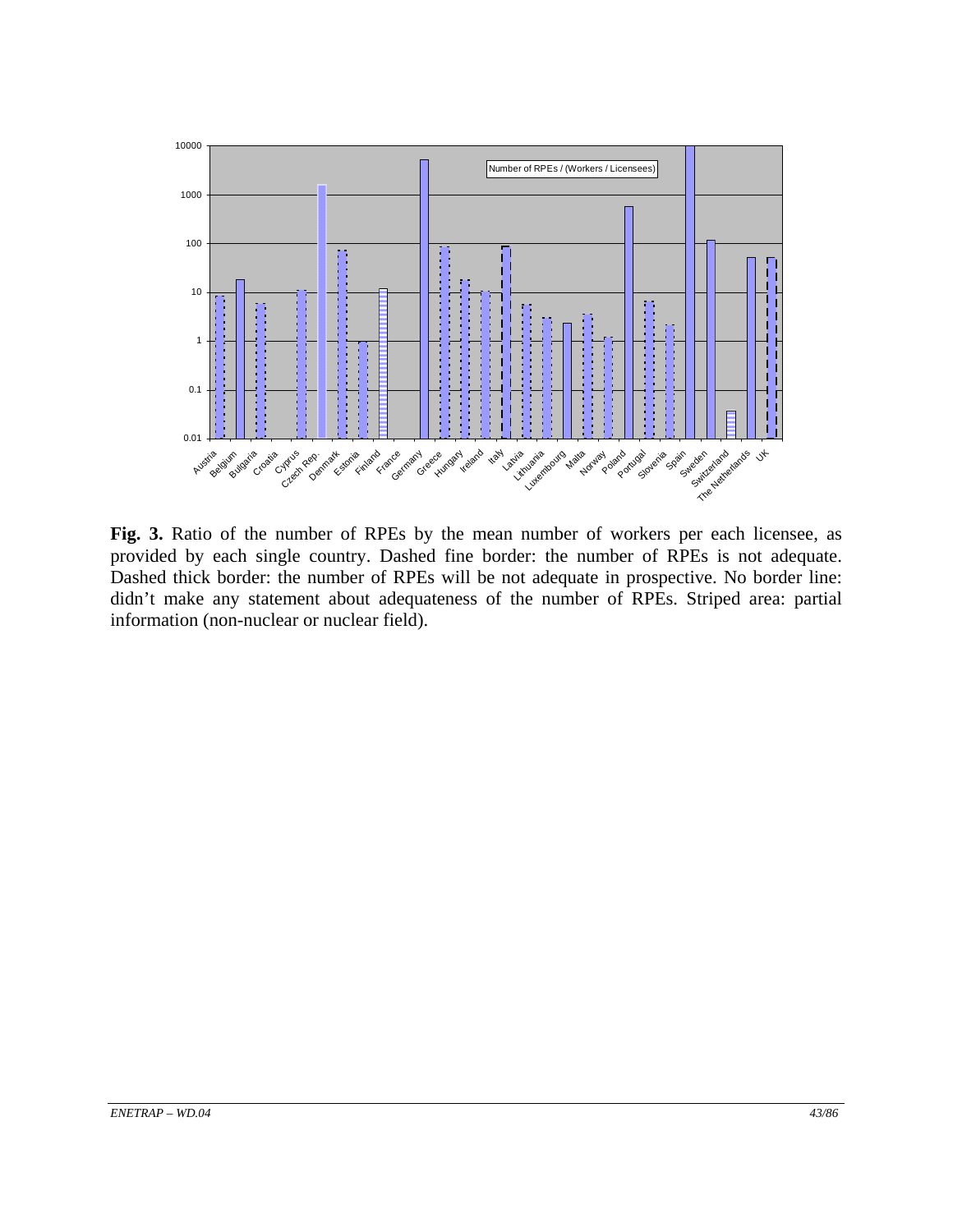|                 | Adequate N° of<br><b>RPEs</b> |                           | <b>RPEs/Workers</b> |
|-----------------|-------------------------------|---------------------------|---------------------|
|                 | Yes                           | No                        |                     |
| Spain           | X                             |                           | 0.401               |
| Czech Rep.      | ---                           |                           | 0.280               |
| Germany         | X                             |                           | 0.191               |
| Poland          | X                             |                           | 0.175               |
| Cyprus          |                               | X                         | 0.058               |
| Greece          |                               | X                         | 0.046               |
| Denmark         |                               | X                         | 0.038               |
| Malta           |                               | $\boldsymbol{\mathrm{X}}$ | 0.024               |
| Luxembourg      | X                             |                           | 0.016               |
| Italy           | $X^{(a)}$                     |                           | 0.011               |
| Sweden          | X                             |                           | 0.010               |
| Austria         |                               | X                         | 0.008               |
| Latvia          |                               | X                         | 0.007               |
| Ireland         |                               | $\boldsymbol{\mathrm{X}}$ | 0.007               |
| Norway          |                               | X                         | 0.007               |
| Finland         | $X^{(c)}$                     |                           | 0.006               |
| The Netherlands | $\mathbf X$                   |                           | 0.006               |
| Bulgaria        |                               | X                         | 0.005               |
| Switzerland     | $X^{(b)}$                     |                           | 0.005               |
| Hungary         |                               | X                         | 0.003               |
| Slovenia        |                               | X                         | 0.003               |
| Lithuania       |                               | $\mathbf X$               | 0.003               |
| Portugal        |                               | X                         | 0.003               |
| Estonia         |                               | X                         | 0.002               |
| Belgium         | X                             |                           | 0.002               |
| UK              | $X^{(a)}$                     |                           | 0.002               |
| Croatia         |                               | X                         | Not evaluable       |
| France          |                               |                           | Not evaluable       |

**Table 5.** Ratio of the number of RPEs by the number of Workers in descending order. The adequateness of the number of RPEs is given too.

> $\overline{a}$ ) Possible future shortage of RPEs.  $\overline{b}$ ) Only nuclear sector.  $\overline{c}$ ) Only non-nuclear sector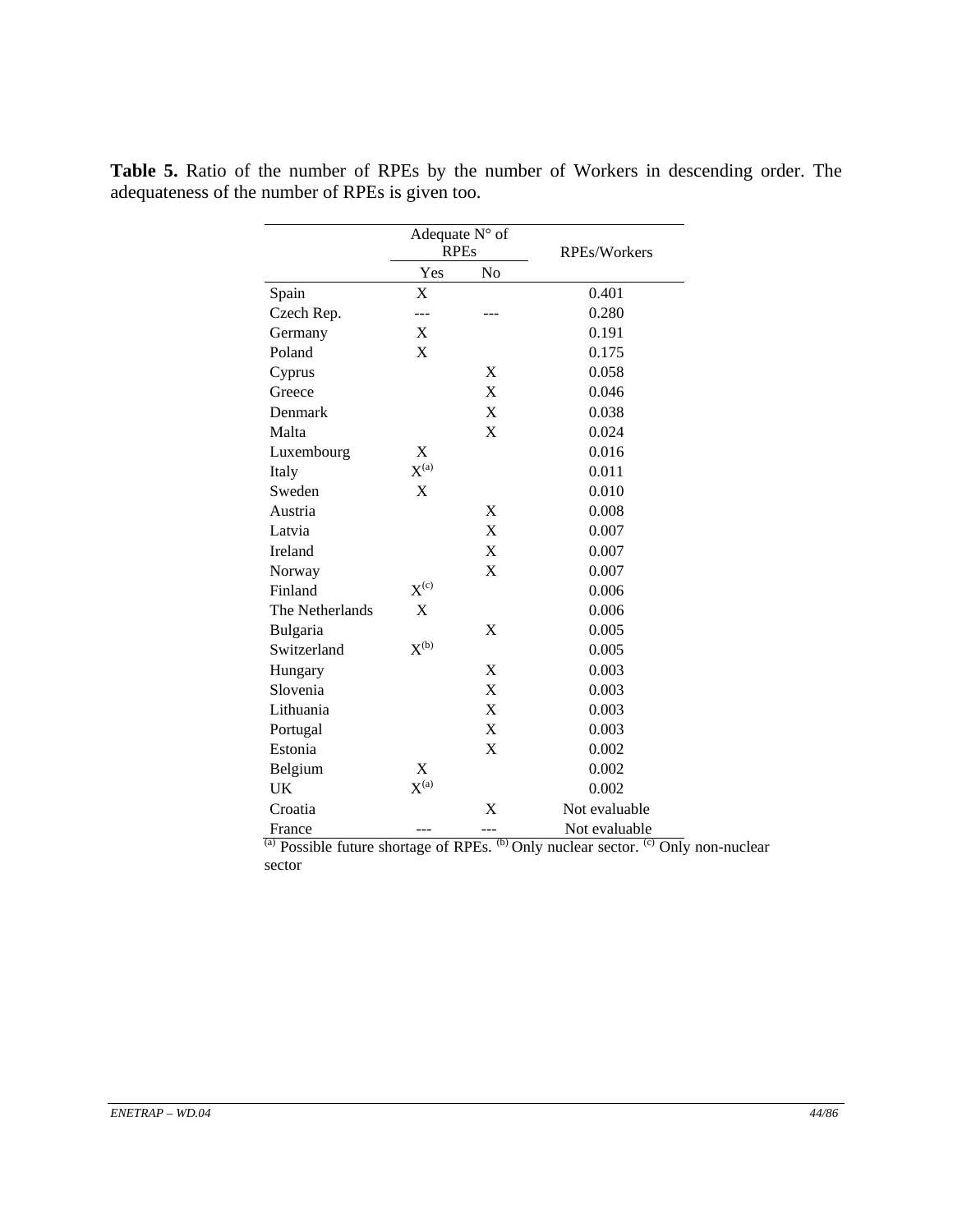|                 |                                 | Adequate N° of |                |
|-----------------|---------------------------------|----------------|----------------|
|                 |                                 | <b>RPEs</b>    | RPEs/Licensees |
|                 | Yes                             | No             |                |
| Switzerland     | $X^{(\overline{\mathfrak{b}})}$ |                | 2.500          |
| Germany         | X                               |                | 2.256          |
| Poland          | X                               |                | 2.083          |
| Spain           | X                               |                | 1.401          |
| Czech Rep.      |                                 |                | 0.963          |
| Denmark         |                                 | X              | 0.251          |
| Austria         |                                 | X              | 0.250          |
| Greece          |                                 | X              | 0.232          |
| Norway          |                                 | X              | 0.227          |
| Italy           | $X^{(a)}$                       |                | 0.186          |
| Luxembourg      | X                               |                | 0.177          |
| Cyprus          |                                 | X              | 0.153          |
| Malta           |                                 | X              | 0.068          |
| Bulgaria        |                                 | X              | 0.044          |
| Ireland         |                                 | X              | 0.036          |
| The Netherlands | X                               |                | 0.028          |
| Slovenia        |                                 | X              | 0.022          |
| Finland         | $X^{(c)}$                       |                | 0.021          |
| Latvia          |                                 | X              | 0.020          |
| UK              | $X^{(a)}$                       |                | 0.020          |
| Lithuania       |                                 | X              | 0.019          |
| Sweden          | X                               |                | 0.018          |
| Portugal        |                                 | X              | 0.013          |
| Belgium         | X                               |                | 0.012          |
| Hungary         |                                 | X              | 0.011          |
| Estonia         |                                 | X              | 0.005          |
| Croatia         |                                 | X              | Not evaluable  |
| France          |                                 | ---            | Not evaluable  |

Table 6. Ratio of the number of RPEs by the number of Licensees in descending order. The adequateness of the number of RPEs is given too.

> $^{(a)}$  Possible future shortage of RPEs.  $^{(b)}$  Only nuclear sector.  $^{(c)}$  Only non-nuclear sector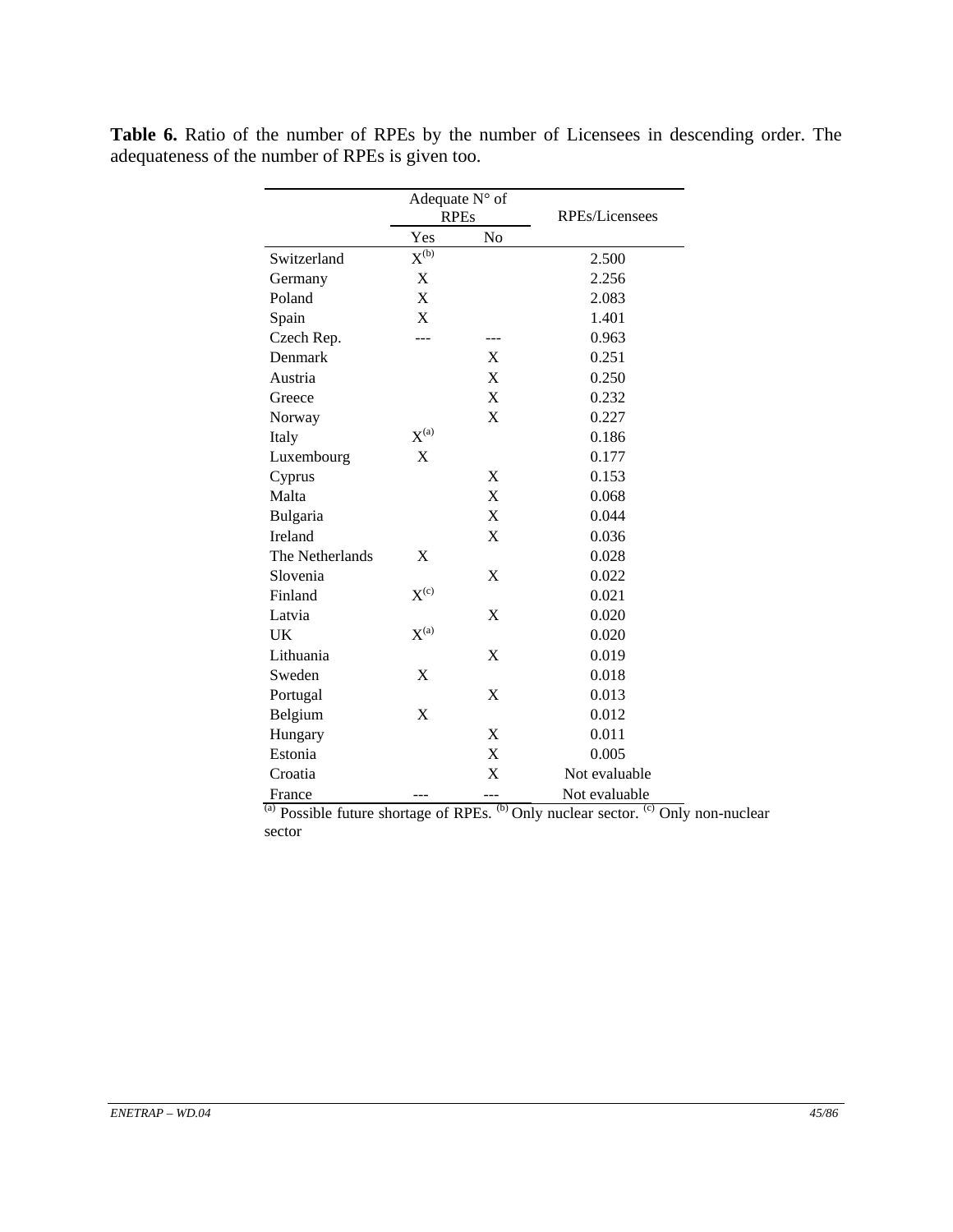**Table 7.** Ratio of the number of RPEs by the mean number of Workers per each Licensee (RPEs/(Workers/Licensees)) in descending order. The adequateness of the number of RPEs is given too.

|                 | <b>RPEs</b> | Adequate N° of            | RPEs/<br>(Workers/Licensees) |
|-----------------|-------------|---------------------------|------------------------------|
|                 | Yes         | N <sub>o</sub>            |                              |
| Spain           | X           |                           | 9938.50                      |
| Germany         | $\mathbf X$ |                           | 5089.29                      |
| Czech Rep.      | ---         |                           | 1598.28                      |
| Poland          | X           |                           | 588.00                       |
| Sweden          | X           |                           | 117.61                       |
| Italy           | $X^{(a)}$   |                           | 87.00                        |
| Greece          |             | X                         | 85.42                        |
| Denmark         |             | X                         | 70.59                        |
| UK              | $X^{(a)}$   |                           | 50.81                        |
| The Netherlands | X           |                           | 50.75                        |
| Belgium         | X           |                           | 18.07                        |
| Hungary         |             | X                         | 17.72                        |
| Finland         | $X^{(c)}$   |                           | 11.80                        |
| Cyprus          |             | X                         | 10.98                        |
| Ireland         |             | $\boldsymbol{\mathrm{X}}$ | 10.38                        |
| Austria         |             | X                         | 8.33                         |
| Portugal        |             | X                         | 6.47                         |
| Bulgaria        |             | $\boldsymbol{\mathrm{X}}$ | 5.85                         |
| Latvia          |             | X                         | 5.48                         |
| Malta           |             | X                         | 3.48                         |
| Lithuania       |             | X                         | 2.95                         |
| Luxembourg      | X           |                           | 2.31                         |
| Slovenia        |             | X                         | 2.10                         |
| Norway          |             | X                         | 1.18                         |
| Estonia         |             | X                         | 0.97                         |
| Switzerland     | $X^{(b)}$   |                           | 0.04                         |
| Croatia         |             | X                         | Not evaluable                |
| France          |             | ---                       | Not evaluable                |

 $^{(a)}$  Possible future shortage of RPEs.  $^{(b)}$  Only nuclear sector.  $^{(c)}$  Only non-nuclear sector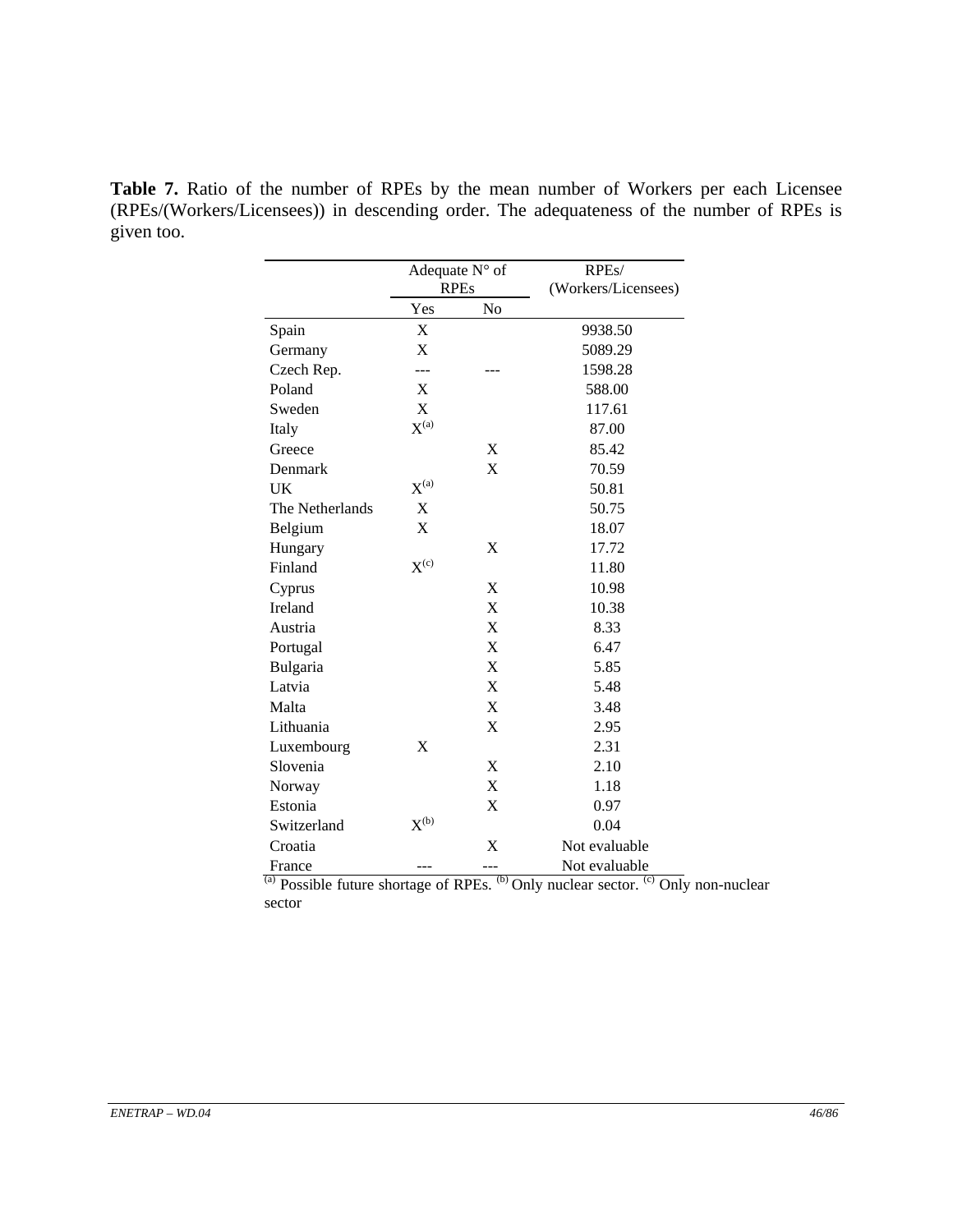# **Analysis of and conclusions from the results of the questionnaire parts C, D and E**

This analysis is based on the responses of 28 countries. Where possible, the results are compared with the results of an earlier survey, carried out in 2002 (RP 133; The status of the radiation protection expert in the EU Member States and applicant countries; Luxembourg, 2003).

# **1 Part C: National Capabilities for Education and Training in Radiation Protection**

# **1.1 Sustainability of education and training infrastructure (question C1)**

68 % of the countries (19/28) have a self-sustainable education and training infrastructure for building competence in radiation protection. Of these countries, the Candidate State Bulgaria considers itself as having a self-sustainable E&T infrastructure, albeit that it is methodologically supported by EC and IAEA. Also the Associated State Norway has a self-sustainable E&T infrastructure.

18 % of the countries (5/28; Croatia, Cyprus, Estonia, Luxembourg and Portugal) consider their E&T infrastructure not self-sustainable. Estonia has attempted to build up a sustainable E&T infrastructure, but considers this impossible to realize, due to the small size of the country. Other bodies, such as IAEA, support their training needs. Luxembourg has, for the same reason, no own E&T programme. It depends on RPEs that have been educated in other countries. Portugal has an incipient E&T infrastructure, but efforts are being made to improve the situation.

14 % of the countries (the new EU Member States Latvia, Malta and Slovenia, and the Associated State Switzerland) consider their E&T infrastructure as being partly self-sustainable. In Latvia, the infrastructure is self-sustainable in almost all sectors of work, except in the medical sector where only a small number of personnel is employed, such as in nuclear medicine and radiotherapy. These specialists are trained in other countries, supported by IAEA. The same situation applies for Malta. It is self-sustainable for many sectors of work, but not for nuclear medicine, radiotherapy as well as for non-destructive testing. It is supported by the IAEA in various training activities. Slovenia has a self-sustainable infrastructure for workers and RPOs, but special training of RPEs is often supported and organized by IAEA. Switzerland is mostly self-sustainable, except for RPEs in the nuclear power industry, also because of the small number of persons employed. These persons are mainly trained abroad.

Table 1 gives an overview of the responses on question C1.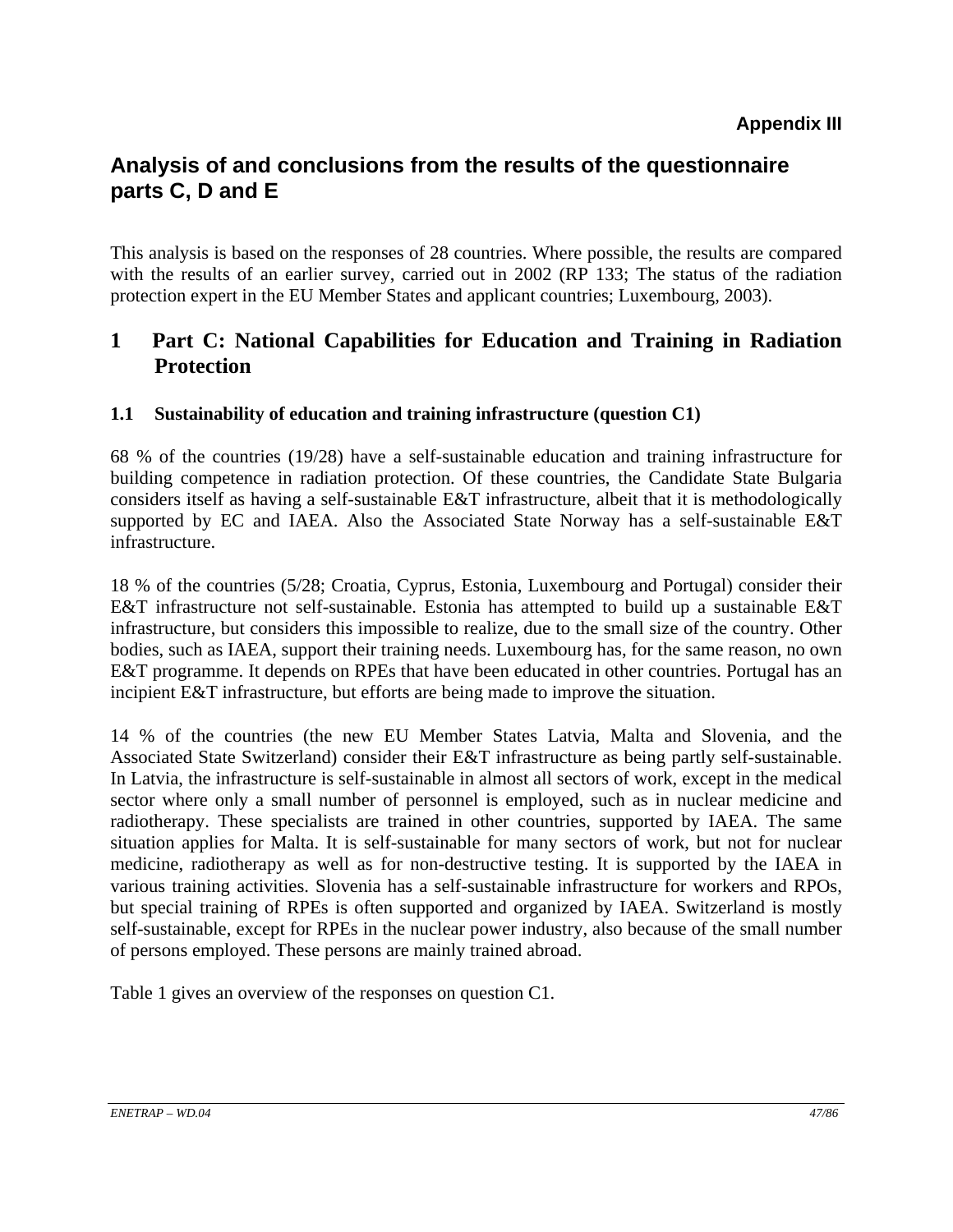#### **Conclusion**

The situation with respect to the radiation protection education and training infrastructure in the European Union is rather good. Most of the responding countries have a self-sustainable infrastructure and can educate their RPEs, RPOs and workers according to their national needs. Some countries consider themselves as being mainly self-sustainable, with exceptions in the medical sector, NDT and the nuclear sector. Some support may be needed for some of the new EU Member States and Candidate States, as well as for Portugal. The reason for not achieving complete self-sustainability in small countries may be that for certain sectors of work the number of employed persons is rather small. In such cases it may be more efficient to send persons to other training events, rather than setting up such events in the own country.

The results from this study are in good comparison with the results of the 2002 survey. The survey showed that from the EU-15 Member States only Luxembourg didn't have a selfsustainable E&T infrastructure, because of the size of the country. From the new EU Member States and Candidate States that responded to the survey (Czech Republic, Estonia, Hungary, Latvia, Malta, Poland and Romania) only Hungary and Poland were not supported by IAEA for their training programmes. From this, one can infer that in the meantime Czech Republic has become self-sustainable for their E&T infrastructure.

| Country        | Self-sustainable E&T RP infrastructure                           |
|----------------|------------------------------------------------------------------|
| Austria        |                                                                  |
| Belgium        |                                                                  |
| Bulgaria       |                                                                  |
| Croatia        | Supported by IAEA                                                |
| Cyprus         | Supported by IAEA                                                |
| Czech Republic |                                                                  |
| Denmark        |                                                                  |
| Estonia        | Supported by IAEA                                                |
| Finland        |                                                                  |
| France         |                                                                  |
| Germany        |                                                                  |
| Greece         |                                                                  |
| Hungary        |                                                                  |
| Ireland        |                                                                  |
| Italy          |                                                                  |
| Latvia         | Not for Radiotherapy & Nuclear Medicine (supported by IAEA)      |
|                | Other applications                                               |
| Lithuania      |                                                                  |
| Luxembourg     |                                                                  |
| Malta          | Not for Radiotherapy, Nuclear Medicine & NDT (supported by IAEA) |

Table 1: Countries' responses on question  $Cl<sup>4</sup>$ 

 $\overline{a}$ <sup>4</sup> Green means a positive answer on the question; colourless means a negative answer; red means no information; blue means that the answer is unclear.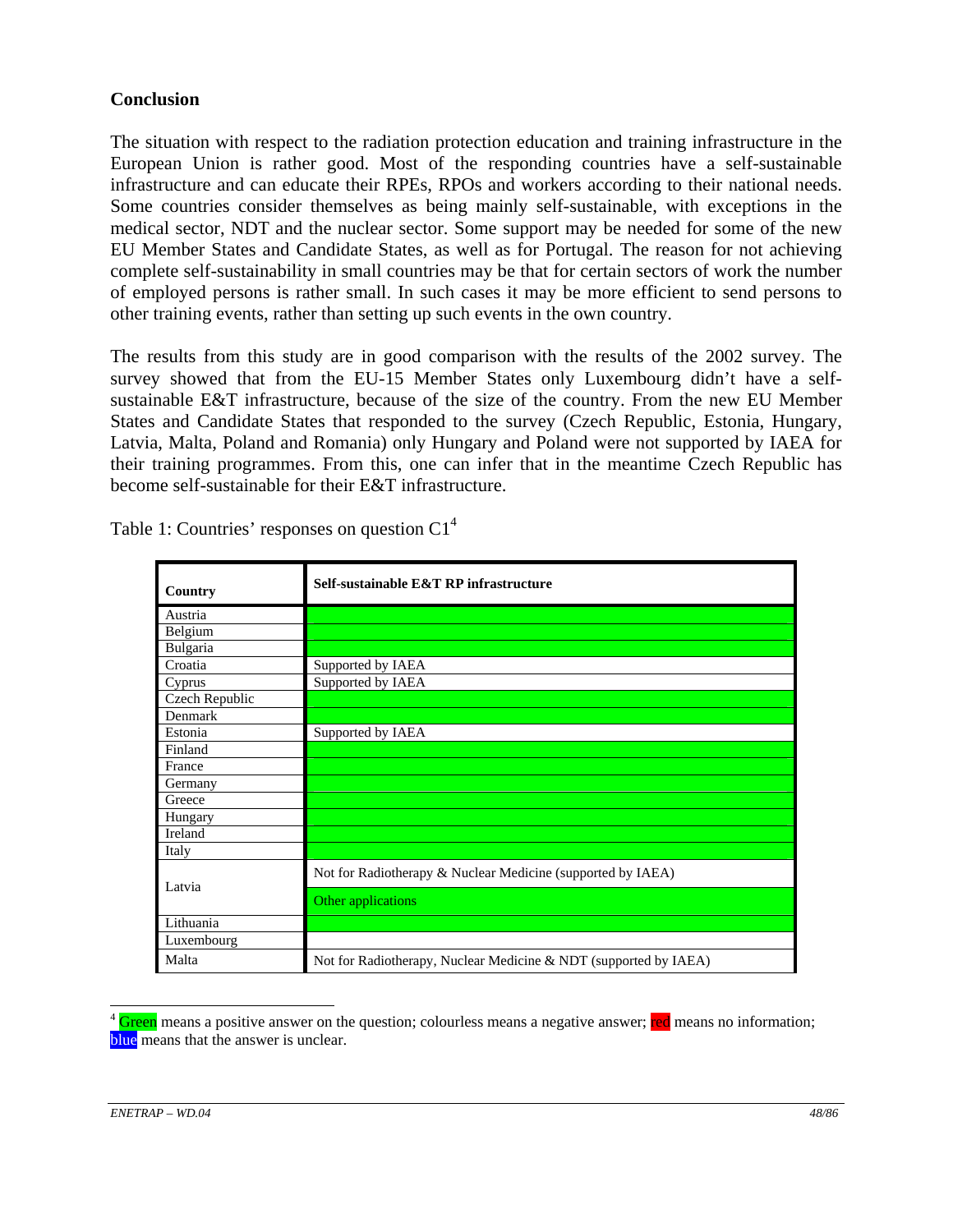|                | Other applications        |
|----------------|---------------------------|
| Netherlands    |                           |
| Norway         |                           |
| Poland         |                           |
| Portugal       |                           |
| Slovenia       | For workers and RPO       |
|                | Supported by IAEA for RPE |
| Spain          |                           |
| Sweden         |                           |
| Switzerland    | Nuclear power industry    |
|                | Other applications        |
| United Kingdom |                           |

# **1.2 Provision of general and specialized academic training courses (questions C2 and C4)**

64 % of the countries (18/28) claim to provide academic courses in general radiation protection (question C2), and 61 % (17/28) claim to provide specialized academic RP courses that are required as basic education for certain professions (question C4). The responses to the two questions are, however, not without ambiguity. In several cases, the respondents identified courses in question C2, which should appear or have been repeated in question C4. For Denmark, it appears to be the other way around.

Cyprus, Estonia, Hungary, Malta, Norway and Switzerland (21 %; 6/28) have no academic RP courses, neither for general RP education, nor for special professions. Croatia, Finland and Luxembourg have no general academic RP course, but provide academic courses for health care professionals and regulators (only for Luxembourg). Denmark provides academic courses for RPEs working with unsealed sources in research. In Italy, Poland and Portugal it is just the other way around, providing general academic RP courses, but not for special professions. Ireland provides a MSc education in Medical Physics: the answer should therefore be "No" for question C2 and "Yes" for question C4. For Bulgaria (response C4) and Estonia (response C2 is inconsistent with response C10) the situation is unclear. The Netherlands and Spain provide RP courses at different universities (and other institutes), but these courses do not lead to an academic degree (only to a diploma after examination).

Table 2 gives an overview of the responses on the questions C2 and C4. Annex 1, Table A.1, gives a list of identified universities and institutes that provide the courses.

### **Conclusion**

General radiation protection courses on an academic level are provided in Austria, Belgium, Bulgaria, Czech Republic, France, Germany, Greece, Italy, Lithuania, Netherlands, Poland, Portugal, Slovenia, Spain, Sweden and UK (57 %; 16/28). Of the rest of the countries, Finland, Hungary, Latvia, Malta, Norway and Switzerland (21 %; 6/28), consider themselves as having a mainly self-sustainable RP E&T infrastructure (see section 1.1). Therefore, the conclusion must be drawn that in these countries the training is conducted by non-university institutes.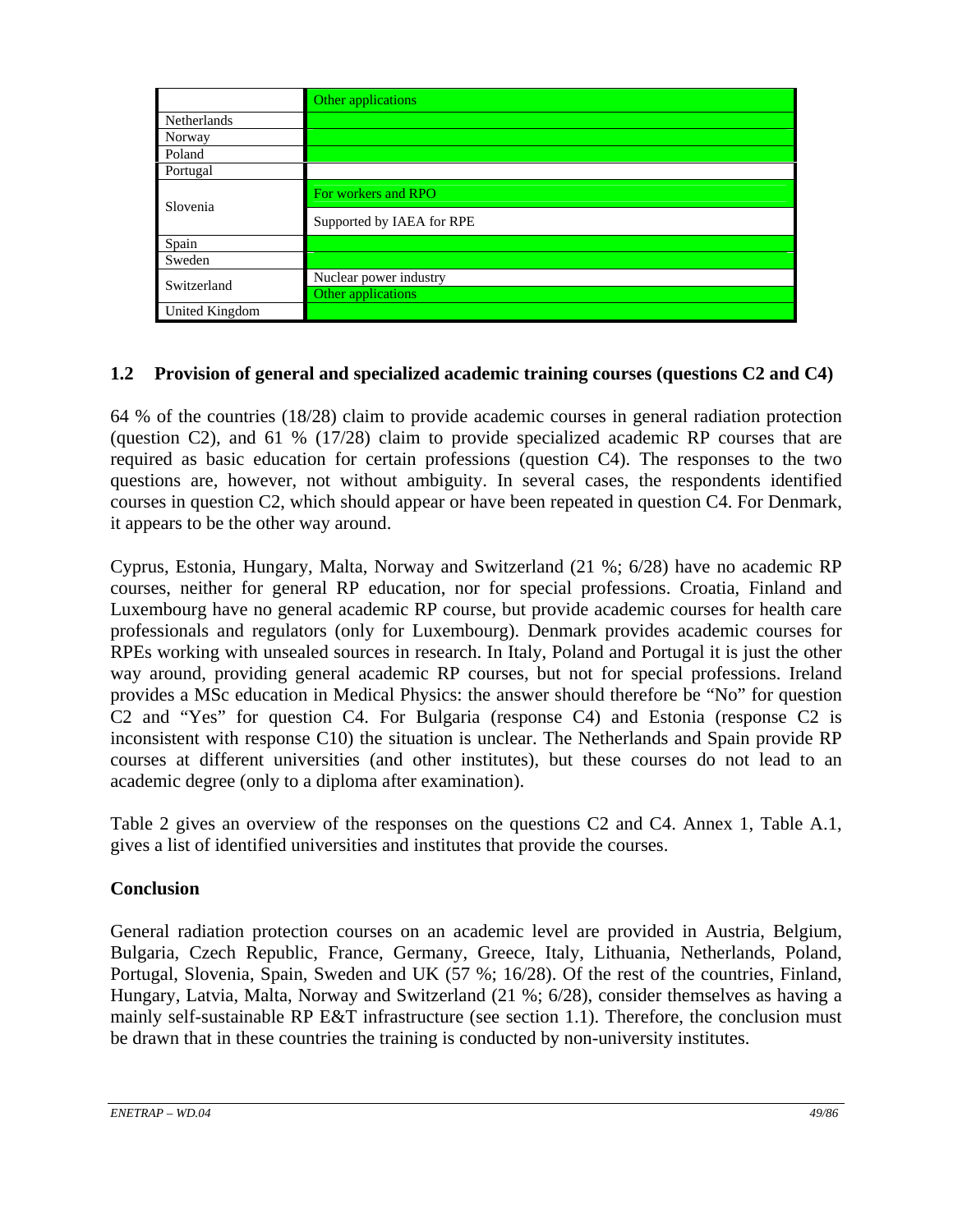Specialized courses that are required as basic education for other professions are given in Austria, Belgium, Bulgaria, Croatia, Czech Republic, Denmark, Finland, France, Germany, Greece, Ireland, Latvia, Lithuania, Luxembourg, Netherlands, Slovenia, Spain, Sweden and UK (68 %; 19/28). These courses are mainly for medical physicists and other medical professions, and occasionally also for other professions such as nuclear safety specialists, workers with unsealed sources in research, and regulators.

The new EU Member States Cyprus, Estonia, Hungary and Malta, and the Associated States Norway and Switzerland do not provide any academic radiation protection courses.

The results are comparable with the results from the 2002 survey, where it was concluded that in most countries a prior education on an academic level is needed for the RPE, certainly in the medical and nuclear sector. In the majority of the countries, these courses are given at universities, but other training centers do occur.

| <b>Country</b>    | <b>General academic RP courses</b>                                                                                                  | Academic RP courses required for<br>certain professions                 |
|-------------------|-------------------------------------------------------------------------------------------------------------------------------------|-------------------------------------------------------------------------|
| Austria           | RP courses at universities                                                                                                          | <b>Medical Physicists</b>                                               |
| Belgium           | UCL (DEC+DES), ULg (DES) and ULB (DES) in RP and nuclear<br>safety; XIOS/ISIB/SCK/IRE: RP                                           | MSc in Engineering, Physics and<br><b>Chemistry; Medical Physicists</b> |
| Bulgaria          | MSc Medical Physics & Radioecology; Medical Radiation<br><b>Physics</b> ; Engineering Physics                                       | For all IR professions?                                                 |
| Croatia           |                                                                                                                                     | <b>PG</b> for Medical Physicists                                        |
| Cyprus            |                                                                                                                                     |                                                                         |
| Czech<br>Republic | BSc RP&Environm. BSc Radiol. Assistant; MSc Dosim. & appl.<br>of ioniz. rad.; MSc Medical Physics; MSc Crisis Radiobiology          | <b>Medical Physicists</b>                                               |
| Denmark           |                                                                                                                                     | For RPEs working with unsealed<br>sources in research                   |
| Estonia           |                                                                                                                                     |                                                                         |
| Finland           |                                                                                                                                     | For health care professionals                                           |
| France            | MSc RP; RP for technicians                                                                                                          | <b>Medical Physicists; medical staff</b>                                |
| Germany           | <b>Universities: MSc RP</b>                                                                                                         | <b>Medical Physicists</b>                                               |
| Greece            | Univ. + GAEC: MSc Medical Physics + PhD;<br>PGEC (GAEC+IAEA)                                                                        | <b>MSc Medical Physics; RP courses</b><br>for medical specialists       |
| Hungary           |                                                                                                                                     |                                                                         |
| Ireland           | <b>MSc Medical Physics</b>                                                                                                          |                                                                         |
| Italy             | Several MSc's in RP at various universities and other institutes                                                                    |                                                                         |
| Latvia            | <b>BSc and MSc Medical Physics</b>                                                                                                  | <b>BSc and MSc Medical Physics</b>                                      |
| Lithuania         | MSc Environmental Engineering, with specialization RP                                                                               | <b>MSc Medical Physics</b>                                              |
| Luxembourg        |                                                                                                                                     | <b>Medical Physicists and regulators</b>                                |
| Malta             |                                                                                                                                     |                                                                         |
| Netherlands       | Level 2 course of Univ. Leiden / TU. Delft (diploma, no degree);<br>Level 3 courses at universities and at NRG (diploma, no degree) | <b>Medical Physicists</b>                                               |
| Norway            |                                                                                                                                     |                                                                         |
| Poland            | Univ. Cracow: Dosimetry and Radiation Protection                                                                                    |                                                                         |
| Portugal          | TU Lisbon + ITN: MSc RP (started 2004)                                                                                              |                                                                         |

Table 2: Countries' responses on question C2 and C4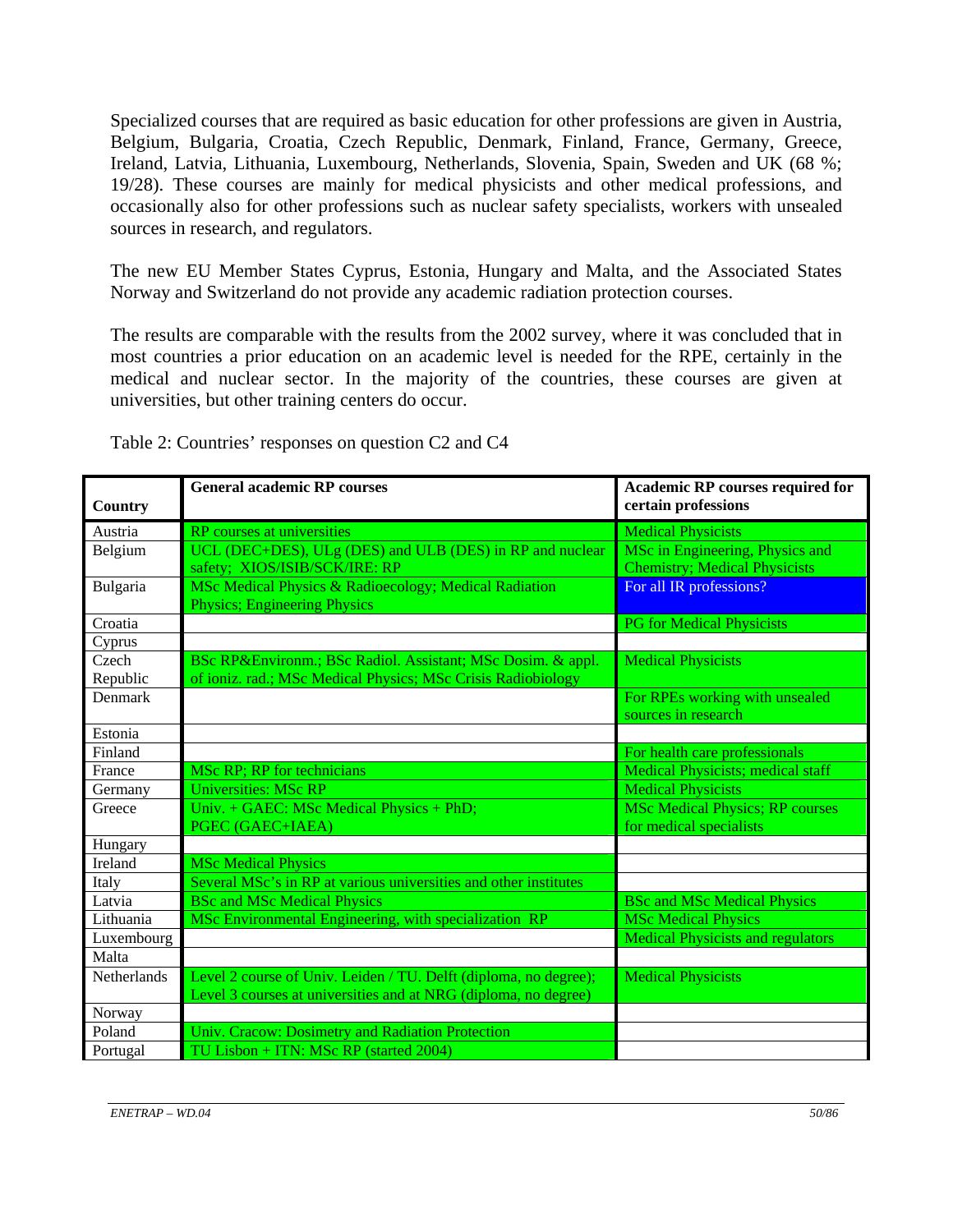| Slovenia      | <b>PG</b> course Nuclear Technology;              | Medical Physics (start 2006)                                          |
|---------------|---------------------------------------------------|-----------------------------------------------------------------------|
|               | PG course Medical Physics (start 2006)            |                                                                       |
| Spain         | Courses at several universities (no degree)       | No details                                                            |
| Sweden        | MSc Medical Physicist; MSc Radiation Physics      | $\blacksquare$ Medical Physicists $+$ MSc Radiation<br><b>Physics</b> |
| Switzerland   |                                                   |                                                                       |
| <b>United</b> | <b>MSc Radiation and Environmental Protection</b> | <b>Medical Physicists</b>                                             |
| Kingdom       |                                                   |                                                                       |

### **1.3 Requirements with respect to education for recognition of RPE and RPO (questions C3, C5 and C6)**

82 % of the countries (23/28) require an academic basic education level (or equal) for recognition of the RPE (question C6). In some of these countries (Bulgaria, Czech Republic, Latvia, Malta, Netherlands and the UK) the required education levels are diversified and they accept also lower education levels, depending on the sector of work and the complexity of the applications. In Sweden, generally an academic level is required, together with work experience, but as this is not always possible to realize in industrial radiography, work experience is in this sector more important than the academic education. In the UK, the minimum basic education has been specified by the HSE in the syllabus. Latvia has coupled the minimum basic education (from secondary level to PhD) to the years of experience (from 17 to 7 year). The answer of Greece refers to the PGEC and the Medical Physics course, i.e. not to basic education, but as these courses require an academic level it is assumed that also Greece requires an academic basis. Greece is therefore included in the above-mentioned 79 %. Luxembourg refers to a university degree for regulators, but for other professions, such as the medical physicist, there is no regulation. RPEs are accepted according to the acceptance criteria in the country where the RPE is educated. Croatia accepts an undergraduate degree or diploma. Poland gave no details on the minimum basic education level that is required.

The new Member State Lithuania and the EU-15 Nordic countries Finland and Sweden (11 %; 3/28) have not specified a minimum basic educational level for the RPE. France did not reply on question C6, presumably because the RPE does not exist in the French legislation. Instead of that, the "personne compétente" has been defined, for which only the required professional radiation protection training has been specified.

For 68 % of the countries (19/28), successful completion of the academic courses identified in question C2 is not a pre-requisite for recognition of the RPE (question C3). France didn't respond on this question, presumably for the same reasons as identified above. Denmark and Luxembourg didn't respond either, presumably because no academic radiation protection courses are offered.

For Bulgaria, Greece, Latvia, the Netherlands, Spain and Sweden (21 %; 6/28) successful completion of the academic courses is claimed to be sufficient for recognition of the RPE. However, as already mentioned in section 1.2, some of the identified courses should not appear in the response on C2 but in the response on C4 (Bulgaria and Latvia: MSc for medical physicists;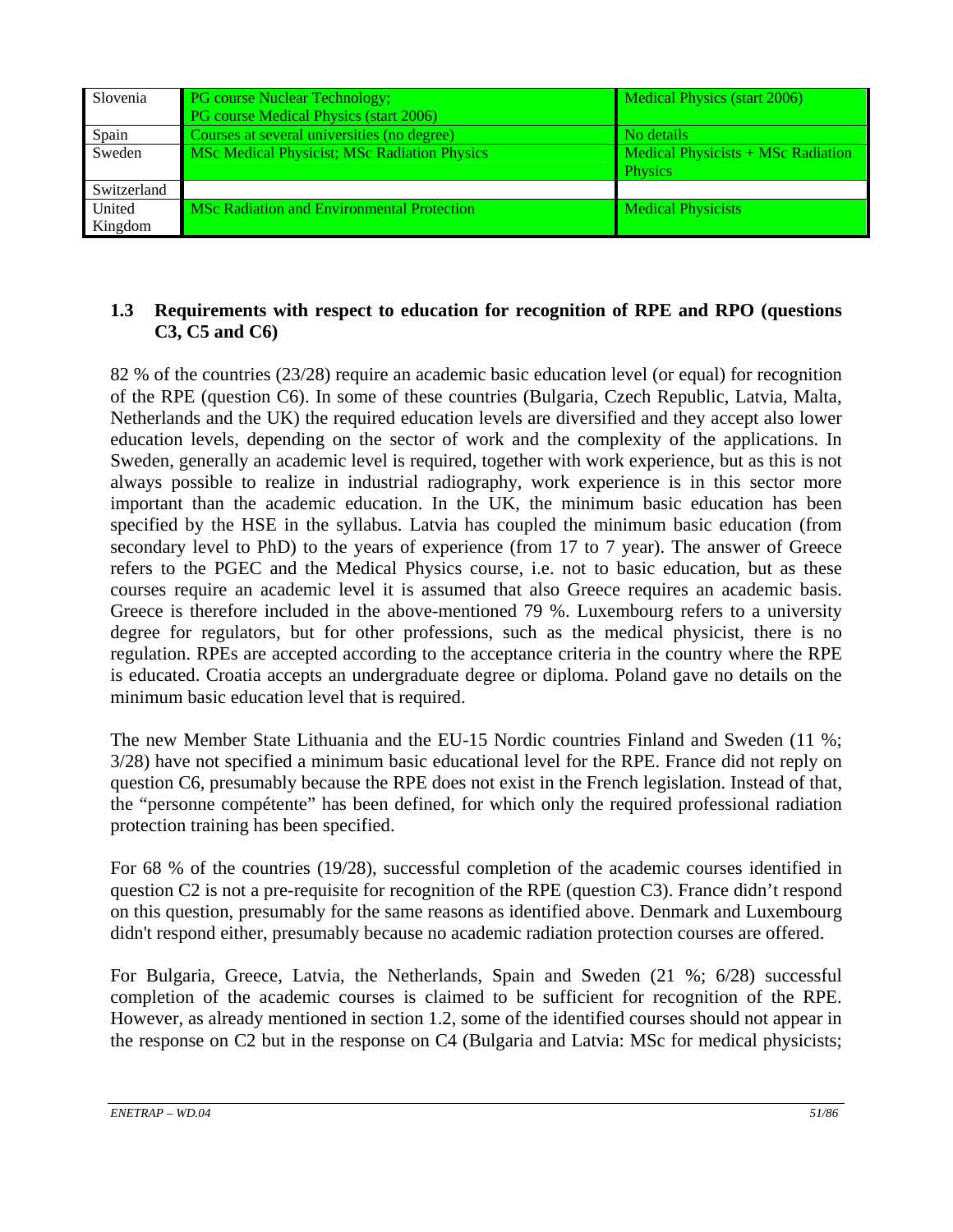Sweden: QE in the medical sector). The Netherlands is in a transition state, as the new recognition system (not yet in place) will also require experience as a prerequisite. With this in mind, the vast majority of countries require more than only the general academic courses for recognition of the RPE, such as experience or competence.

The response on question C5 is in good agreement with the response on question C3. For 61 % of the countries (17/28), successful completion of the academic courses identified in question C2 is not a pre-requisite for recognition of the RPE. From these countries, Austria and Bulgaria claim that completion of the courses is only sufficient for the RPO. This is also the case for France, who considers the "personne compétente" as being comparable to the RPO. Denmark and Luxembourg didn't respond on this question, presumably because no academic radiation protection courses are offered.

From the other countries who replied positive on question C5, Latvia and Sweden refer to the medical physicist, for whom successful completion of the courses is a pre-requisite for recognition as RPE in this sector. The Netherlands is, as explained above, in a transition state. Spain answered positive, but without any details. The answer of Malta refers to courses followed abroad. These seem to be sufficient for recognition as RPE or RPO.

Table 3 gives an overview of the responses on the questions C3, C5 and C6.

### **Conclusion**

The majority of countries require an academic level of basic education for the RPE, although in some countries a lower background education is allowed, depending on the sector and the complexity of the application. For most of the countries successful completion of general professional radiation protection courses is as such not a pre-requisite for recognition of the RPE. In these cases, additional requirements apply such as experience and/or competence. To a somewhat lesser extent, this is also true for the RPO.

The results are comparable with the results of the 2002 survey, where it was concluded that in most countries a prior education on an academic level is needed for the training of the RPE, specifically for the medical and nuclear sector. Professional experience is another criterion for recognition in most countries, but not in all.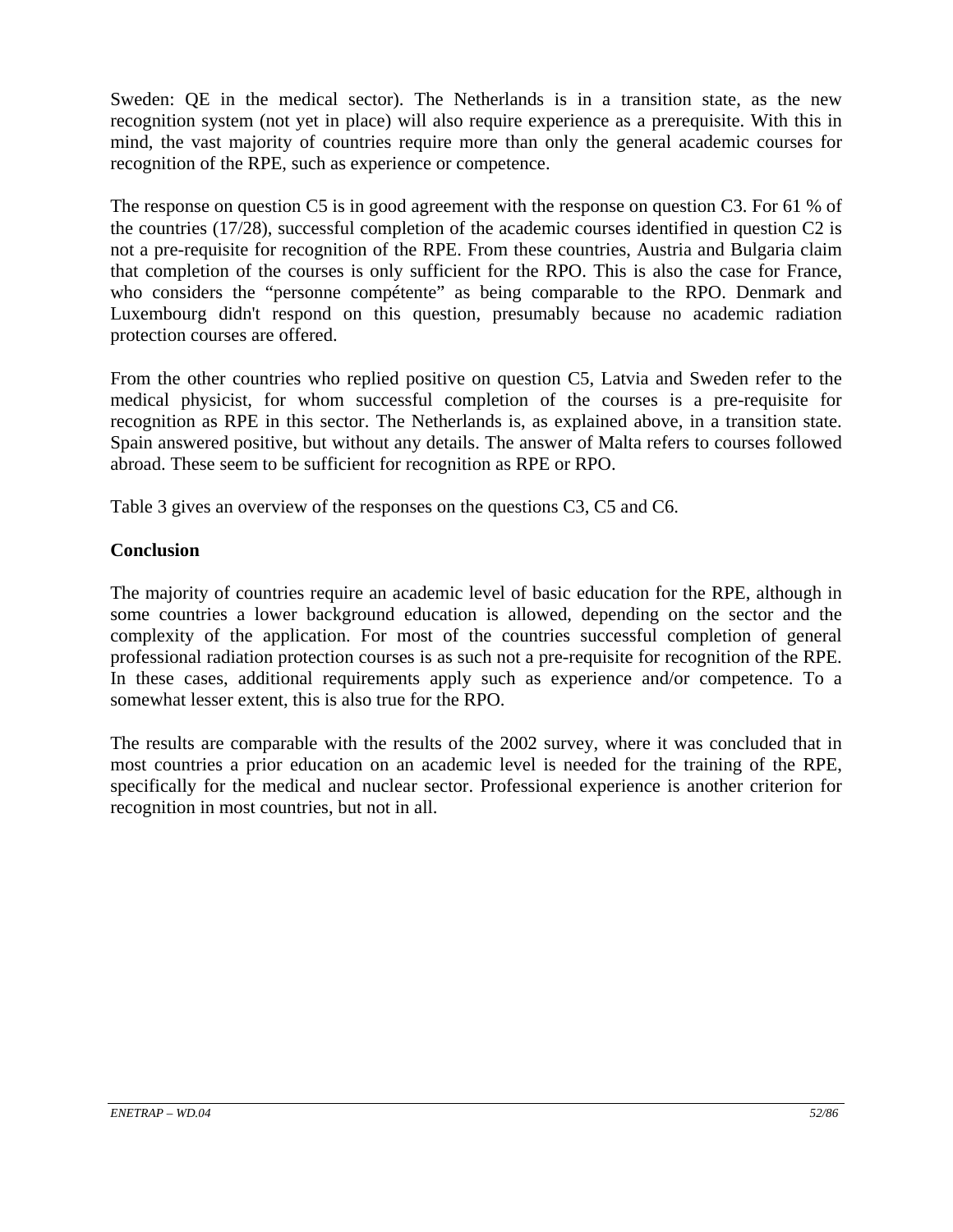| Country           | <b>General academic</b><br>course pre-requisite<br>for recognition of RPE | General academic course sufficient<br>for recognition as RPE or RPO                    | <b>Minimum basic education for RPE</b>                                                                                         |
|-------------------|---------------------------------------------------------------------------|----------------------------------------------------------------------------------------|--------------------------------------------------------------------------------------------------------------------------------|
| Austria           |                                                                           | For RPO                                                                                | Acad. (engineer, physicist)                                                                                                    |
| Belgium           | Recognition based on<br>complete file                                     | Needs several requirements                                                             | Class 1: MSc Engin., Phys., Chem.<br>Class 2: Technical Engin., MSc                                                            |
| Bulgaria          | MSc for Med. Phys.                                                        | For RPE<br>For RPO. Courses<br>are job-specific                                        | Yes for Med. Phys. Other sectors job-<br>specific                                                                              |
| Croatia           |                                                                           | <b>RPE</b> not defined (see D3)                                                        | Undergraduate degree or diploma                                                                                                |
| Cyprus            |                                                                           |                                                                                        | Degree in Science or Engineering $+$<br>appropriate training in RP                                                             |
| Czech<br>Republic |                                                                           |                                                                                        | Academic or secondary education,<br>depending on sector                                                                        |
| Denmark           |                                                                           |                                                                                        | Academic for RPE in research, Med.<br>Phys., DD and industrial radiography                                                     |
| Estonia           |                                                                           |                                                                                        | <b>Academic or equivalent</b>                                                                                                  |
| Finland           |                                                                           |                                                                                        |                                                                                                                                |
| France            |                                                                           | For RPO (personne compétente)                                                          |                                                                                                                                |
| Germany           |                                                                           |                                                                                        | Academic                                                                                                                       |
| Greece            | Both PGEC and Med.<br>Phys. course                                        | Med. Phys.                                                                             | PG for Rad. Phys. and Med. Phys.<br>course                                                                                     |
| Hungary           |                                                                           |                                                                                        | <b>BSc</b>                                                                                                                     |
| Ireland           |                                                                           |                                                                                        | Physics degree                                                                                                                 |
| Italy             |                                                                           |                                                                                        | Degree in Engineering, Physics or<br>Chemistry                                                                                 |
| Latvia            | MSc Med. Phys.                                                            | Courses comply with 97/43 and<br><b>EFOMP</b>                                          | From secondary level to PhD, with<br>different years of expertise                                                              |
| Lithuania         |                                                                           |                                                                                        |                                                                                                                                |
| Luxembourg        |                                                                           |                                                                                        |                                                                                                                                |
| Malta             |                                                                           | Courses followed overseas are<br>sufficient, but experience is also<br>required        | Minimum practice specific levels<br>have been specified                                                                        |
| Netherlands       |                                                                           | Yes, but in new system experience<br>and training required                             | Level 3: High vocational education;<br>Level 2: academic                                                                       |
| Norway            |                                                                           |                                                                                        | MSc Physics or Nucl. Chem.                                                                                                     |
| Poland            |                                                                           | For RPE, but after additional exams                                                    |                                                                                                                                |
| Portugal          |                                                                           |                                                                                        | Physics course                                                                                                                 |
| Slovenia          |                                                                           |                                                                                        | Academic $+5-7$ y experience                                                                                                   |
| Spain             |                                                                           | For RPE                                                                                | Academic                                                                                                                       |
| Sweden            | QE in medical sector                                                      | Only for Med. Phys.; not for MSc<br>radiation physics. No recognition of<br><b>RPO</b> | Normally academic +experience, but<br>in industrial radiography experience is<br>more important than an academic<br>education. |
| Switzerland       |                                                                           |                                                                                        | Acad., nature science + RP crse                                                                                                |
| United<br>Kingdom |                                                                           | Suitability required                                                                   | Specified in HSE syllabus                                                                                                      |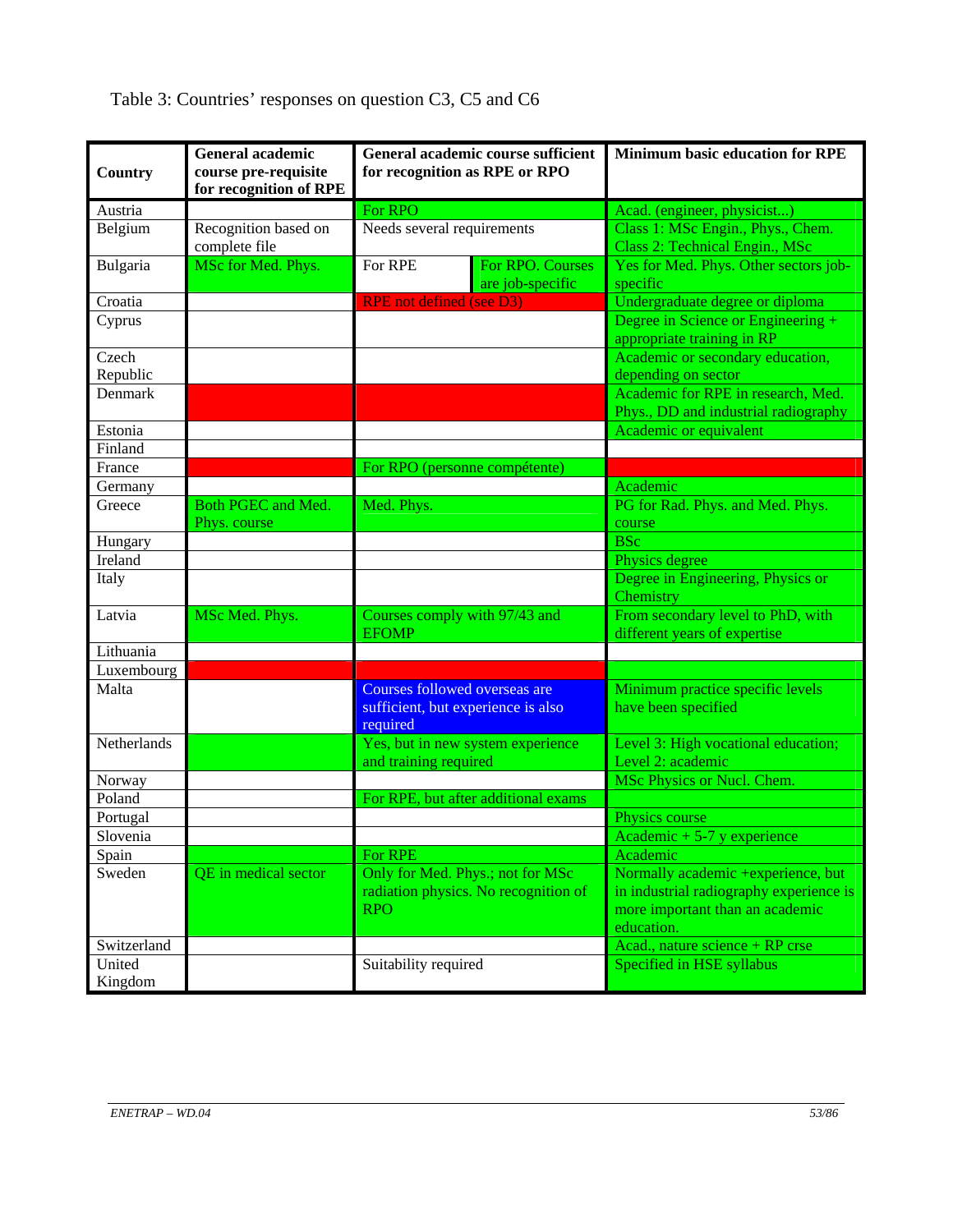# **1.4 Identification of training schemes and comparison with EC basic syllabus and/or PGEC of IAEA (questions C7, C8 and C9)**

In the majority of countries (79 %; 22/28) training schemes have been specified for the professional development of the RPE (question C7). This figure includes training schemes that are specific for RPEs in the medical sector (mainly medical physicists). France ("personne compétente") and Slovenia have specified training schemes only for the RPO. In Estonia and Portugal the specification of training schemes is under development (some training schemes have been identified in some hospitals in Portugal). There are no formal training schemes in Croatia and Norway. Luxemburg (no response) depends on RPEs that have been educated elsewhere.

36 % of the countries (10/28) claim that the training schemes reflect exactly the EC basic syllabus (question 8). Among these countries are the Applicant State Bulgaria and the Associated State Switzerland. Slovenia has no special syllabus for the RPE, but only for workers and the RPO, which are claimed to reflect the EC basic syllabus. The level of depth depends on the complexity of the practice for which the course applies, but the basic syllabus is used to compare the training of RPOs that have applied for recognition as an RPE.

46 % of the countries (13/28) claim that the training schemes reflect only partly the EC basic syllabus. Of those countries, Finland ("minor differences"), Ireland ("close") and Sweden ("course covers more"), may be considered as having training schemes that reflect the EC basic syllabus in a great deal. In Austria, the radiation protection legislation is under revision, which may shift the country into the list "Exactly" in the near future. Estonia follows the basic syllabus as much as possible and uses it for assessing the RPE. However, the country has to take into account the local needs and the possibilities. Also Malta has to take into account the local needs and possibilities, and combines courses for RPEs and RPOs, because of the small size of the country. Latvia has not enough practice capabilities to comply with the syllabus. Belgium uses a modular structure for their training schemes.

Three countries, Croatia and Norway (no formal training schemes), and Portugal (has an incipient E&T infrastructure, see section 1.1) declare that their training schemes are not comparable to the EC basic syllabus. Luxemburg (no response) depends on RPEs that have been educated elsewhere.

With respect to the basic syllabus of the PGEC set up by IAEA (question C9), the picture shifts from "exactly" to "partly". Only 11 % (3/28) of the countries, i.e. Bulgaria, Greece (which is organizing PGEC courses) and the Netherlands (for the Level 2 course) claim that their training schemes reflect exactly the PGEC syllabus.

57 % (16/28) of the countries consider their training schemes as only partly reflecting the PGEC syllabus. Austria uses the same argument (legislation under revision). In Czech Republic and in Switzerland the courses are considerably shorter than the length recommended in the IAEA standard syllabus, although the scope of the training schemes complies with this syllabus. In Ireland, the aspects pertaining to industries outside the medical sector, as well as higher-level management topics, are not covered comprehensively in their training schemes. In Lithuania,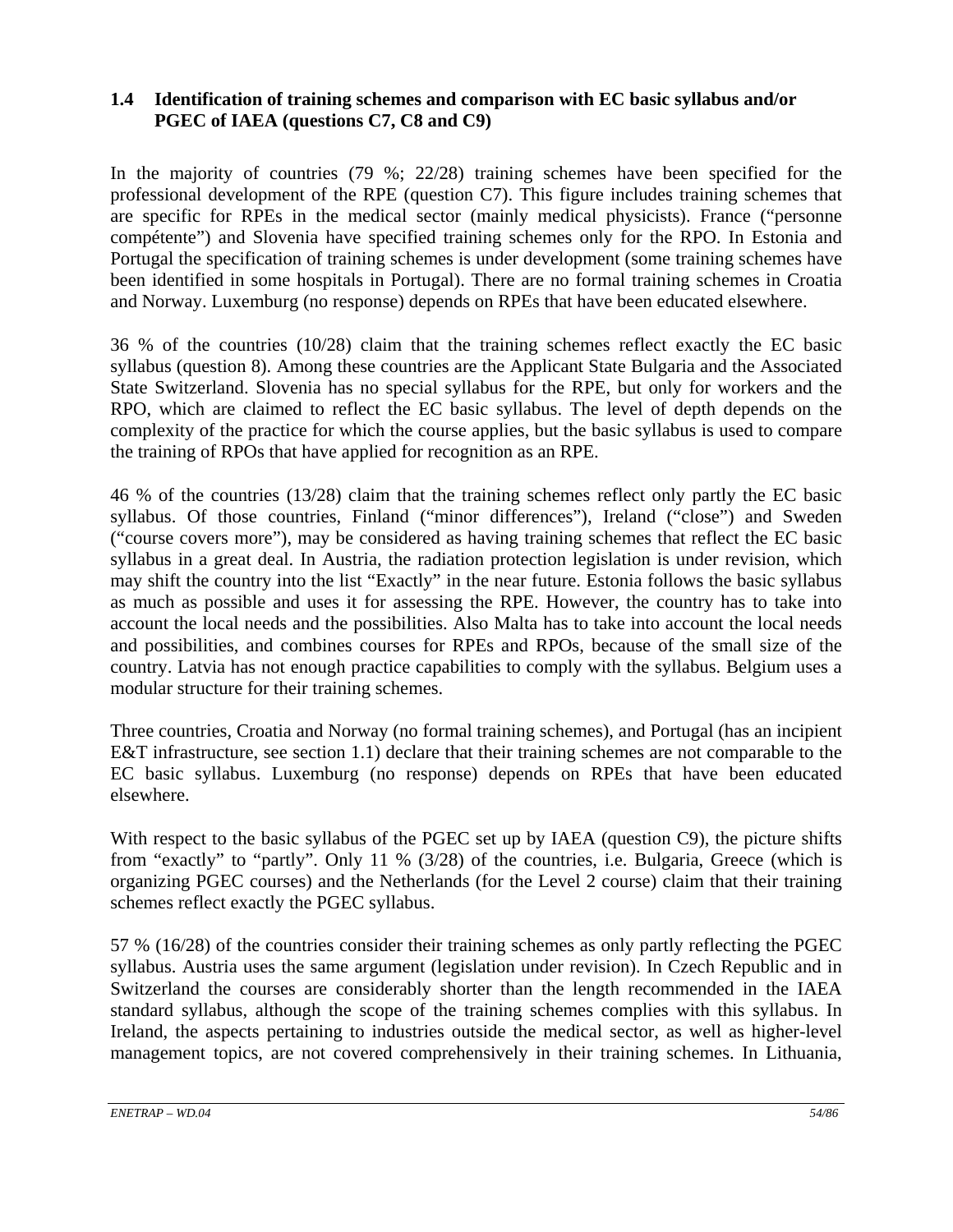only parts of the syllabus are reflected in the training. In the Netherlands, the Level 3 course is considered to reflect the IAEA standard syllabus only partially. This reflects the approach taken in the Netherlands to educate radiation protection personnel to different levels of complexity of the applications, with the highest level (Level 2) being exactly comparable to the standard syllabus and the highest-but-one level (Level 3) only in part. In Poland the scope of the training is more generally formulated than in the Standard Syllabus. In Slovenia the IAEA syllabus is not simply copied but it is rearranged. In Spain the regulatory systems included in the course are the national and European framework. The nuclear safety area is also not included. In Sweden, the parts concerning the philosophy of radiation protection are the same as IAEA and this also the basic in all education, but they also look at the practical experiences.

21 % (6/28) of the countries consider their training schemes as not reflecting the IAEA standard syllabus. Among those countries are, as above for question C8, Norway and Portugal. Croatia and Hungary give no details. Italy does not specify specific sub-topics, duration of the training and the type of practical exercise, as is done in the standard syllabus. The UK considers question C9 as being not applicable.

Finland and Malta have not checked compliance with the IAEA standard syllabus. France and Luxembourg didn't respond on questions C7, C8 and C9.

The results of the questions C7, C8 and C9 are given in table 4.

#### **Conclusions**

Some countries provided additional information by referring to specifications on internet websites, which show the requirements of the training schemes, and sometimes the content of the training courses, in more or less detail. Other countries did not provide any details. From the responses, it becomes clear that there has been a variety of reasons why countries consider their training schemes as not, or only partly reflecting the EU and/or the IAEA basic syllabus, although in some cases the length of the courses and the practice capabilities have been mentioned as being reasons for not complying with the IAEA syllabus. Without detailed information about the content of the training courses for the different sectors of work and for the different levels of expertise, it is difficult to compare the differences among the countries.

The results are comparable with the results of the 2002 survey, where it was concluded that in most countries the training programs address the topics of the EU basic syllabus. If a distinction in experts is made according to the sector of work, only those topics of the syllabus may be addressed that are relevant for the sector. If a distinction is made according to the complexity of the application, the time spent per topic may depend on the level of expertise that is deemed to be necessary for the expert.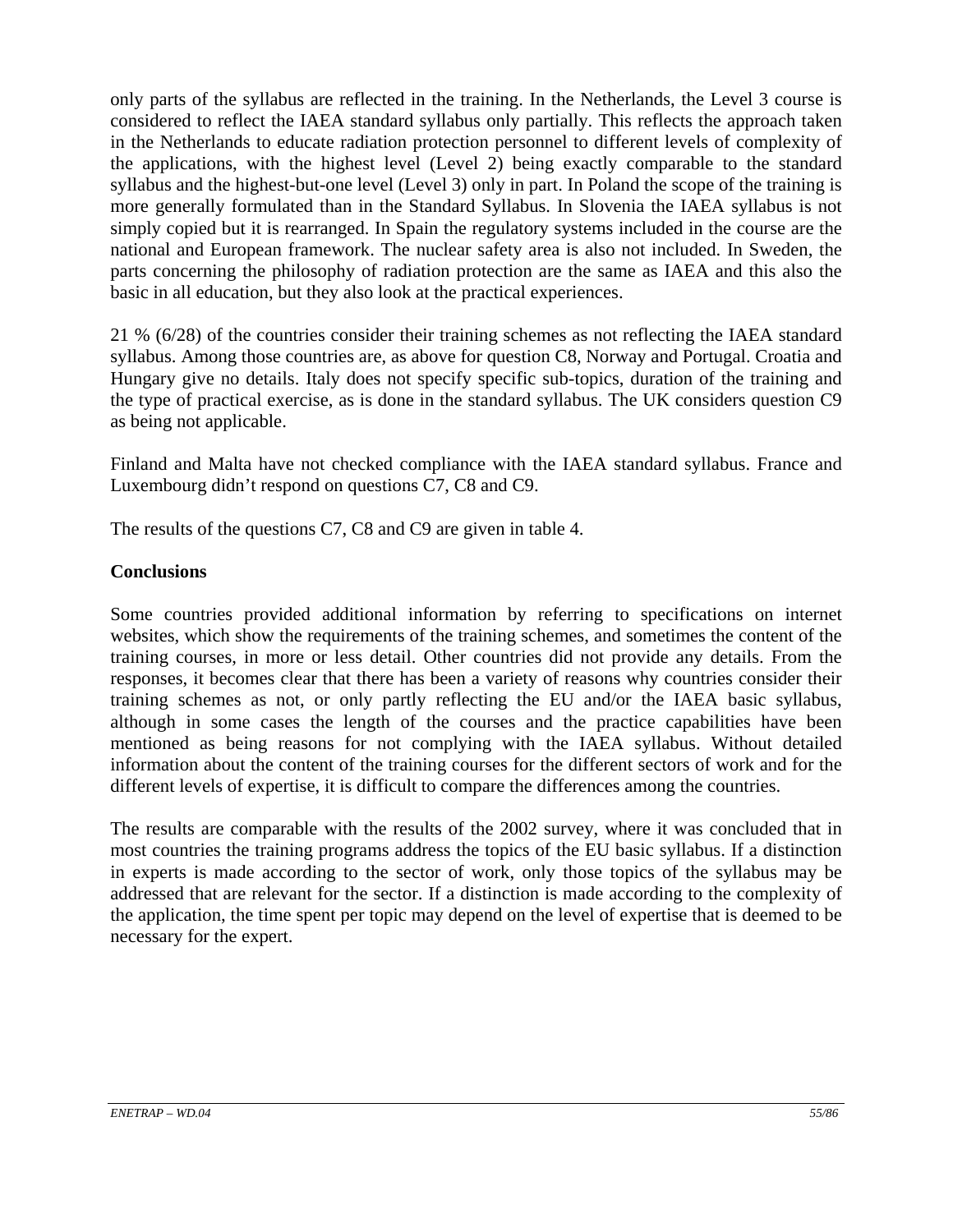| Country           | <b>Training for initial professional</b><br>development of RPE                                                                                            |              | <b>Training reflects EC basic</b><br>syllabus | <b>Training reflects PGEC basic</b><br>syllabus of IAEA |              |                                                      |    |
|-------------------|-----------------------------------------------------------------------------------------------------------------------------------------------------------|--------------|-----------------------------------------------|---------------------------------------------------------|--------------|------------------------------------------------------|----|
|                   |                                                                                                                                                           | <b>Exact</b> | Part                                          | N <sub>0</sub>                                          | <b>Exact</b> | Part                                                 | No |
| Austria           | <b>RP</b> courses at universities                                                                                                                         |              | <b>Regulations</b><br>under revision          |                                                         |              | <b>Regulations</b><br>under revision                 |    |
| Belgium           | Class 1: courses at universities<br>Class 2: XIOS/etc.                                                                                                    |              | Modular; 120 h                                |                                                         |              |                                                      |    |
| Bulgaria          | 3 y after MSc MPE                                                                                                                                         |              |                                               |                                                         |              |                                                      |    |
| Croatia           | Not for RPE                                                                                                                                               |              |                                               |                                                         |              |                                                      |    |
| Cyprus            | <b>Basic scheme in Medical Exposure</b><br><b>Regulations</b>                                                                                             |              |                                               |                                                         |              |                                                      |    |
| Czech<br>Republic | Initial and additional training                                                                                                                           |              |                                               |                                                         |              | <b>Shorter</b>                                       |    |
| Denmark           | RPE in research (unsealed sources)<br>and for Med.Phys. (3 y program)<br>and for Ind. Rad. (special training<br>courses). DD has own training<br>program. |              |                                               |                                                         |              |                                                      |    |
| Estonia           | Developing stage                                                                                                                                          |              | <b>Local</b> needs                            |                                                         |              |                                                      |    |
| Finland           | RPE (=MPE) and RPO in medical<br>area                                                                                                                     |              | <b>Minor differences</b>                      |                                                         |              | Not checked                                          |    |
| France            | <b>RPE</b> doesn't exist                                                                                                                                  |              |                                               |                                                         |              |                                                      |    |
| Germany           | In various areas                                                                                                                                          |              |                                               |                                                         |              |                                                      |    |
| Greece            | PGEC and Med. Phys. course                                                                                                                                |              |                                               |                                                         | <b>PGEC</b>  |                                                      |    |
| Hungary           | Middle level and high level RP<br>courses                                                                                                                 |              |                                               |                                                         |              |                                                      |    |
| Ireland           | Med. Phys.; IPEM syllabus                                                                                                                                 |              | Close                                         |                                                         |              | Not outside<br>medical                               |    |
| Italy             | <b>Basic syllabus</b>                                                                                                                                     |              |                                               |                                                         |              |                                                      |    |
| Latvia            | Med. Phys.                                                                                                                                                |              |                                               |                                                         |              |                                                      |    |
| Lithuania         | <b>Various courses</b>                                                                                                                                    |              |                                               |                                                         |              |                                                      |    |
| Luxemburg         |                                                                                                                                                           |              |                                               |                                                         |              |                                                      |    |
| Malta             | Some initial courses                                                                                                                                      |              | <b>Local</b> needs                            |                                                         |              | Not aware of IAEA PGEC                               |    |
| Netherlands       | Courses of level $2 & 3$                                                                                                                                  |              |                                               |                                                         | Level 2      | Level 3                                              |    |
| Norway            | No formal training scheme                                                                                                                                 |              |                                               |                                                         |              |                                                      |    |
| Poland            | See Regulation 18 January 2005                                                                                                                            |              |                                               |                                                         |              |                                                      |    |
| Portugal          | Some in hospitals                                                                                                                                         |              |                                               |                                                         |              |                                                      |    |
| Slovenia          | Not for RPE                                                                                                                                               | <b>RPO</b>   |                                               |                                                         |              | <b>RPO</b>                                           |    |
| Spain             | Curriculum Reg. Body                                                                                                                                      |              |                                               |                                                         |              | <b>Regulatory</b><br>framework; no<br>nuclear safety |    |
| Sweden            | Med. Phys.                                                                                                                                                |              | <b>Course covers</b><br>more                  |                                                         |              | Course covers<br>more                                |    |
| Switzerland       | RP courses, experience, OJT                                                                                                                               |              |                                               |                                                         |              | Shorter                                              |    |
| $U\overline{K}$   | RPTS; AURPO scheme                                                                                                                                        |              |                                               |                                                         |              |                                                      |    |

Table 4: Countries' responses on question C7, C8 and C9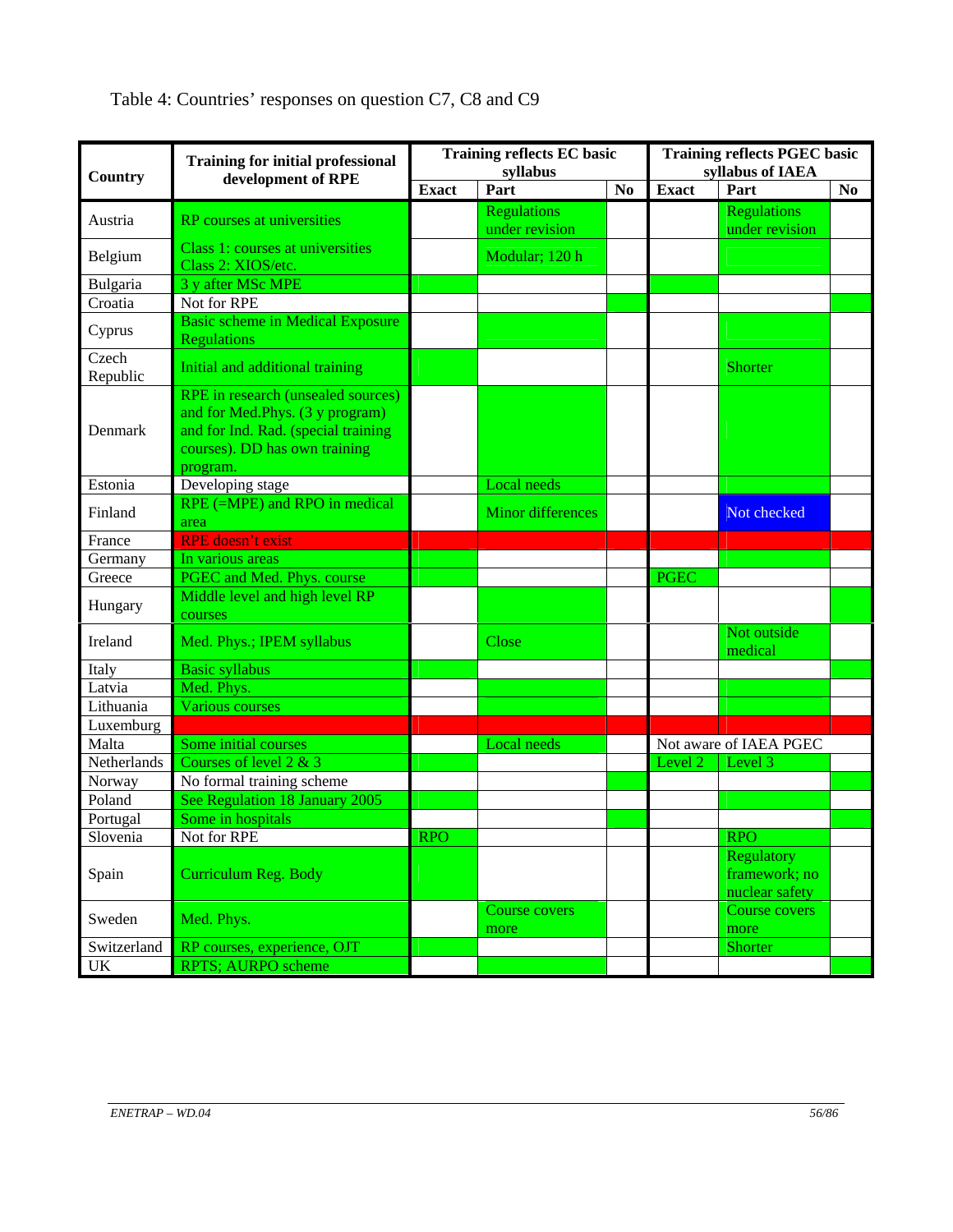### **1.5 The use of distant learning / e-learning and OJT in training events (questions C10 and C11)**

The use of distant learning and/or e-learning (question C10) is not yet very common in the training programs. Only 21 % (6/28; Estonia, Germany, Greece, Latvia, Spain and UK) answered positive on question C10, mainly for the medical sector and for refresher courses or continuing professional development. In Estonia, at the university of Tartu, this has been developed only for radiation protection and dosimetry, as part of a broader course for environmental physicist. Spain has developed some useful tools, but these have not yet been accredited. In Finland a project is under development to provide supplementary training for medical professionals. 11 % (3/28; Italy, Netherlands and Sweden) of the respondents were not sure if this type of training is being provided in their country. France didn't respond on this question; the rest of the countries responded negative.

The picture regarding the use of OJT is much different. 71 % (20/28) of the countries use OJT (question C11) as part of the competence building. This is quite regular for the medical physicist (11 of the 20 responders refer to this professional group). It is also used in some cases for regulators, the nuclear sector (including decomissioning), as well as for industrial radiography. 21 % (6/28; Austria, Belgium, Cyprus, Luxembourg, Malta and Portugal) responded negative, although some OJT events have been identified in some hospitals in Portugal. The answer of Hungary was unclear.

The results of the questions C10 and C11 are given in table 5.

# **Conclusions**

Distant learning techniques are yet not very common, but it appears to be a training technique that will be used more frequently, specifically in the medical sector and for refresher courses. OJT is a rather common part of competence building in the medical sector and nuclear sector.

Distant learning and OJT have not been addressed in the 2002 survey.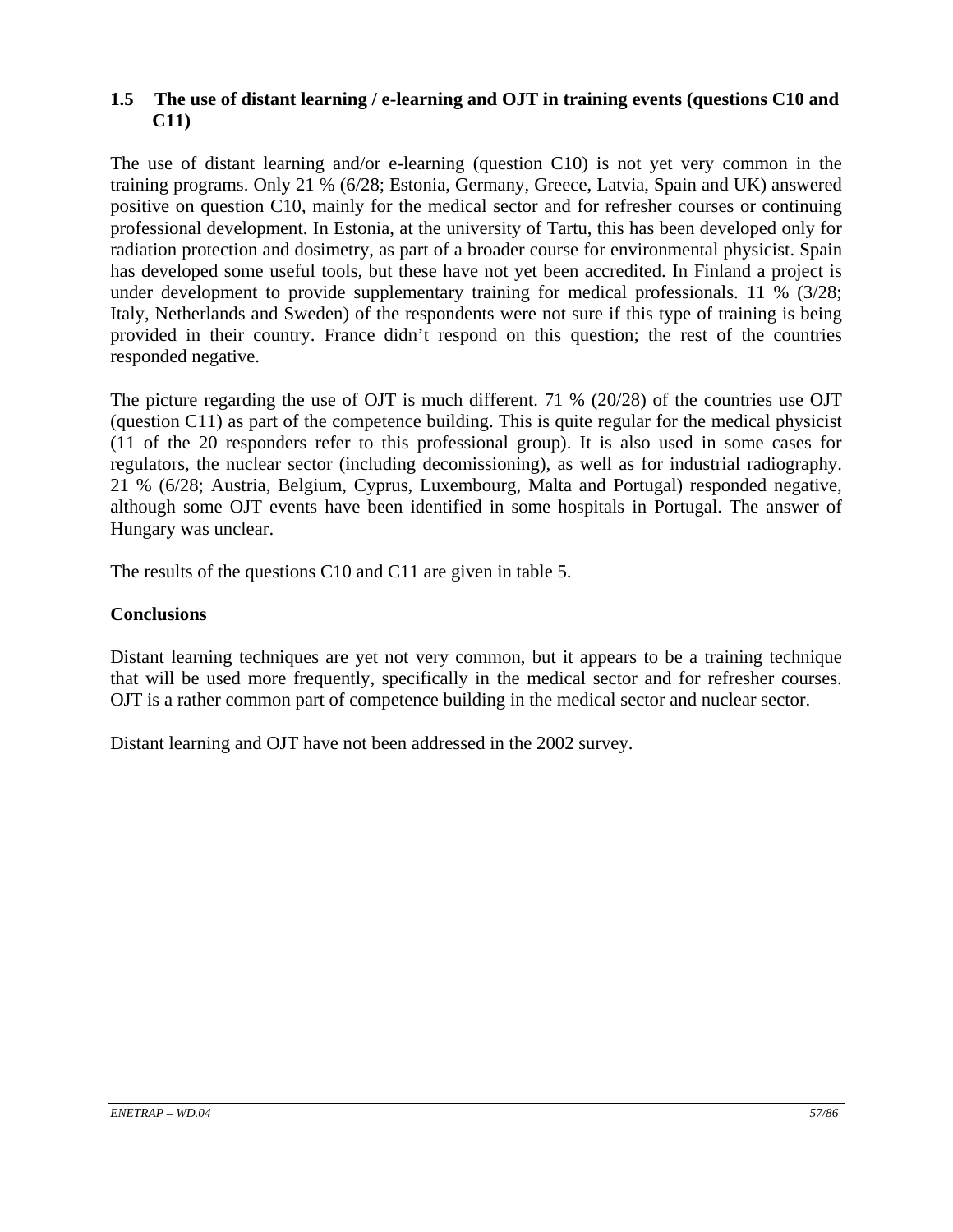|             | <b>Distant or e-learning</b> |                |          | <b>Training events with OJ</b>                                                                              |  |  |
|-------------|------------------------------|----------------|----------|-------------------------------------------------------------------------------------------------------------|--|--|
| Country     | <b>Yes</b>                   | N <sub>0</sub> | Not sure |                                                                                                             |  |  |
| Austria     |                              |                |          |                                                                                                             |  |  |
| Belgium     |                              |                |          |                                                                                                             |  |  |
| Bulgaria    |                              |                |          | Each postgraduate training includes OJT; Medical                                                            |  |  |
|             |                              |                |          | Physicist 3 y practical work                                                                                |  |  |
| Croatia     |                              |                |          | Organised by State Office of Radiation Protection for                                                       |  |  |
|             |                              |                |          | professionals operating radiation sources                                                                   |  |  |
| Cyprus      |                              |                |          |                                                                                                             |  |  |
| Czech       |                              |                |          | Selected personnel with IR sources                                                                          |  |  |
| Republic    |                              |                |          |                                                                                                             |  |  |
| Denmark     |                              |                |          | For RPES as a regulator, at DD and for Med. Phys.                                                           |  |  |
| Estonia     | Homepage<br>Univ. Tartu      |                |          | Training continues with OJT                                                                                 |  |  |
| Finland     | Under                        |                |          | <b>Medical Physicist</b>                                                                                    |  |  |
|             | development for              |                |          |                                                                                                             |  |  |
|             | medical sector               |                |          |                                                                                                             |  |  |
| France      |                              |                |          | <b>Medical Physicist 32 w</b>                                                                               |  |  |
| Germany     | www.zfuw.de                  |                |          | Univ. Karlsruhe, Dept. of Safety Engineering; Medical<br>Physicist and in NPP sector: 2y; Radiotherapy: 3 y |  |  |
| Greece      | <b>For PGEC</b>              |                |          | Medical Physicist (Inter university course; 4 m for                                                         |  |  |
|             |                              |                |          | diagnostics, therapy and nuclear medicin each). Regulators                                                  |  |  |
|             |                              |                |          | and inspectors                                                                                              |  |  |
| Hungary     |                              |                |          | Courses in 5-yearly professional workshop??                                                                 |  |  |
| Ireland     |                              |                |          | Medical Physicist; Usually for industrial radiography,                                                      |  |  |
|             |                              |                |          | density gauge users and irradiation facilities                                                              |  |  |
| Italy       |                              |                |          | Lev 1: 120; Lev 2: 240; Lev 3 (NPP, accelerators): 360 d                                                    |  |  |
| Latvia      | For med. sector              |                |          | Employers are delivering OJT                                                                                |  |  |
| Lithuania   |                              |                |          | For RPC staff                                                                                               |  |  |
| Luxembourg  |                              |                |          |                                                                                                             |  |  |
| Malta       |                              |                |          |                                                                                                             |  |  |
| Netherlands |                              |                |          | Medical Physicist 3 y                                                                                       |  |  |
|             |                              |                |          | <b>Industrial Radiography</b>                                                                               |  |  |
| Norway      |                              |                |          | RPE qualification based OJT on top of MSc Physics; 1-3 y                                                    |  |  |
|             |                              |                |          | clinical experience                                                                                         |  |  |
| Poland      |                              |                |          | Institute of Atomic Energy, which operates a research<br>reactor                                            |  |  |
| Portugal    |                              |                |          | Some OJT in hospitals available                                                                             |  |  |
| Slovenia    |                              |                |          | Not sure (Krsko NPP uses OJT)                                                                               |  |  |
| Spain       | Not yet<br>accredited        |                |          | Yes (no details available)                                                                                  |  |  |
| Sweden      |                              |                |          | Medical Physicist 10 weeks                                                                                  |  |  |
| Switzerland |                              |                |          | RPE for NPP: at least 4 weeks in other NPP                                                                  |  |  |
| United      | <b>AURPO</b>                 |                |          | Yes, Med. Phys.                                                                                             |  |  |
| Kingdom     |                              |                |          |                                                                                                             |  |  |

Table 5: Countries' responses on question C10 and C11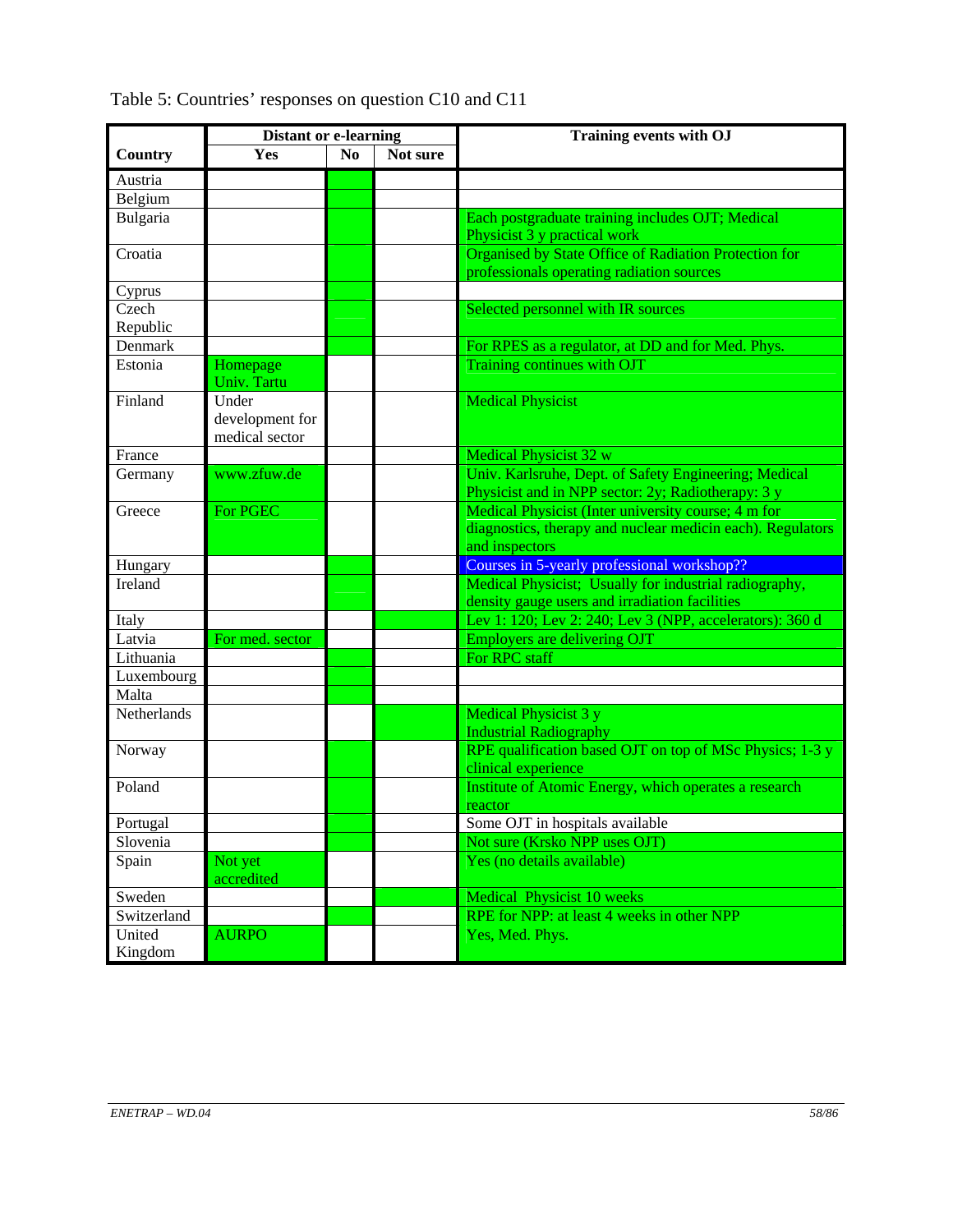# **1.6 Specification of OJT and work experience in national legislations (question C12 and C13)**

In a majority of countries (82 %; 23/28) there are legal provisions that specify the OJT or work experience required for performing certain professions (question C12). In most cases, details have been made available through internet addresses of authorities, many of them having English translations available. Ireland, Lithuania, Malta and Portugal have no legal provisions for OJT and work experience. Up to now, this is also the case in the Netherlands, but this will change in the near future when requirements for work experience will be specified for recognition of the RPE.

The main sectors of work where OJT and work experience are required are the medical sector and the nuclear sector, which is in line with answers on question C11. Since question C12 has a somewhat broader scope (OJT and work experience), the answers also reflect this broader scope: many regulations requiring work experience cover both the medical sector and other sectors where RPEs are needed. There are, however, some ambiguities in the answers, as is explained in section 1.7.

The wording of question C13 is such, that no reply implies that the terms "OJT" and "work experience" in the glossary of the questionnaire fully reflect the definition in the national regulations. With this in mind, and taking into account the responses on question C12, the responses on this question can be interpreted as follows.

61 % of the countries (17/28) have definitions for OJT and work experience in their regulations that fully reflect the definition given in the glossary of the questionnaire. In three other countries (Czech Republic, Germany and Italy) the definitions are only partly the same. The Czech definition for work experience is the same as in the glossary, but not the definition for OJT. In Italy, this is just the other way around. The German definitions do not always define if supervision is necessary (OJT) or not (work experience). The answers of Slovenia and the UK are unclear. Ireland, Lithuania, Malta and Portugal have no legal provisions for OJT and work experience, so these subjects are also not defined. Up to now, this is also the case in the Netherlands, but this will change in the near future when requirements for work experience will be specified for recognition of the RPE. Luxembourg claims to have legal provisions for OJT and/or work experience, but the terms are not defined.

The results of the questions C12 and C13 are given in table 6.

# **Conclusions**

OJT and work experience are defined and specified in the regulations of a majority of the countries, although not always the same as defined in the glossary of the questionnaire. The main sectors of work where OJT and work experience are required are the medical sector and the nuclear sector.

OJT as such has not been mentioned in the 2002 survey, but professional experience has been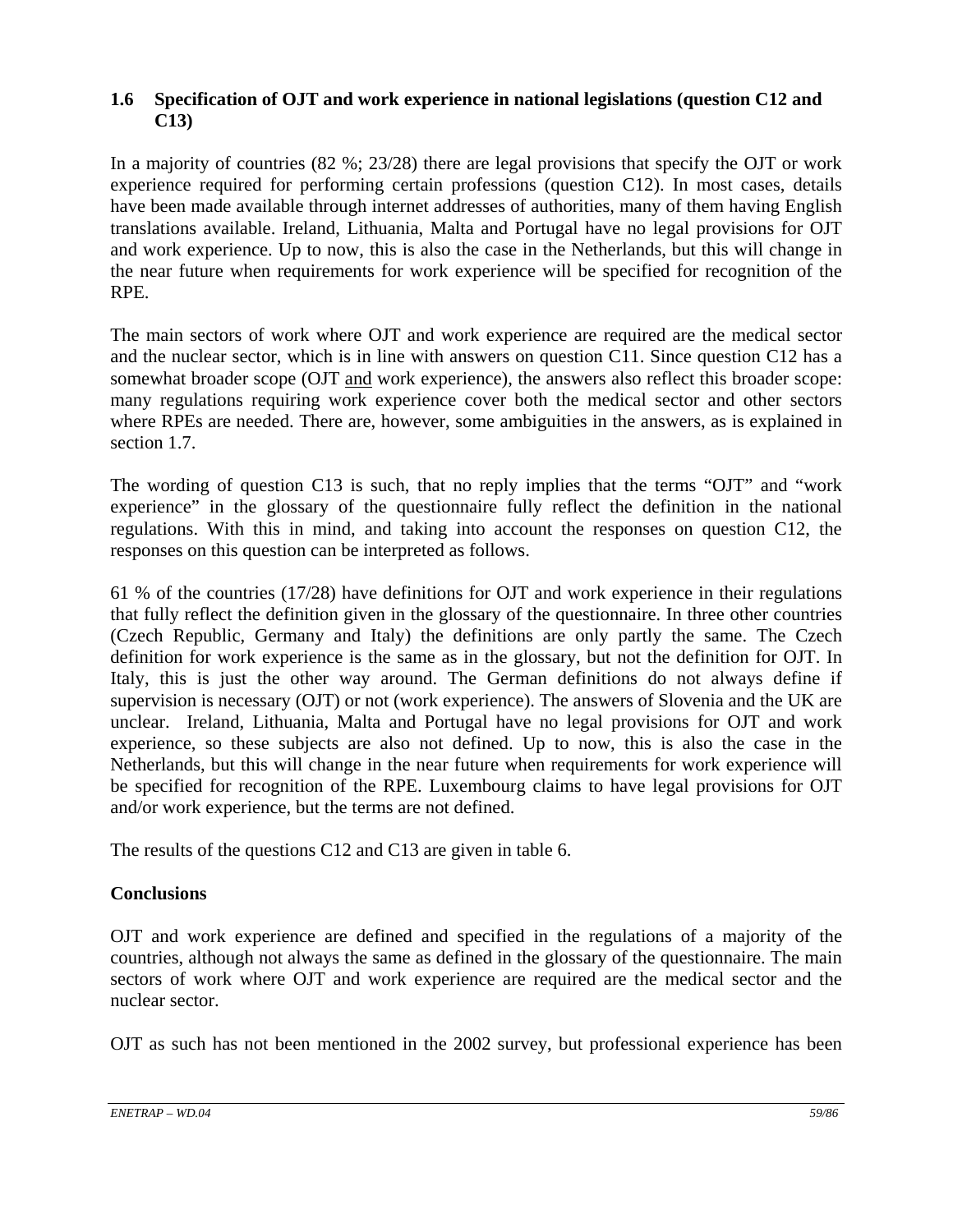addressed. The results of this questionnaire are in agreement with those of the survey, where it was concluded that professional experience for recognition as RPE is required in many countries, but not all.

|             | <b>Legal</b> basis                                                   | Wording of OJT and work experience          |                     |  |  |
|-------------|----------------------------------------------------------------------|---------------------------------------------|---------------------|--|--|
| Country     |                                                                      |                                             |                     |  |  |
| Austria     | Work experience demanded by RP law                                   |                                             |                     |  |  |
| Belgium     | Royal Decree 2001, art 73.2. OJT required for                        |                                             |                     |  |  |
|             | renewal of recognition<br>Min. Health Ordinance No 31/28.06.2001 Art |                                             |                     |  |  |
| Bulgaria    | 11(3) on postgraduate training in health care;                       | <b>Fully reflect definitions</b>            |                     |  |  |
|             | Ordinance for patient protection at medical                          |                                             |                     |  |  |
|             | exposure (not yet in force)                                          |                                             |                     |  |  |
| Croatia     | Official Gazette No 67/2000                                          |                                             |                     |  |  |
| Cyprus      | Legislation on the Protection from Ionizing                          |                                             |                     |  |  |
|             | Radiation                                                            |                                             |                     |  |  |
| Czech       | Atomic Law Section 9, para 1(n)                                      | Not for OJT (no                             | <b>Yes for work</b> |  |  |
| Republic    | Decree No 146/1997 (amended No 315/2002)                             | requirement for                             | experience          |  |  |
|             | Section 6 and 12                                                     | supervisor)                                 |                     |  |  |
| Denmark     | Med. Phys.: VEJ nr 122 af 20/07/1995                                 |                                             |                     |  |  |
| Estonia     | Min. Environment Regulation Requirements for                         | <b>Fully reflect definitions</b>            |                     |  |  |
|             | exposed workers radiation safety training                            |                                             |                     |  |  |
| Finland     | Med. Phys.: Guide ST 1.7 (Annex B); RPO:                             |                                             |                     |  |  |
|             | Guide ST 1.8 (Annex B)                                               |                                             |                     |  |  |
| France      | Arrêté du 19 novembre 2004                                           |                                             |                     |  |  |
| Germany     | Guidelines (Technical Applications; RP in                            | German definitions do not always define if  |                     |  |  |
|             | Medicine; Veterinary Med.; NPP personnel)                            | supervision is necessary (OJT) or not (work |                     |  |  |
|             | See also paper A. S.-H.                                              | experience)                                 |                     |  |  |
| Greece      | RP Regulations para 1.1.7                                            | Identical                                   |                     |  |  |
| Hungary     | Min Health Decrees 16/2000 and 31/2001 (not                          | (N/A)                                       |                     |  |  |
| Ireland     | available)<br>None                                                   |                                             |                     |  |  |
| Italy       | Legislative Decree 230/95, Appendix V                                | Yes for OJT                                 | Not for work        |  |  |
|             |                                                                      |                                             | experience          |  |  |
| Latvia      | Cabinet regulation 290 describes minimum                             |                                             |                     |  |  |
|             | qualifications of RPO (!) incl. work experience                      |                                             |                     |  |  |
|             | and certificates in diagn. radiology or dentistry                    |                                             |                     |  |  |
| Lithuania   | No special legislation                                               | No definitions in legislation               |                     |  |  |
| Luxembourg  | Règlement grand-ducal du 16 mars 2001                                | No definition in legislation                |                     |  |  |
| Malta       | None                                                                 | No definition in legislation                |                     |  |  |
| Netherlands | No legal basis, but this will change for work<br>experience          | Not defined                                 |                     |  |  |
| Norway      | <b>Radiation Protection Regulation no 1362 (2003)</b>                |                                             |                     |  |  |
|             | Section 33                                                           |                                             |                     |  |  |
| Poland      | <b>Regulation of 18 January 2005</b>                                 |                                             |                     |  |  |
| Portugal    |                                                                      |                                             |                     |  |  |
| Slovenia    | RP and Nucl. Safety Act requires 7 y work                            |                                             |                     |  |  |
|             | experience for RPE, 5 y for dosimetry exp., 5 y                      |                                             |                     |  |  |
|             | for MPE                                                              |                                             |                     |  |  |

Table 6: Countries' responses on question C12 and C13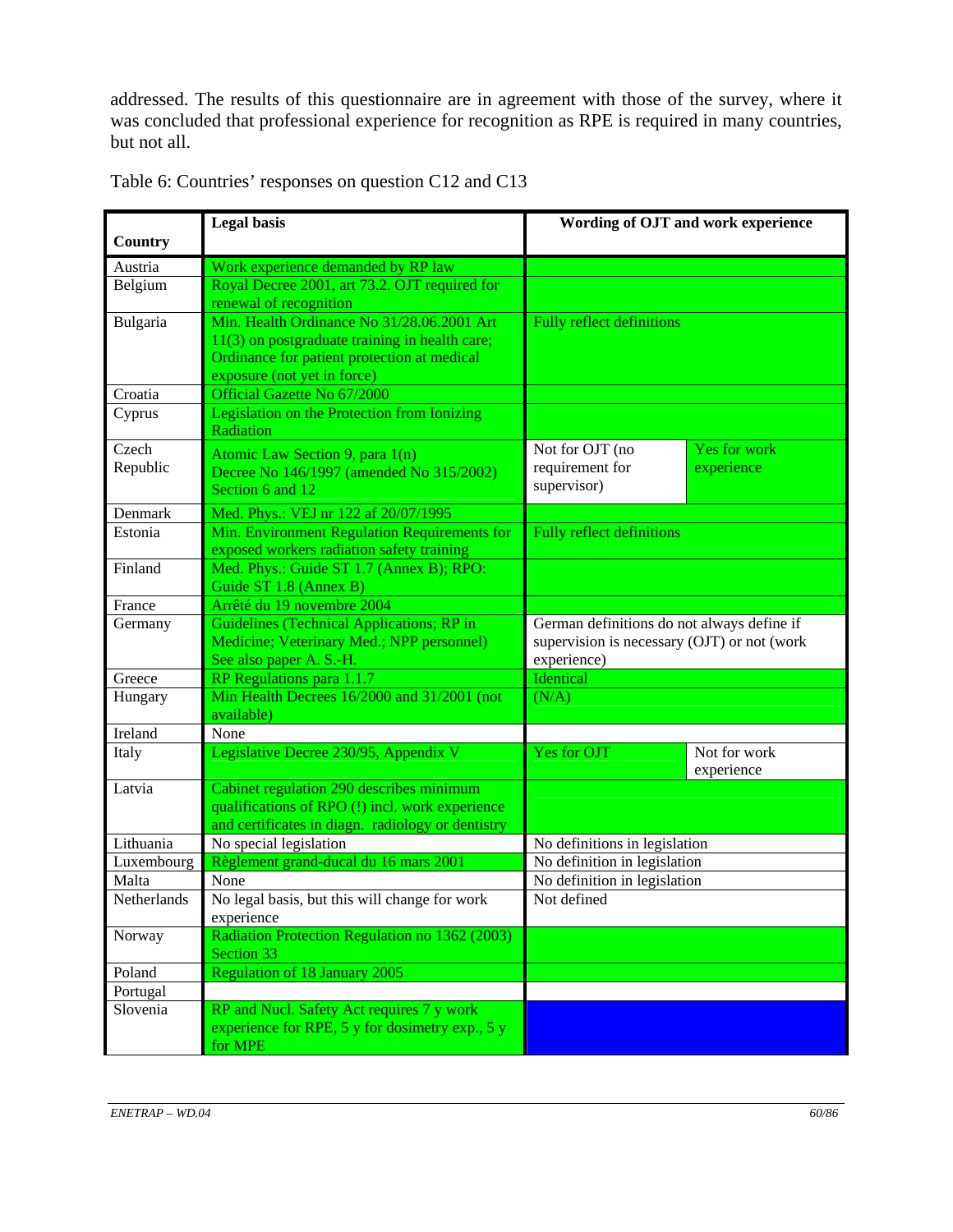| Spain         | Regulations require OJT for the responsible of   |                |
|---------------|--------------------------------------------------|----------------|
|               | the RP service. (Only website in Spanish)        |                |
|               | available)                                       |                |
| Sweden        | SSI FS 2000:6 specifies that for extensive and   |                |
|               | complex practices (medical and nuclear area) the |                |
|               | RPE should possess a wide and high               |                |
|               | competence and experience.                       |                |
| Switzerland   | Decree 814.501.261 for medical, nuclear and the  |                |
|               | rest.                                            |                |
|               | Guideline HSK-R-37/d for NPPs                    |                |
| <b>United</b> | IRR99 requires work experience for certification | Not applicable |
| Kingdom       | of RPA                                           |                |

### **1.7 Classification of OJT and/or work experience of RPE and/or RPO according to sector and/or complexity of applications (question C14 and C15)**

64 % (18/28) of the countries have specified different levels or classifications for OJT and/or work experience of RPE and/or RPO with regard to the complexity of the radiation applications, or the different sectors of work (medicine, industry, research, nuclear fuel cycle, etc.) or both (question C14). The answers of Ireland and Malta are unclear, as they answered "None" on question C12, but "Yes" for question C14. For these two countries, there are different requirements associated with various sectors of work and complexity (question C15), and it remains unclear how this can be done without legislation providing a basis for work experience.

The ways of diversification varies (question C15), but most countries use different requirements for the various sectors of work and, to a lesser extent, for the level of complexity of the applications. Cyprus did not respond on the way of diversification.

Belgium, Czech Republic, Estonia, Finland, Greece, Poland and UK (25 %, 7/28) have a legal basis for work experience, but do not diversify this for levels of complexity or sectors of work. The answer of the UK ("Not applicable") is unclear with regard to this subject. Croatia, Lithuania, Netherlands and Portugal (14 %, 4/28) do not have a legal basis at all, but this will change in the near future for the Netherlands.

Only Cyprus, Germany, Greece, Ireland, Italy, Latvia, Malta, Norway, Poland, Slovenia and Switzerland (39 %; 11/28) replied on the second part of question C15, referring to the verification of completion of OJT and work experience. In most cases, this is done by certification, after submission of the necessary documentation to the certifying authority. Cyprus makes a separate assessment for each case. In Luxembourg it is left to the Member State of origin of the medical physicist. Austria, Bulgaria, France, Spain and Sweden did not respond. The answer of the UK ("Not applicable") is unclear.

There was no information from Hungary on question C15. The results of the questions C14 and C15 are given in table 7.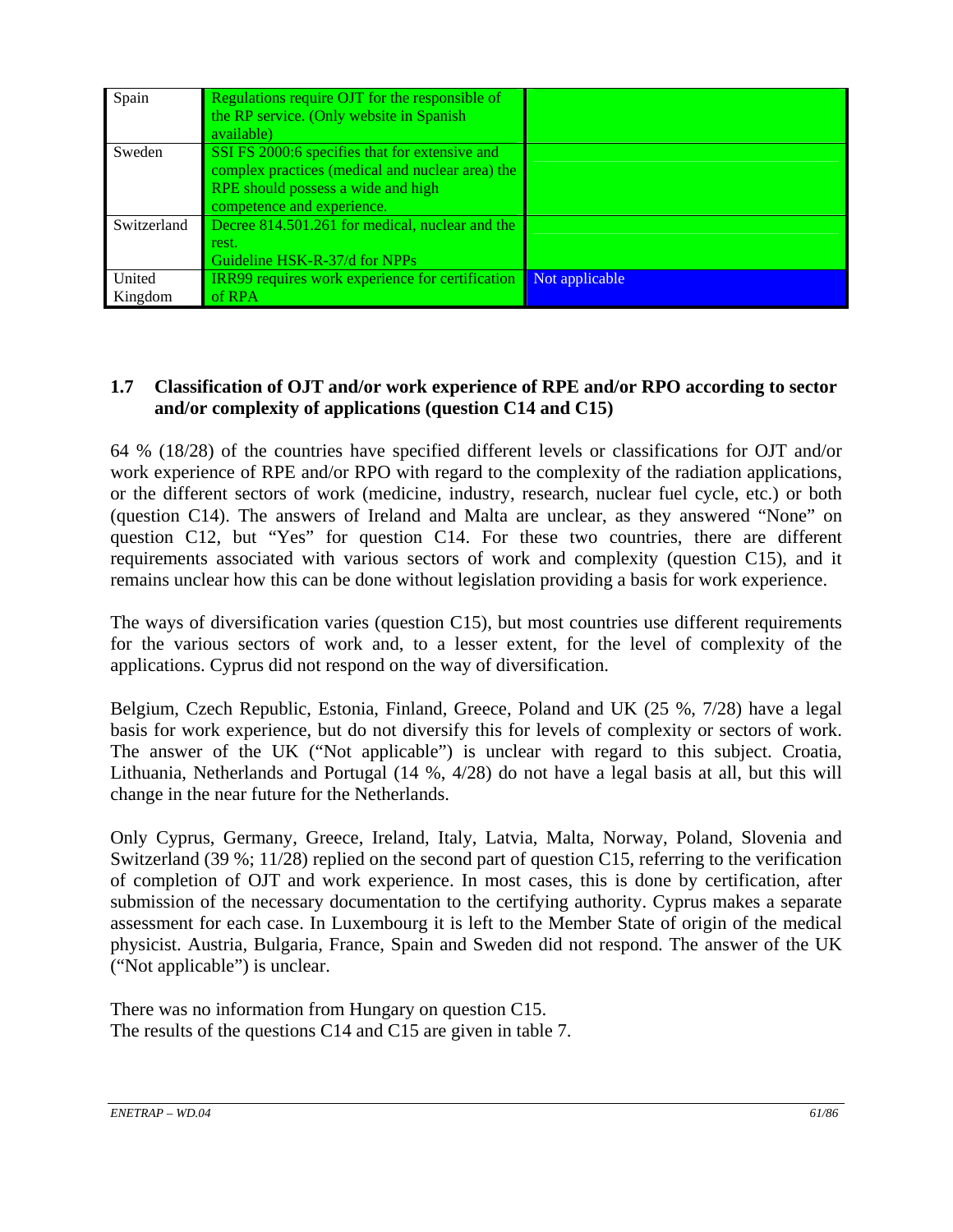#### **Conclusions**

Most of the countries use different levels for OJT and/or work experience as part of the education of the RPE and/or RPO with regard to the sector of work and, to a lesser extent, to the complexity of the applications. With respect to the verification of the OJT and/or work experience, most countries use a system of documentation that should be submitted to the certifying authority and showing that the requirements are fulfilled.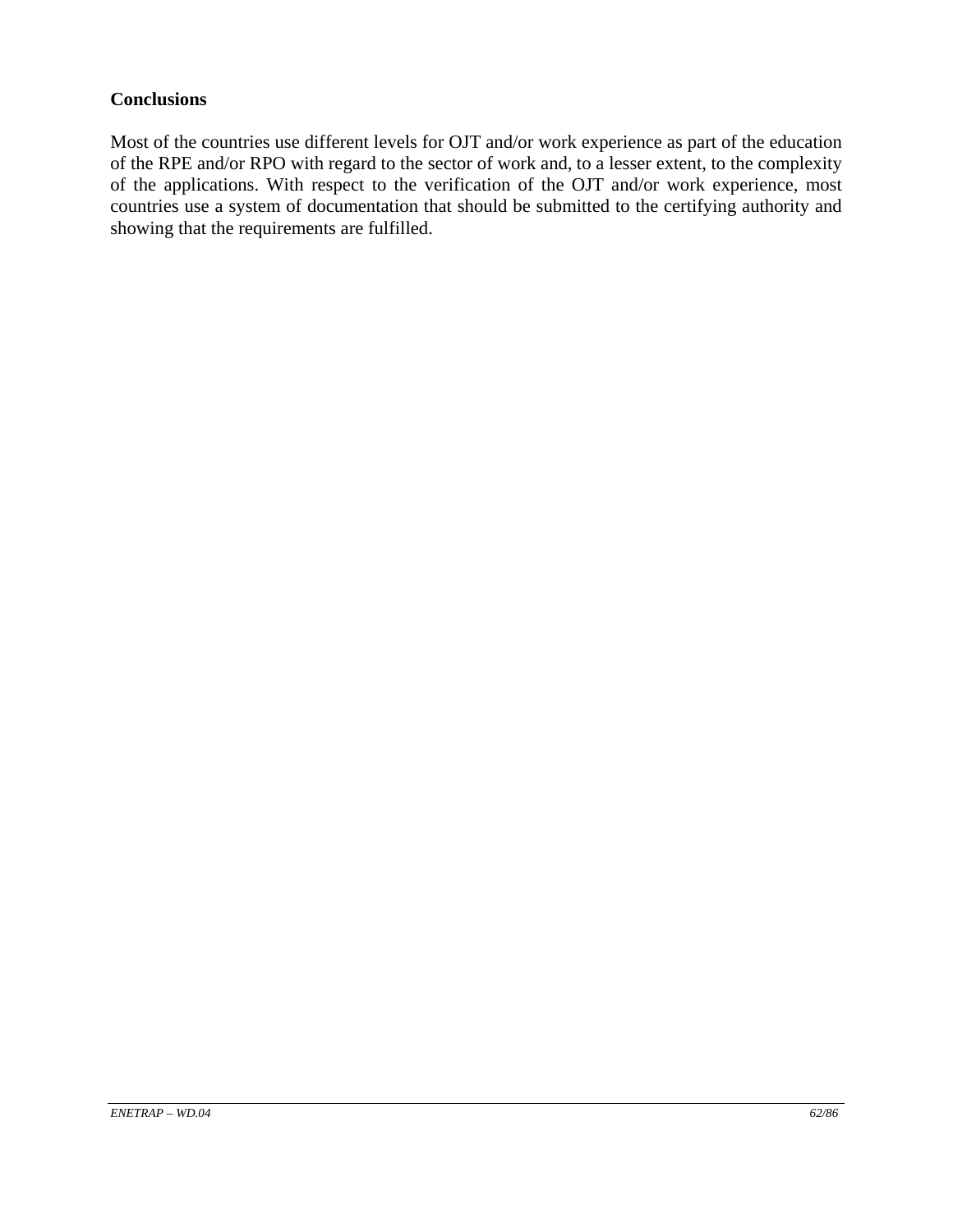Table 7: Countries' responses on question C14 and C15.

| Country           | <b>Different levels</b><br>for OJT and/or<br>work experience |                | <b>Specify levels</b>                                                                                                               | <b>Completion verified</b>                         |
|-------------------|--------------------------------------------------------------|----------------|-------------------------------------------------------------------------------------------------------------------------------------|----------------------------------------------------|
| Yes               |                                                              | N <sub>0</sub> |                                                                                                                                     |                                                    |
| Austria           |                                                              |                | RPO medical: univ. degree natural sc.                                                                                               |                                                    |
| Belgium           |                                                              |                |                                                                                                                                     |                                                    |
| Bulgaria          |                                                              |                | RPE Medical: 3 y experience; RPO:                                                                                                   |                                                    |
|                   |                                                              |                | special course sufficient                                                                                                           |                                                    |
| Croatia           |                                                              |                |                                                                                                                                     |                                                    |
| Cyprus            |                                                              |                |                                                                                                                                     | Assessment by Dept. of<br><b>Labour Inspection</b> |
| Czech<br>Republic |                                                              |                |                                                                                                                                     |                                                    |
| Denmark           |                                                              |                | <b>RPE:</b> Regulator: Academic + $OJT +$<br>courses; Med. Phys.: 3 y program; DD:<br>special program. RPO: depends on<br>work aria |                                                    |
| Estonia           |                                                              |                |                                                                                                                                     |                                                    |
| Finland           |                                                              |                |                                                                                                                                     |                                                    |
| France            |                                                              |                | Requirements differ for various areas<br>and sealed/unsealed                                                                        |                                                    |
| Germany           |                                                              |                | Various levels (see paper)                                                                                                          | Certificate                                        |
| Greece            |                                                              |                |                                                                                                                                     | Hospitals, GAEC                                    |
| Hungary           |                                                              |                |                                                                                                                                     |                                                    |
| Ireland           |                                                              |                | Requirements differ for various areas                                                                                               | Nomination signed by Sr.<br>manager                |
| Italy             |                                                              |                | Requirements differ for various areas                                                                                               | Certificate of completion of<br>OJT                |
| Latvia            |                                                              |                | Requirements differ for various areas                                                                                               | <b>Attestation Committee</b>                       |
| Lithuania         |                                                              |                |                                                                                                                                     |                                                    |
| Luxembourg        |                                                              |                | Requirements for medical physicists                                                                                                 | Dependent on Member State<br>of origin             |
| Malta             |                                                              |                | Requirements differ for various areas<br>and complexity                                                                             | Documentation                                      |
| Netherlands       |                                                              |                |                                                                                                                                     |                                                    |
| Norway            |                                                              |                | Requirements differ for various areas<br>and complexity                                                                             | <b>Inspection by NRPA</b>                          |
| Poland            |                                                              |                | See Regulation 18 January 2005                                                                                                      | See Regulation 18 Jan. 2005                        |
| Portugal          |                                                              |                |                                                                                                                                     |                                                    |
| Slovenia          |                                                              |                | Requirements differ for various areas                                                                                               | Examination                                        |
| Spain             |                                                              |                | Requirements differ for various areas                                                                                               |                                                    |
| Sweden            |                                                              |                | Requirements for medical and nuclear<br>areas                                                                                       |                                                    |
| Switzerland       |                                                              |                | RPO Nuclear: 4 y exp +OJT; RPE: pre-<br>education + 1 y exp. + 4 w OJT                                                              | Verification reports                               |
| United<br>Kingdom |                                                              |                | Not applicable                                                                                                                      | Not applicable                                     |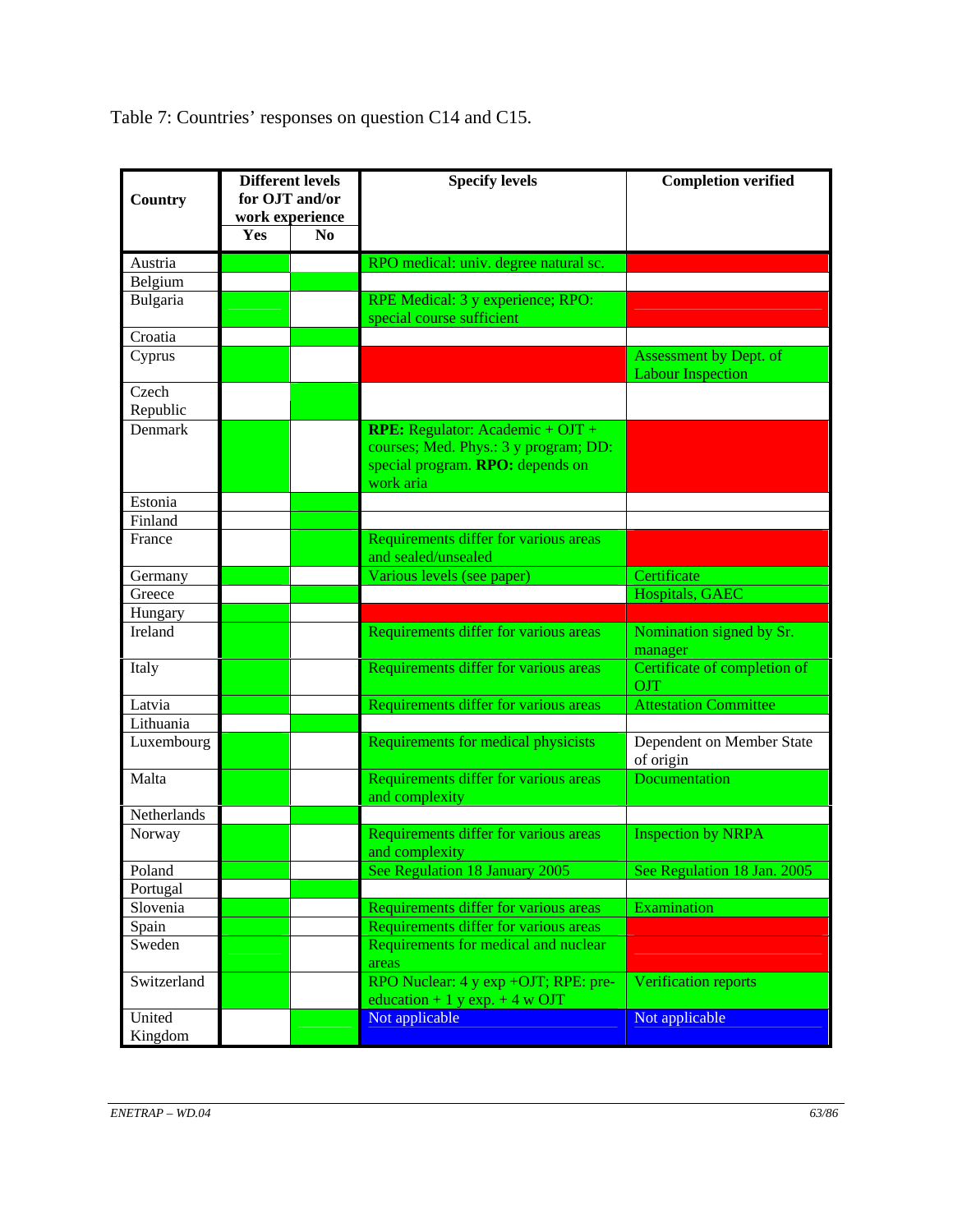# **1.8 Assessment of competency during OJT (question C16)**

Only 21 % of the countries (6/28; Bulgaria, Croatia, Czech Republic, Germany, Hungary and Poland) assess in all cases the competency of the expert acquired during the OJT. In Bulgaria, this is done by a state examination which assesses knowledge, competency and if the learning objectives have been achieved. Croatia assesses knowledge by a final examination. The Czech Republic requires an assessment of the competency for the various jobs. Germany uses a system of written training reports to confirm if learning objectives have been achieved, which will be checked by the competent authorities. Hungary and Poland did not specify the assessment.

Denmark, Estonia, France, Greece, Ireland, Latvia, Lithuania, Luxembourg, Spain and Switzerland (36 %; 10/28) assess the competency after OJT only in some cases. Denmark assesses competence of medical physicists by presenting documentation about the competences acquired to the National Board of Health. In Estonia competence assessment is not required by the legislation, but occurs in some cases by an assessment talk with the supervisor, according to internal quality management rules of the institute. In France, competence is checked for the medical physicist, by a competence sheet signed by the senior supervising medical physicist. Greece also assesses the competence of the medical physicist, by an examination, which assesses knowledge, competency and if the learning objectives have been achieved. Ireland does not assess the competences of medical physicist, but instead of that the practical and theoretical knowledge of the industrial radiographer is tested. Latvia assesses the knowledge and competency of the RPO, but the answer is unclear for the RPE and for the medical sector. In Luxembourg it is left to the Member State where the relevant education took place. Switzerland assesses the competence of the RPO by an exercise in the practice. Spain did not specify the assessment.

The answer of the UK ("Not applicable") is unclear. The rest of the countries (39 %; 11/28) do not assess the competency acquired during OJT, although several countries have legal requirements for work experience (Austria, Belgium, Finland, Italy, Norway, Slovenia and Sweden; see question C12).

The results of question C16 are given in table 8.

# **Conclusions**

About half of the countries do not assess the competency required during OJT, although requirements for work experience have been specified in a majority of these countries. Only four countries assess the required competency in all cases, the rest of the countries are doing this only in some cases (mainly the medical physicist). The assessment methodology differs, although in most cases it is claimed that the competence is tested.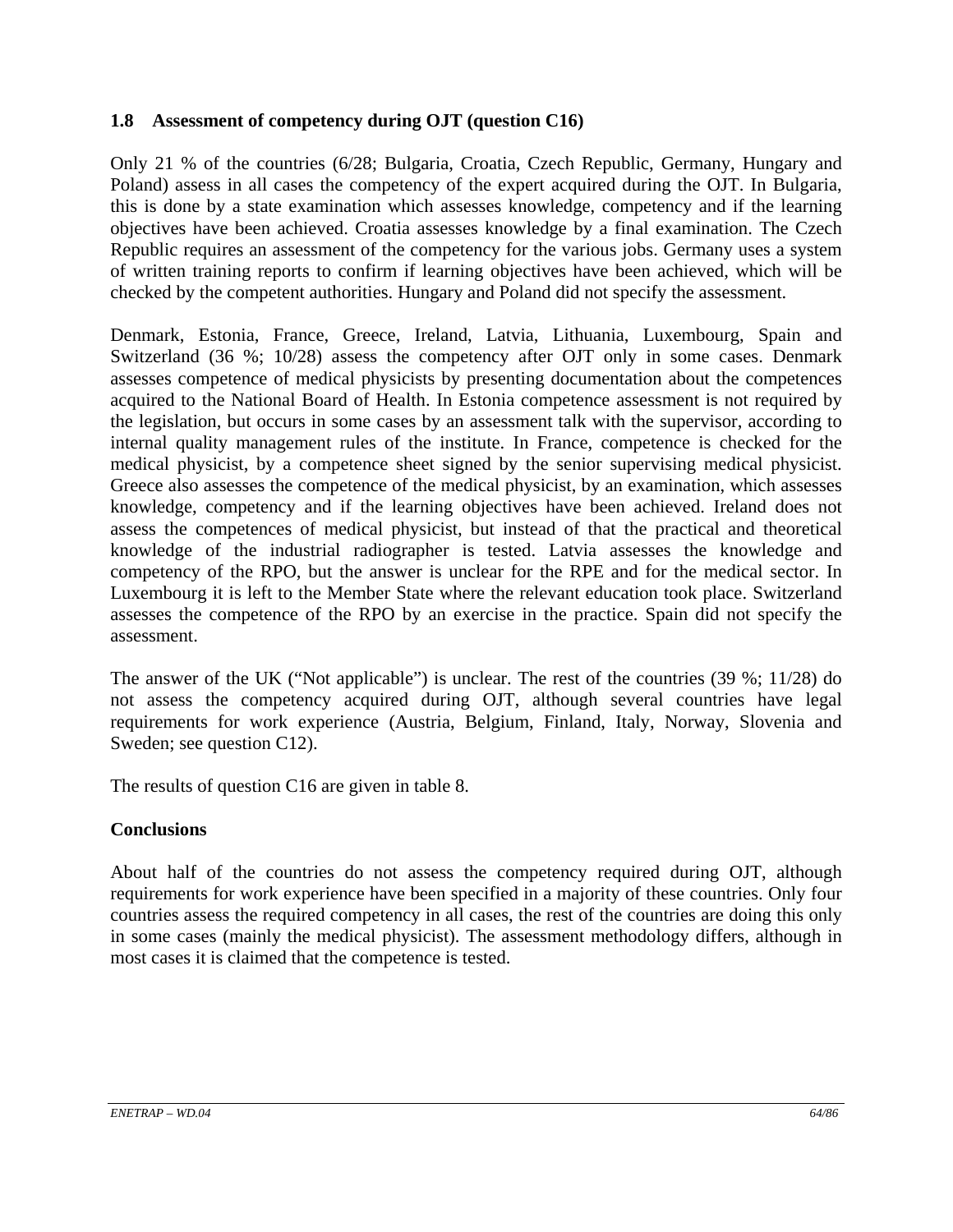Table 8: Countries' responses on question C16.

|                       | Assessment of competency acquired during OJT |                                           |                                                                                             |                                       |  |  |
|-----------------------|----------------------------------------------|-------------------------------------------|---------------------------------------------------------------------------------------------|---------------------------------------|--|--|
|                       | Yes<br><b>All cases</b>                      | Yes<br><b>Some cases</b>                  | <b>Assess what</b>                                                                          |                                       |  |  |
| <b>Country</b>        |                                              |                                           |                                                                                             |                                       |  |  |
| Austria               |                                              |                                           |                                                                                             |                                       |  |  |
| Belgium               |                                              |                                           |                                                                                             |                                       |  |  |
| Bulgaria              | State exam                                   |                                           | Knowledge, competency, learning objectives                                                  |                                       |  |  |
| Croatia               | Final<br>examination                         |                                           | Knowledge                                                                                   |                                       |  |  |
| Cyprus                |                                              |                                           |                                                                                             |                                       |  |  |
| <b>Czech Republic</b> | Examination<br>Commission                    |                                           | Competency (Decree No 146/1997 Coll,<br>amended No 315/2002 Coll.)                          |                                       |  |  |
| Denmark               |                                              | Med. Phys.                                | Competence by documentation to National<br><b>Board of Health</b>                           |                                       |  |  |
| Estonia               |                                              | <b>Assessment talk with</b><br>supervisor | According to internal rules; testing<br>competency not required by legislation              |                                       |  |  |
| Finland               |                                              |                                           |                                                                                             |                                       |  |  |
| France                |                                              | Med. Phys.                                | Competence sheets signed by supervisor                                                      |                                       |  |  |
| Germany               | By authorities                               | By Univ. Karlsruhe                        | Written training reports to confirm objectives                                              |                                       |  |  |
| Greece                |                                              | Exam of Med. Phys.                        | Knowledge, competency, objectives                                                           |                                       |  |  |
| Hungary               | Examination                                  |                                           |                                                                                             |                                       |  |  |
| Ireland               |                                              |                                           | Practical and theoretical assessment of ind.<br>radiographers; No assessment for Med. Phys. |                                       |  |  |
| Italy                 |                                              |                                           |                                                                                             |                                       |  |  |
| Latvia                |                                              |                                           | Knowledge and<br>competency for RPO                                                         | <b>RPE?? Medical</b><br>professions?? |  |  |
| Lithuania             |                                              |                                           | Interviews; informal assessment of ability                                                  |                                       |  |  |
| Luxembourg            |                                              | Where required in<br>other Member States  | What is required in other Member States                                                     |                                       |  |  |
| Malta                 |                                              |                                           |                                                                                             |                                       |  |  |
| Netherlands           |                                              |                                           |                                                                                             |                                       |  |  |
| Norway                |                                              |                                           |                                                                                             |                                       |  |  |
| Poland                |                                              |                                           |                                                                                             |                                       |  |  |
| Portugal              |                                              |                                           |                                                                                             |                                       |  |  |
| Slovenia              |                                              |                                           |                                                                                             |                                       |  |  |
| Spain                 |                                              |                                           |                                                                                             |                                       |  |  |
| Sweden                |                                              |                                           |                                                                                             |                                       |  |  |
| Switzerland           |                                              |                                           | RPO: exercise in the practice (competence)                                                  |                                       |  |  |
| <b>United Kingdom</b> | Not applicable                               |                                           |                                                                                             |                                       |  |  |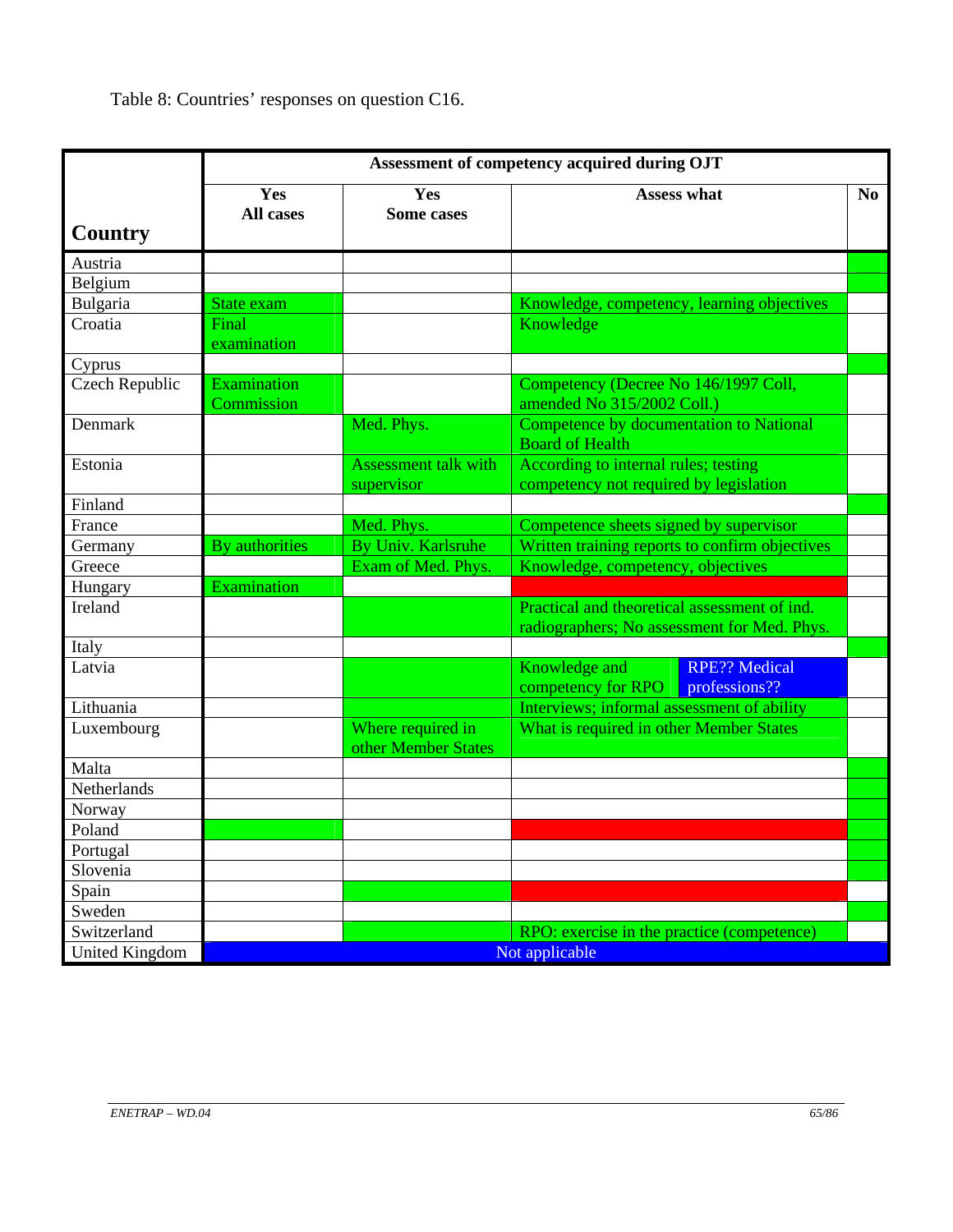# **1.9 OJT training providers (question C17)**

About half of the countries (57 %; 16/28) have specific training providers for OJT. These are sometimes officially recognized, and vary for the different sectors (mainly the medical sector). The information is included in Annex A, table A.1. Belgium, Cyprus, Denmark, Estonia, Ireland, Lithuania, Malta, Norway and Portugal (29 %; 8/28) do not have specific OJT training providers. There is no information on this question from Finland, the Netherlands and Sweden. Only Austria, France, Greece, Italy, Latvia, Poland, Switzerland and the UK responded on the question of numbers of trainees. This varied between "not possible to give a number" and "many".

In Austria, Germany, Greece, Hungary (Hungarian speaking is prerequisite) and Latvia (individual cases) the OJT is accessible for foreigners. In Finland, this would be difficult to arrange because of the difficult Finnish language. The answer of Switzerland is unclear. There is no information from the other countries.

#### **Conclusions**

The answers suggest that OJT training providers are available in about half of the countries, mainly in the medical sector. There is only in a few cases information about the capacity, in terms of numbers of places, and whether these places are available for foreigners. In Finland and Hungary, the difficulties for foreigners to access these places are caused by language problems.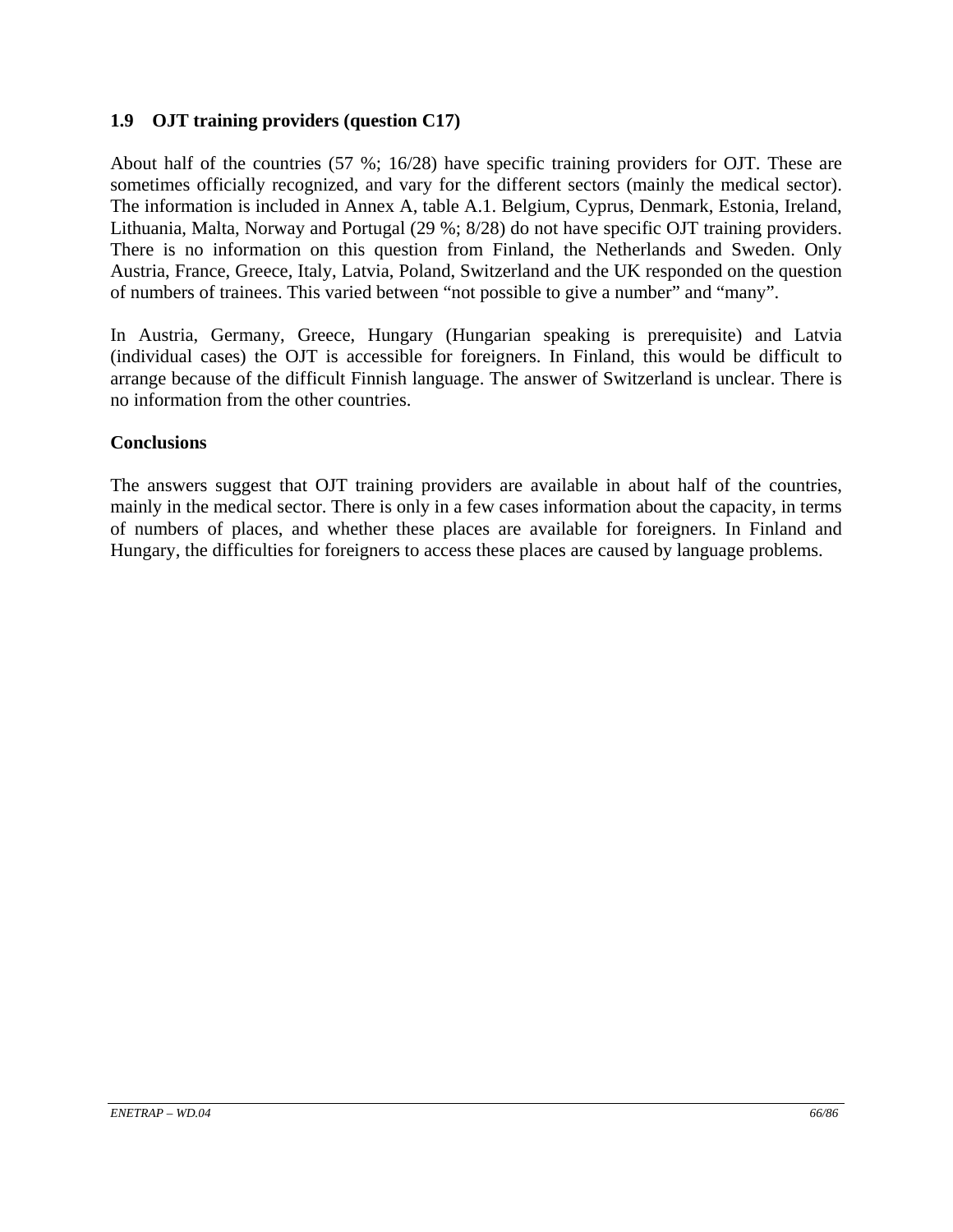Table 9: Countries' responses on question C17.

|                | <b>Specific Training providers for OJT</b>              |                                                                                      |                                                 |  |  |  |
|----------------|---------------------------------------------------------|--------------------------------------------------------------------------------------|-------------------------------------------------|--|--|--|
|                | Type of providers                                       | <b>Capacities</b>                                                                    | <b>Accessible for foreigners</b>                |  |  |  |
| <b>Country</b> |                                                         |                                                                                      |                                                 |  |  |  |
| Austria        | Res. centres; Universities                              | 30                                                                                   | Yes                                             |  |  |  |
| Belgium        | (C11: no OJT training events)                           |                                                                                      |                                                 |  |  |  |
| Bulgaria       | Recognized centres (NPP,                                |                                                                                      |                                                 |  |  |  |
|                | univ., hospitals, NCRRP, Mil.                           |                                                                                      |                                                 |  |  |  |
|                | Med. Acad.                                              |                                                                                      |                                                 |  |  |  |
| Croatia        | <b>State Office of Radiation</b>                        |                                                                                      |                                                 |  |  |  |
|                | Protection                                              |                                                                                      |                                                 |  |  |  |
| Cyprus         | N <sub>o</sub>                                          |                                                                                      |                                                 |  |  |  |
| Czech Republic | 11 recognized centres (NPPs,<br>univ., medical centres) |                                                                                      |                                                 |  |  |  |
| Denmark        | N <sub>o</sub>                                          |                                                                                      |                                                 |  |  |  |
| Estonia        | No specific providers                                   |                                                                                      |                                                 |  |  |  |
| Finland        |                                                         |                                                                                      | Due to Finnish language difficult to<br>arrange |  |  |  |
| France         | Large number (CEA, EdF,                                 | Not possible to give a                                                               |                                                 |  |  |  |
|                | IRSN, nucl. industry, hosp.                             | number, but many                                                                     |                                                 |  |  |  |
| Germany        | 2 to 3 research centers                                 |                                                                                      | Yes                                             |  |  |  |
| Greece         | <b>Recognized hospitals</b>                             | 50 Med. Phys. from PG<br>and other courses; 15<br>regulators/inspectors<br>from PGEC | Yes, GAEC provides international<br>courses     |  |  |  |
| Hungary        | "Yes"                                                   |                                                                                      | Hungarian speaking                              |  |  |  |
| Ireland        | No specific providers                                   |                                                                                      |                                                 |  |  |  |
| Italy          | All recognized hospitals,                               | Not available                                                                        |                                                 |  |  |  |
|                | research centres, etc                                   |                                                                                      |                                                 |  |  |  |
| Latvia         | <b>Oncology centre</b>                                  | <b>Enough for national</b><br>oncology specialists                                   | Accessible in individual cases                  |  |  |  |
| Lithuania      | N <sub>o</sub>                                          |                                                                                      |                                                 |  |  |  |
| Luxembourg     | Radiographer school                                     |                                                                                      |                                                 |  |  |  |
| Malta          | N <sub>0</sub>                                          |                                                                                      |                                                 |  |  |  |
| Netherlands    |                                                         |                                                                                      |                                                 |  |  |  |
| Norway         | N <sub>o</sub>                                          |                                                                                      |                                                 |  |  |  |
| Poland         | <b>Institute of Atomic Energy;</b>                      | Limited                                                                              |                                                 |  |  |  |
|                | <b>Central Laboratory for</b>                           |                                                                                      |                                                 |  |  |  |
|                | <b>Radiation Protection</b>                             |                                                                                      |                                                 |  |  |  |
| Portugal       | (C11: no OJT training events)                           |                                                                                      |                                                 |  |  |  |
| Slovenia       | Jožef Stefan Inst.; Inst. Occ.                          |                                                                                      |                                                 |  |  |  |
|                | Safety; NPP Krško; Univ.                                |                                                                                      |                                                 |  |  |  |
|                | Med. Centre; Inst. of Oncol.                            |                                                                                      |                                                 |  |  |  |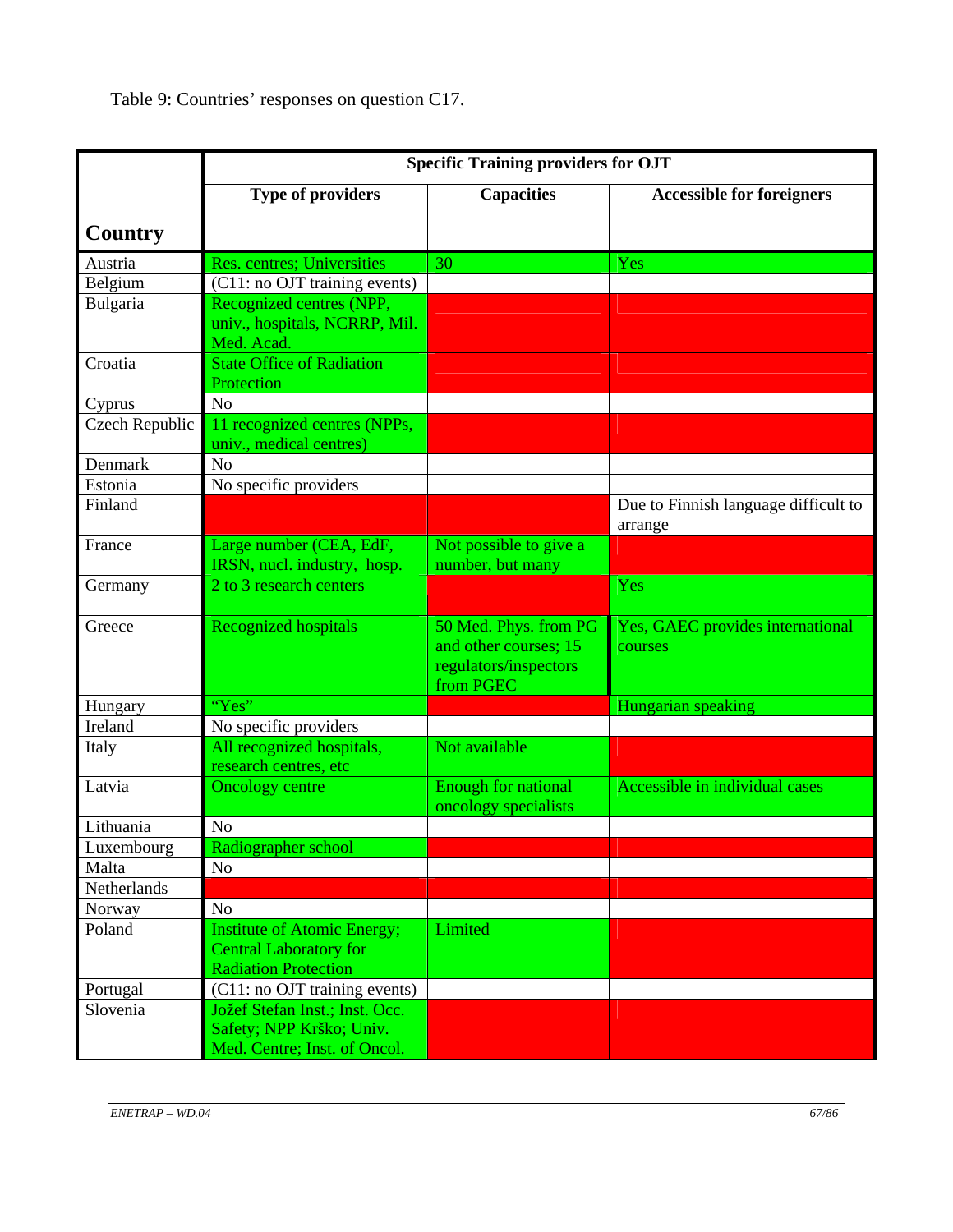| Spain       | Enough             |               |  |
|-------------|--------------------|---------------|--|
| Sweden      |                    |               |  |
| Switzerland | <b>PSI</b>         | $10\,{-}\,20$ |  |
| United      | Various on request | Not possible  |  |
| Kingdom     |                    |               |  |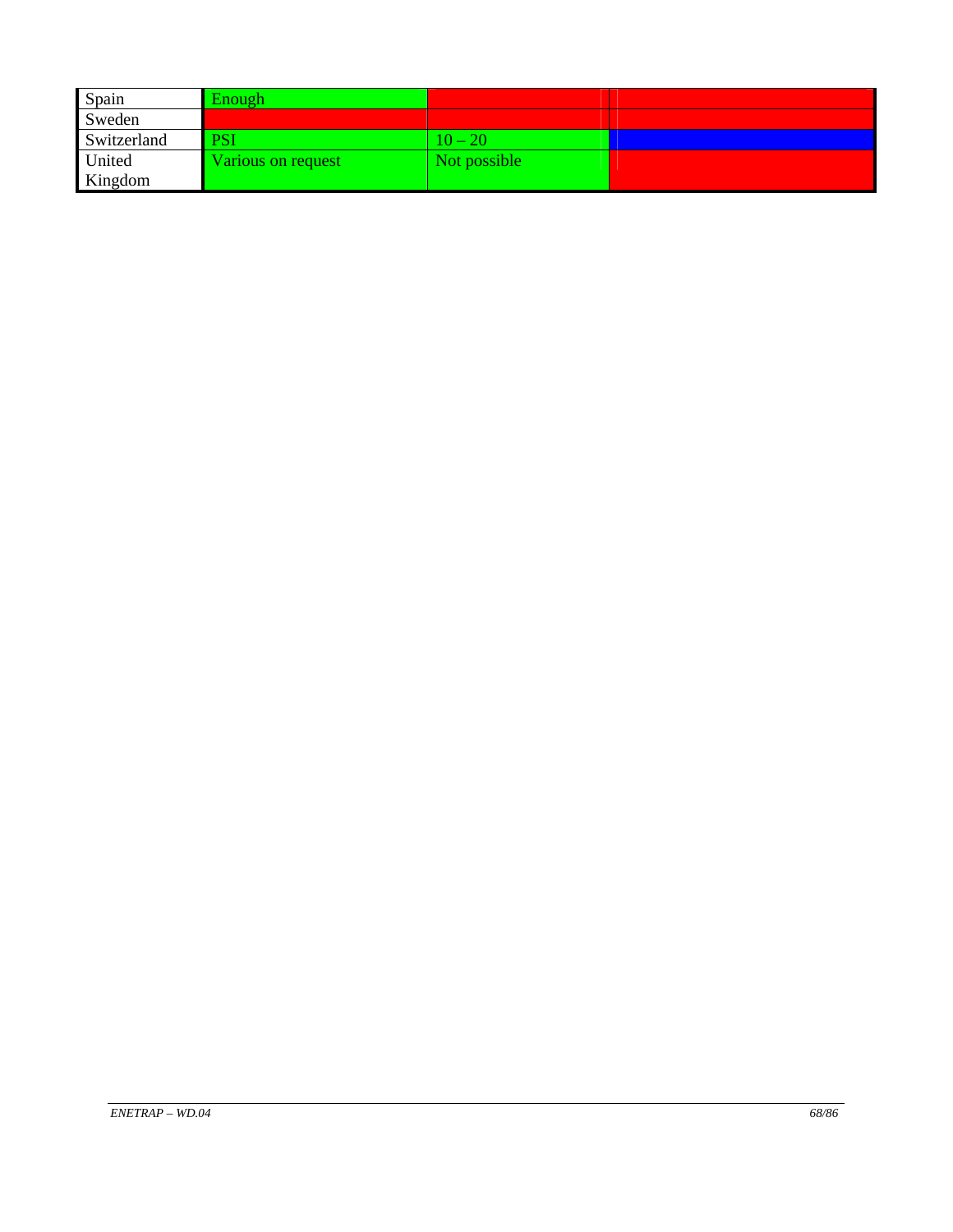# **2 Part D: Regulatory Requirements**

# **2.1 Legal requirements, definitions and provisions for education, training and recognition for RPE, RPO and workers (question D1, D2 and D3)**

All countries have legislation in place that requires the RPE, the RPO or the worker to be suitably trained and qualified (question D1). There are, however, some differences for these three types of persons.

A large majority of countries (82 %; 23/28) has specifications for the RPE, some of them specifically for certain sectors, such as the Medical Physicist. The response of Luxembourg indicates that there are requirements for qualifications, but there are no training specifications given in the legislation. Lithuania does not have any requirements in their legislation. In Portugal, it is in preparation. Croatia did not define the RPE. Czech Republic and France do not make a distinction between the RPE and the RPO. Czech Republic has defined "selected personnel" with different requirements for different activities. France has defined the "personne compétente", for which also specific requirements are described.

About the same majority (86 %; 24/28), but with different countries, has specifications for the RPO. In this case, Belgium, Italy and Sweden have no legislation for the RPO, while Portugal is preparing such legislation. Czech Republic and France have been included in the 86 %.

All countries require that workers are suitably trained and qualified. In Austria this means on-thejob training. In Belgium and Denmark only training is required, without any further qualifications.

About half of the countries (54 %; 15/28) claim that the definition of the RPE in their legislation reflects exactly the definition of the Qualified Expert, as defined in Council Directive 96/29/Euratom (question D2). 25 % of the countries (7/28) claim that their definition is only partly reflecting the QE. Austria and Portugal have no definition in their current legislation, but these are in the process of revision. Croatia, Czech Republic and France have no RPE, therefore there does not exist a definition in their legislation. The same is true for Norway.

Amazingly, the provisions for education, training and recognition for the RPE (question D3) differ from the answers on question D2. Here, only 32 % (9/28) of the countries claim that their provisions reflect exactly the provisions as specified in Communication 98/C 133/03 from the Commission. About half of the countries (46 %; 13/28) claim to have provisions partly reflecting those of Communication 98/C 133/03. Cyprus makes use of the Communication during approval or licensing procedures. Austria and Portugal have no provisions yet, France has its "personne compétente". Malta has no provisions in its legislation, but the authority refers to the Communication in its criteria for recognition of the RPE. Croatia and Norway have no reference to RPE in their legislation.

For a detailed comparison of the requirements, it would be necessary to have English translations of the relevant legal text available. Unfortunately, this is not the case for a number of countries. It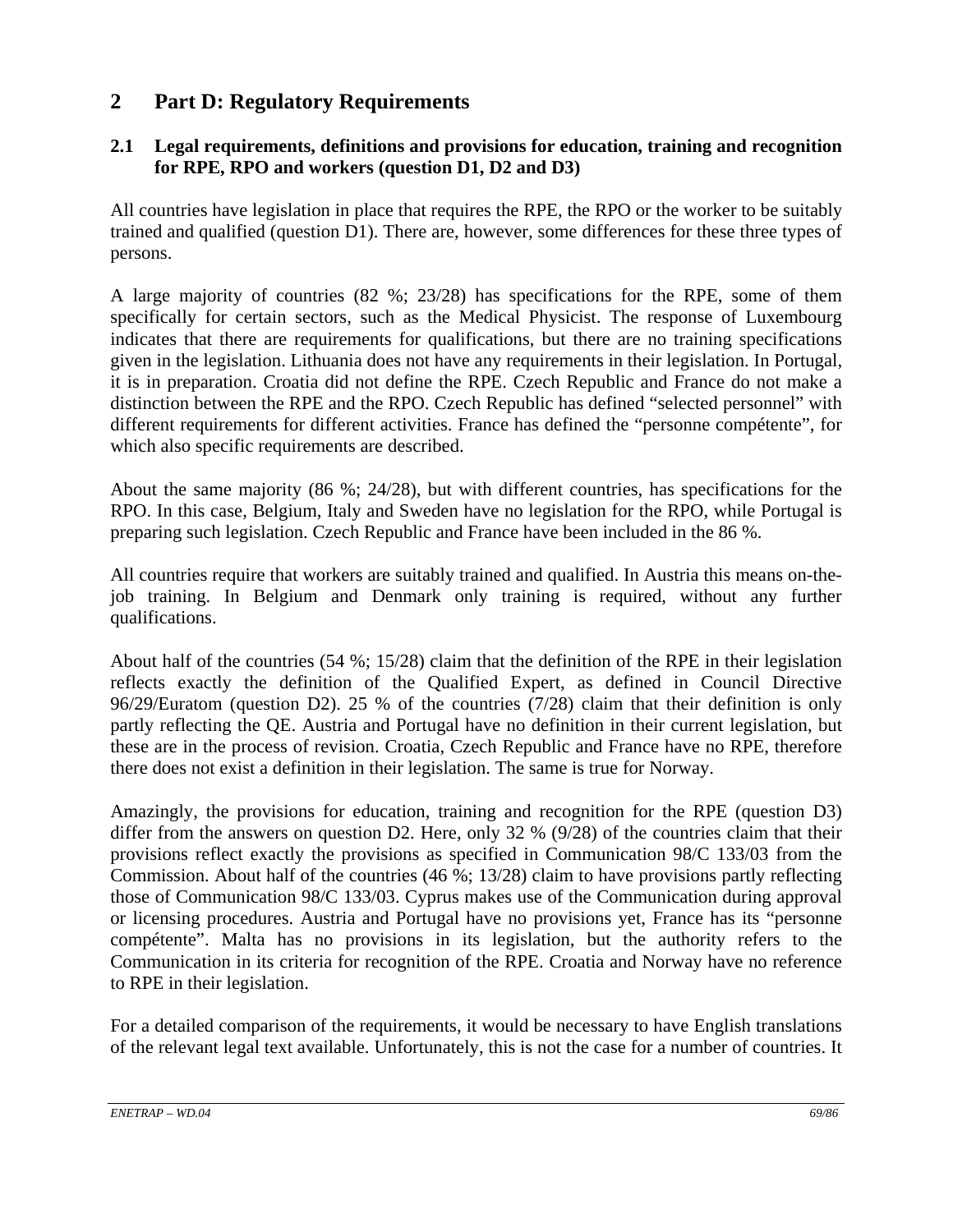is therefore not easy to compare the qualifications of the various persons.

Table 10 gives an overview of the responses.

#### **Conclusion**

Only a minority of countries have no requirements in their legislation regarding the training an qualification of the RPE and/or RPO. In a few countries, the legislation is being revised at the moment. For the countries having such requirements, the qualifications of the various persons are difficult to compare.

The results are in good agreement with the 2002 survey.

Table 10: Countries' responses on question D1, D2 and D3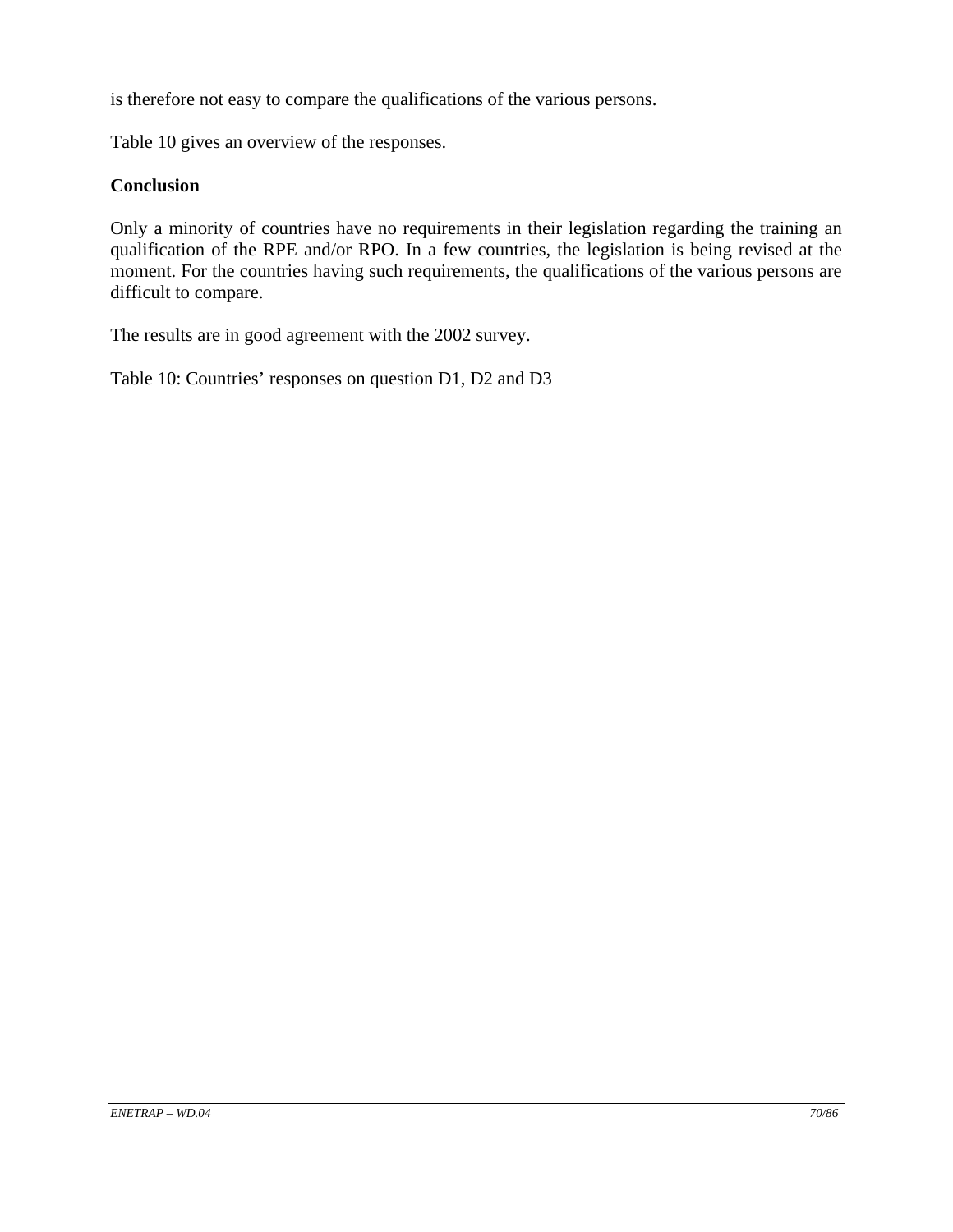| Count     | Suitably trained and qualified |                          |                           |                    | <b>Definition RPE equals QE</b> |                       |                | <b>Provisions equal</b><br>Communication |                |  |
|-----------|--------------------------------|--------------------------|---------------------------|--------------------|---------------------------------|-----------------------|----------------|------------------------------------------|----------------|--|
| ry        | <b>RPE</b>                     | <b>RPO</b>               | Worker                    | <b>Exact</b><br>ly | <b>Partly</b>                   | No                    | <b>Exactly</b> | <b>Partly</b>                            | N <sub>0</sub> |  |
| Austria   | Med.<br>Physicist              | Training                 | <b>OJT</b>                |                    |                                 |                       |                |                                          |                |  |
| Belgium   |                                |                          | Training,<br>no qualific. |                    |                                 |                       |                |                                          |                |  |
| Bulgaria  |                                |                          |                           |                    |                                 |                       |                |                                          |                |  |
| Croatia   |                                |                          |                           |                    |                                 | <b>Not</b><br>defined |                |                                          |                |  |
| Cyprus    |                                |                          |                           |                    |                                 |                       |                |                                          |                |  |
| Czech     | distinction<br>No.             | between                  |                           |                    |                                 |                       |                |                                          |                |  |
| Republic  | <b>RPE</b><br>and              | RPO,<br>but              |                           |                    |                                 |                       |                |                                          |                |  |
|           | different requirements for     |                          |                           |                    |                                 |                       |                |                                          |                |  |
|           |                                | "selected personnel" for |                           |                    |                                 |                       |                |                                          |                |  |
|           | different activities           |                          |                           |                    |                                 |                       |                |                                          |                |  |
| Denmark   |                                |                          |                           |                    |                                 |                       |                |                                          |                |  |
| Estonia   |                                |                          |                           |                    |                                 |                       |                |                                          |                |  |
| Finland   |                                |                          |                           |                    |                                 |                       |                |                                          |                |  |
| France    |                                |                          |                           |                    |                                 |                       |                |                                          |                |  |
| Germany   |                                |                          |                           |                    |                                 |                       |                |                                          |                |  |
| Greece    |                                |                          |                           |                    |                                 |                       |                |                                          |                |  |
| Hungary   |                                |                          |                           |                    |                                 |                       |                |                                          |                |  |
| Ireland   |                                |                          |                           |                    |                                 |                       |                |                                          |                |  |
| Italy     |                                |                          |                           |                    |                                 |                       |                |                                          |                |  |
| Latvia    |                                |                          |                           |                    |                                 |                       |                |                                          |                |  |
| Lithuania |                                |                          |                           |                    |                                 |                       |                |                                          |                |  |
| Luxem-    |                                |                          |                           |                    |                                 |                       |                |                                          |                |  |
| bourg     |                                |                          |                           |                    |                                 |                       |                |                                          |                |  |
| Malta     |                                |                          |                           |                    |                                 |                       |                |                                          |                |  |
| Netherla  |                                |                          |                           |                    |                                 |                       |                |                                          |                |  |
| nds       |                                |                          |                           |                    |                                 |                       |                |                                          |                |  |
| Norway    |                                |                          |                           |                    |                                 |                       |                |                                          |                |  |
| Poland    |                                |                          |                           |                    |                                 |                       |                |                                          |                |  |
| Portugal  | In                             | In                       |                           |                    |                                 |                       |                |                                          |                |  |
|           | preparation                    | preparation              |                           |                    |                                 |                       |                |                                          |                |  |
| Slovenia  |                                |                          |                           |                    |                                 |                       |                |                                          |                |  |
| Spain     |                                |                          |                           |                    |                                 |                       |                |                                          |                |  |
| Sweden    |                                |                          |                           |                    |                                 |                       |                |                                          |                |  |
| Switzerla |                                |                          |                           |                    |                                 |                       |                |                                          |                |  |
| nd        |                                |                          |                           |                    |                                 |                       |                |                                          |                |  |
| United    |                                |                          |                           |                    |                                 |                       |                |                                          |                |  |
| Kingdom   |                                |                          |                           |                    |                                 |                       |                |                                          |                |  |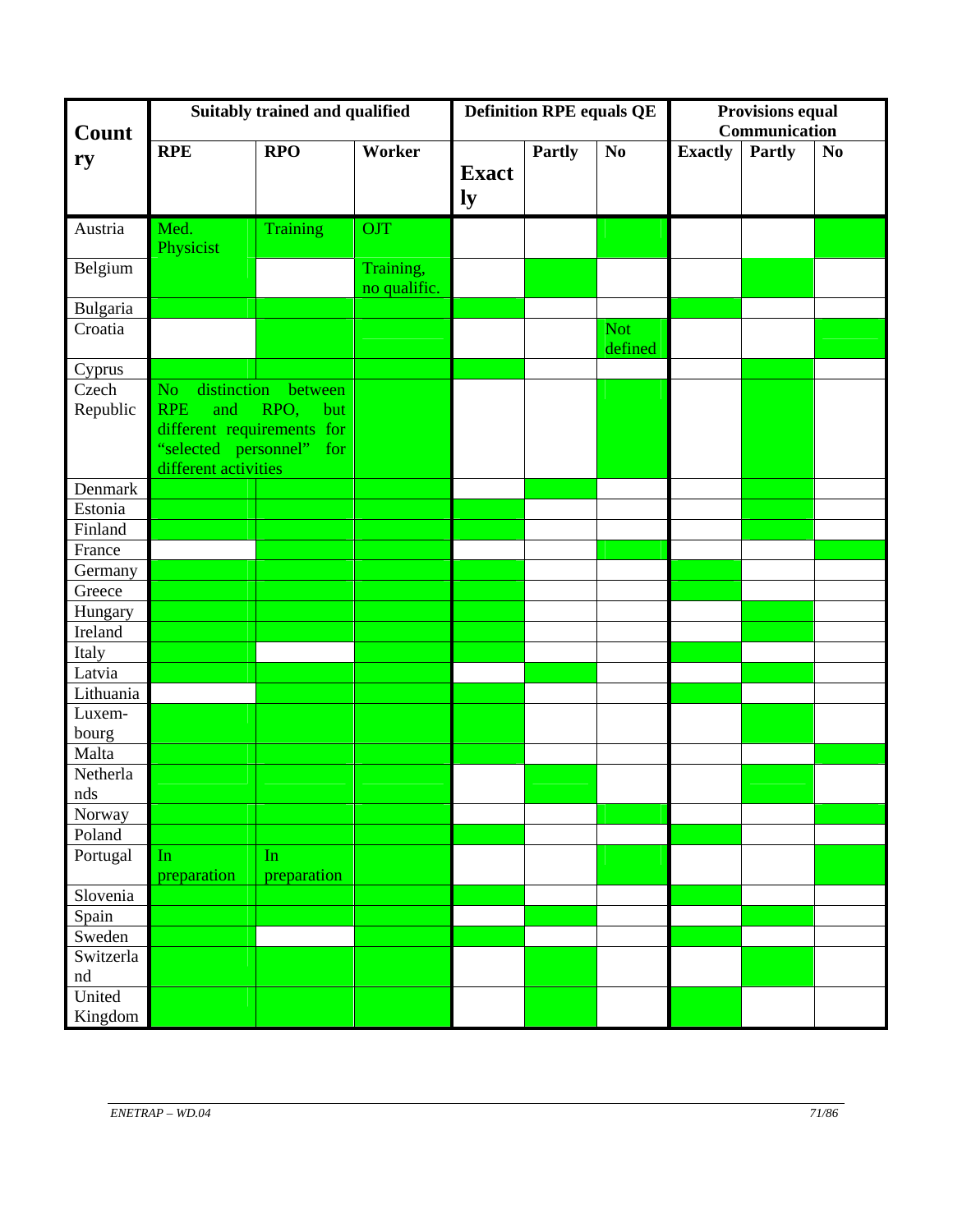#### **2.2 Guidance on minimum education, training and experience (question D4) and accreditation of training providers and schemes (question D6)**

75 % (21/28) of the countries have regulatory guidance available (question D4). In some cases, this is specified in detail, and in some countries this is only specified for certain sectors of work. Croatia, Czech Republic, Estonia, Luxembourg, Portugal and the UK do not have such regulatory guidance. The answer of Belgium is unclear.

57 % of the countries (16/28) have a system in place both for the accreditation of training providers and training schemes (question D6), although the answer of France regarding training schemes remains unclear. In the Netherlands, the authorities formally recognize training providers when the training schemes comply with the regulations. In Norway the accreditation system is only for industrial radiography. It looks as if all countries that use such an accreditation system, also maintain the records at the regulatory body, although the answer of France (for schemes) remains unclear.

43 % of the countries (12/28) do not have an accreditation system in place.

Table 11 gives an overview of the responses on question D4 and D6.

### **Conclusion**

It seems that there is a consistency in the use of accreditation systems for training providers and training schemes, and the maintenance of records of the accreditation by the regulatory body.

The accreditation issue as such was not addressed in the 2002 survey, but the survey concluded that in many countries training centers have to be recognized by the authorities, albeit sometimes only in certain sectors. In this respect, the results of the survey are in agreement with the results of this study.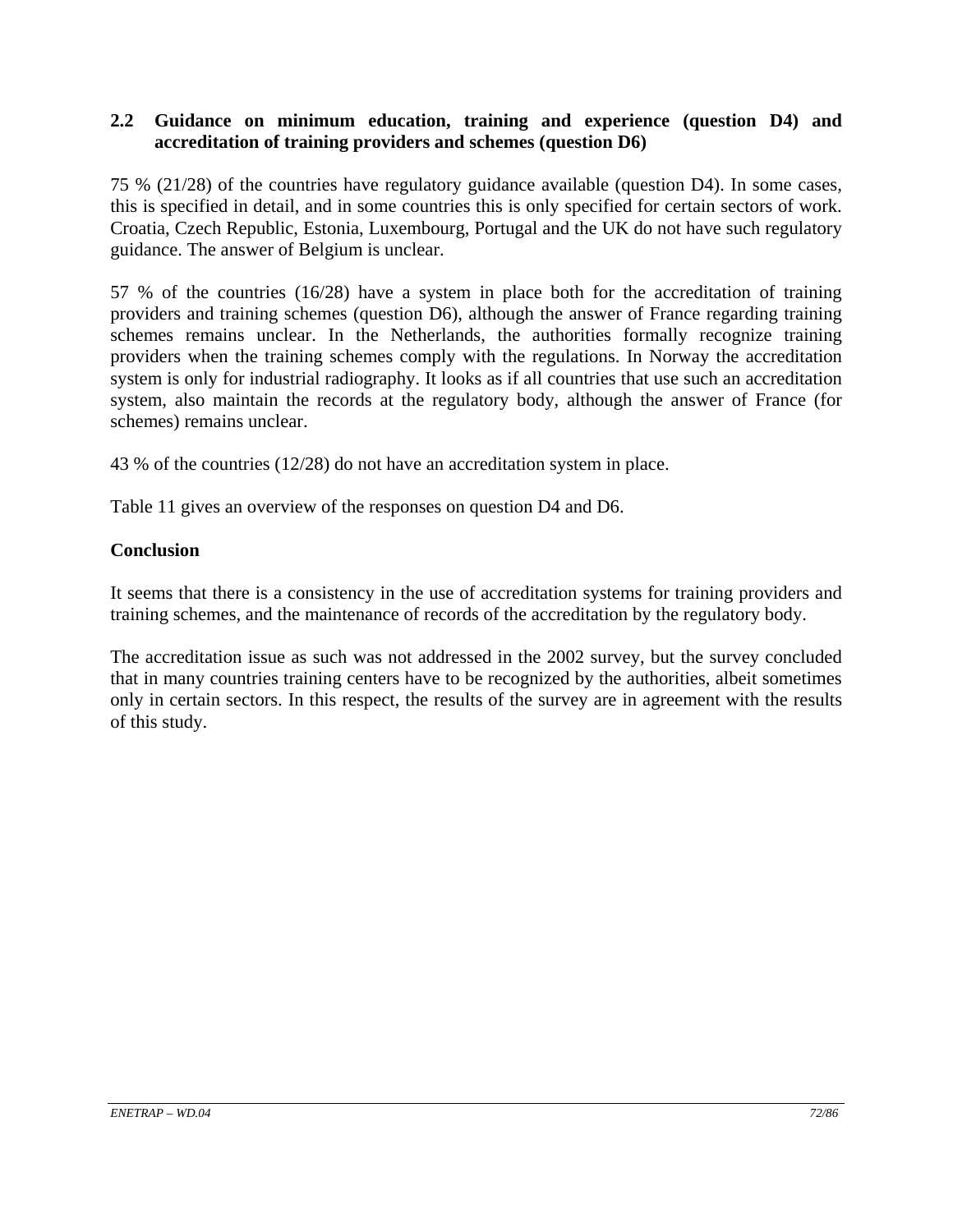Table 11: Countries' responses to questions D4 and D6

| <b>Country</b>        | <b>Guidance on</b><br>mimimum<br>education level<br>etc. |                |     | <b>Accreditation of training</b><br>providers |    |     | <b>Accreditation of training</b><br>schemes |    |  |
|-----------------------|----------------------------------------------------------|----------------|-----|-----------------------------------------------|----|-----|---------------------------------------------|----|--|
|                       | Yes                                                      | N <sub>0</sub> | Yes | <b>Records</b><br>maintained                  | No | Yes | <b>Records</b><br>maintained                | No |  |
| Austria               |                                                          |                |     |                                               |    |     |                                             |    |  |
| Belgium               |                                                          |                |     |                                               |    |     |                                             |    |  |
| Bulgaria              |                                                          |                |     |                                               |    |     |                                             |    |  |
| Croatia               |                                                          |                |     |                                               |    |     |                                             |    |  |
| Cyprus                |                                                          |                |     |                                               |    |     |                                             |    |  |
| Czech Republic        |                                                          |                |     |                                               |    |     |                                             |    |  |
| Denmark               |                                                          |                |     |                                               |    |     |                                             |    |  |
| Estonia               |                                                          |                |     |                                               |    |     |                                             |    |  |
| Finland               |                                                          |                |     |                                               |    |     |                                             |    |  |
| France                |                                                          |                |     |                                               |    |     |                                             |    |  |
| Germany               |                                                          |                |     |                                               |    |     |                                             |    |  |
| Greece                |                                                          |                |     |                                               |    |     |                                             |    |  |
| Hungary               |                                                          |                |     |                                               |    |     |                                             |    |  |
| Ireland               |                                                          |                |     |                                               |    |     |                                             |    |  |
| Italy                 |                                                          |                |     |                                               |    |     |                                             |    |  |
| Latvia                |                                                          |                |     |                                               |    |     |                                             |    |  |
| Lithuania             |                                                          |                |     |                                               |    |     |                                             |    |  |
| Luxembourg            |                                                          |                |     |                                               |    |     |                                             |    |  |
| Malta                 |                                                          |                |     |                                               |    |     |                                             |    |  |
| Netherlands           |                                                          |                |     |                                               |    |     |                                             |    |  |
| Norway                |                                                          |                |     |                                               |    |     |                                             |    |  |
| Poland                |                                                          |                |     |                                               |    |     |                                             |    |  |
| Portugal              |                                                          |                |     |                                               |    |     |                                             |    |  |
| Slovenia              |                                                          |                |     |                                               |    |     |                                             |    |  |
| Spain                 |                                                          |                |     |                                               |    |     |                                             |    |  |
| Sweden                |                                                          |                |     |                                               |    |     |                                             |    |  |
| Switzerland           |                                                          |                |     |                                               |    |     |                                             |    |  |
| <b>United Kingdom</b> |                                                          |                |     |                                               |    |     |                                             |    |  |

## **2.3 Time limitation of the recognition of the RPE and RPO (question D5)**

The question addresses the restriction in time of the validity of the recognition of the RPE and RPO, as well as the requirements in the legislation that specify the duration and content of the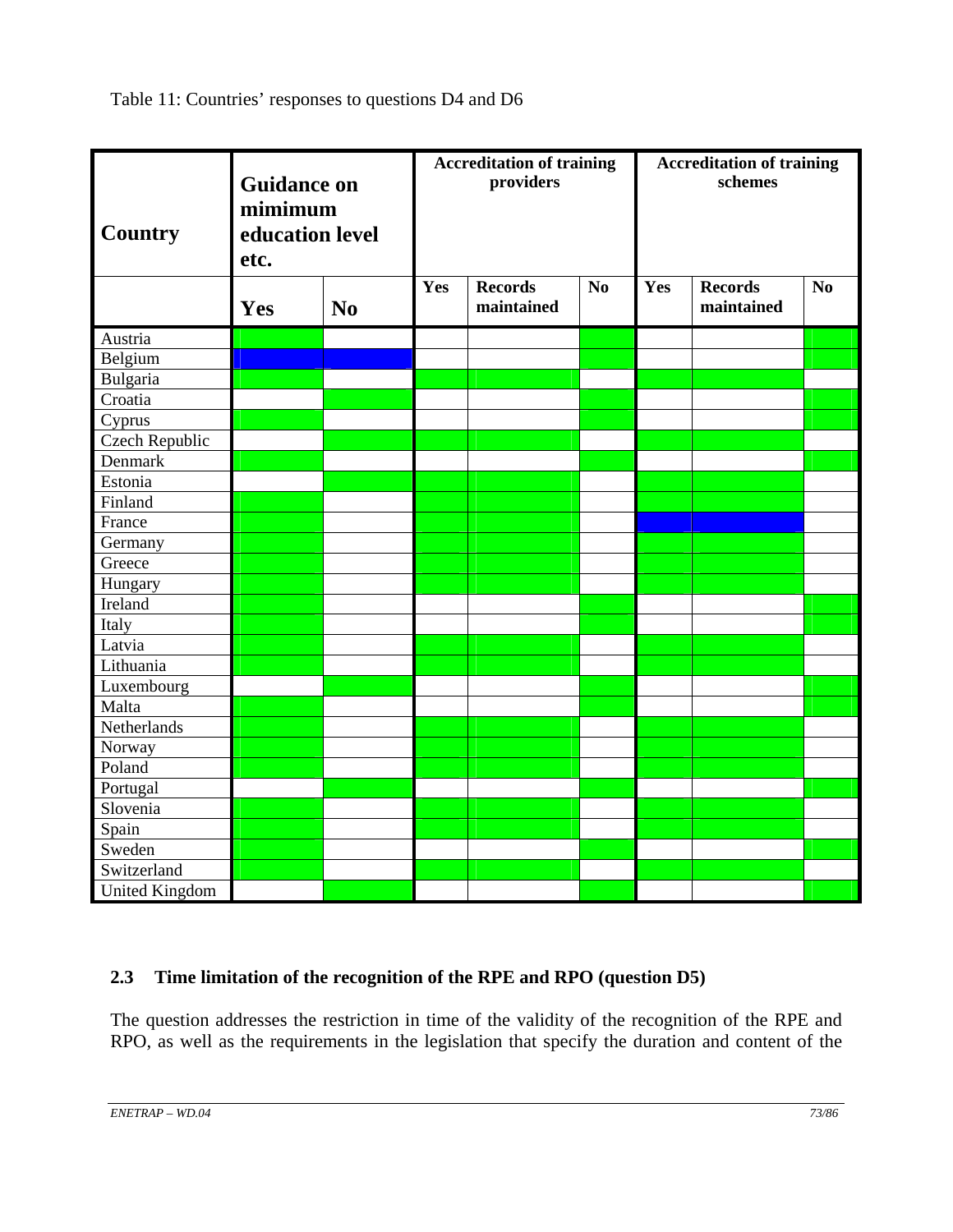education, training or OJT-activities necessary for keeping the recognition.

Half of the countries (50 %; 14/28) have legislation in place that restricts the validity of the registration of RPEs, unless the RPE has complied with the requirements for renewal of his recognition. The systems vary however. In some countries, the time-restricted recognition depends on the sector of work, the most striking difference being the recognition of the RPE in the medical sector. Austria uses a time-restricted recognition of the RPE in the medical sector, while Czech Republic and Sweden restrict the period of recognition of the RPE in all sectors except the medical field (the latter country also has no limitation in time of the recognition of the RPE in the nuclear sector; the RPE for other sectors has been dealt with at a later stage, including a time limitation of 5 years). Belgium uses a system of general rules, but it is not laid down in a Decree). The answers of Lithuania and Luxembourg are unclear. Luxembourg claims not to have a time-limited recognition, but this is in conflict with the response on question E6.

Only 25 % (7/28) gave a clear positive answer on the time-limited recognition of the RPO. Sweden has no recognition system for the RPO, but quite some countries (Austria, Bulgaria, Germany, Hungary, Lithuania and Luxembourg) did not respond clearly on this issue for the RPO. The response of Switzerland ("No") seems to be in contradiction with the regulations, as the radiation protection decree (art 7) specifies a period of 10 year. However, there are many unofficial contacts at meetings, inspections etc, and it is concluded that maintaining competence is not a problem in Switzerland, although a more formal system is considered for the future.

There is no information from Italy, nor from Denmark, but for the last country it is concluded from question E5 that there is no time limitation for the RPE. The Netherlands will have a timelimited registration system in short time.

The period of recognition in most countries is 5 year, but differences to shorter and longer times exist.

Table 12 gives an overview of the responses on question D5.

#### **Conclusion**

A time-limited restriction of the validity of recognition for the RPE and RPO is common in about half of the countries, and in most of the countries the period of recognition is 5 year.

The results of the study are in agreement with this study.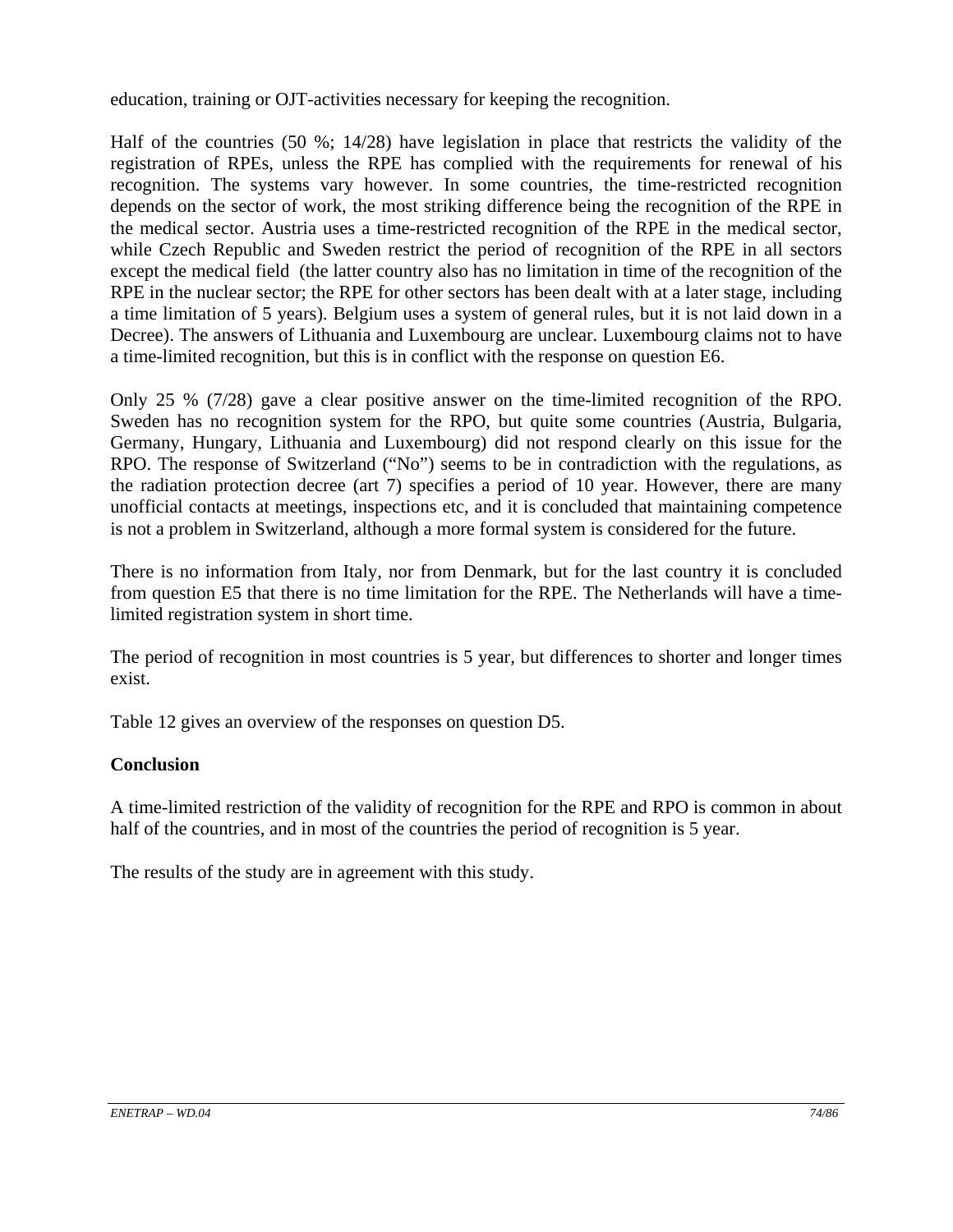Table 12: Countries' responses to question D5

|                       |                  | <b>RPE</b>     | <b>RPO</b>                |               |  |
|-----------------------|------------------|----------------|---------------------------|---------------|--|
| <b>Country</b>        | Yes              | N <sub>0</sub> | Yes                       | $\bf No$      |  |
| Austria               |                  |                |                           |               |  |
| Belgium               | <b>FANC</b> uses |                | <b>FANC</b> uses          |               |  |
|                       | general rules    |                | general rules             |               |  |
| Bulgaria              | 5 year           |                | 5 year                    |               |  |
| Croatia               |                  |                |                           |               |  |
| Cyprus                |                  |                |                           |               |  |
| <b>Czech Republic</b> | $1-10$ y for the | In the         | No difference between RPE |               |  |
|                       | rest             | medical field  | and RPO (see D1)          |               |  |
| Denmark               |                  | (Concluded     |                           |               |  |
|                       |                  | from E5)       |                           |               |  |
| Estonia               | 5 year           |                |                           |               |  |
| Finland               |                  |                |                           |               |  |
| France                |                  |                | 5 year                    |               |  |
| Germany               | 5 year           |                | 5 year                    |               |  |
| Greece                |                  |                |                           |               |  |
| Hungary               | 5 year           |                |                           |               |  |
| Ireland               | 5 year           |                |                           |               |  |
| Italy                 |                  |                |                           |               |  |
| Latvia                | 5 year           |                | 3 year                    |               |  |
| Lithuania             |                  |                |                           |               |  |
| Luxembourg            |                  |                |                           |               |  |
| Malta                 |                  |                |                           |               |  |
| Netherlands           |                  |                |                           |               |  |
| Norway                |                  |                |                           |               |  |
| Poland                | 5 year           |                | 5 year                    |               |  |
| Portugal              |                  |                |                           |               |  |
| Slovenia              | 3-5 year         |                | $2-5$ year                |               |  |
| Spain                 | 3-5 year         |                | $3-5$ year                |               |  |
| Sweden                | 5 y for the      | In medical     |                           |               |  |
|                       | rest             | and nuclear    |                           |               |  |
|                       |                  | field          |                           |               |  |
| Switzerland           |                  | Officially 10  |                           | Officially 10 |  |
|                       |                  | y, but not in  |                           | y, but not in |  |
|                       |                  | practice       |                           | practice      |  |
| <b>United Kingdom</b> | 5 year           |                |                           |               |  |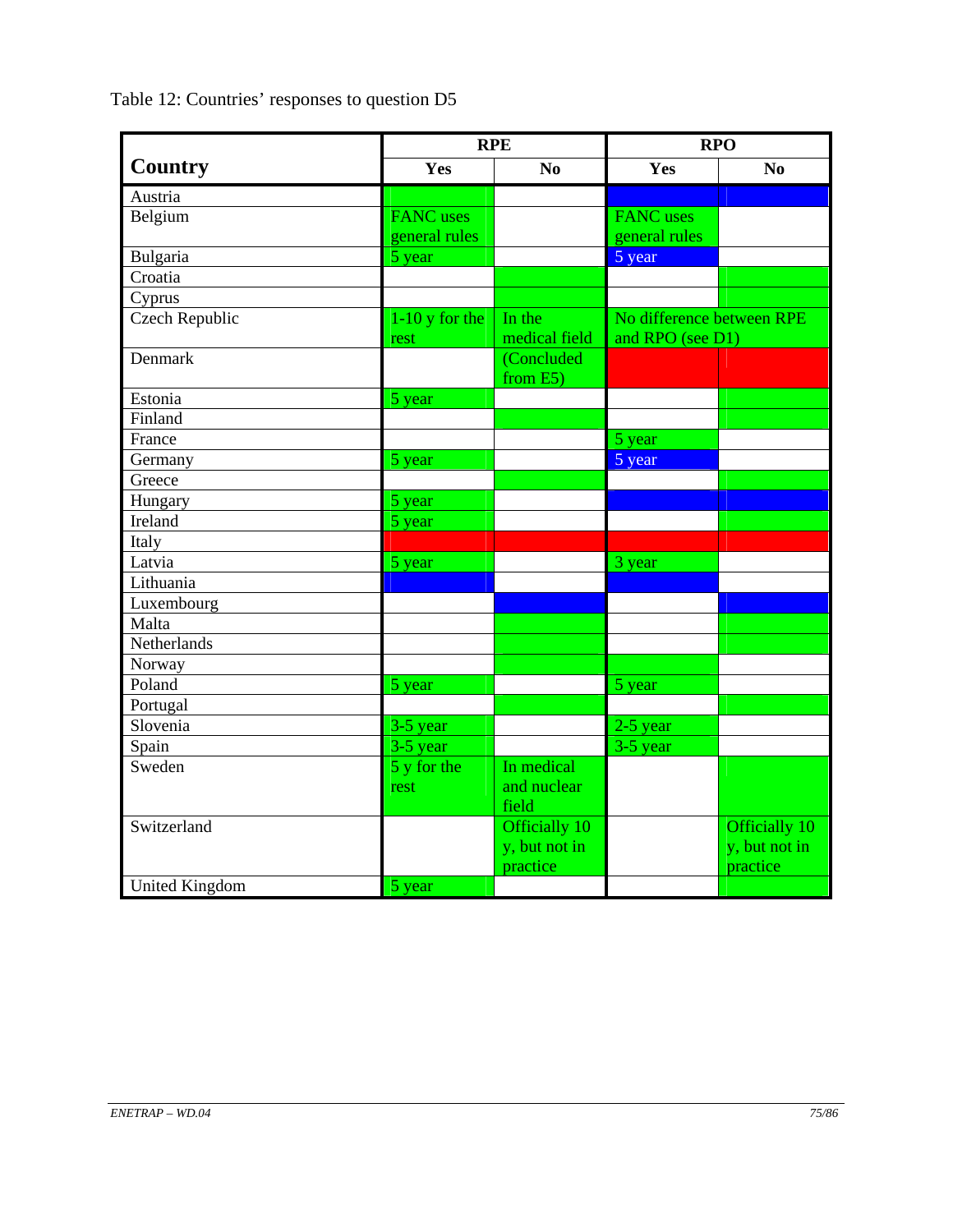## **3 Part E: Recognition**

#### **3.1 Systems for recognition of RPEs, RPOs and workers (questions E1, E2 and E3) and systems for mutual recognition (question E4)**

The questions address whether there are formal recognition systems in place by regulatory authorities or professional bodies for RPEs, RPOs and workers educated within the country (question E1) and, if yes, whether such systems are mandatory or voluntary (question E2). In question E3 a brief description of the method of operation was asked. Question E4 addresses whether there is a formal recognition system in place for recognition of RPEs, RPOs and workers who are educated outside the country.

A large group of countries claim to have formal systems in place for recognition of RPEs (79 %; 22/28), RPOs (68 %; 19/28) and workers (46 %; 13/28) (question E1). Most of the countries that recognize workers (9/13) also recognize RPEs and RPOs; and most of the countries that recognize RPOs also recognize RPEs (17/19). Belgium, Estonia and Sweden only recognize the RPE. The Netherlands uses at the moment only the diploma of the RP course as a formal recognition system for RPEs and RPOs, but this will change in the near future, when there will be a recognition system in place that takes work experience and refresher courses into account. Austria, Czech Republic, Denmark, Finland, Switzerland and the UK recognize only RPEs and RPOs, but no workers. France and Lithuania recognizes RPOs and workers, but no RPEs (France doesn't have an RPE). Croatia only recognizes workers. Luxembourg, Norway and Portugal do not use a recognition system at all. There is no information from Ireland for workers, from Italy for RPOs and Malta for RPOs and workers.

In the large majority of countries with a formal recognition system, the participation in the system is mandatory (question E2). Malta uses a voluntary basis for the RPE; Switzerland uses a voluntary basis for both RPE and RPO. Ireland and the Netherlands (in the near future) use both a voluntary and mandatory basis for RPE and RPO. There is no information from Ireland (for workers), Italy (for RPO) and Malta (for RPO and workers). The answers of Finland (for RPE, RPO and workers) are unclear.

Most of the countries have provided details (Finland unclear), but they have not yet been checked (question E3).

When it comes to recognition of RPEs, RPOs and workers from other countries (question E4), the picture is quite different. The numbers drop to 32 % (9/28) for RPEs, 25% (7/28) for RPOs and 18 % (5/28) for workers. In 39 % (11/28) there is information available, but this has not yet been checked. The answers from France (for RPE and RPO) are unclear. No information from France for workers and from Italy for RPOs.

Table 13 gives an overview of the answers on the questions E1, E2, E3 and E4.

#### **Conclusions**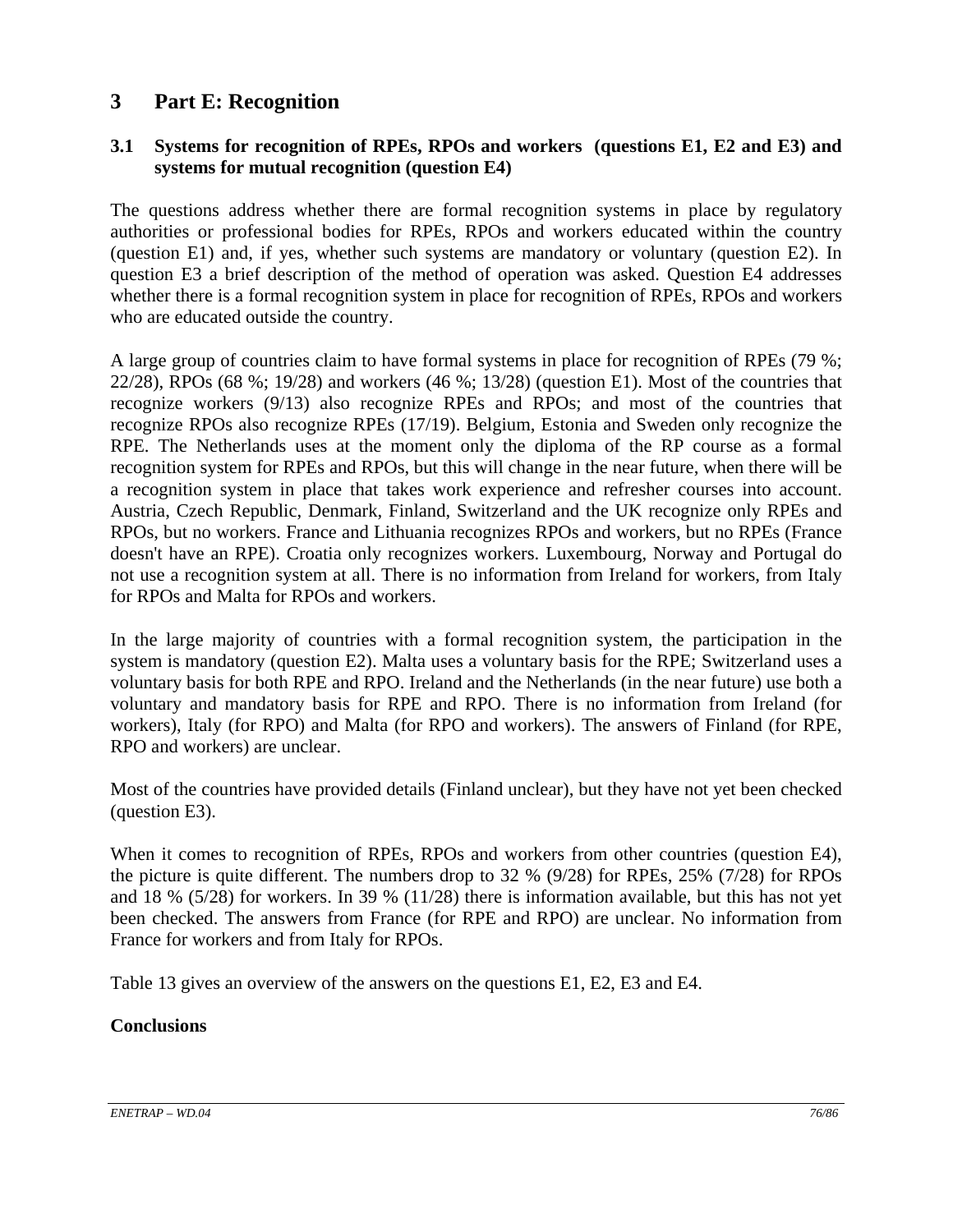Although it is encouraging that many countries are using formal recognition systems, the response also showed quite some differences. Only in a minority of countries there is a formal system for mutual recognition in place. More detailed research in the additional information provided by the countries is necessary to identify similarities and differences in the various recognition schemes.

The results are in agreement with the results of the 2002 survey.

Table 13: Countries' responses to questions E1, E2, E3 and E4

|                       | <b>Recognition system for</b><br><b>RPE</b> |                              |                | Recognition system for<br><b>RPO</b> |                              | <b>Recognition system for</b><br>workers |     |                              | <b>Details</b><br>available |    |    |
|-----------------------|---------------------------------------------|------------------------------|----------------|--------------------------------------|------------------------------|------------------------------------------|-----|------------------------------|-----------------------------|----|----|
|                       | Yes                                         | <b>Mand</b><br><b>Volunt</b> | From<br>abroad | Yes                                  | <b>Mand</b><br><b>Volunt</b> | From<br>abroad                           | Yes | <b>Mand</b><br><b>Volunt</b> | From<br>abroad              | E3 | E4 |
| <b>Country</b>        |                                             |                              |                |                                      |                              |                                          |     |                              |                             |    |    |
| Austria               |                                             |                              |                |                                      |                              |                                          |     |                              |                             |    |    |
| Belgium               |                                             |                              |                |                                      |                              |                                          |     |                              |                             |    |    |
| Bulgaria              |                                             |                              |                |                                      |                              |                                          |     |                              |                             |    |    |
| Croatia               |                                             |                              |                |                                      |                              |                                          |     |                              |                             |    |    |
| Cyprus                |                                             |                              |                |                                      |                              |                                          |     |                              |                             |    |    |
| <b>Czech Republic</b> |                                             |                              |                |                                      |                              |                                          |     |                              |                             |    |    |
| Denmark               |                                             |                              |                |                                      |                              |                                          |     |                              |                             |    |    |
| Estonia               |                                             |                              |                |                                      |                              |                                          |     |                              |                             |    |    |
| Finland               |                                             |                              |                |                                      |                              |                                          |     |                              |                             |    |    |
| France                |                                             |                              |                |                                      |                              |                                          |     |                              |                             |    |    |
| Germany               |                                             |                              |                |                                      |                              |                                          |     |                              |                             |    |    |
| Greece                |                                             |                              |                |                                      |                              |                                          |     |                              |                             |    |    |
| Hungary               |                                             |                              |                |                                      |                              |                                          |     |                              |                             |    |    |
| Ireland               |                                             |                              |                |                                      |                              |                                          |     |                              |                             |    |    |
| Italy                 |                                             |                              |                |                                      |                              |                                          |     |                              |                             |    |    |
| Latvia                |                                             |                              |                |                                      |                              |                                          |     |                              |                             |    |    |
| Lithuania             |                                             |                              |                |                                      |                              |                                          |     |                              |                             |    |    |
| Luxembourg            |                                             |                              |                |                                      |                              |                                          |     |                              |                             |    |    |
| Malta                 |                                             |                              |                |                                      |                              |                                          |     |                              |                             |    |    |
| Netherlands           |                                             |                              |                |                                      |                              |                                          |     |                              |                             |    |    |
| Norway                |                                             |                              |                |                                      |                              |                                          |     |                              |                             |    |    |
| Poland                |                                             |                              |                |                                      |                              |                                          |     |                              |                             |    |    |
| Portugal              |                                             |                              |                |                                      |                              |                                          |     |                              |                             |    |    |
| Slovenia              |                                             |                              |                |                                      |                              |                                          |     |                              |                             |    |    |
| Spain                 |                                             |                              |                |                                      |                              |                                          |     |                              |                             |    |    |
| Sweden                |                                             |                              |                |                                      |                              |                                          |     |                              |                             |    |    |
| Switzerland           |                                             |                              |                |                                      |                              |                                          |     |                              |                             |    |    |
| <b>United Kingdom</b> |                                             |                              |                |                                      |                              |                                          |     |                              |                             |    |    |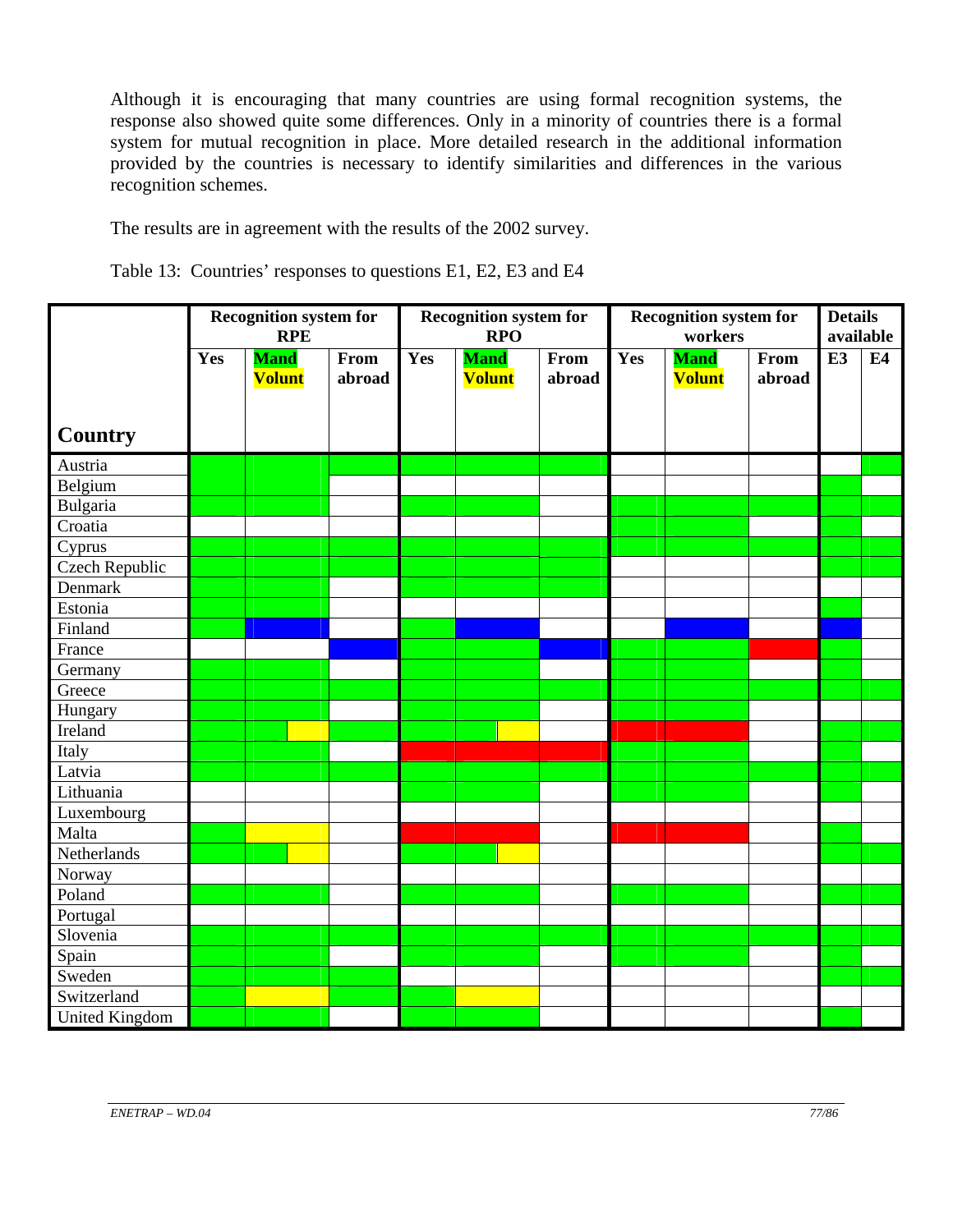#### **3.2 Time limitation of recognition and mechanisms for re-recognition of RPEs (question E5, E6, E7, E8, E9 and E10)**

These questions are all related to restriction of the period of validity of recognition and to the requirements for re-recognition.

In a minority of countries (25 %; 7/28) the recognition of the RPE is for an indefinite period (question E5). Of those countries, the recognition in the Netherlands and in Portugal will change in the near future to a finite period. At the moment, 57 % (16/28) of the countries use a recognition system for the RPE that is time limited. The answers from Finland, Luxembourg and Switzerland are unclear. Croatia and France did not respond on this and the following questions, as they do not have defined an RPE.

The period of validity of the recognition (question E6) is in most cases 5 year, although there are some differences. The answer of Switzerland is unclear (answer on E5 was "No", but decree art 7 defines 10 year). Cyprus specifies the period of validity during approval. Luxembourg uses fixed periods of validity for the medical physicist (3 year) and for regulators (2 year).

As for the mechanism for re-recognition (question E7), in all cases the candidate has to show a sort of continuous professional development of skills, by following refresher courses, by examinations, or by some sort of assessments by other bodies. The evidence to show the progress in CPD (question E8) varies however, although in most cases evidence of practical experience and refresher training is required. OJT is required in about half of the cases. Practical experience or additional training is in most cases not sufficient on its own for re-recognition. In some countries the mechanism for re-recognition is dependent on the sector of work. Finland, France and Switzerland did not respond on question E8, Austria, Belgium and Luxembourg did not respond on some specific parts of question E8.

In most of the countries with a re-recognition system (question E9), the RPE is required to take action to maintain the status of RPE. The responses show again that the nature of such action is CPD-like. Some countries without a formal system of re-recognition still require evidence of experience, training or examinations for keeping the recognition valid (question E10).

Table 14 gives an overview of the answers on these questions.

#### **Conclusions**

Most countries use a time-limited system of recognition and require a demonstration of some form of CPD for keeping the status of RPE. The evidence to show, however, varies from one country to the other. The period of validity of the recognition is in most cases 5 year, but differences below or above that period occur.

The results are in agreement with the results of the 2002 survey.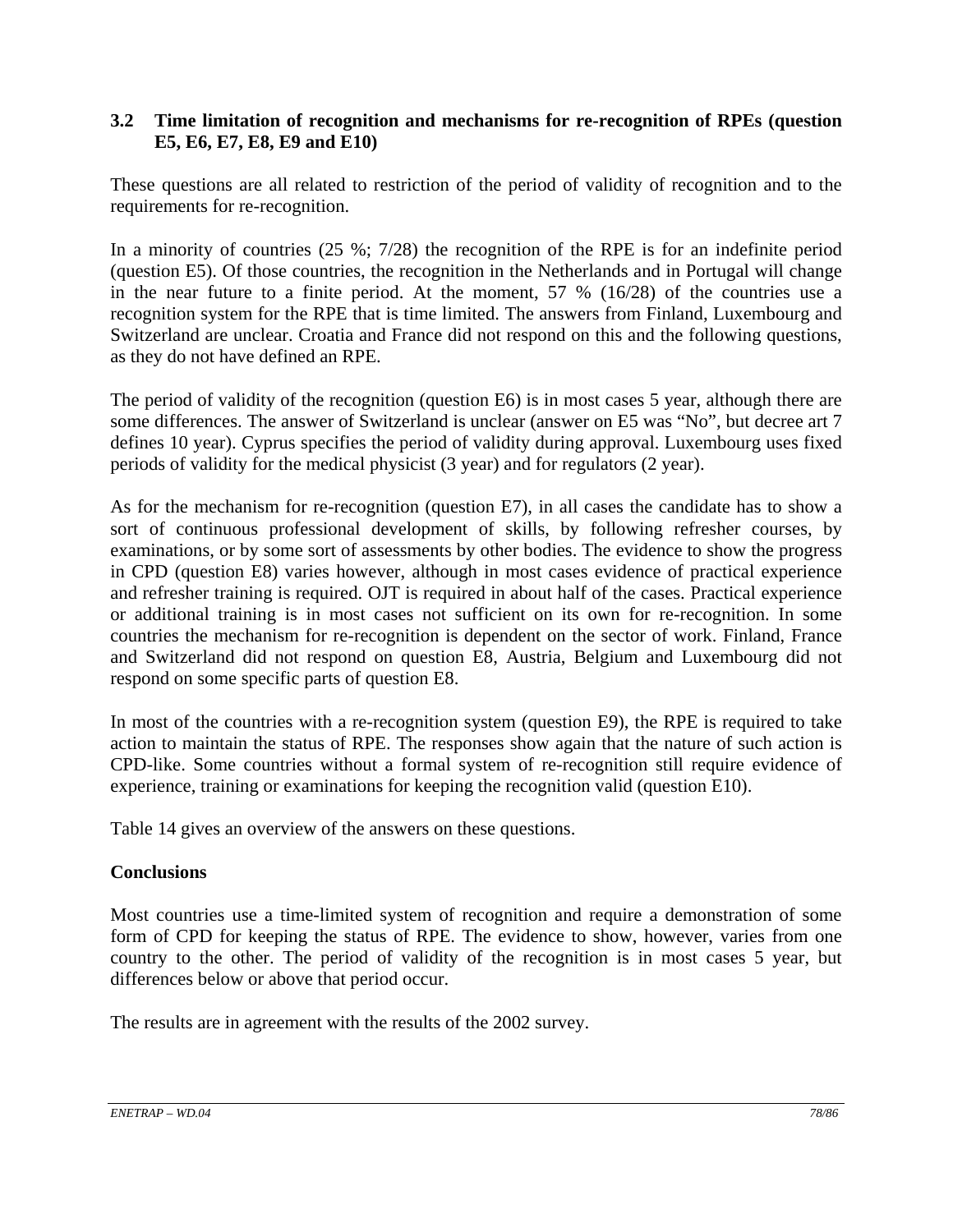# Table 14: Countries' responses to questions E5, E6, E7, E8, E9 and E10

|                   | Recog-<br>nition<br>limited | Period of<br>validity           | Mechanism<br>of<br>recognition                      | E81 | E82 | E83 | E84 | E85 | E86 | E87 | <b>Action</b><br>required              | Other<br>require-<br>ments             |
|-------------------|-----------------------------|---------------------------------|-----------------------------------------------------|-----|-----|-----|-----|-----|-----|-----|----------------------------------------|----------------------------------------|
| Country           |                             |                                 |                                                     |     |     |     |     |     |     |     |                                        |                                        |
| Austria           |                             | 5 year                          | Refresher<br>courses                                |     |     |     |     |     |     |     | <b>Attending</b><br>refr. courses      |                                        |
| Belgium           |                             | 3-6 year                        | File to auth.                                       |     |     |     |     |     |     |     | Submit File                            |                                        |
| Bulgaria          |                             | $\overline{5}$ year             | Examination                                         |     |     |     |     |     |     |     | <b>CPD</b>                             |                                        |
| Croatia           | No RPE                      |                                 |                                                     |     |     |     |     |     |     |     |                                        |                                        |
| Cyprus            |                             | Specified<br>during<br>approval | New approval<br>by Dept. of<br>Labour<br>Inspection |     |     |     |     |     |     |     | Indicate<br>activities and<br>training |                                        |
| Czech             |                             | $1-10$ year                     | Examination                                         |     |     |     |     |     |     |     |                                        | Examination                            |
| Republic          |                             | See D5                          |                                                     |     |     |     |     |     |     |     |                                        |                                        |
| Denmark           |                             |                                 |                                                     |     |     |     |     |     |     |     |                                        |                                        |
| Estonia           |                             | 5 year                          | Case by case                                        |     |     |     |     |     |     |     |                                        | <b>Being</b> active                    |
| Finland           |                             | Not fixed                       | Licence                                             |     |     |     |     |     |     |     | <b>CPD</b>                             |                                        |
| France            | No RPE                      |                                 |                                                     |     |     |     |     |     |     |     |                                        |                                        |
| Germany           |                             | 5 year                          | Refresher<br>course                                 |     |     |     |     |     |     |     | Experience                             |                                        |
| Greece            |                             |                                 |                                                     |     |     |     |     |     |     |     |                                        |                                        |
| Hungary           |                             | 5 year                          | <b>CPD</b>                                          |     |     |     |     |     |     |     |                                        | Experience;<br>Training                |
| Ireland           |                             | 5 year                          | Later                                               |     |     |     |     |     |     |     |                                        |                                        |
| Italy             |                             |                                 |                                                     |     |     |     |     |     |     |     |                                        |                                        |
| Latvia            |                             | 5 year                          | <b>Attestation</b><br>committee                     |     |     |     |     |     |     |     | <b>CPD</b>                             |                                        |
| Lithuania         |                             |                                 |                                                     |     |     |     |     |     |     |     |                                        |                                        |
| Luxem-<br>bourg   |                             | Med. Phys<br>3 y; Regul.        | Med. phys.<br>cont. training;                       |     |     |     |     |     |     |     | See E <sub>6</sub>                     | See E4 and<br>E <sub>6</sub>           |
|                   |                             | 2y                              | Regul. exam.                                        |     |     |     |     |     |     |     |                                        |                                        |
| Malta<br>Nether-  | Later                       | 3 year                          | <b>CPD</b>                                          |     |     |     |     |     |     |     |                                        |                                        |
| lands             |                             |                                 |                                                     |     |     |     |     |     |     |     |                                        |                                        |
| Norway            |                             |                                 |                                                     |     |     |     |     |     |     |     |                                        |                                        |
| Poland            |                             | 5 year                          | <b>Additional</b><br>examination                    |     |     |     |     |     |     |     |                                        | No additional<br>training<br>necessary |
| Portugal          | Now no<br>recogn.           |                                 |                                                     |     |     |     |     |     |     |     | Law                                    |                                        |
| Slovenia          |                             | Maximum<br>5 year               | Experience<br>committee                             |     |     |     |     |     |     |     | Committee                              |                                        |
| Spain             |                             | 5 year                          |                                                     |     |     |     |     |     |     |     |                                        |                                        |
| Sweden            |                             | $5$ year                        | Assessment                                          |     |     |     |     |     |     |     | <b>CPD</b>                             |                                        |
| Switzer-<br>land  |                             | 10 year??                       |                                                     |     |     |     |     |     |     |     | Retraining;<br>extension<br>studies    |                                        |
| United<br>Kingdom |                             | 5 year                          | <b>CPD</b>                                          |     |     |     |     |     |     |     | <b>CPD</b>                             |                                        |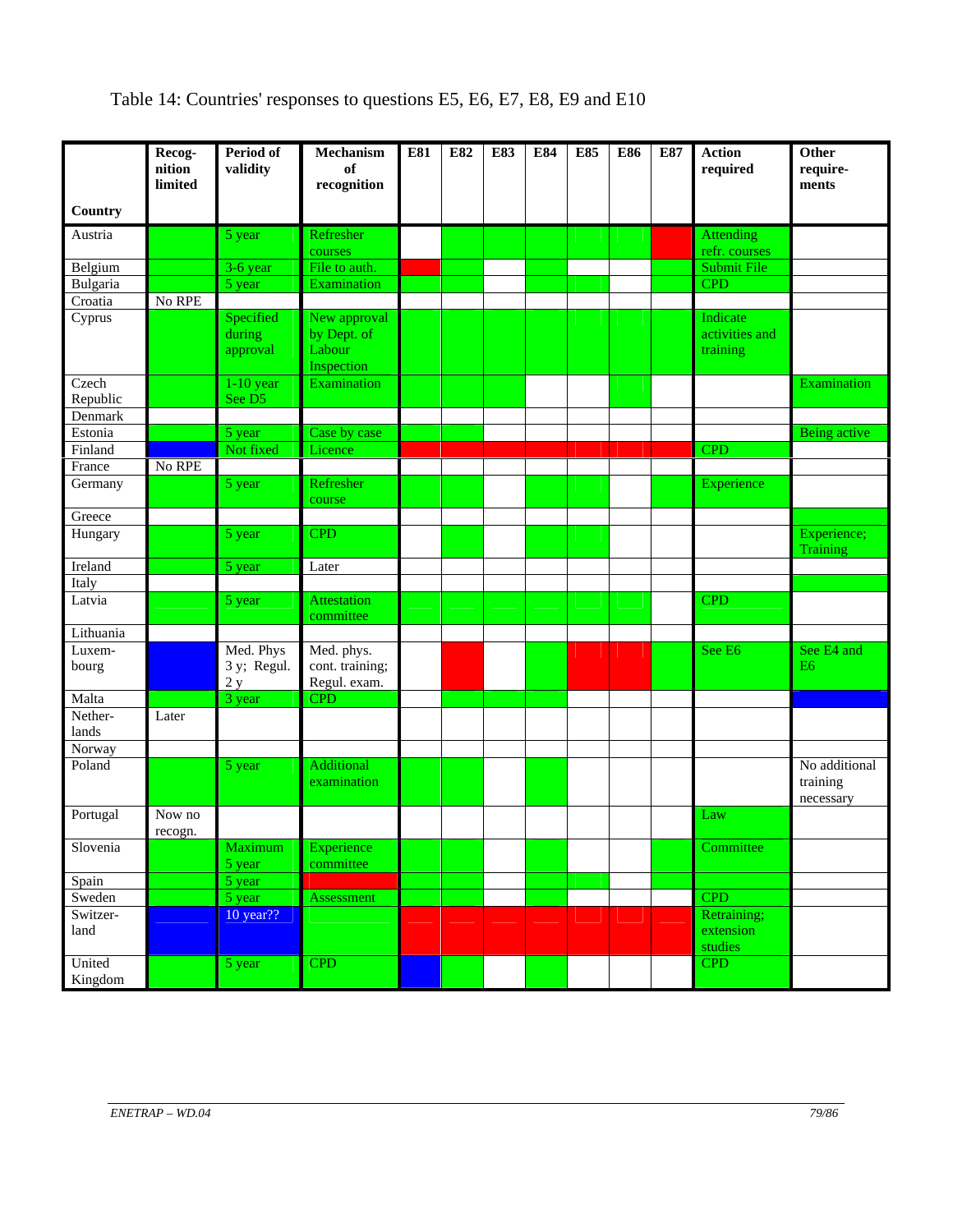### **3.3 Minimum criteria for mutual recognition (question E11)**

The last question in the questionnaire tried to get information on the responder's view on the minimal requirements for mutual recognition of RPEs, RPOs and workers within the European Union, taking into account the national recognition policy.

Most of the respondents gave suggestions for minimal requirements. Only 18 % (5/28; France, Lithuania, Norway, Portugal and Spain) did not answer the question at all. Cyprus referred to education and training, as well as experience. Denmark referred to suitable academic training for RPEs and RPOs, supported by OJT or relevant experience from a former job (for RPEs); minimal requirements could depend on the area of work, but there was no information on the requirements to be applied. Also Estonia found it difficult to define minimal requirements and suggested to check the provided information of the applicant with the register of the country of origin. However, there was no information about which criteria to check. Greece and Hungary suggested that a harmonized education and training system would be sufficient, but gave no information on what should be harmonized. The responses of Cyprus, Denmark, Estonia, Greece and Hungary therefore do not really answer the question.

Other countries presented more specific views for mutual recognition. Obvious requirements for recognition within a country are knowledge of the national regulations and the national language. Several countries (Austria, Bulgaria, Czech Republic, Finland, Germany, Malta, Poland and UK) referred to compliance with the national regulations, but did not specify minimal requirements for mutual recognition. Belgium suggested establishing assessment bodies and to formulate general, but pragmatic and flexible rules for the appraisal of applicants, and possibly restrict the recognition to specific sectors of work. Experience should be taken into account and additional training may be imposed before a person can be recognized. Croatia, Latvia and Malta, all supported by the IAEA, referred to the Agency's requirements. Luxembourg and the Netherlands referred to requirements that should be dependent on the complexity of the practice. This reflects for the Netherlands the system of radiation protection training, which is divided in complexity grades, irrespective of the sector of work. Luxembourg suggested to develop guidance for the most common sectors, such as has been done in RP116 for the medical sector.

An interesting comment was made by Malta, stating that harmonized requirements should take into account problems of small countries (lack of resources, low number of workers, no full time RP training programmes). Minimal requirements that could not be met in Malta could lead to severe disruption to radiation employers, mainly in the medical area.

Table 15 gives an overview of the answers on question E11.

### **Conclusion**

Some respondents took the opportunity to share their views on reaching common minimal requirements for mutual recognition, and made interesting and encouraging suggestions for further exploration of this important issue. However, a number of respondents only referred to compliance with national regulations, which is not very helpful in reaching consensus on the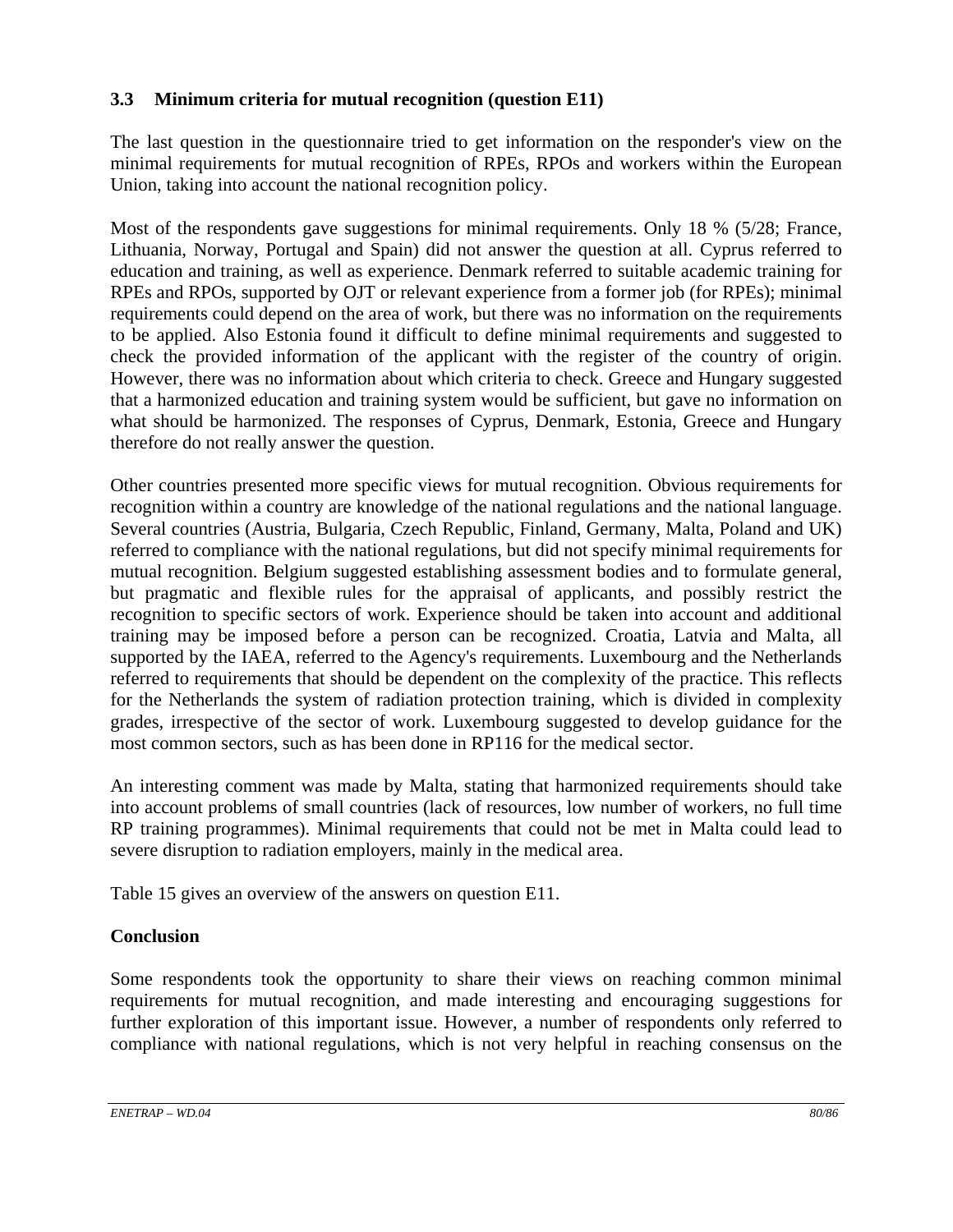requirements. Further research is needed to see whether these regulations leave room for establishing minimal requirements that are acceptable for all countries. Such requirements should take into account the sector of work, the complexity of the practice, obligations of member states to the IAEA and the specific problems of small countries.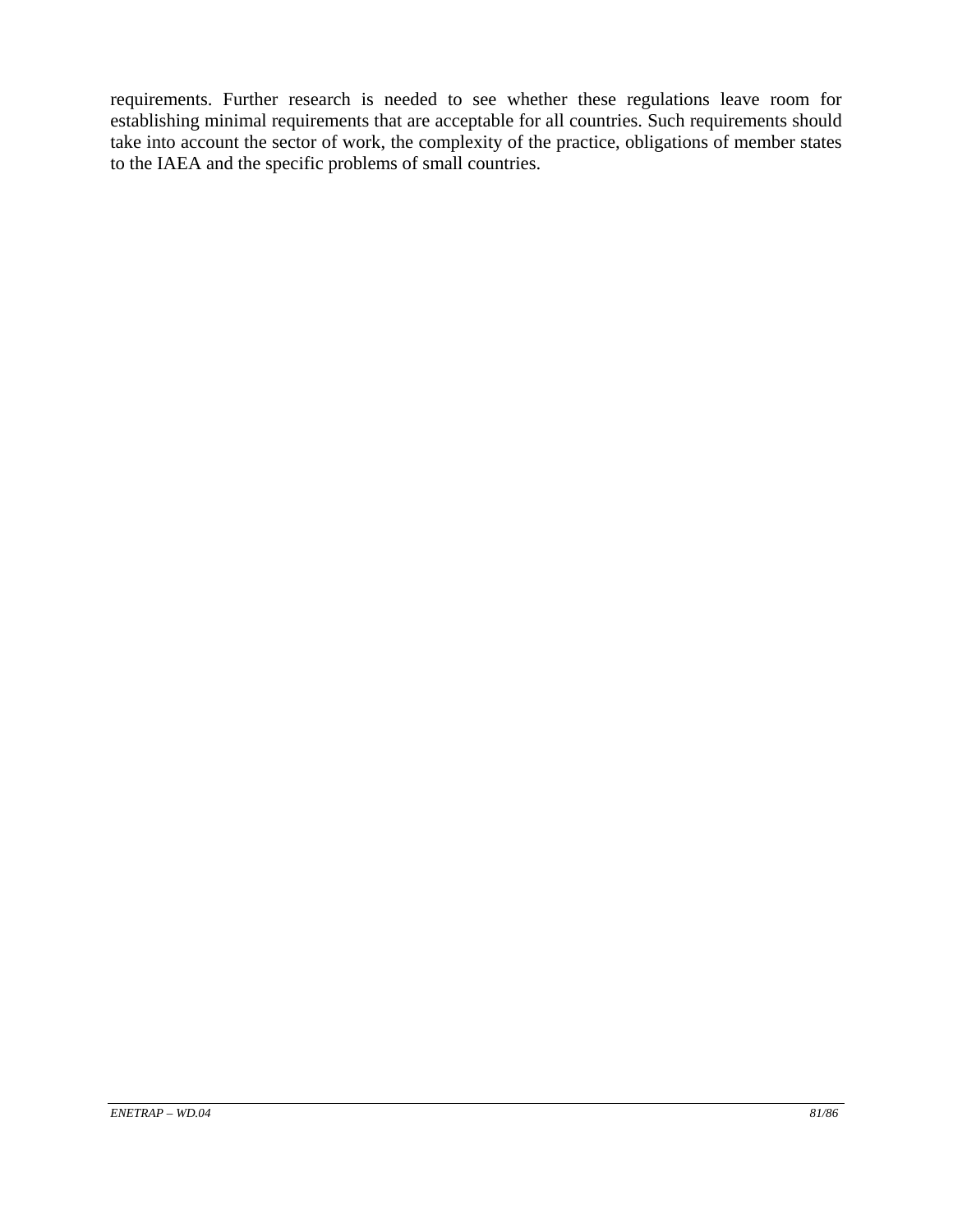|                | <b>Requirements</b>                                                                                     |
|----------------|---------------------------------------------------------------------------------------------------------|
| Country        |                                                                                                         |
|                |                                                                                                         |
| Austria        | Knowledge of regulations. Similar duration and curriculum of education as in Austria                    |
| Belgium        | General but pragmatic and flexible rules for assessment bodies with a possibility to limit              |
|                | the expertise to a specific area; to evaluate the basic training on a quantitative and                  |
|                | qualitative appraisal; to impose additional specific courses; to consider experience                    |
| Bulgaria       | Compliance with the Bulgarian RP Ordinance                                                              |
| Croatia        | E&T of RPE, RPO and worker in MS should be adequate (i.e. IAEA standard syllabus of PGEC or<br>similar) |
| Cyprus         | Difficult to answer. Law not yet fully implemented                                                      |
| Czech Republic | Compliance with Czech Decree on requirements on knowledge and practical skills                          |
| Denmark        | Suitable academic training for RPE and RPO, supported by OJT and experience (for                        |
|                | RPE). Minimal requirements could depend on area of work                                                 |
| Estonia        | Check recognition registers. Difficult to define minimal requirements                                   |
| Finland        | Fluency in Finnish or Swedish. Compliance with Finnish RP guides                                        |
| France         |                                                                                                         |
| Germany        | Equivalent duration and curriculum of education as in Germany. Equivalent duration of                   |
|                | work and practical experience as in Germany                                                             |
| Greece         | A harmonised system of education, training and accreditation                                            |
| Hungary        | Harmonization of RP training schemes                                                                    |
| Ireland        | Training, knowledge and experience according to OJ C133. Degree in a physical science                   |
| Italy          | Training, knowledge and experience according to OJ C133. Pass official examination                      |
| Latvia         | Requirements of IAEA, but with less experience. RPE: National legislation in some                       |
|                | cases; official language of IAEA and EU. RPO: National legislation in appropriate fields;               |
|                | national language. Workers: National legislation in appropriate fields                                  |
| Lithuania      |                                                                                                         |
| Luxembourg     | Dependent of level of complexity. Further guidance from EC, like table 1 of RP116 for                   |
|                | the most common domains, including models for European certificates, like EN 45013                      |
| Malta          | Comply with Maltese requirements. Harmonized requirements should take into account                      |
|                | problems of small countries (lack of resources, low number of workers, no full time RP                  |
|                | training programmes), and obligations to IAEA. Minimal requirements that could not be                   |
|                | met in Malta could lead to severe disruption to radiation employers (mainly medical)                    |
| Netherlands    | RPE: Dependent on level of complexity, with highest level comparable with Dutch level-                  |
|                | 2 course or IAEA PGEC. RPO: Preferably in combination of professional training,                         |
|                | specific for the application. Workers: RP in professional training, specific for the                    |
|                | application                                                                                             |
| Norway         |                                                                                                         |
| Poland         | As adopted in Poland                                                                                    |
| Portugal       |                                                                                                         |
| Slovenia       | References and work in last 5 years. Status in original country. Consensus of users                     |
| Spain          |                                                                                                         |
| Sweden         | Knowledge of the RPE in original country. Knowledge of language                                         |
| Switzerland    | Education according to OJ C133. OJT in 2 different NPPs (1 y RPE; 1-4 y RPO).                           |
|                | Participation in emergency exercise                                                                     |
| United Kingdom | Compliance with the criteria for RPA/RPO                                                                |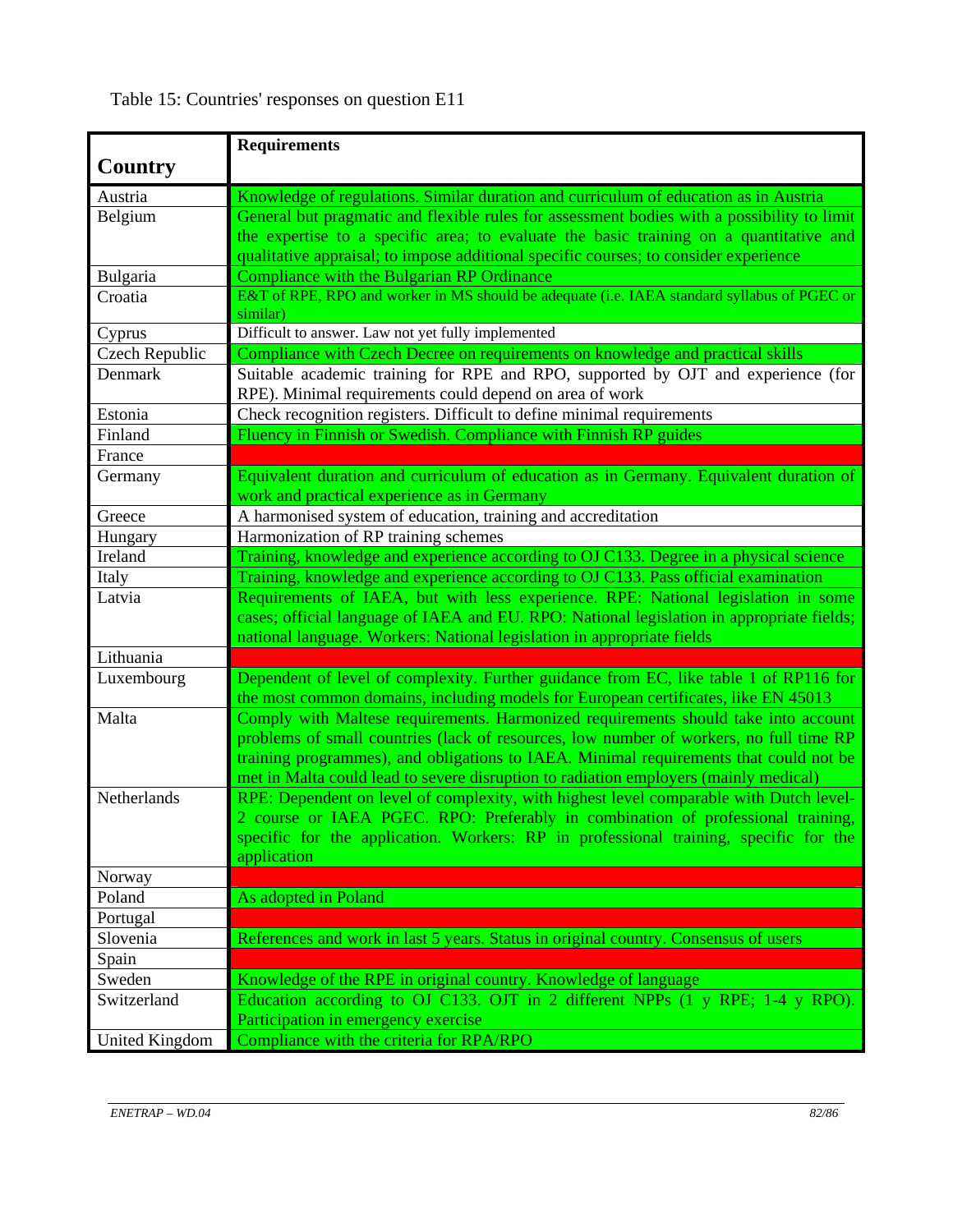## **ANNEX 1**

## Table A.1: List of institutes providing RP training and OJT

| <b>Country</b>               | <b>Institutes providing general</b><br><b>RP</b> training                                                                                                                                                                                                                                                                                                                                                                                                                         | <b>Institutes providing RP</b><br>training for specific<br>professions                                                                                                                                                                                                                                     | Institutes providing OJT, including<br>information about capacity $(2nd$ column)<br>and accessibility for foreigners $(3rd$<br>column: $Y = "Yes"; L = only for country$<br>language speaking guests) |    |   |
|------------------------------|-----------------------------------------------------------------------------------------------------------------------------------------------------------------------------------------------------------------------------------------------------------------------------------------------------------------------------------------------------------------------------------------------------------------------------------------------------------------------------------|------------------------------------------------------------------------------------------------------------------------------------------------------------------------------------------------------------------------------------------------------------------------------------------------------------|-------------------------------------------------------------------------------------------------------------------------------------------------------------------------------------------------------|----|---|
| Austria                      | Universities; no specified<br>institutes                                                                                                                                                                                                                                                                                                                                                                                                                                          | Medical Physicists; no specified<br>institutes                                                                                                                                                                                                                                                             | Research centers and<br>universities; no specified<br>institutes                                                                                                                                      | 30 | Y |
| Belgium                      | 1) Technical<br>universities/XIOS/ISIB/<br><b>SCK/IRE: for RPE</b><br>2) UCL: DEC (diplôme<br>d'études complémentaires; 1<br>$y, >120$ h) for class II experts<br>3) UCL: DES (diplôme<br>d'études spécialisées; 1<br>additional y) for class I<br>experts $(RP + nuclear safety)$<br>4) ULg: DES $(1 y, > 120 h)$<br>in nuclear sciences, for basic<br>education of RPEs<br>5) ULB (École de santé<br>public): DES $(1 y, >120 h)$<br>for basic education of class II<br>experts | 1) MSc Engineering Sciences<br>and MSc in Physics or<br>Chemistry: provides education in<br>nuclear physics, including an<br>optional RP course; no specified<br>institutes<br>2) Medical physics course (2 y):<br>provides education in nuclear<br>physics and RP $(>120 h)$ ; no<br>specified institutes |                                                                                                                                                                                                       |    |   |
| Bulgaria                     | Shumen Univ.: MSc Medical<br>Physics and Radioecology                                                                                                                                                                                                                                                                                                                                                                                                                             | 1) Plovdiv Univ.: MSc Medical<br><b>Radiation Physics</b><br>2) Plovdiv Univ.: MSc<br><b>Engineering Physics</b><br>3) Sofia Univ.: MSc Engineering<br>Physics                                                                                                                                             | List of MoH: Medical<br>universities; other<br>universities; Military<br>Medical Academy; some<br>big hospitals; NPPKozloduy                                                                          |    |   |
| Croatia                      | <b>State Office of Radiation</b><br>Protection                                                                                                                                                                                                                                                                                                                                                                                                                                    |                                                                                                                                                                                                                                                                                                            | <b>State Office of Radiation</b><br>Protection                                                                                                                                                        |    |   |
| Cyprus                       | RP Association: RP courses<br>(1 or 2 w)                                                                                                                                                                                                                                                                                                                                                                                                                                          |                                                                                                                                                                                                                                                                                                            |                                                                                                                                                                                                       |    |   |
| Czech<br>Republic<br>Estonia | 1) Czech TU: BSc RP and<br>Environment<br>2) Czech TU: MSc<br>Dosimetry and Application of<br><b>Ionizing Radiation</b>                                                                                                                                                                                                                                                                                                                                                           | 1) Czech TU: MSc Radiological<br>Physics $(= Med. Physics)$<br>2) Sth Bohemia Univ.: BSc<br>Radiological Assistant<br>3) Sth Bohemia Univ.: MSc<br>Crisis Radiobiology and<br>Toxicology                                                                                                                   | 11 recognized centers (NPP;<br>Technical university;<br>Medical training centers                                                                                                                      |    |   |
| Finland                      |                                                                                                                                                                                                                                                                                                                                                                                                                                                                                   |                                                                                                                                                                                                                                                                                                            |                                                                                                                                                                                                       |    | L |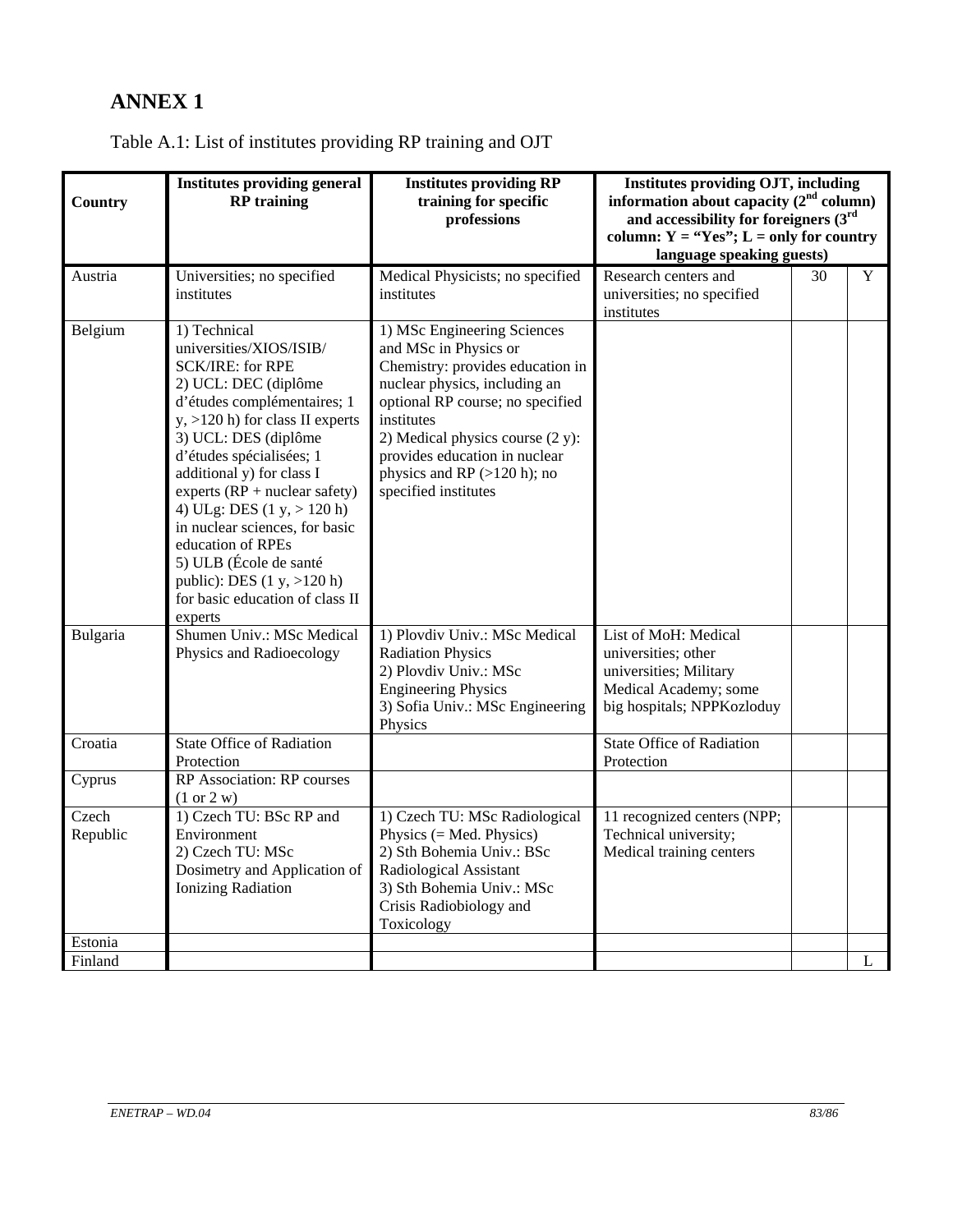| Country | <b>Institutes providing general</b><br><b>RP</b> training                                                                                                                                                                                                                                                                                                                                                                                                                                                                                                                          | <b>Institutes providing RP</b><br>training for specific<br>professions                                                                                                                                            | <b>Institutes providing OJT, including</b><br>information about capacity $(2nd$ column)<br>and accessibility for foreigners $(3rd$<br>column: $Y = "Yes"; L = only for country$<br>language speaking guests) |          |                  |
|---------|------------------------------------------------------------------------------------------------------------------------------------------------------------------------------------------------------------------------------------------------------------------------------------------------------------------------------------------------------------------------------------------------------------------------------------------------------------------------------------------------------------------------------------------------------------------------------------|-------------------------------------------------------------------------------------------------------------------------------------------------------------------------------------------------------------------|--------------------------------------------------------------------------------------------------------------------------------------------------------------------------------------------------------------|----------|------------------|
| France  | 1) Grenoble Univ./ INSTN:<br>MSc RP<br>2) INSTN: 2 RP courses for<br>technicians                                                                                                                                                                                                                                                                                                                                                                                                                                                                                                   | 1) MSc Medical Physics $+1y$<br>specific course including RP;<br><b>INSTN</b><br>2) Education of all medical staff<br>(physicians, radiographists,<br>technicians, nurses) include RP;<br>no specified institutes | Many: CEA; EDF; IRSN;<br>nuclear industry; many big<br>hospitals (specifically<br>cancer treatment hospitals)                                                                                                | Many     |                  |
| Germany | 1) Karlsruhe Univ.: RP<br>2) FZK-FTU: RP<br>3) LPS Berlin: RP<br>4) GSF/Natl. Res. Center for<br>Env. & Health: RP<br>5) Berufsgenossenschaft: RP<br>6) Univ. Hannover: RP &<br>Radioecology<br>7) Haus der Technik: RP                                                                                                                                                                                                                                                                                                                                                            | 1) Medical Physicist: needs<br>additional academic RP course;<br>no specified institutes (several<br>univ.)<br>2) German Society for NDT: RP<br>for NDT                                                           | 2-3 research centers (on<br>request); not specified                                                                                                                                                          |          | Y                |
| Greece  | 1) GAEC: various courses on<br>RP<br>2) GAEC/NCRS<br>"Democritos"/Univ. Athens/<br>Natl. TU Athens/Univ.<br>Ioannina/IAEA: PGEC                                                                                                                                                                                                                                                                                                                                                                                                                                                    | 1) GAEC/Univ. of<br>Athens/Ioannina/Thessaloniki/<br>Thrace/Crete: MSc Medical and<br>Radiation Physics (2 y);<br><b>Optional PhD</b><br>2) RP for medical specialists; no<br>specified institutes                | MoH approved hospitals for<br>medical physicists;<br>GAEC for regulators and<br>inspectors                                                                                                                   | 50<br>15 | $\mathbf Y$<br>Y |
| Hungary |                                                                                                                                                                                                                                                                                                                                                                                                                                                                                                                                                                                    |                                                                                                                                                                                                                   |                                                                                                                                                                                                              |          | L                |
| Ireland |                                                                                                                                                                                                                                                                                                                                                                                                                                                                                                                                                                                    | MSc Medical Physics; no<br>specified institutes (2 third level<br>institutions)                                                                                                                                   |                                                                                                                                                                                                              |          |                  |
| Italy   | 1) Univ. Bologna: 1º level<br>MSc "Engineering of RP" (6<br>m lectures $+3$ -6 m training)<br>2) Univ. Padua: 2° level MSc<br>"Industr. Applic. of Ion.<br>Rad., Radioisotopes<br>techniques, Env.<br>Radiochem., RP and<br>Decomm. of Nucl. Fac."; (6<br>m lectures $+3$ -6 m training $+$<br>final thesis)<br>3) Univ. Calabria: $1^\circ + 2^\circ$<br>level Msc "Formation of<br>Expert on RP and<br>Dosimetry" $(4 \text{ m lectures} + 4)$<br>m training)<br>4) Several univ.:<br>"Specialisation School on<br>HP''(4 y)<br>5) ANPEQ: "School for the<br>preparation of QEs" |                                                                                                                                                                                                                   | All centers licensed to use<br>ionizing radiation (hospitals,<br>research centers, etc); not<br>specified                                                                                                    | $\gamma$ |                  |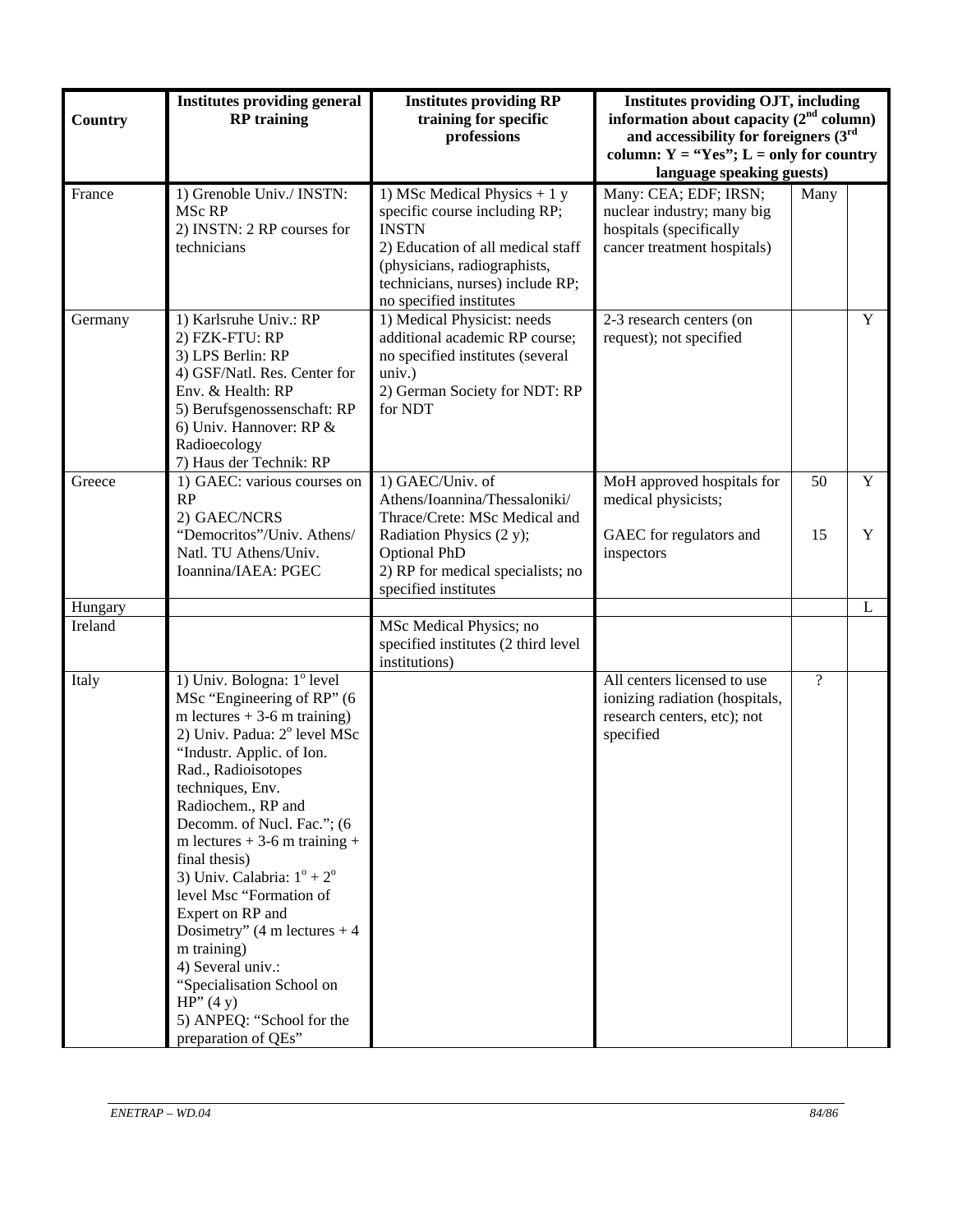| Country               | <b>Institutes providing general</b><br><b>RP</b> training                                                                                                                                                                                                                                                                                                            | <b>Institutes providing RP</b><br>training for specific<br>professions                                          | <b>Institutes providing OJT, including</b><br>information about capacity $(2nd$ column)<br>and accessibility for foreigners $(3rd$<br>column: $Y = "Yes"; L = only for country$<br>language speaking guests) |             |   |
|-----------------------|----------------------------------------------------------------------------------------------------------------------------------------------------------------------------------------------------------------------------------------------------------------------------------------------------------------------------------------------------------------------|-----------------------------------------------------------------------------------------------------------------|--------------------------------------------------------------------------------------------------------------------------------------------------------------------------------------------------------------|-------------|---|
| Latvia                | 1) Univ. Latvia: RP for<br>Radiation Workers (in<br>industry, research, service,<br>scrap metal, others)<br>2) TU Riga: RP for Radiation<br>Workers in medicine<br>3) Univ. Riga's Stradina: RP<br>for Radiation Workers in<br>medicine<br>4) Radiation Safety Center:<br>Seminars for service workers<br>of radiodiagnostic facilities<br>and scrap metal companies | 1) Border Guards College: RP<br>for Border Guards<br>2) BSc and MSc Medical<br>Physics; no specified institutes | Latvian Oncology center<br>(enough for national<br>oncology specialists)                                                                                                                                     |             | Y |
| Lithuania             | TU Vilnius Gediminas: MSc<br>Technologies of<br>environmental RP $(2 y)$                                                                                                                                                                                                                                                                                             | Kaunas Med. & TU: MSc<br><b>Medical Physics</b>                                                                 |                                                                                                                                                                                                              |             |   |
| Luxembourg            |                                                                                                                                                                                                                                                                                                                                                                      |                                                                                                                 | Radiographers school                                                                                                                                                                                         |             |   |
| Malta                 |                                                                                                                                                                                                                                                                                                                                                                      |                                                                                                                 |                                                                                                                                                                                                              |             |   |
| Netherlands<br>Norway | 1) Level 2 course (RPE) of<br>Univ. Leiden / TU. Delft (40<br>d theory, practices and<br>examinations; 30 d self<br>study)<br>2) Level 3 courses (RPE) at<br>universities of Leiden, Delft,<br>Twente, Nijmegen,<br>Groningen, Eindhoven and at<br>NRG (120-150 h, including<br>practices)<br>3) Level 4 $&$ 5 courses (RPO)<br>at various institutes $(-40 h)$      | Univ. of Eindhoven: Level 3<br>medical for Medical Physicist<br>$(-120 h,$ including practices)                 |                                                                                                                                                                                                              |             |   |
|                       |                                                                                                                                                                                                                                                                                                                                                                      |                                                                                                                 |                                                                                                                                                                                                              |             |   |
| Poland                | 1) Institute of Atomic Energy<br>(research reactor)<br>2) Central Laboratory for<br><b>Radiation Protection</b>                                                                                                                                                                                                                                                      |                                                                                                                 | 1) Institute of Atomic<br>Energy (research reactor)<br>2) Central Laboratory for<br><b>Radiation Protection</b>                                                                                              | Limit<br>ed |   |
| Portugal              | TU Lisbon/ITN: MSc RP<br>(dosimetry, BSS, legislation,<br>nucl. physics, experimental<br>nucl. techniques, biological<br>effects); started 2004                                                                                                                                                                                                                      |                                                                                                                 |                                                                                                                                                                                                              |             |   |